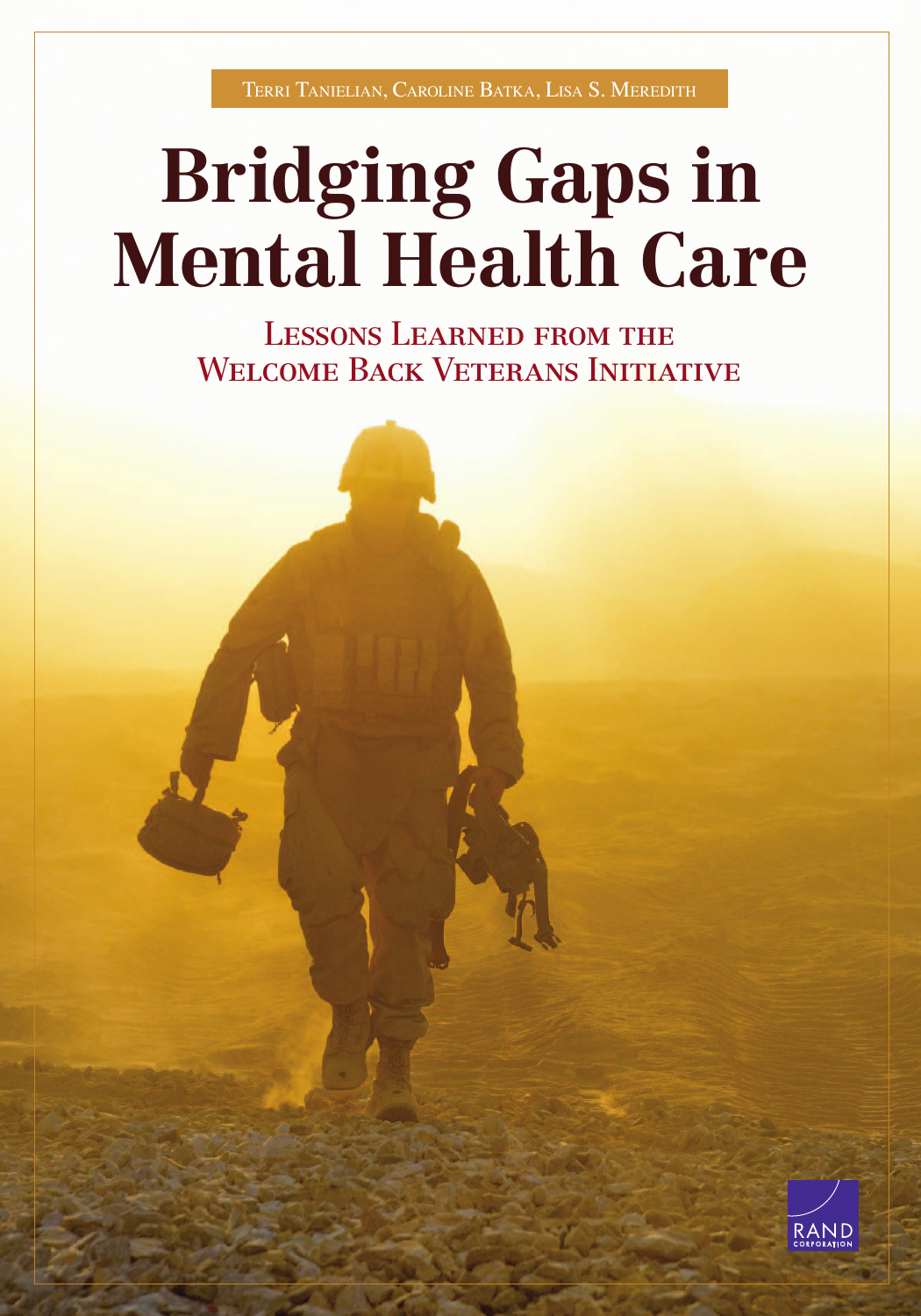For more information on this publication, visit [www.rand.org/t/RR2030](http://www.rand.org/t/RR2030)

Library of Congress Control Number: 2017953573 ISBN: 978-0-8330-9898-6

Published by the RAND Corporation, Santa Monica, Calif. © Copyright 2017 RAND Corporation RAND<sup>®</sup> is a registered trademark.

*Cover image: Michael Watkins, Navy Visual News Service*

#### Limited Print and Electronic Distribution Rights

This document and trademark(s) contained herein are protected by law. This representation of RAND intellectual property is provided for noncommercial use only. Unauthorized posting of this publication online is prohibited. Permission is given to duplicate this document for personal use only, as long as it is unaltered and complete. Permission is required from RAND to reproduce, or reuse in another form, any of its research documents for commercial use. For information on reprint and linking permissions, please visit [www.rand.org/pubs/permissions.](http://www.rand.org/pubs/permissions)

The RAND Corporation is a research organization that develops solutions to public policy challenges to help make communities throughout the world safer and more secure, healthier and more prosperous. RAND is nonprofit, nonpartisan, and committed to the public interest.

RAND's publications do not necessarily reflect the opinions of its research clients and sponsors.

Support RAND Make a tax-deductible charitable contribution at [www.rand.org/giving/contribute](http://www.rand.org/giving/contribute)

[www.rand.org](http://www.rand.org)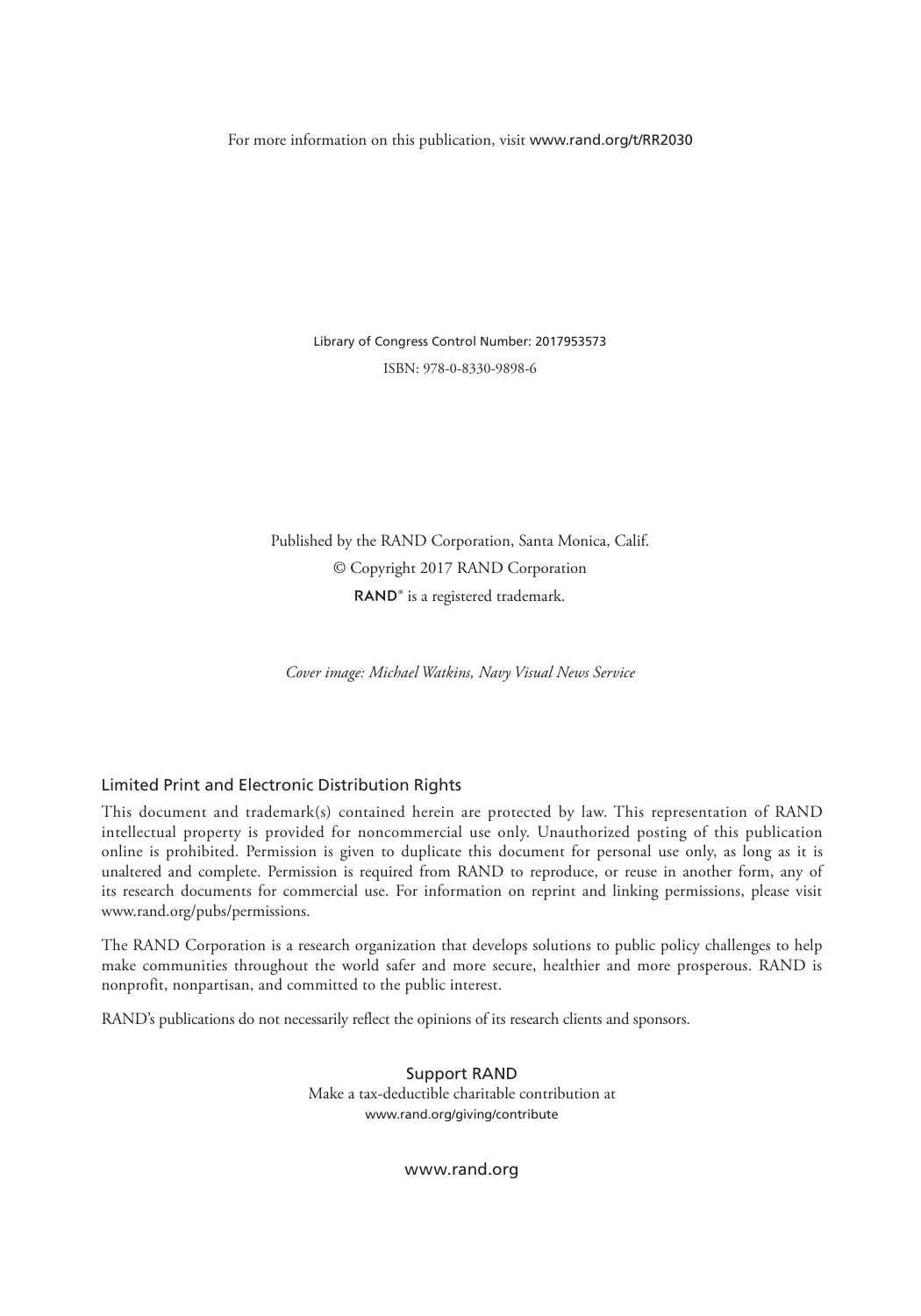# **Preface**

Over the past decade, there have been a growing number of efforts designed to support service members, veterans, and their families as they cope with deployments. Addressing the mental health consequences associated with these deployments has been a particular focus area across the government and nongovernment sectors. In the nongovernment sector, one of these efforts was Welcome Back Veterans (WBV). It was launched in 2008 by Major League Baseball and the Robert R. McCormick Foundation to support organizations that, in turn, provided programs and services to support veterans and their families. Since WBV's founding, it has issued grants to academic medical institutions around the nation to create and implement programs and services designed to address the mental health needs of returning veterans and their families.

In 2010, the McCormick Foundation contracted RAND to serve as the performance-monitoring center for WBV. RAND released a report in 2014 on the activities and lessons learned from WBV through 2013. This report builds on the previous report by including an update on WBV activities between 2013 and 2015 and placing these activities within the larger context of the nation's evolving systems of care that address mental health issues for veterans and their families. Coauthor Caroline Batka began work on the performance monitoring team as a RAND project associate and is now a doctoral candidate in the Department of Political Science in the Faculty of Arts at Comenius University in Bratislava, Slovakia.

This research presented in this report was sponsored by the Robert R. McCormick Foundation and conducted within RAND Health, a division of the RAND Corporation. A profile of RAND Health, abstracts of its publications, and ordering information can be found at [www.rand.org/health.](http://www.rand.org/health)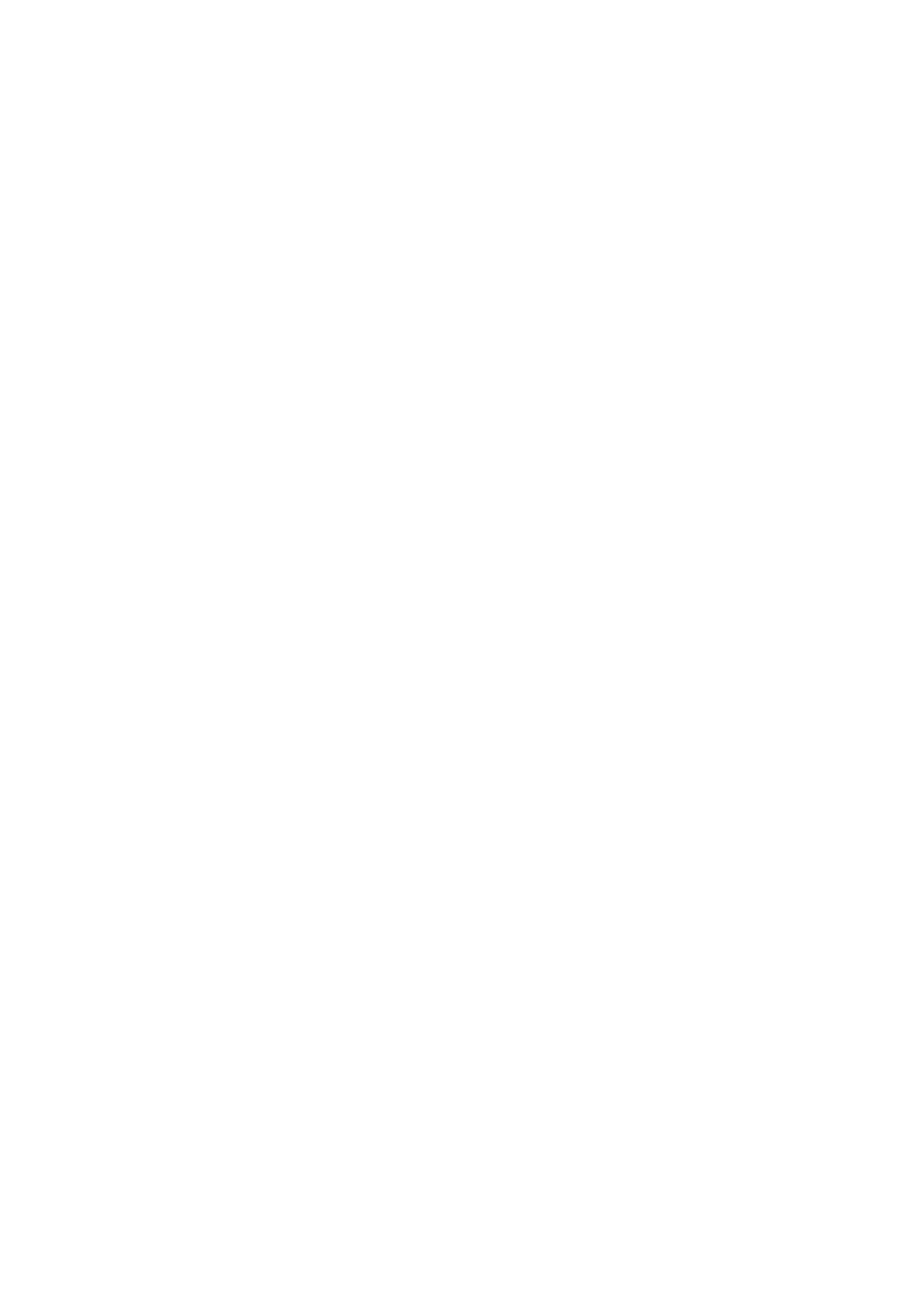# **Contents**

| <b>CHAPTER ONE</b>                                                               |  |
|----------------------------------------------------------------------------------|--|
|                                                                                  |  |
|                                                                                  |  |
|                                                                                  |  |
| Improving Mental Health Outcomes for Veterans and Their Family Members Is a      |  |
|                                                                                  |  |
| <b>CHAPTER TWO</b>                                                               |  |
| Understanding and Influencing Federal Health Systems of Care for Mental Health 9 |  |
|                                                                                  |  |
| Recent Delivery Innovations in Expanding Capacity to High-Quality Mental Health  |  |
|                                                                                  |  |
|                                                                                  |  |
|                                                                                  |  |
| <b>CHAPTER THREE</b>                                                             |  |
| Role of WBV Initiative in Strengthening Systems and Extending Community          |  |
|                                                                                  |  |
|                                                                                  |  |
|                                                                                  |  |
|                                                                                  |  |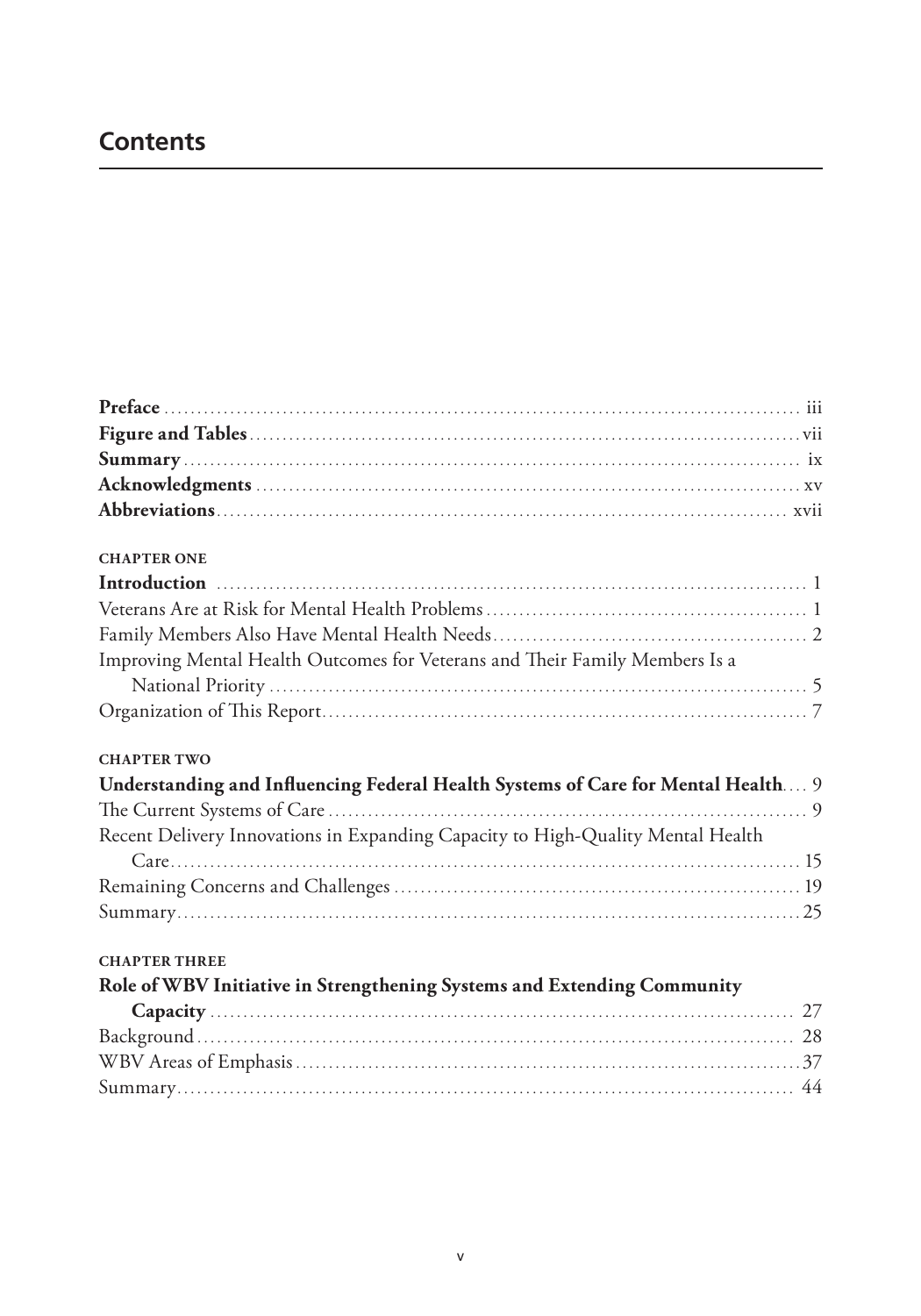| <b>CHAPTER FOUR</b> |  |
|---------------------|--|
|                     |  |
|                     |  |
|                     |  |
|                     |  |
|                     |  |
|                     |  |
|                     |  |
|                     |  |
|                     |  |

#### **CHAPTER FIVE**

| Looking to the Future: Facilitating a System-of-Systems Approach |  |
|------------------------------------------------------------------|--|
|                                                                  |  |
|                                                                  |  |
|                                                                  |  |
|                                                                  |  |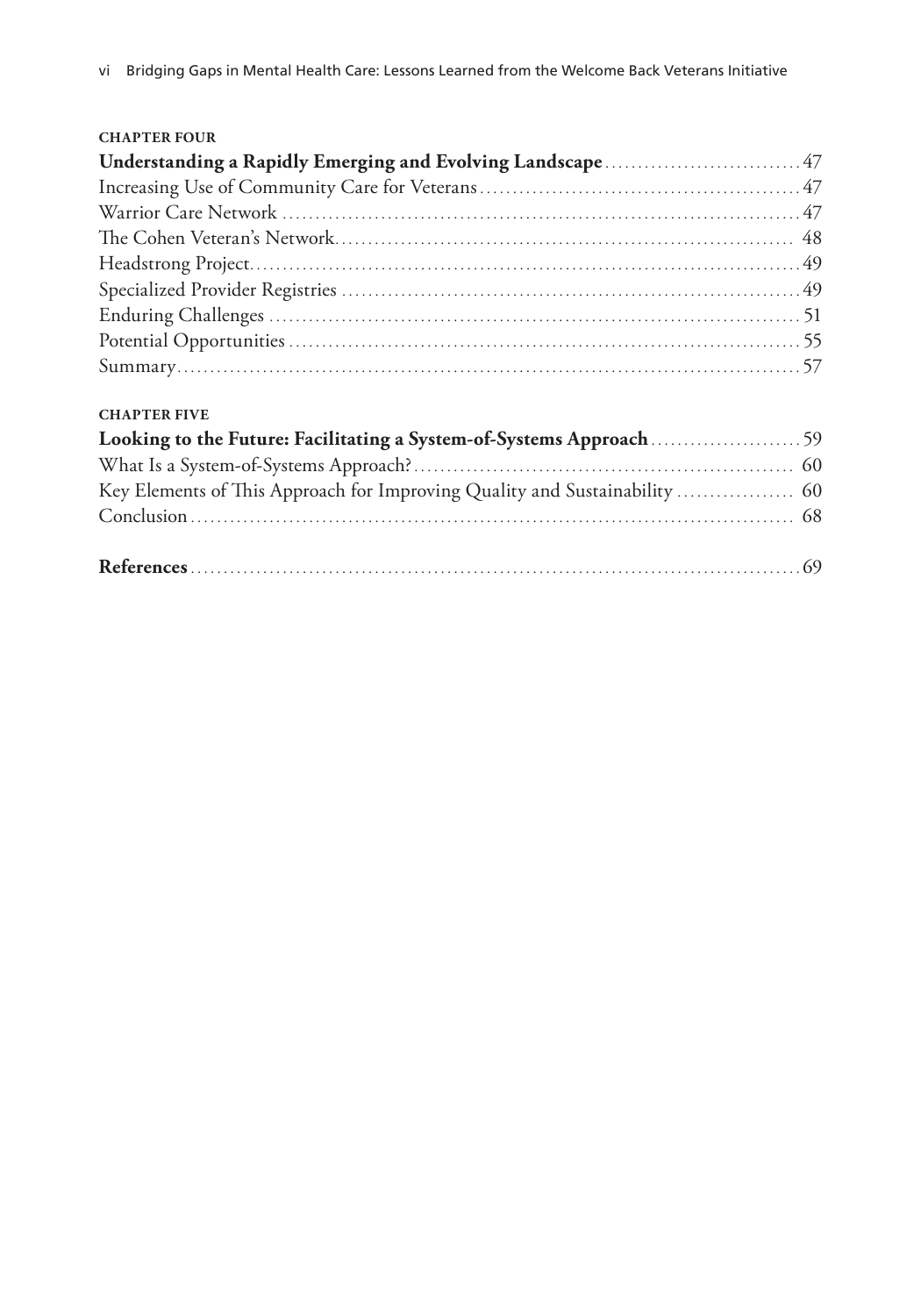# **Figure**

| <b>Tables</b> |                                                                        |
|---------------|------------------------------------------------------------------------|
|               |                                                                        |
|               | 2.1. Overview of Federal Care Options for Military Service Members and |
|               |                                                                        |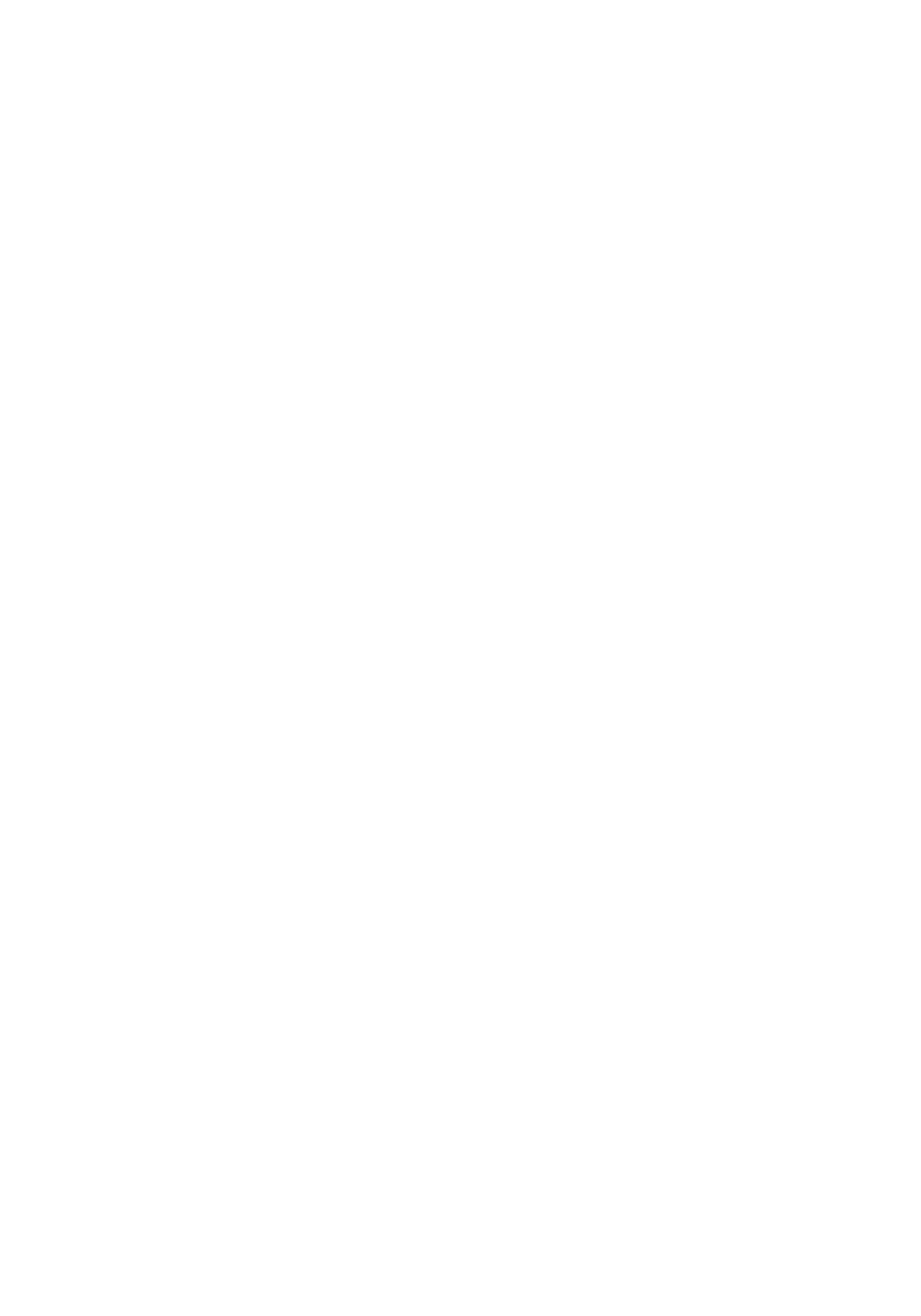Military service members and veterans who have deployed to combat zones face elevated risks of mental health problems. While most who return from deployment are able to reintegrate successfully into civilian life, a sizable percentage experience mental health problems, including posttraumatic stress disorder (PTSD), major depression, and anxiety. These conditions can also increase the risk of physical health problems and, if left untreated, can result in significant declines in quality of life, job outcomes, family relationships, and overall well-being. The families of service members and veterans, especially those who are in a caregiving role for a wounded, ill, or injured veteran, also face greater risks of mental health problems.

There are three main systems of care for these individuals and their families: The Military Health System (MHS), the Veterans Health Administration (VHA), and nonmilitary private and community health care providers. In recent years, these systems have responded to the growing recognition of the need to expand access and improve the quality of mental health care for service members, veterans, and their families through such solutions as collaborative care models and tele–mental health.

Despite these efforts, challenges persist in fashioning sustainable, collaborative systems of care that address mental health issues among service members, veterans, and their families. Privately funded centers and programs have sought to fill gaps in treatment and services and expand community capacity. Efforts to understand mental health issues among service member, veteran, and family populations; develop and disseminate evidence-based practices for treating mental health conditions; and oversee improvements in policies and programs have contributed to improvements.

#### **Study Purpose and Approach**

One such effort is an initiative by Welcome Back Veterans (WBV), launched in 2008 by Major League Baseball and the Robert R. McCormick Foundation. WBV provides funding to organizations that offer programs and services to help veterans and their families. Since its founding, WBV has awarded grants to academic medical institu-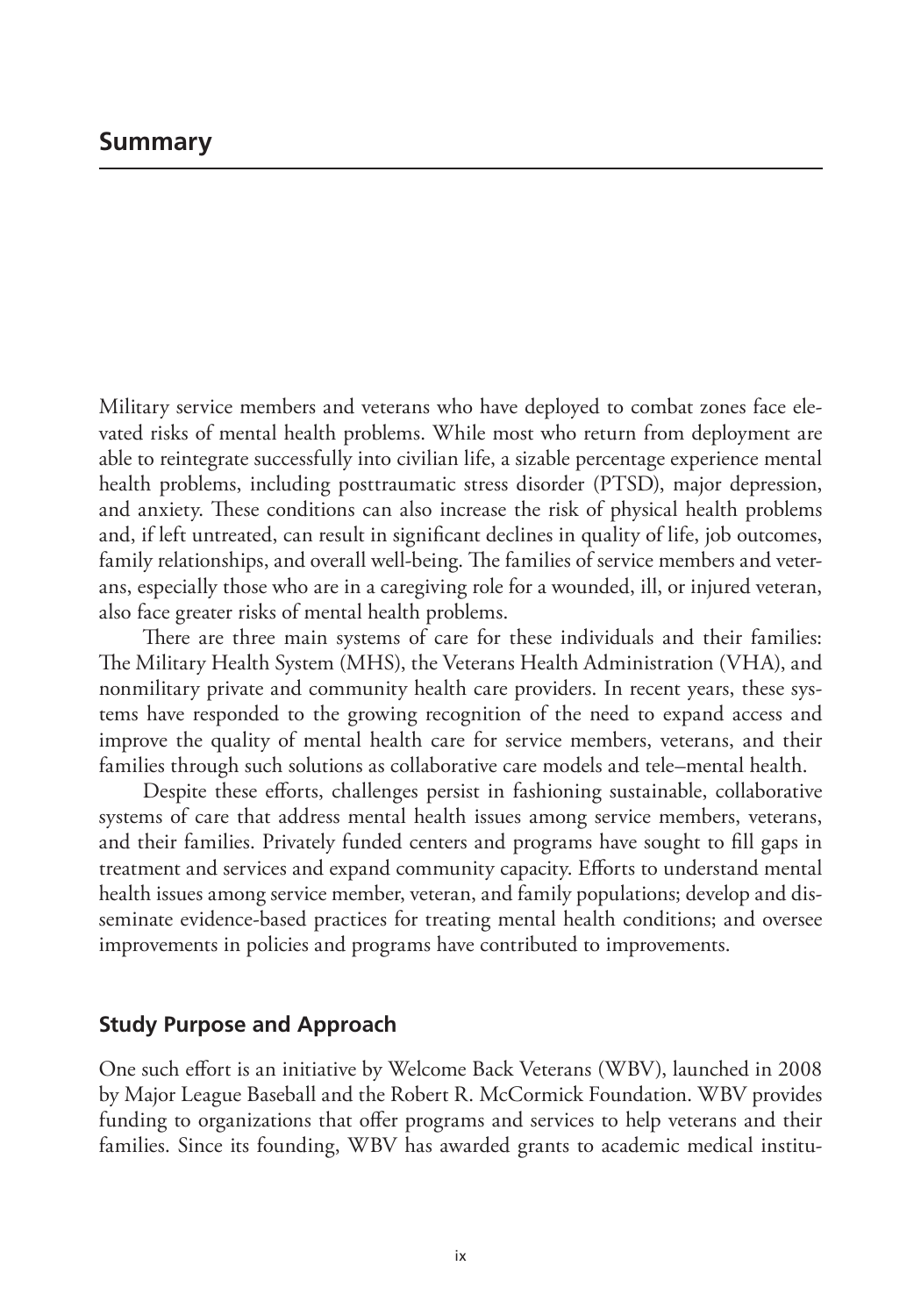tions around the United States to create and implement programs focused on addressing the mental health needs of returning veterans and their families (see Table S.1).

In 2010, the McCormick Foundation contracted RAND to serve as the performance-monitoring center for WBV. In 2014, RAND released a report on Phase I of WBV's activities and lessons learned. This report builds on the earlier one by including an update on Phase 2 of WBV activities (between 2013 and 2015), while also placing these activities within the larger context of the nation's evolving systems of care that address mental health issues for veterans and their families. During both phases, RAND's role was to collect data from grantees quarterly on their activities and progress, including information on the individuals receiving clinical services, partnership development, outreach and dissemination activities, education and training efforts, and challenges and goals. The RAND team also conducted quarterly calls with each grantee to discuss program activities and progress.

### **Notable Phase II Activities**

In Phase II of the initiative, grantees focused their services on maximizing impact and aligning with the WBV aim of establishing sustainable programs that support the mental health needs of service members, veterans, and families through public-private partnerships. Activities were concentrated in four areas: delivering clinical services, training, raising awareness, and creating referral networks.

**Delivering clinical services.** Since 2010, WBV grantees provided clinical services to a total of 915 active component service members, 3,771 veterans, 901 reserve and guard members, and 5,146 family members in the form of screening, referrals, and treatment or care. Four of the seven WBV sites deliver clinical care services directly to veterans and their families through individual or group therapy. (Grantees use evidence-based or evidence-informed therapeutic interventions in clinical services for service members, veterans, and families.) Two other sites offer nonmedical evidencebased or evidence-informed support services to families.

In recognition of the myriad of issues that veterans and their families face, sites developed clinical services for a range of clinical issues that impact service members, veterans, and their families, including PTSD, depression, military sexual trauma, traumatic grief, and anxiety. Supplementing specialized options offered in the U.S. Department of Defense, VA, and community systems of care, grantees have offered clinical services and training courses specifically oriented toward such issues as military sexual trauma, TBI, female veterans, homeless veterans, and military families.

**Training: Expanding the provider pool, enhancing competence.** WBV grantees' training has focused on expanding the pool of providers who can deliver culturally competent mental health care to service members, veterans, and their families. As reported at the June 2014 all-grantee meeting, the WBV initiative rivals VA training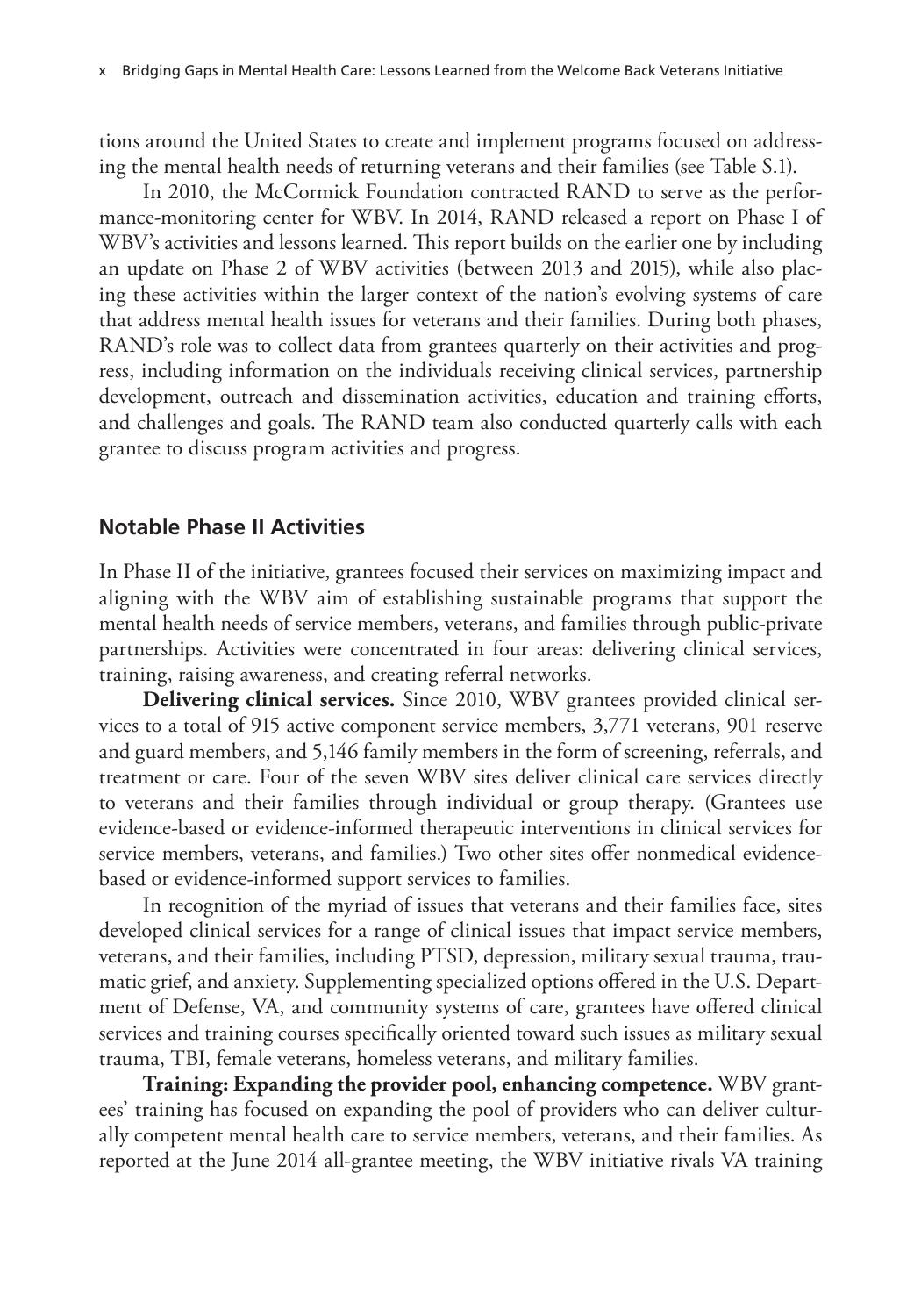| Program                                                                                                               | <b>Site</b>                                                               | <b>Focus</b>                                                                                                                                                                                                                                                                                     | <b>Special Programs</b>                                                                                                                                                                                                                                                     |
|-----------------------------------------------------------------------------------------------------------------------|---------------------------------------------------------------------------|--------------------------------------------------------------------------------------------------------------------------------------------------------------------------------------------------------------------------------------------------------------------------------------------------|-----------------------------------------------------------------------------------------------------------------------------------------------------------------------------------------------------------------------------------------------------------------------------|
| Emory's<br>Veterans<br>Program                                                                                        | Emory<br>University,<br>Atlanta, Ga.                                      | Offers free clinical treatment<br>for post-9/11 veterans and their<br>family members in Georgia and<br>the southeastern United States.                                                                                                                                                           | With WBV support,<br>developed program to train<br>community-based mental<br>health providers to offer<br>evidence-based treatments.                                                                                                                                        |
| Duke University<br>Veteran Culture<br>and Clinical<br>Competencies                                                    | Duke<br>University,<br>Durham N.C.                                        | Training and supplemental<br>implementation activities for<br>community-based providers.                                                                                                                                                                                                         | Developed intensive training<br>models for organizations of<br>providers, such as a model<br>that trains 4-8 providers over<br>six months.                                                                                                                                  |
| Red Sox Home<br><b>Base Program</b>                                                                                   | Massachusetts<br>General<br>Hospital,<br>Boston, Mass.                    | <b>Offers treatment for PTSD</b><br>and traumatic brain injury<br>(TBI) among post-9/11 service<br>members, veterans, and<br>families in New England.                                                                                                                                            | Created Home Base Institute,<br>which will serve as a training<br>hub for community providers.                                                                                                                                                                              |
| Nathanson<br><b>Family Resilience</b><br>Center (NFRC)                                                                | University of<br>California, Los<br>Angeles,<br>Los Angeles,<br>Calif.    | Family-centered approach to<br>clinical services and education.                                                                                                                                                                                                                                  | Developed Families<br><b>OverComing Under Stress</b><br>(FOCUS) Prevention Program<br>that promotes resilience<br>among military families.<br><b>UCLA NFRC has leveraged</b><br>technology to target military<br>families who need care and to<br>deliver training courses. |
| Road Home<br>Program                                                                                                  | Rush<br>University,<br>Chicago, Ill.                                      | Provides clinical services for<br>post-9/11 service members,<br>veterans, and their families.<br>Also offers training, military<br>culture competency for health<br>care providers and family<br>caregivers.                                                                                     | Aims to use the FOCUS and<br>TeleFOCUS models, developed<br>at NFRC, to train community<br>providers that serve military<br>families.                                                                                                                                       |
| <b>Military Support</b><br>Programs and<br><b>Networks</b>                                                            | University<br>of Michigan<br>Depression<br>Center,<br>Ann Arbor,<br>Mich. | Offers mental health research<br>and peer support programs.<br>Also offers training to<br>community partners.                                                                                                                                                                                    | The Buddy-to-Buddy program<br>is a peer partnership model<br>that connects volunteer<br>veteran mentors with service<br>members to help them<br>address various issues and link<br>with community resources.                                                                |
| Steven A. Cohen<br><b>Military Family</b><br>Clinic New<br><b>York University</b><br>Langone<br><b>Medical Center</b> | <b>New York</b><br>University,<br>New York,<br>N.Y.                       | Clinicians work directly with<br>the Manhattan office of the<br>U.S. Department of Veterans<br>Affairs (VA) and other<br>community partners to offer<br>warm hand-offs, referrals, and<br>clinical services in specialty<br>areas, such as alcohol and<br>substance abuse and grief and<br>loss. | Dual-diagnosis program for<br>veterans, service members,<br>and their family members<br>with addiction and co-<br>occurring mental health<br>issues.                                                                                                                        |

#### **Table S.1 Welcome Back Veterans Programs**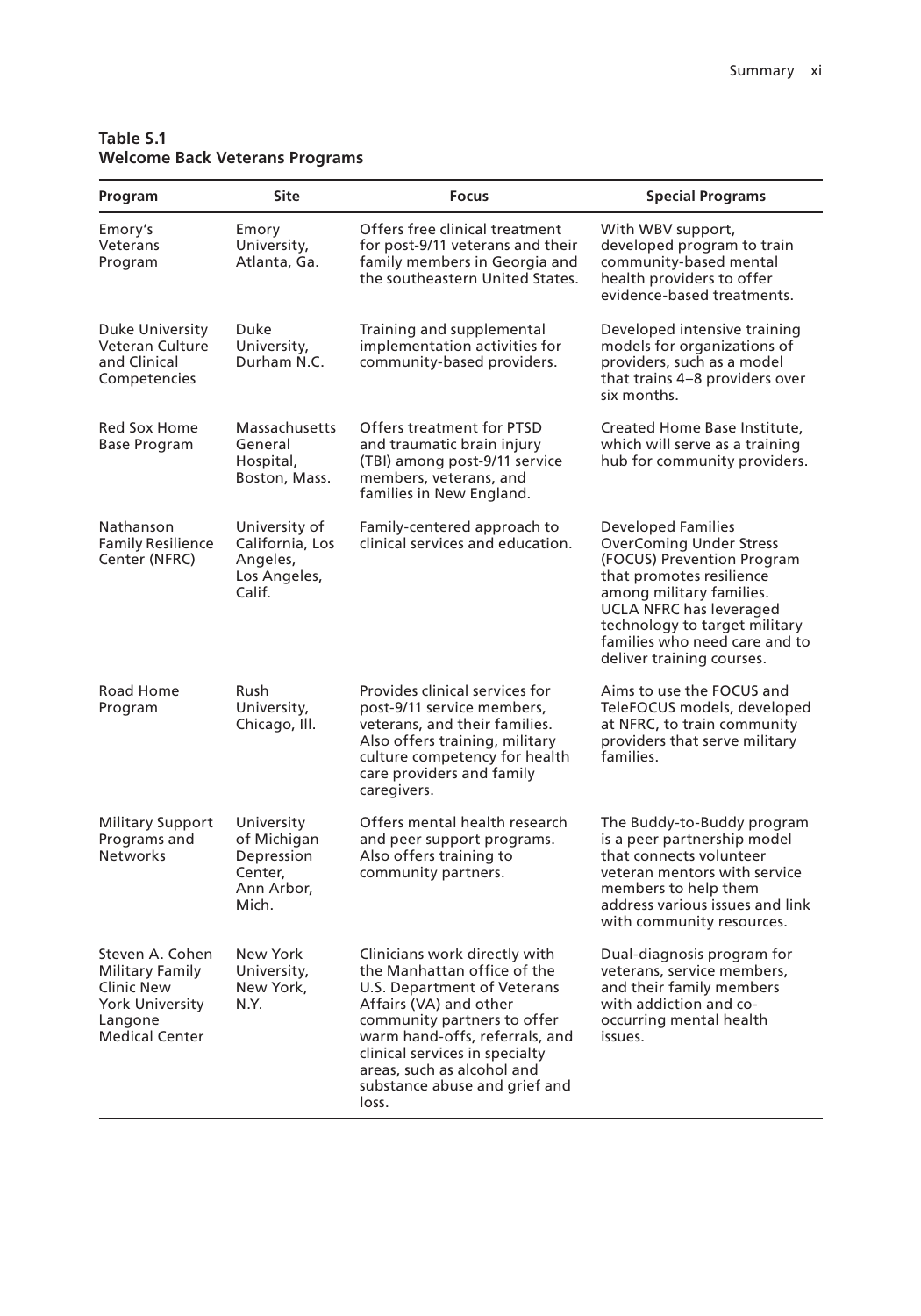offerings in terms of number of sessions offered and number of individuals trained. WBV outreach and dissemination activities have reached large numbers of individuals, informed them about mental health, and encouraged them to seek mental health care if they need it. Since WBV began, grantees have offered a total of 564 training sessions, attended by 28,736 learners. About half of these sessions train health care providers. Other sessions aim to educate service members and veterans, students, community members, families, friends, and legal professionals serving military populations. Grantees have also leveraged their own expertise in evidence-based treatments (e.g., Prolonged Exposure therapy from Emory University, Cognitive Processing Therapy from Duke, FOCUS from NFRC and Road Home) to increase the number of mental health providers who are trained to deliver these treatments.

Service delivery activities are beginning to have WBV's desired effect. For example, at the end of Phase II, the Duke University Veteran Culture and Clinical Competencies program reported that providers from the Center for Child and Family Health who had completed their cognitive processing therapy training delivered services to veterans and their family members. Future tracking of such effects as these will be valuable in assessing WBV efforts to expand the mental health provider pool.

**Raising awareness and promoting help-seeking.** Throughout Phase II, grantees conducted outreach and dissemination aimed at increasing awareness about mental health issues and services and encouraging those with mental health needs to seek help. To promote services, grantees participated in community events; organized activities for veterans, service members, and their families; met with key stakeholders; and sent information about programs to targeted audiences. Grantees recognized the importance of communicating with veterans and their families about mental health needs and about the availability of programs. Some WBV sites also partnered with other organizations to disseminate information and recruit individuals into trainings and clinical services. Programs varied in how much they invested in these activities; some leveraged media and local celebrities to help. Many programs also hired veterans as peer outreach specialists, who helped engage other veterans and also offered peer support during service delivery.

**Creating referral networks: mental health safety nets.** WBV has functioned as a safety net, helping ensure that service members, veterans, and families receive the appropriate mental health care. WBV can fill gaps in coverage by serving veterans, service members, and family members who may be ineligible or unwilling to seek care at VHA, MHS, or private/community health care systems or have not sought care because of financial constraints. WBV can also refer eligible patients to VHA, MHS, and private/community health care programs for long-term or more-intensive care, as needed. In this way, WBV's partnerships and referrals can improve individuals' access to appropriate mental health care from the most appropriate system. In addition, WBV's efforts to raise awareness about mental health and reduce stigma associated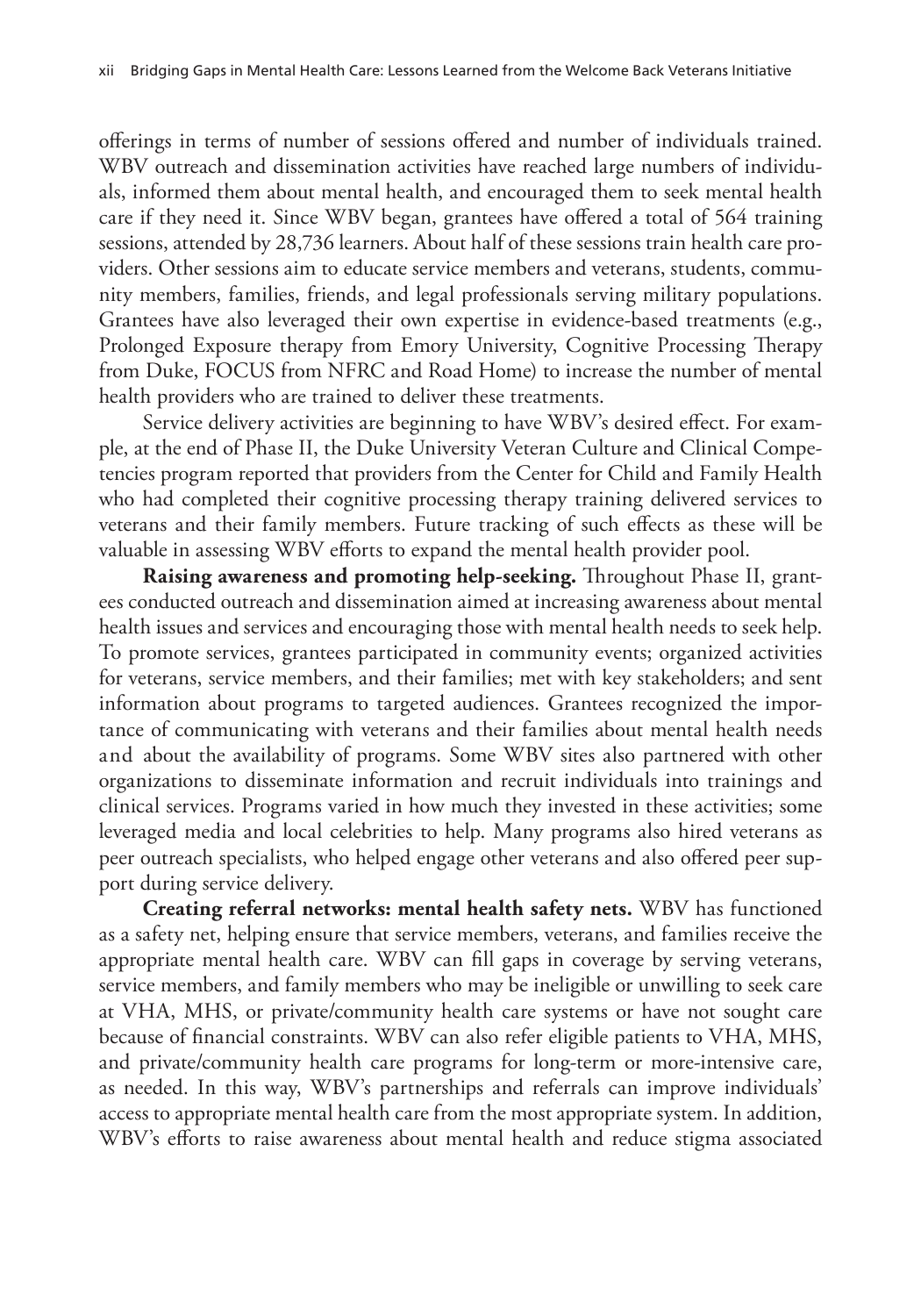with treatment-seeking aim to encourage service members, veterans, and families to understand their mental health options and pursue treatment as needed.

## **Conclusion**

The WBV initiative has enhanced system capacity by providing mental health services for service members, veterans, and their families—including specialized services for specific populations, such as female veterans, service members and veterans with TBI, military and veteran families, service members and veterans with substance abuse issues, and service members and veterans who have experienced military sexual trauma. The initiative also has enhanced capacity by offering training in treatment delivery and cultural competency to thousands of community mental health providers.

In sum, WBV has made strides in assisting service members, veterans, and families and in facilitating collaboration among systems of care in local communities. However, strategic efforts are needed to promote sustainability and address emerging challenges faced by MHS, VHA, and private systems of care.

As public and philanthropic support shifts and resources continue to decline following the drawdown of U.S. forces deployed overseas, WBV grantees and other programs must continue adapting to sustain their mental health service offerings and meet the demand for care. Negotiating third-party payment and expanding collaborative networks may help private mental health care programs, such as WBV, continue to build capacity and have a positive effect going forward.

Efforts must also continue to build on positive changes in MHS, VHA, and community care. Improved use of telemedicine, information technology, and publicprivate partnerships are promising approaches for bolstering mental health access and quality. While there is no simple, unitary solution for improving the mental health systems for care for service members, veterans, and their families, the combination of these policies and programs will help overcome access and quality challenges within and across the three main systems of care.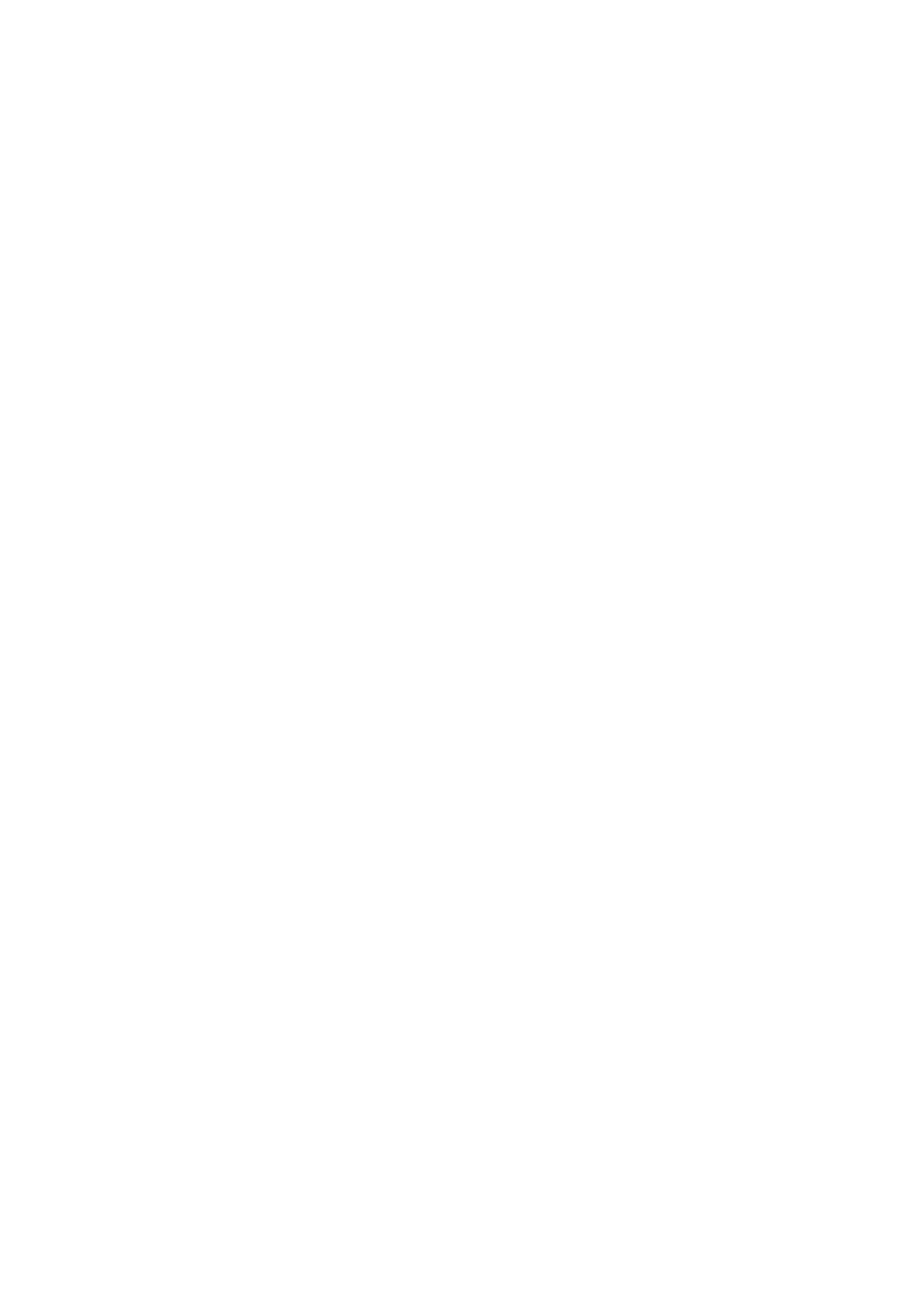We wish to thank several individuals for their support of this study. First, we are grateful to Anna LauBach and Donald Cooke from the McCormick Foundation and Tom Brasuell from Major League Baseball for their guidance and collaboration in our performance monitoring efforts. We thank the funded sites within the WBV initiative for their willingness to share information, report data, and host the RAND team during site visits. The sites offered valuable insights from their thoughtful and candid discussions about their goals, processes, challenges, and successes over the course of the project. We are also grateful to the members of the WBV Steering Committee who provided constructive direction on the vision for the initiative.

We acknowledge the support of current and former RAND colleagues Laurie Martin, Racine Harris, Kendra Wilsher, and Clara Aranibar, all of whom helped on this project in prior years. We thank Lisa Jaycox and Kim Hepner for reviewing earlier drafts and providing constructive comments. We also thank our peer reviewers, Rajeev Ramchand and Heather Kelly, for their feedback, which helped to strengthen this report.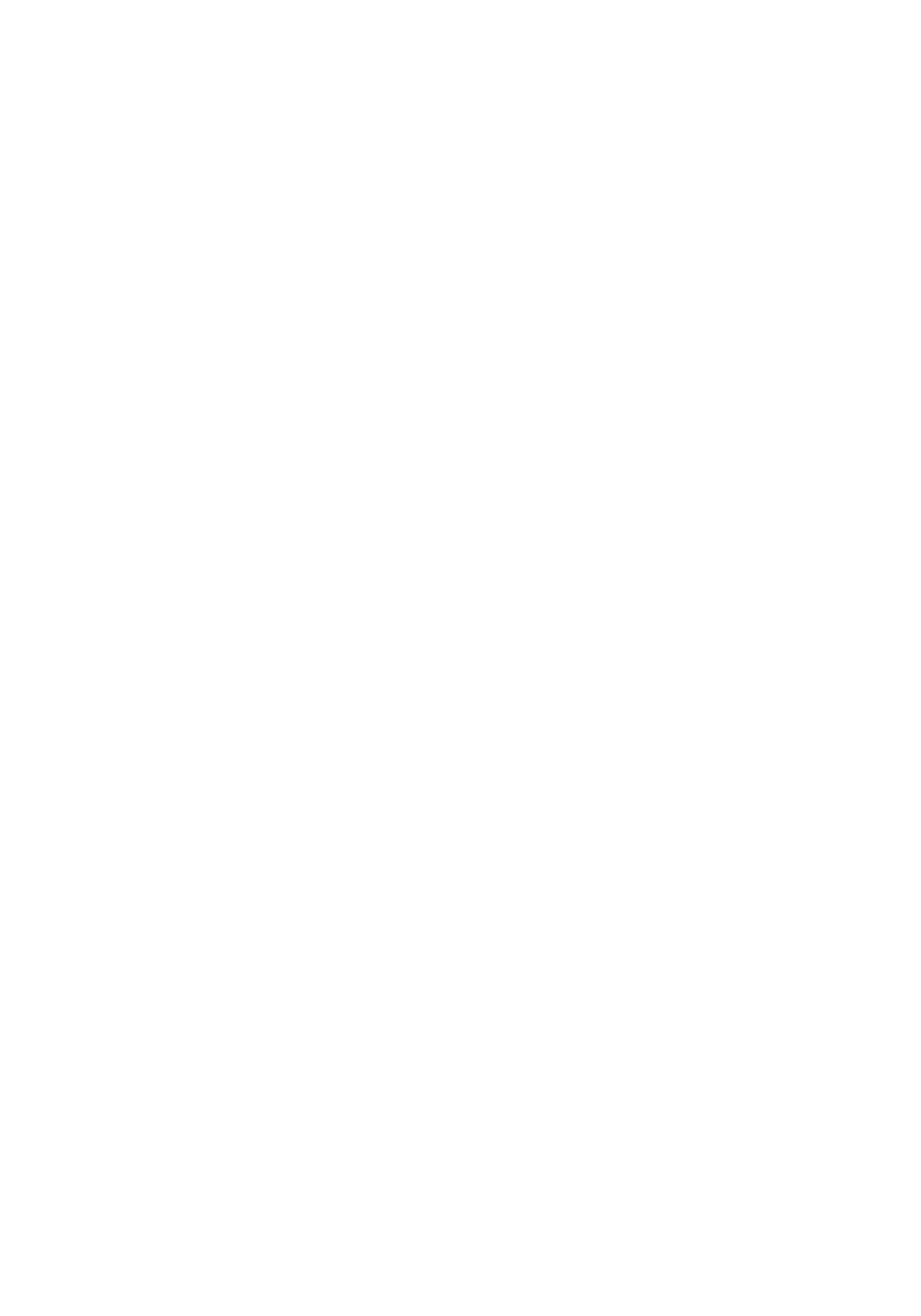# **Abbreviations**

| <b>CHAMPVA</b> | Civilian Health and Medical Program of the Department of<br>Veterans Affairs |  |
|----------------|------------------------------------------------------------------------------|--|
| <b>CPI</b>     | continuous performance improvement                                           |  |
| <b>CQI</b>     | continuous quality improvement                                               |  |
| <b>CVN</b>     | Cohen Veteran Network                                                        |  |
| DoD            | Department of Defense                                                        |  |
| <b>EBT</b>     | evidence-based treatment                                                     |  |
| <b>EHR</b>     | electronic health record                                                     |  |
| <b>EVP</b>     | Emory's Veterans Program                                                     |  |
| <b>FOCUS</b>   | Families OverComing Under Stress                                             |  |
| <b>FY</b>      | fiscal year                                                                  |  |
| <b>GAO</b>     | U.S. Government Accountability Office                                        |  |
| <b>ICARE</b>   | integrity, commitment, advocacy, respect, and excellence                     |  |
| <b>HMO</b>     | health maintenance organization                                              |  |
| IOM            | Institute of Medicine, also now called National Academy of<br>Medicine       |  |
| IT             | information technology                                                       |  |
| <b>MFC</b>     | Military Family Clinic                                                       |  |
| <b>MHS</b>     | Military Health System                                                       |  |
| <b>MLB</b>     | Major League Baseball                                                        |  |
| M-SPAN         | Military Support Programs and Networks                                       |  |
| <b>MST</b>     | military sexual trauma                                                       |  |
| <b>NFRC</b>    | Nathanson Family Resilience Center                                           |  |
| <b>NYU</b>     | New York University                                                          |  |
| <b>OEF</b>     | <b>Operation Enduring Freedom</b>                                            |  |
| OIF            | Operation Iraqi Freedom                                                      |  |
|                |                                                                              |  |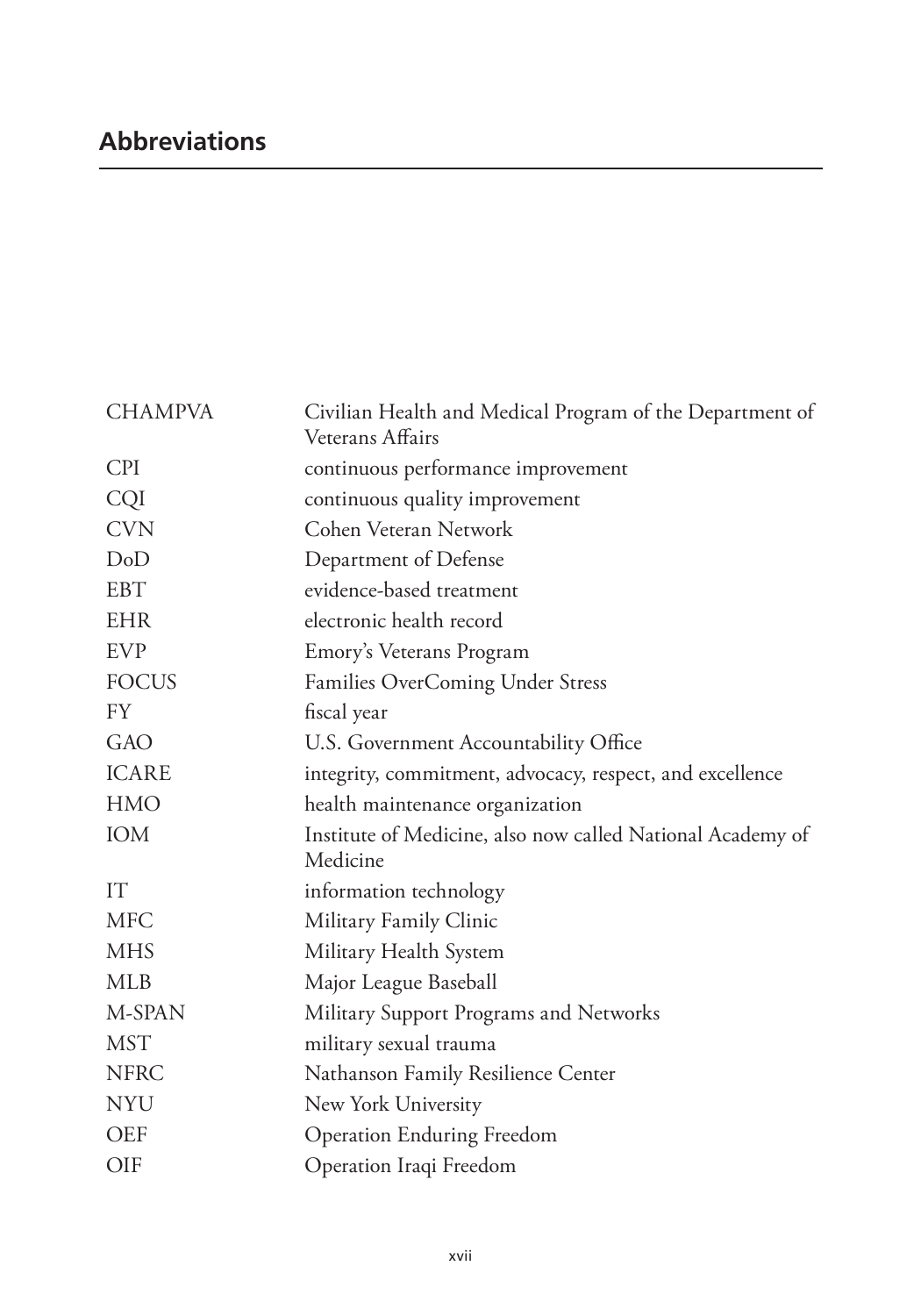| <b>OND</b>      | <b>Operation New Dawn</b>                                                                                                                                                                              |  |  |
|-----------------|--------------------------------------------------------------------------------------------------------------------------------------------------------------------------------------------------------|--|--|
| PC <sub>3</sub> | Patient-Centered Community Care                                                                                                                                                                        |  |  |
| <b>PE</b>       | Prolonged Exposure                                                                                                                                                                                     |  |  |
| <b>PTSD</b>     | posttraumatic stress disorder                                                                                                                                                                          |  |  |
| <b>SBHP</b>     | Star Behavioral Health Providers                                                                                                                                                                       |  |  |
| <b>TBI</b>      | traumatic brain injury                                                                                                                                                                                 |  |  |
| <b>UCLA</b>     | University of California, Los Angeles                                                                                                                                                                  |  |  |
| V3C             | Veteran Culture and Clinical Competencies                                                                                                                                                              |  |  |
| VA              | U.S. Department of Veterans Affairs                                                                                                                                                                    |  |  |
| <b>VHA</b>      | Veterans Health Administration                                                                                                                                                                         |  |  |
| VISN and MIRECC | South Central Veterans Integrated Service Network 16,<br>Mental Illness Research, Education, and Clinical Center<br>Consumer Guide Workgroup, Sullivan, G., Arlinghaus, K.,<br>Edlund, C., & Kauth, M. |  |  |
| <b>WBV</b>      | Welcome Back Veterans                                                                                                                                                                                  |  |  |
| <b>WCN</b>      | <b>Warrior Care Network</b>                                                                                                                                                                            |  |  |
| <b>WWP</b>      | Wounded Warrior Project                                                                                                                                                                                |  |  |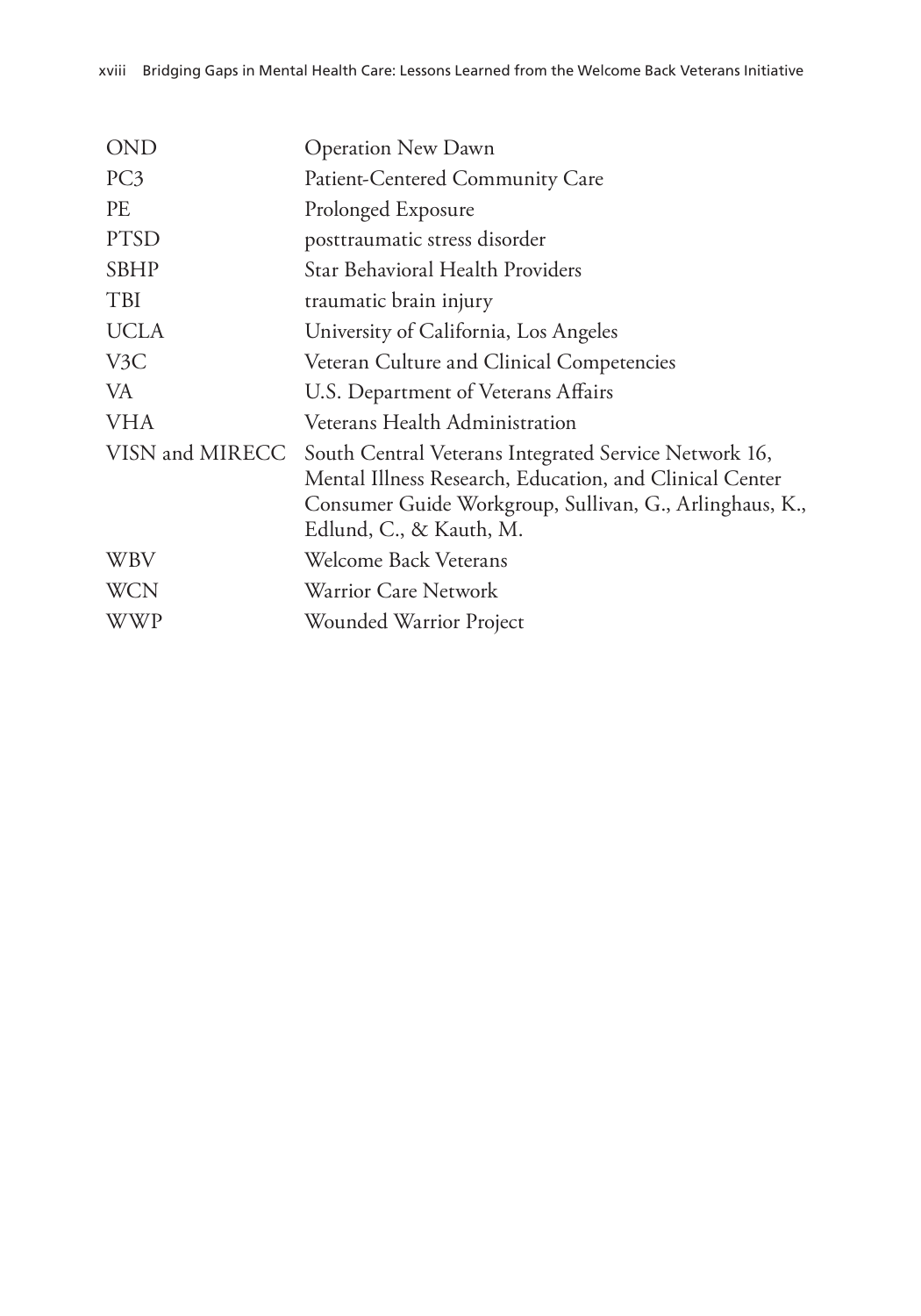We have an obligation to evaluate our progress and continue to build an integrated network of support capable of providing effective mental health services for veterans, service members, and their families. Our public health approach must encompass the practices of disease prevention and the promotion of good health for all military populations throughout their lifespans, both within the health care systems of the Departments of Defense and Veterans Affairs and in local communities.

—President Barack Obama (2012)

In the United States, there are an estimated 21 million veterans, 2.2 million service members, and 3.1 million immediate military family members (Substance Abuse and Mental Health Services Administration, 2014). Given ongoing global threats and military activities, the stress of more than a decade of war, and long-standing issues with underutilization of mental health care, projections suggest that mental health care needs across these populations are likely to continue to increase in the coming years (Hoge et al., 2015). The current need for mental health care among these groups is well documented, and research continues to explore the complexities of these issues. Efforts to understand mental health issues within these populations, implement programs to mitigate their impact, develop and disseminate evidence-based practices for treating mental health conditions, and oversee policies and programs have contributed to improvements in treatment approaches. Despite these efforts and investments, challenges remain in forging sustainable, collaborative systems of care that address mental health issues among service members, veterans, and their families.

# **Veterans Are at Risk for Mental Health Problems**

Roughly 2.8 million individuals have deployed to support the recent conflicts in Afghanistan and Iraq (through Operation Enduring Freedom [OEF], Operation Iraqi Freedom [OIF], and Operation New Dawn [OND]). As these individuals return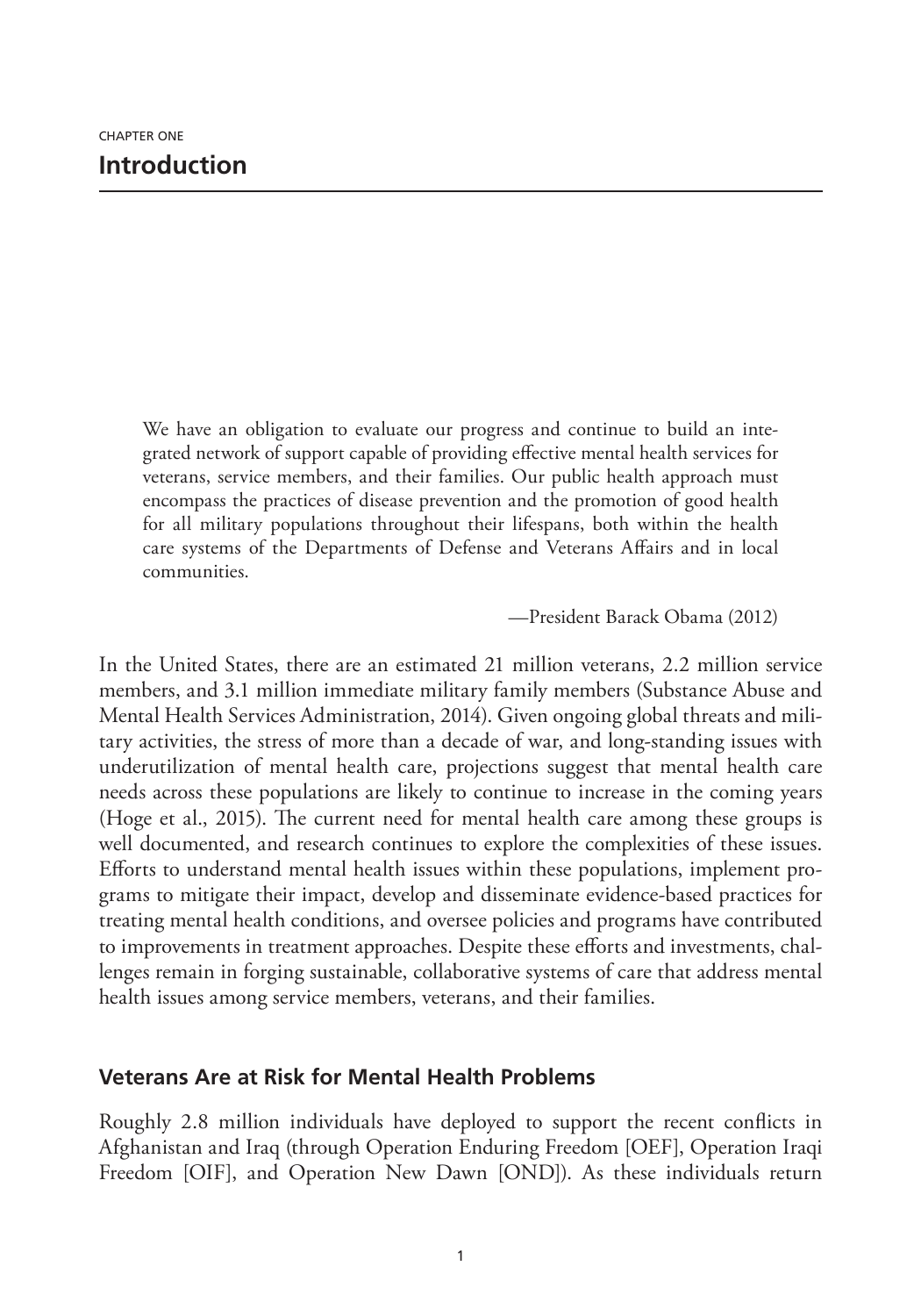home and separate from military service, most make a successful transition to civilian life, but others face various behavioral health conditions and adjustment challenges (Koblinsky, Leslie, & Cook, 2014). Different research methods, definitions of illnesses and disorders, and populations result in widely varying estimates of the prevalence of posttraumatic stress disorder (PTSD) and major depressive disorder among veterans (Ramchand et al., 2010; Tanielian, Martin, & Epley, 2014). Estimates of mental disorders among OEF and/or OIF service members and veterans vary from 18.5 percent to 42.5 percent (Milliken, Auchterlonie, & Hoge, 2007; Seal et al., 2007; Tanielian & Jaycox, 2008; Seal et al., 2009; National Council for Behavioral Health, 2012). In addition, studies have found that between 11 percent and 20 percent of veterans who served in OEF or OIF met criteria for PTSD at the time of study (Hoge et al., 2004; Hoge, Auchterlonie, & Milliken, 2006; Vasterling et al., 2006; Hoge et al., 2007; Seal et al., 2007; Tanielian & Jaycox, 2008; Institute of Medicine [IOM], 2012; National Center for PTSD, 2016). Recent estimates of depression among OEF/OIF veterans vary from 10 percent to 15 percent (Hoge et al., 2004; Hoge, Auchterlonie, & Milliken, 2006; Vasterling et al., 2006, Hoge et al., 2007; Seal et al. 2007; Tanielian & Jaycox, 2008; IOM, 2012). If untreated, these mental health issues can negatively affect overall health, work productivity, marriage, family relationships, parenting, and social functioning (Tanielian & Jaycox, 2008). PTSD and depression are also linked with higher rates of substance abuse, homelessness, and suicide (Tanielian & Jaycox, 2008; Substance Abuse and Mental Health Services Administration, 2014; Holliday, Pedersen, & Leventhal, 2016).

In addition to OEF/OIF veterans experiencing mental health issues, veterans of earlier conflicts also have rates of PTSD and depression that exceed their nonveteran counterparts (Watkins et al., 2011; Veterans Health Administration [VHA], 2015). For instance, the projected lifetime prevalence of PTSD among male veterans of the Vietnam War is 30.9 percent (Watkins, et al., 2011). Research has also identified high rates of medical comorbidity among veterans of earlier eras with PTSD and such issues as cardiovascular disease and chronic pain (Schnurr & Green, 2004).

#### **Family Members Also Have Mental Health Needs**

Family members of service members and veterans also might face mental health challenges, which could manifest while the service member is still in the military or soon or long after the service member transitions to veteran status. To some extent, the academic research literature is more robust with respect to the challenges among activeduty military families in terms of specific mental health needs than it is for veterans' families. For example, there are reports of the rates of mental health utilization among military spouses and military children. Regular surveys of military spouses are conducted by the U.S. Department of Defense (DoD)—e.g., Status of Forces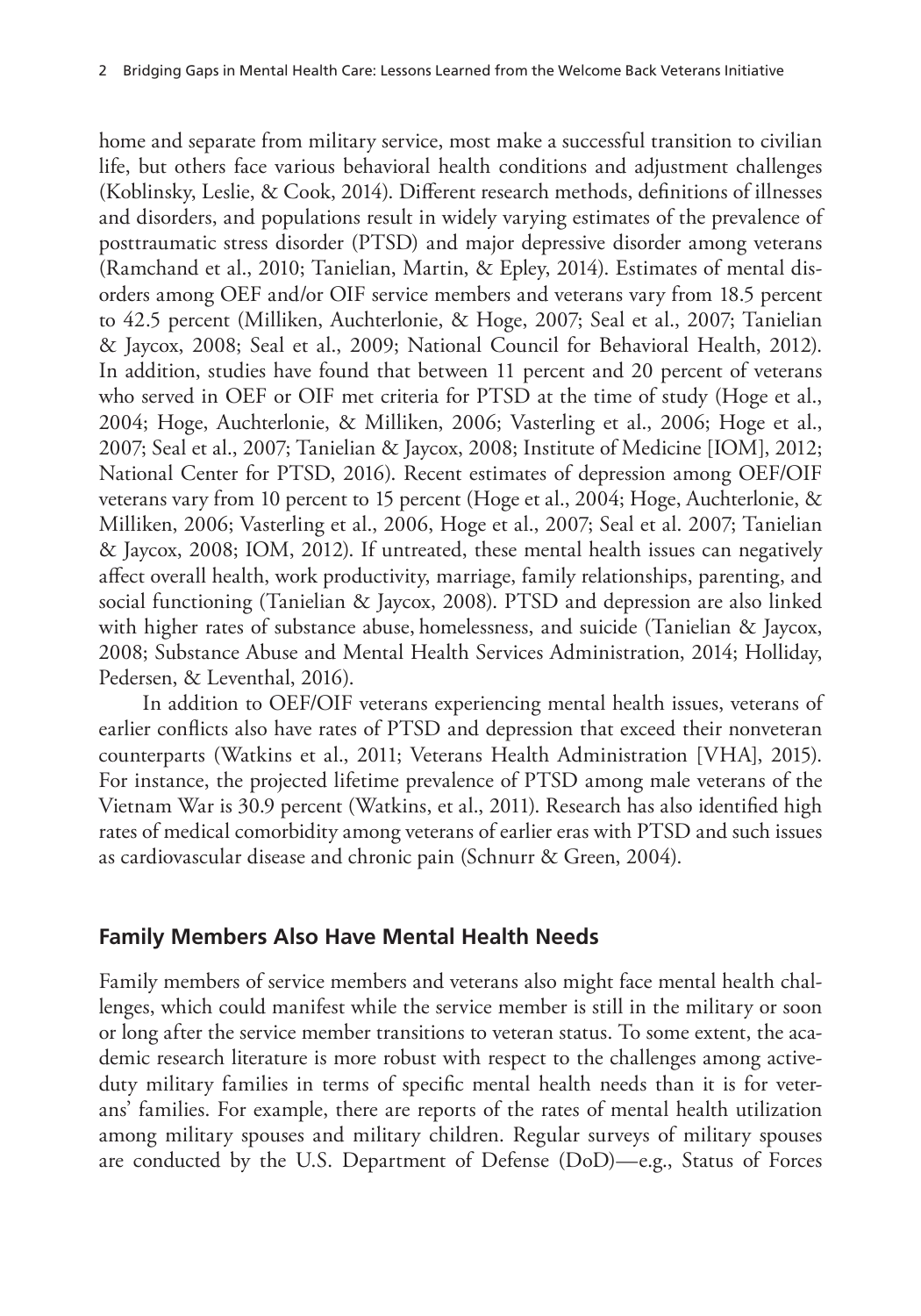Survey, Millennium Cohort Family Study—and by some nonprofit military support organizations—e.g., Blue Star Families. These surveys focus on various issues associated with military life. Similar data on the family members of veterans are sparse. While the Millennium Cohort Study is designed to follow service members and their spouses across their military-to-civilian transition, there are no publications from this effort to date that look specifically at issues for the spouse after military separation. There are only a few public-use data sets (e.g., the National Survey of Drug Use and Health, the Medical Expenditure Panel Survey) available that allow the identification of a veteran's family member and very few representative studies of veterans' family members (spouses and children).

The academic research literature on military and veteran families is often categorized on the extent to which the needs may be associated with characteristics of military life (deployment, frequent moves, risk of injury) or of the veteran's disability status (injured versus not injured). Next, we highlight the documented mental health challenges associated with some of these characteristics, including the impact of deployment and the impact of living with a service member or veteran that has a serviceconnected health problem.

#### **Impacts of Deployment on Military Families**

At the time of their deployment, approximately 60 percent of post-9/11 veterans were married, and 50 percent had children. In 2012, DoD estimated that there were approximately 2 million military dependent children (Koblinsky, Leslie, & Cook, 2014). Military families have faced increased deployment tempo and longer deployments over the past decade (Tanielian, Karney, Chandra, & Meadows, 2014). Many studies have linked deployment to military families' poorer mental health, increased behavioral issues in children, and higher rates of divorce and suicide (Meadows, Tanielian, & Karney, 2016). Deployment- and trauma-related stress may be especially harmful to military wives and children (Substance Abuse and Mental Health Services Administration, 2014). Studies of the effects of deployments indicate that military families go through various emotional phases, including anxiety before deployment, worry during deployment, and difficulty readjusting when the service member returns home (Brown et al., 2015).

A recent RAND study (Meadows, Tanielian, & Karney, 2016) examining the impacts of deployment on military families found that they are resilient and that although families face challenges associated with service members' deployments, family relationships typically restore to prior status when service members return home. However, spouses of service members who deployed more often reported that their children had emotional challenges and problems with their peers than did spouses in matched families that did not experience a deployment during the study (Meadows, Tanielian, & Karney, 2016). Teens were especially affected by deployment, reporting poorer family cohesion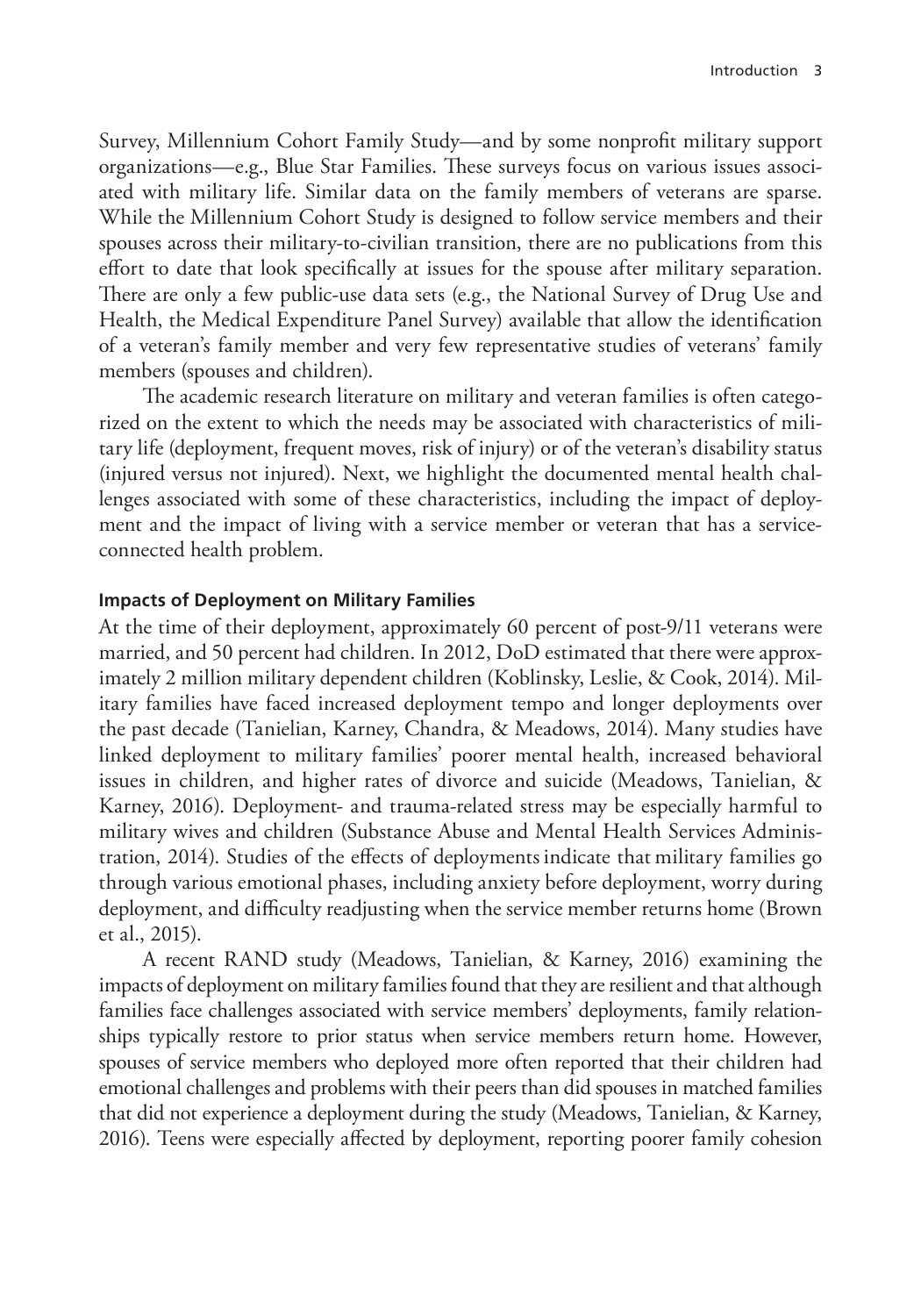and worse relationship quality with the nondeployed parent than those reported by teens in families that did not experience a deployment (Meadows, Tanielian, & Karney, 2016).

Other research has shown that children in military families have higher rates of anxiety and more emotional issues and problems at school than others of the same age (Brown et al., 2015). On top of the regular stresses of growing up, military children may experience additional stresses of frequent moves and new schools and peers, missing their parent while the parent is deployed, and having their parent return with illnesses or injuries. Studies have also indicated higher rates of behavioral disorders among military children with a deployed parent compared to those without a deployed parent (Gorman, Eide, & Hisle-Gorman, 2010). Furthermore, deployment is linked with a number of issues for military families, including adverse health effects, increased stress and mental health issues, economic burdens, and higher rates of family violence (IOM, 2013).

There are a number of ways in which a service member's deployment can affect a spouse's well-being: It can induce stress from the separation or the worry about the service member's well-being; it can create new obligations or roles at home; and it can result in a spouse having to make changes to his or her employment situation. But even if the effect of deployment on a spouse is minimal, readjusting to life as a couple after a deployment can be challenging. In addition, military spouses may experience career frustration that affects their emotional and financial well-being (Runge, Waller, MacKenzie, & McGuire, 2014). These issues contribute to the documented high rates of depression among military spouses (Verdeli et al., 2011).

In addition, interpersonal conflict may be an issue for military families. A study of predeployment and postdeployment health assessments of active and reserve soldiers who deployed to Iraq in the recent conflict found that concerns about interpersonal conflict significantly increased after deployment (from 3.5 percent to 14.0 percent among active duty soldiers and from 4.2 percent to 21.2 percent among reserve component soldiers) (Milliken, Auchterlonie, & Hoge, 2007).

#### **Impact of Living with a Veteran Who Has a Service-Connected Health Problem**

Studies have also shown that if a veteran has a service-connected health impairment, including PTSD, there may be effects on the family members as well. For example, several studies have noted increased challenges associated with living with a veteran experiencing PTSD and other behavioral health issues (National Center for PTSD, 2015a). Research has shown that Vietnam veterans with PTSD are at higher risk of perpetrating physical, verbal, and psychological aggression against their partners (Byrne and Riggs, 1996). Moreover, one study found that combat veterans account for 21 percent of spouse or partner abuse in the United States (Prigerson, Maciejewski, & Rosenheck, 2002). Increased prevalence of substance abuse among veterans may also have negative effects on military families (National Center for PTSD, 2015b).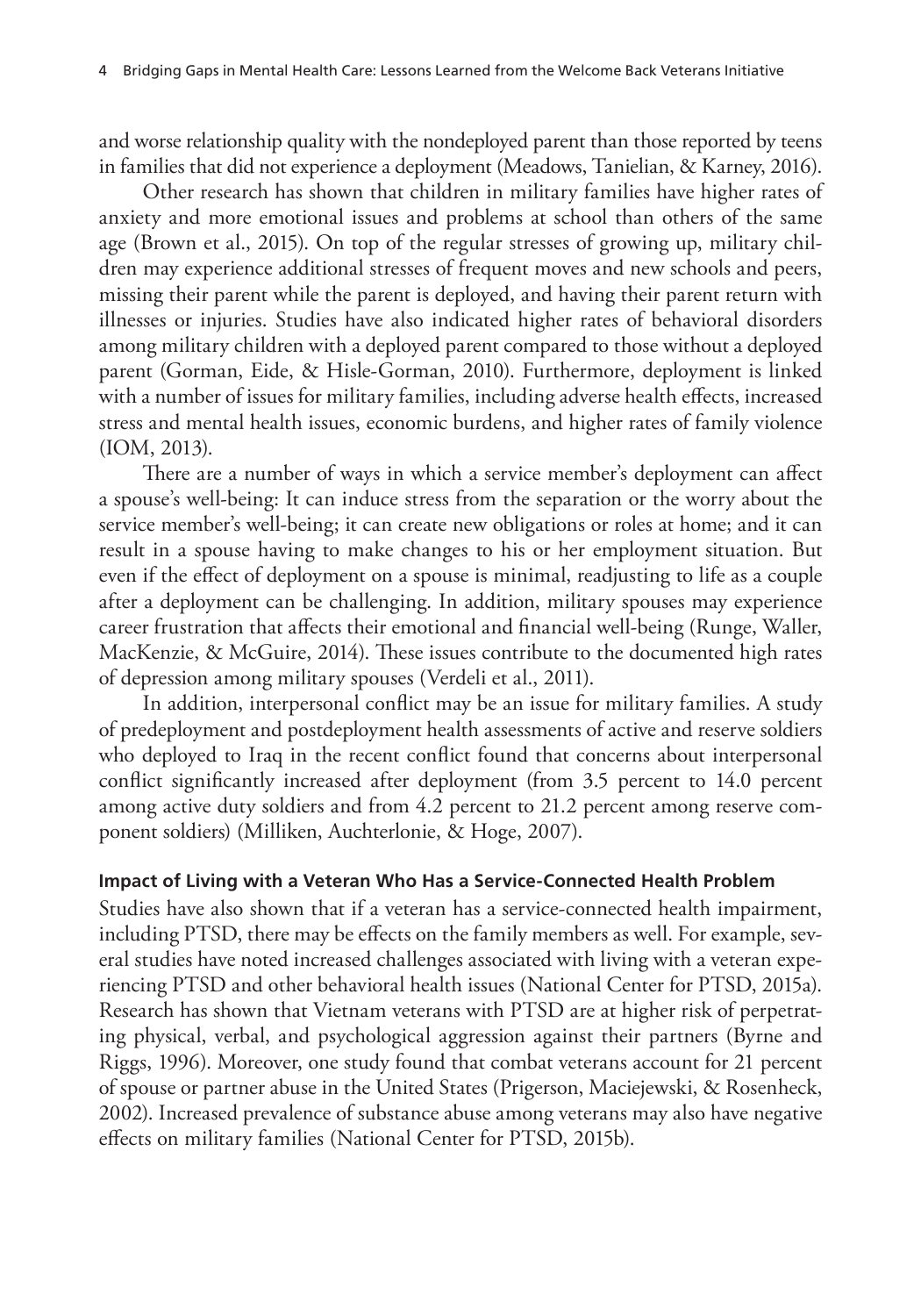Taking on the caregiving role for a wounded, ill, or injured veteran also contributes to mental health problems among military families. Many veterans with illnesses and injuries depend on informal caregivers, family members, friends, or acquaintances for daily care and support (Ramchand et al., 2014). Family members often prioritize caring for the veteran over their personal needs (National Center for PTSD, 2015a). Our prior research estimated that there are 5.5 million military caregivers in the United States, and the time and effort that they spend providing care and support may contribute to the loss of income, jobs, or health care—as well as having physical and emotional effects (Ramchand et al., 2014). In addition, caregivers of post-9/11 veterans encounter family tension and issues at work at higher rates than their caregiver peers whose care recipients are nonmilitary (Ramchand et al., 2014). Furthermore, military caregivers' duties may also affect family dynamics, such as marital quality and capacity to care for children (Ramchand et al., 2014).

# **Improving Mental Health Outcomes for Veterans and Their Family Members Is a National Priority**

Given the increased stress on service members, veterans, and their families, there have been a number of efforts designed to provide medical and nonmedical support for mental health problems. While there has been an expansion in the services and programs available, research also continues to identify gaps in access and to assess the quality of care.

First, mental health care is vitally important to the lives, overall health, and wellbeing of service members, veterans, and families. Ensuring service members' mental health has key implications for their capacity to engage in their mission and successfully reintegrate after deployment. Mental health care can help prepare for and ease these transitions and can offer higher quality of life and well-being for service members and families.

Mental health and physical health are inextricably linked (Colton and Manderscheid, 2006). Individuals' mental health issues can have negative effects on treatment processes and outcomes of other medical conditions (American Hospital Association, 2012). Individuals with mental illness are more likely to have unhealthy risk factors, such as smoking and obesity, and, as a result, may have higher chances of stroke and diabetes and other chronic conditions (American Hospital Association, 2012).Likewise, on average, individuals with severe mental illness die 25 years earlier than individuals from the general population (Parks, Svendsen, Singer, Foti, & Mauer, 2006). Poorquality care or lack of access to care may contribute to such negative health outcomes among individuals with mental illness (American Hospital Association, 2012).

Second, experiencing a mental health problem can have ripple effects on many other dimensions of individuals' lives, and the costs of failing to effectively treat mental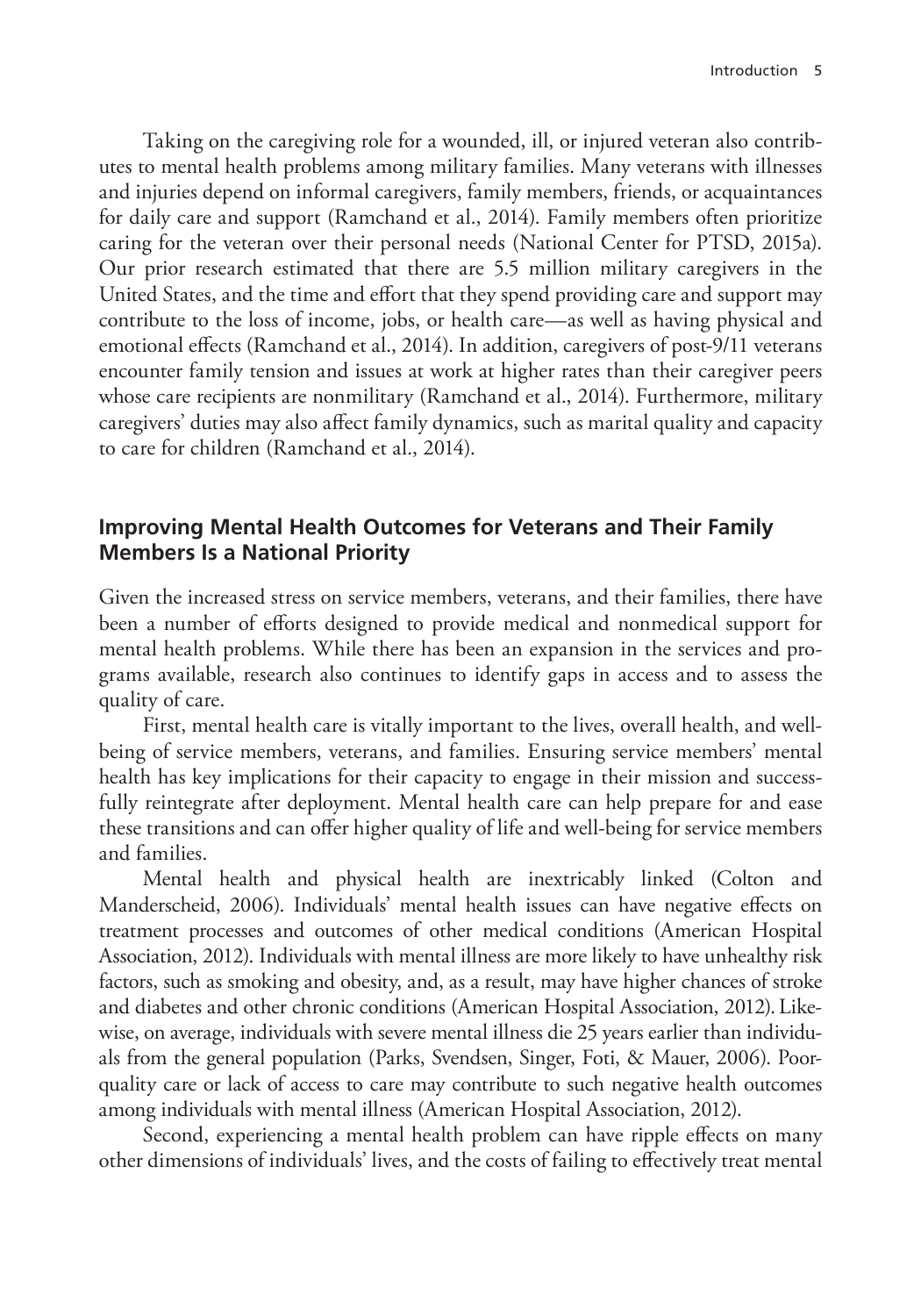health issues are high. Untreated mental and behavioral issues can have major effects on social factors. For instance, having behavioral health conditions is associated with greater likelihood of living in poverty, having a lower socioeconomic status, and attaining lower levels of education (Russell, 2010). PTSD has been linked to reductions in physical health, social functioning, and emotional well-being, as well as physical limitations and unemployment (Zatzick et al., 1997). However, research has also demonstrated that evidence-based treatment (EBT) can facilitate recovery and reduce these consequences.

Employees' mental health status affects rates of illness, on-the-job accidents, and staff turnover (Heal, 2000). Individuals' mental and behavioral health conditions may also interfere with their productivity, increase absenteeism, and potentially lead to lowered income and unemployment (American Hospital Association, 2012). Severe mental illness, such as bipolar disorder or chronic depression, can have an even greater impact on employment. In 2007, the annual income of individuals with severe mental illness was \$16,000 less than that of the general population (Hogg Foundation for Mental Health and Methodist Healthcare Ministries, 2011). Every year in the United States, individuals' declines in productivity associated with mental disorders result in roughly 217 million days of work lost or partially lost, which is projected to cost employers \$21.7 billion annually (American Hospital Association, 2012).

In addition, if behavioral health issues go untreated, the likelihood of these issues rises, as does the likelihood that individuals will become homeless or be incarcerated (Hogg Foundation for Mental Health and Methodist Healthcare Ministries, 2011). One-third of homeless men are veterans (National Coalition for Homeless Veterans, n.d.). The majority of homeless veterans have mental illness, alcohol and/or substance abuse issues, or co-occurring disorders (National Coalition for Homeless Veterans, n.d.).

There are substantial monetary costs associated with substandard and inaccessible mental health care. In 2008, RAND estimated the societal costs of postdeployment mental health problems, such as PTSD and depression, among service members to be approximately \$6.2 billion. The study further documented that if all veterans received high-quality care for these conditions, these costs could be reduced by \$1.2 billion. Thus, investing in improved access and high-quality care would not only serve to stem the adverse consequences for individuals and their family members, it would also reduce the two-year economic burden on society.

Over the past decade, there have been a number of efforts to make addressing these issues a national priority. These have included increases to the federal budgets within DoD and the U.S. Department of Veterans Affairs (VA) to attend to these issues (i.e., hiring more providers, investing in research, including the creation of new federally funded clinical and research consortia), the issuing of executive orders by the Obama administration, the establishment of Interagency Task Force on Military and Veteran Mental Health and cross-agency priority goals, and the development of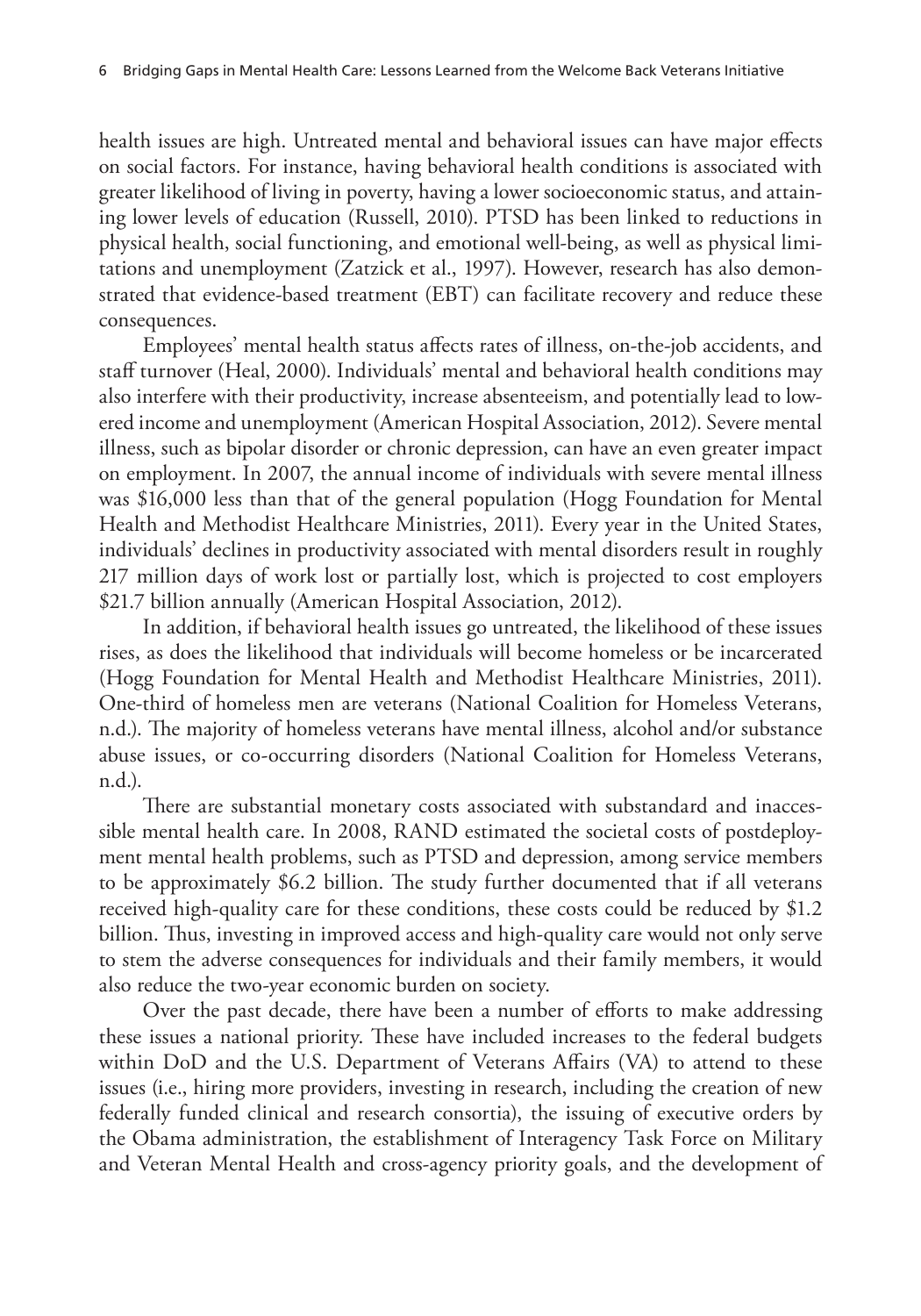the Joining Forces Initiative. These efforts have served to build federal capabilities to address the mental health needs of service members, veterans, and their families in important ways.

While bolstering the federal resources and capacity to address mental health issues among veterans and their families was critically important, there remained limitations in the ability of the government capacity to serve the population. For instance, restrictions on eligibility for benefits and services for veterans may limit access to mental health care from DoD or the VA. This has been an issue particularly for members of the National Guard or Reserve, who are eligible for TRICARE (the DoD health care program) only while they are activated. Access to the VA is also restricted to those who meet certain eligibility requirements that are based on the nature and length of service. At the same time, many military service members and veterans have faced other barriers to using these federal resources, including structural capacity constraints (provider shortages, clinic hours) that have limited availability of services. Some service members and veterans also expressed concerns about confidentiality and fear of career repercussions for seeking care. Thus, many service members, veterans, and their family members turn to nongovernmental sources of support to meet their needs.

To respond to the new demand for community support from veterans and their families, there has been a concurrent expansion of efforts to increase capacity to support these populations in the nongovernmental sector. One of these efforts is the Welcome Back Veterans (WBV) initiative. Major League Baseball (MLB) and the Robert R. McCormick Foundation launched WBV in 2008 to support organizations that, in turn, provided programs and services to support veterans and their families. Since its founding, WBV has issued grants to academic medical institutions around the nation to create and implement programs and services designed to address the mental health needs of returning veterans and their families.

# **Organization of This Report**

This report offers insights on enhancing mental health care systems for service members, veterans, and families based on research on and analysis of WBV. In Chapter Two, we provide context for how our nation addresses these issues by describing the military and veterans' mental health care systems and highlighting recent innovations and challenges across these systems of care. We review the two major systems of care designed to address the health care needs of service members and veterans—DoD and the VA—and provide a backdrop for how nongovernmental programs add capacity in our national landscape of support for the mental health needs of service members, veterans, and their families. In Chapter Three, we describe the activities of WBV in greater detail, highlighting some of their effects and contributions to the nation's capacity to support service members, veterans, and their families. Chapter Four highlights some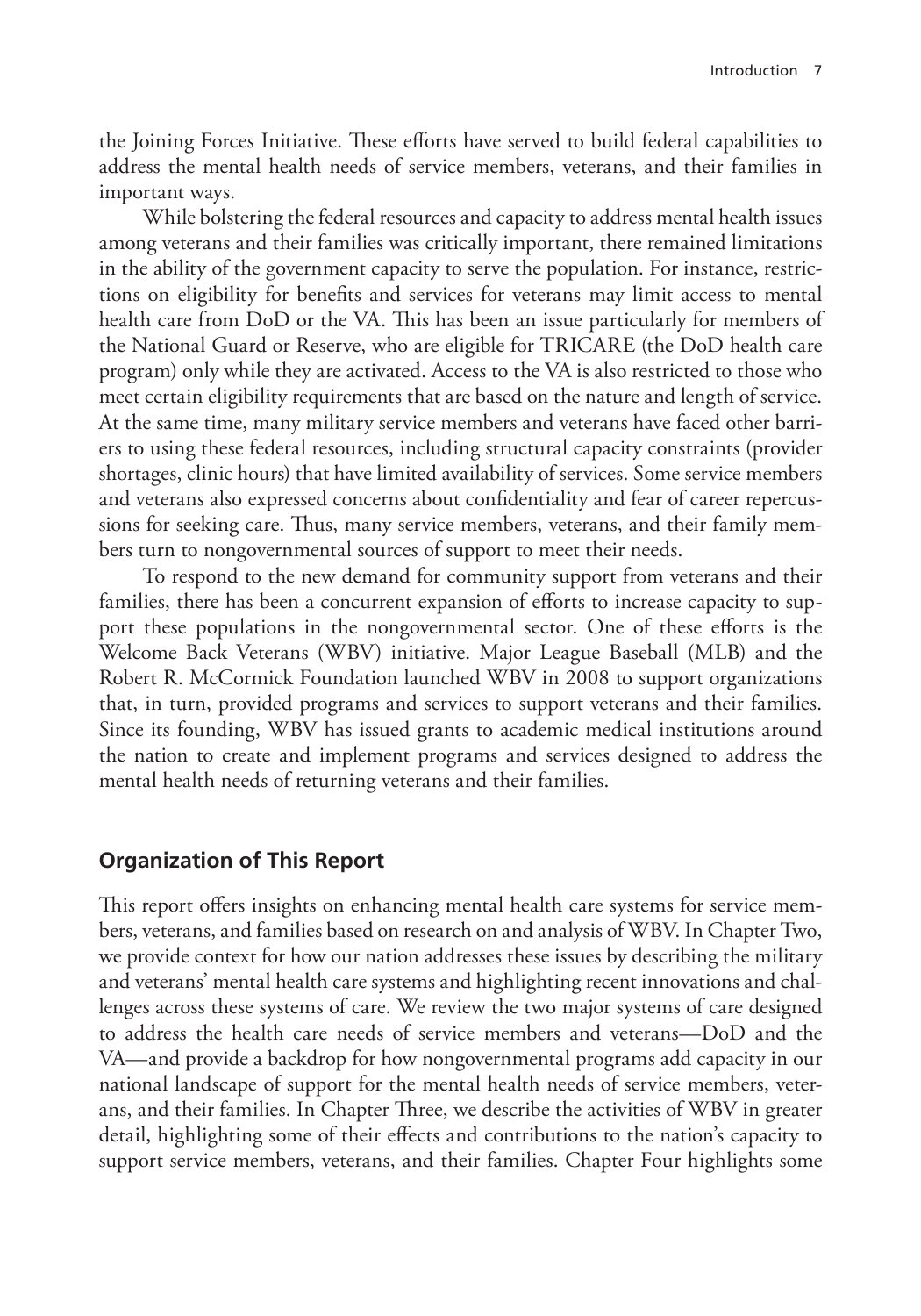remaining challenges for the nongovernmental sector and briefly describes newer initiatives on the horizon. Finally, Chapter Five provides some perspectives and recommendations for how efforts across the government and nongovernment sectors could be better coordinated and integrated to close remaining gaps in access to high-quality mental health care for our nation's service members, veterans, and their families.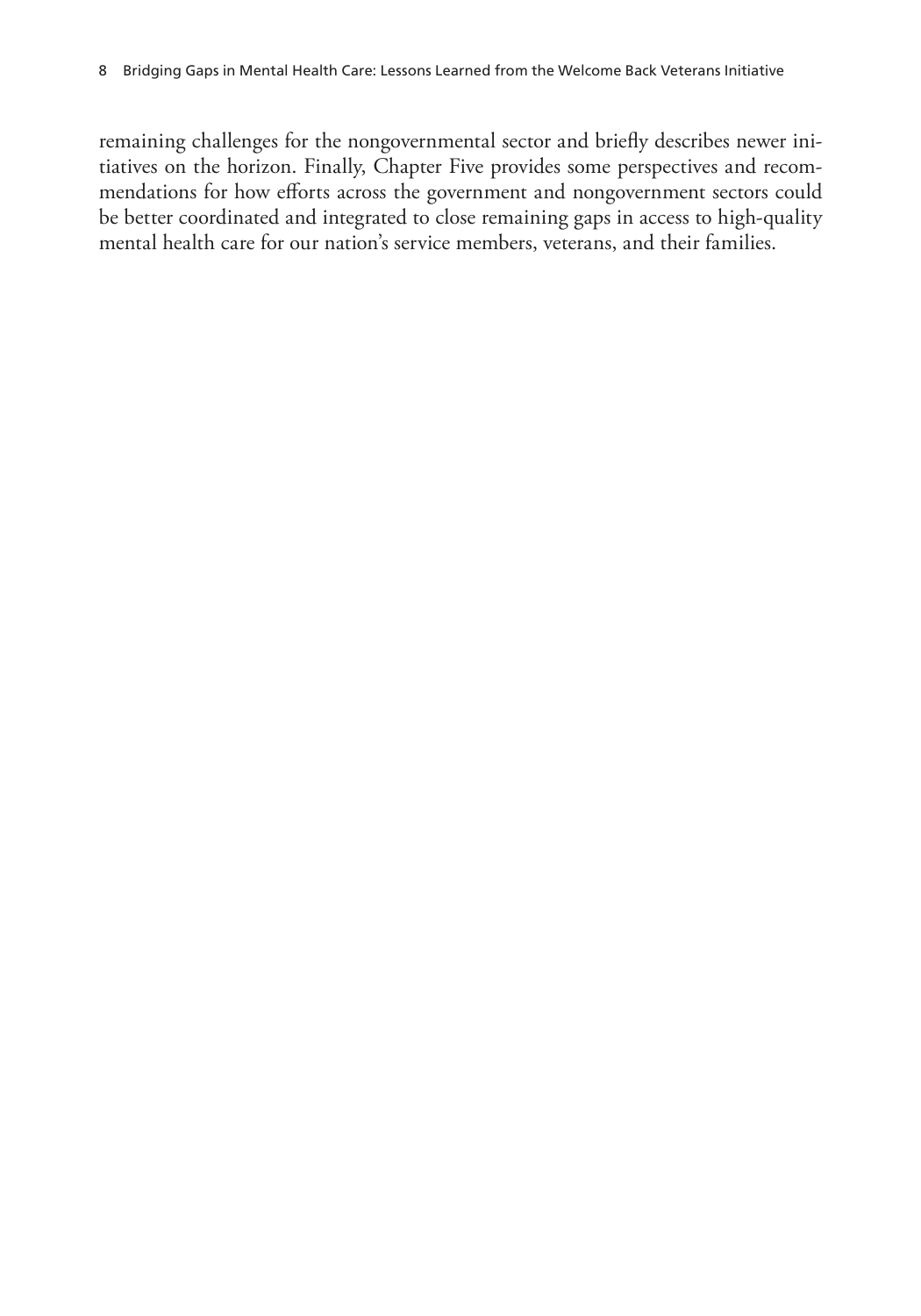# **Understanding and Influencing Federal Health Systems of Care for Mental Health**

During the last decade, the Military Health System (MHS), the VHA, and nonmilitary community and private-sector systems have added a number of new programs and policies aimed at improving access to and quality of mental health care for service members, veterans, and their families. These efforts include increasing integration and coordination among these historically separate systems of care. A major challenge, however, has been helping service members, veterans, and their families understand their options and navigate the different systems of care. They may not be aware of the various offerings, may feel overwhelmed by available choices, or may not know the most effective option for their particular need. This section offers an overview of DoD, VA, and community, private, or nongovernmental mental health care for service members, veterans, and their families. Later in the chapter, we describe the limitations of these systems of care, major shifts and changes in the capacity of these sectors to provide access to high-quality mental health care, and policy changes over the past decade that affect these systems.

# **The Current Systems of Care**

There are three main systems of care in which service members, veterans, and their families may seek mental health care: MHS, VHA, and the community, private, or nongovernmental health care sector. The MHS and VHA provide both direct care (i.e., through military treatment facilities and VHA medical centers, respectively) and purchased care (i.e., paid for by the MHS or VHA but delivered by nonmilitary providers). These three sectors serve overlapping populations of military personnel, veterans, and their families, many of whom may be eligible for care in more than one system. Complicating navigation of the systems of care is the range of eligibility requirements and health care options for these patients. For example, the majority of veterans are also covered by Medicare, Medicaid, or private health insurance plans, and many DoD beneficiaries also have other forms of health coverage (Merlis, 2012). While most family members are not eligible for direct VA care, some family members are eligible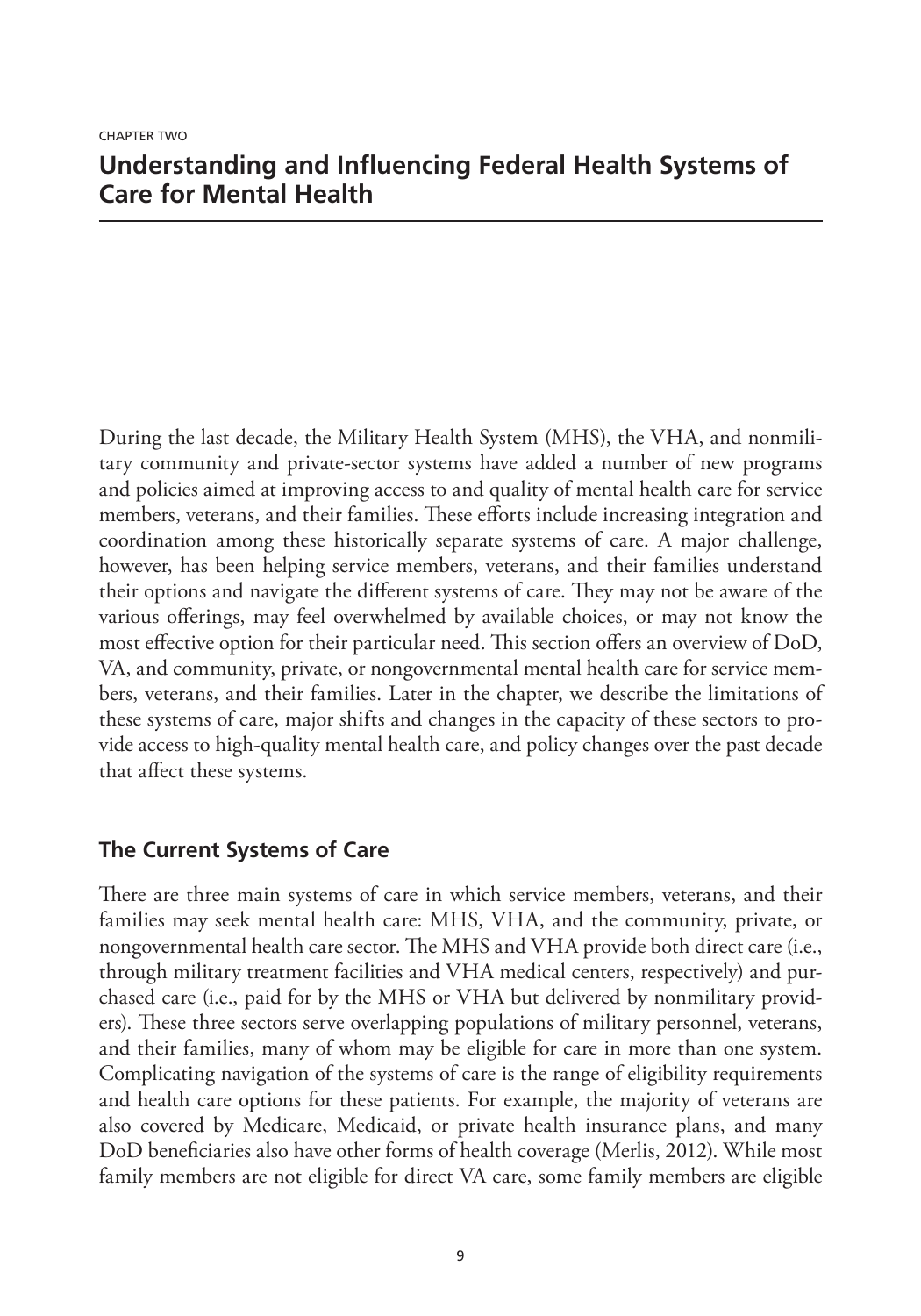for VA-purchased care benefits, for example, through the Civilian Health and Medical Program of the Department of Veterans Affairs (CHAMPVA).<sup>1</sup> Therefore, accessing care in the complex network of delivery systems and payment schemes is associated with a number of structural, personal, and social challenges.

#### **Military Health System**

The MHS provides care to active duty service members, retired military personnel, and their dependents through the services delivered in military-owned treatment facilities and those purchased from the private sector through TRICARE (which we will describe later). There are two main types of MHS beneficiaries: sponsors (active duty, retired, and Guard/Reserve service members) and their family members (spouses and children who are registered in the Defense Enrollment Eligibility Reporting System) (TRICARE, 2016b).

#### *MHS Mission and Mental Health Care*

The mission of MHS is to ensure service members' medical readiness at home and while deployed and to promote the health, fitness, and high performance of the military force (Military Health System and Defense Health Agency, n.d.). The MHS also provides a wide array of health care prevention and treatment services to eligible family members. To meet these missions, the MHS works in multiple areas, including health care delivery, medical education, private-sector partnerships, and medical research and development (Military Health System and Defense Health Agency, n.d.). To deliver health care services, MHS relies on both direct care and purchased care, with expenditures split roughly in half between the two (DoD, 2015).

Direct care is provided at military treatment facilities. In 2014, the MHS provided direct care at 56 military hospitals and medical centers and 360 ambulatory clinics and employed more than 150,000 health care professionals, split between military and DoD civilian personnel, including more than 9,200 mental health providers (DoD, 2015). Active duty service members are required to seek nonemergency mental health care at military hospitals or clinics if possible (DoD, 2016). If such services are not available, active duty service members must get a referral from a primary care manager for care from a community-based provider to be covered (DoD, 2016).

DoD purchases care from the private sector through TRICARE, which replaced the Civilian Health and Medical Program for the Uniformed Services in the mid- to late 1990s as the insurance provider for military beneficiaries and is named for its original offering of three different types of coverage packages. Purchased care, as in the civilian sector, is paid for as a typical insurer-to-provider arrangement, without DoD employing the provider, under three basic options:

<sup>1</sup> Veteran family members may be eligible for counseling at Vet Centers and/or benefits through CHAMPVA, the Foreign Medical Program, Children of Women Vietnam Veterans Program, Spina Bifida Healthcare Program, and the Caregiver Program.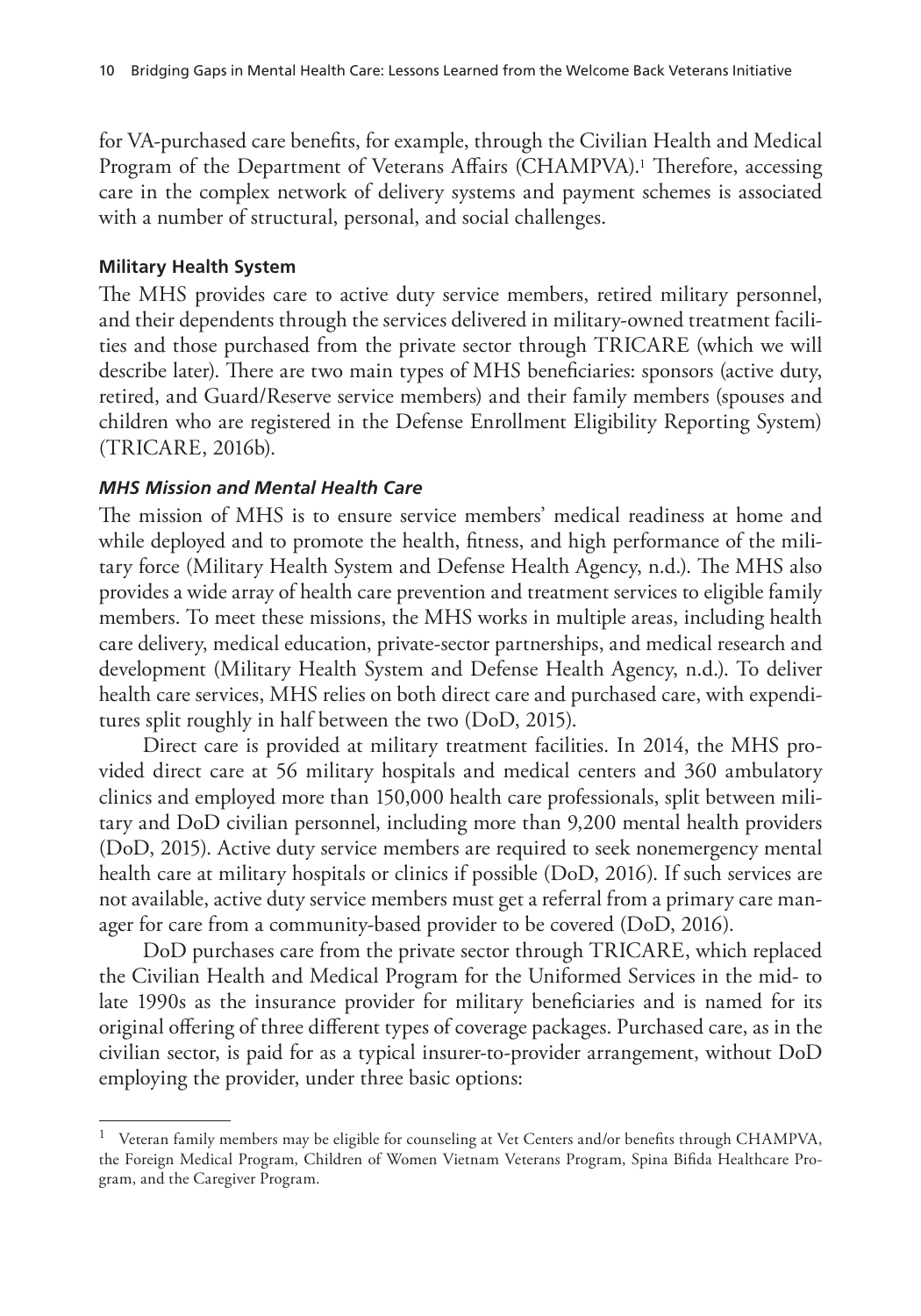- TRICARE Prime, which is structured as a health maintenance organization (HMO)
- TRICARE Extra, which is basically equivalent to a civilian preferred provider organization
- TRICARE Standard, which is a traditional fee-for-service plan.

There are more than 500,000 network providers, including more than 60,000 network behavioral health providers (DoD, 2015). Additional plans—beyond the basic three—cover select populations, such as those living abroad and retired reserve component members and their families. TRICARE for Life, for example, provides Medicare wraparound coverage for beneficiaries who are both eligible for TRICARE and entitled to Medicare. Roughly 85 percent of eligible TRICARE beneficiaries received some MHS care, direct or purchased, in 2014 (DoD, 2015).

TRICARE benefits and plans differ based on beneficiary category, although the differences are largely in how care is accessed and in the level of cost-sharing (see Table 2.1) (TRICARE, 2016a).

TRICARE beneficiaries are covered for up to eight outpatient mental health care visits with a network provider per fiscal year (FY) without a referral or authorization; additional visits are available after review and authorization (DoD, 2016). Active duty service members have no costs for authorized mental health care; the amount of copayment for other beneficiaries varies by plan and whether providers are in or out of the network. Through TRICARE, beneficiaries can access a range of mental health services depending on their eligibility and needs from authorized providers, including psychotherapy (individual, family/conjoint, group, and collateral visits), psychoanalysis, inpatient detoxification, inpatient and outpatient rehabilitation for substance use disorder, care at psychiatric residential treatment centers and hospitals, acute inpatient psychiatric care, and tele–mental health (DoD, 2016).

#### **Veterans Health Administration**

Typically, veterans are eligible for VA health care if they served 24 consecutive months of active duty service in military service and separated under any condition other than dishonorable (VA, n.d.). However, there are some exceptions that make additional veterans eligible for VA health care. For instance, in certain cases, veterans may be eligible for VA health care based on their income. Also, service members who have experienced military sexual trauma (MST) are also eligible for VA health care for health needs related to MST incidents, even if they do not meet other VA eligibility requirements (VA, n.d.). In addition, certain veterans' dependents, caregivers, and survivors are eligible for CHAMPVA, which functions like an insurance program reimbursing private providers and facilities for beneficiaries' medical care (Panangala, 2016). VA health care is administered by the VHA.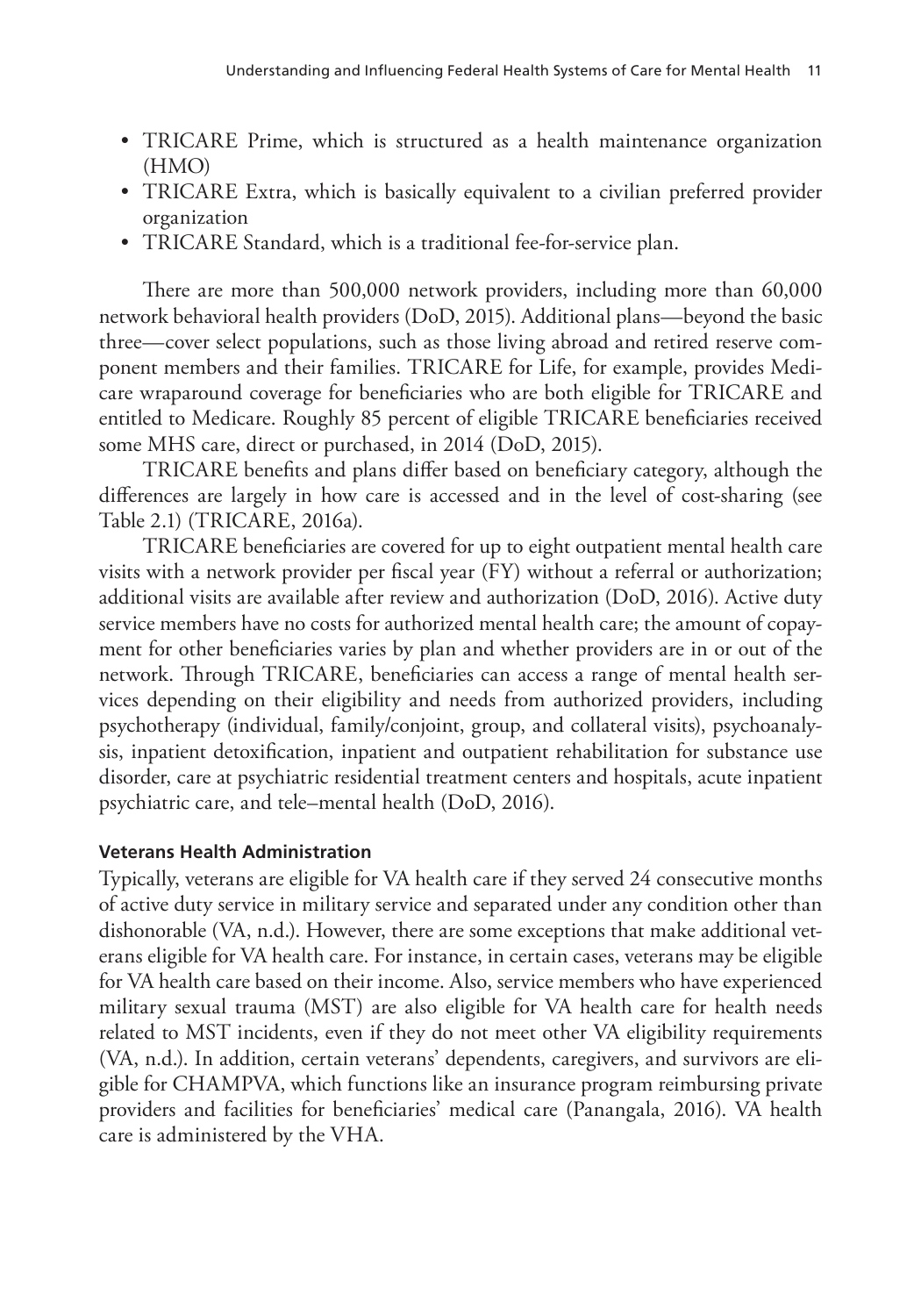| Program                    | Eligibility                                                                                                                                                                                                                                                                                                                                                                                                                                                                                                                              | Design                                                                                                                                                                                                                                | <b>Cost Sharing</b>                                                                                                                           |
|----------------------------|------------------------------------------------------------------------------------------------------------------------------------------------------------------------------------------------------------------------------------------------------------------------------------------------------------------------------------------------------------------------------------------------------------------------------------------------------------------------------------------------------------------------------------------|---------------------------------------------------------------------------------------------------------------------------------------------------------------------------------------------------------------------------------------|-----------------------------------------------------------------------------------------------------------------------------------------------|
| <b>TRICARE Prime</b>       | Active duty military and<br>$\bullet$<br>some Reservists and<br>their families<br>$\bullet$<br>Retirees (generally with<br>20+ years of service)<br>and their dependents;<br>medical retirees                                                                                                                                                                                                                                                                                                                                            | HMO with pri-<br>$\bullet$<br>mary care from<br>military facilities<br>or specialty care<br>from military or<br>contracted civilian<br>providers<br>HMO with primary<br>care from military<br>facilities or con-<br>tracted providers | No enrollment<br>$\bullet$<br>fee or copay-<br>ments for in-<br>network care;<br>deductibles and<br>coinsurance for<br>out-of-network<br>care |
| <b>TRICARE</b><br>Standard | <b>MHS</b> beneficiaries<br>other than active duty<br>personnel                                                                                                                                                                                                                                                                                                                                                                                                                                                                          | Fee-for-service<br>with care from<br>military facilities or<br>civilian providers;<br>reduced cost-shar-<br>ing when partici-<br>pants use TRICARE<br>Extra contacted<br>providers                                                    | No enrollment<br>fee; deductible,<br>20-25 percent<br>coinsurance<br>and poten-<br>tial provider<br>balance-billing                           |
| <b>TRICARE Extra</b>       | Preferred provider<br>$\bullet$<br>organization-like<br>option for all TRICARE<br>Standard participants                                                                                                                                                                                                                                                                                                                                                                                                                                  | Same as TRICARE<br>Standard                                                                                                                                                                                                           | Same as TRICARE<br>Standard except<br>lower coinsurance<br>and no balance-<br>billing for in net-<br>work providers                           |
| <b>TRICARE</b> for<br>Life | Medicare-enrolled<br>retirees for 20+ years of<br>service and dependents                                                                                                                                                                                                                                                                                                                                                                                                                                                                 | Medicare<br>wraparound                                                                                                                                                                                                                | Services covered<br>by TRICARE but<br>not by Medicare<br>are subject to<br>deductible and<br>coinsurance                                      |
| Veteran Health<br>Care     | Honorably discharged<br>veterans with 24+<br>months of active service<br>and some Reservists/<br><b>National Guard mem-</b><br>bers called up on fed-<br>eral orders<br>Priority enrollment for<br>$\bullet$<br>low-income recipients<br>and those with service-<br>connected disabilities<br>$\bullet$<br>Some mental health<br>services available to<br>those with other than<br>honorable discharges<br>Individuals serving after<br>$\bullet$<br>9/11 can access VHA<br>without enrolling for<br>up to five years after<br>discharge | Inpatient and<br>outpatient care<br>provided by VHA<br>facilities or pur-<br>chased from com-<br>munity providers,<br>prescription drugs,<br>and some long-<br>term care                                                              | • Cost-sharing<br>for treatment<br>of non-service-<br>connected condi-<br>tions for some<br>priority groups of<br>veterans                    |

**Table 2.1 Overview of Federal Care Options for Military Service Members and Veterans**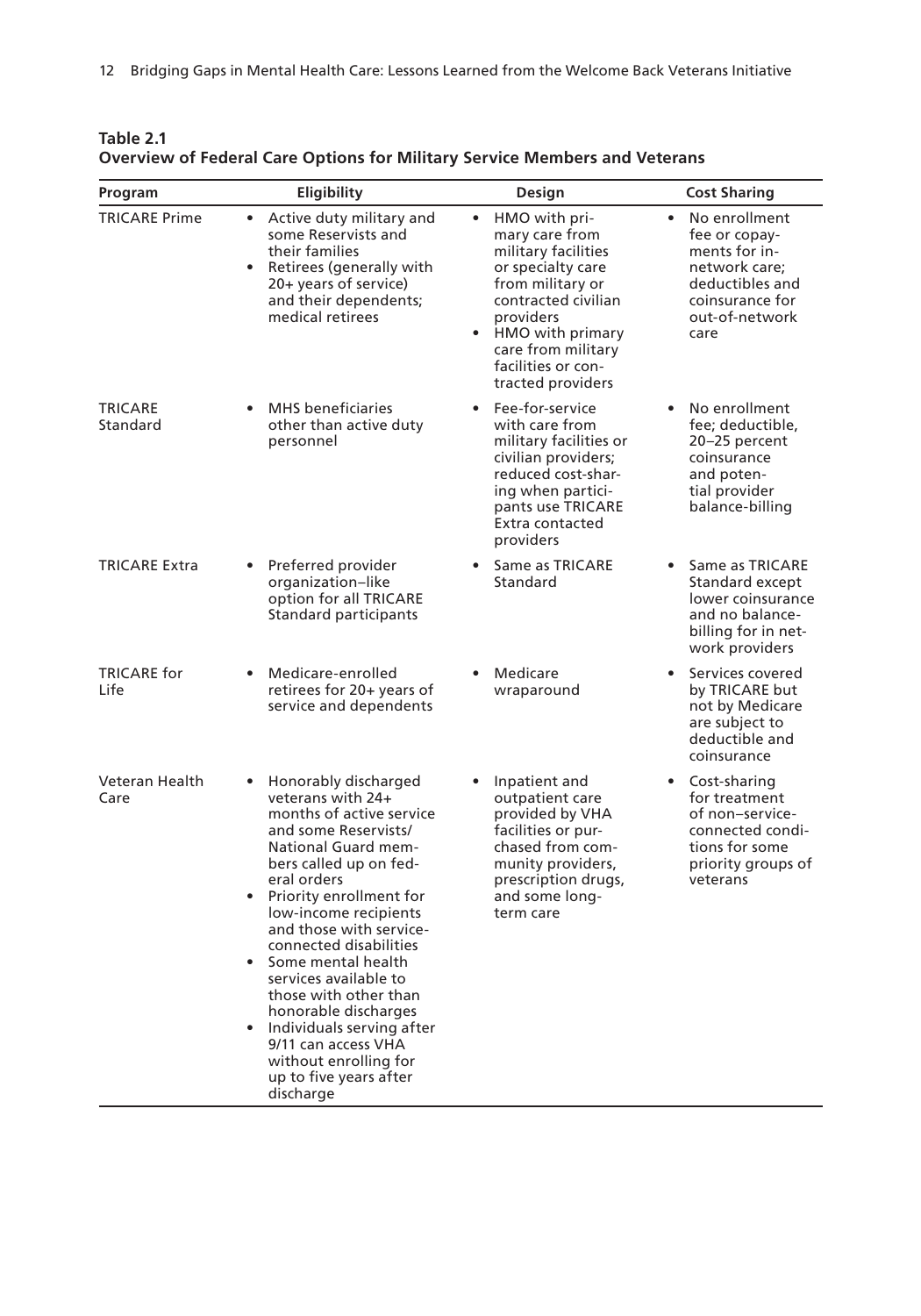Reservists serving on active duty are recognized as having veteran status and may be eligible for VA benefits, and National Guard members may also be eligible if they are activated in combat or domestic emergency (VA, n.d.). However, Reservists and National Guard members have limited eligibility for VA health care when they are not on full-time activation for federal service.

VA health care is allocated based on the availability of resources (Panangala, 2016). Thus, VA health care eligibility is dependent on the agency's budget. VA uses a "priority group" system to determine eligibility and resource allocation for groups of veterans. The priority group system is determined based on veterans' serviceconnected disabilities, income, service during a conflict, commendations, and other factors. Enrollees never pay for care on service-connected conditions, and copayments for non–service-connected conditions vary based on their priority group.

Special exceptions have been made to increase access to VA health care for veterans who have recently returned from combat. Within five years of returning from combat, veterans are eligible to enroll in VA health care without needing to prove that their illness or injury is service-connected or meet an income requirement (Panangala, 2016). Once veterans enroll in VA care under the extended eligibility authority, they may continue receiving health care beyond the five-year eligibility period (Panangala, 2016).

In mid-2017, the VA Secretary announced plans to open up some mental health services for veterans with other than honorable discharges. This policy change was largely motivated by concerns over the increased rate of suicide among veterans with discharge statuses that were other than honorable. On July 5, 2017, these veterans became eligible for VA emergency mental health services. As of this writing, it is not known how this policy change will affect demand and utilization for these services or how the longer-term mental health needs of this population will be met by the VA health care system.

# *Veteran Health Administration Mission and Mental Health Care*

VHA's mission is to "Honor America's Veterans by providing exceptional health care that improves their health and well-being" (VHA, 2017). VHA is the largest integrated health care organization in the United States, with approximately 150 medical centers, more than 800 community-based outpatient clinics (CBOCs), 135 community living centers, 278 Vet Centers, and 48 domiciliaries (residential treatment programs) (VHA, 2017). In 2015, approximately 6.7 million veterans used VHA health care, out of approximately 9 million VHA-enrolled veterans (VA, 2017) (in a total population of more than 21 million veterans) (Bagalman, 2014).

In 2015, VHA also provided specialized mental health treatment to more than 1.4 million veterans (VA, 2017). VHA offers evidence-based outpatient and inpatient mental health direct care for a wide range of issues, including depression, anxiety, PTSD, substance abuse, bipolar disorder, and schizophrenia (South Central Veter-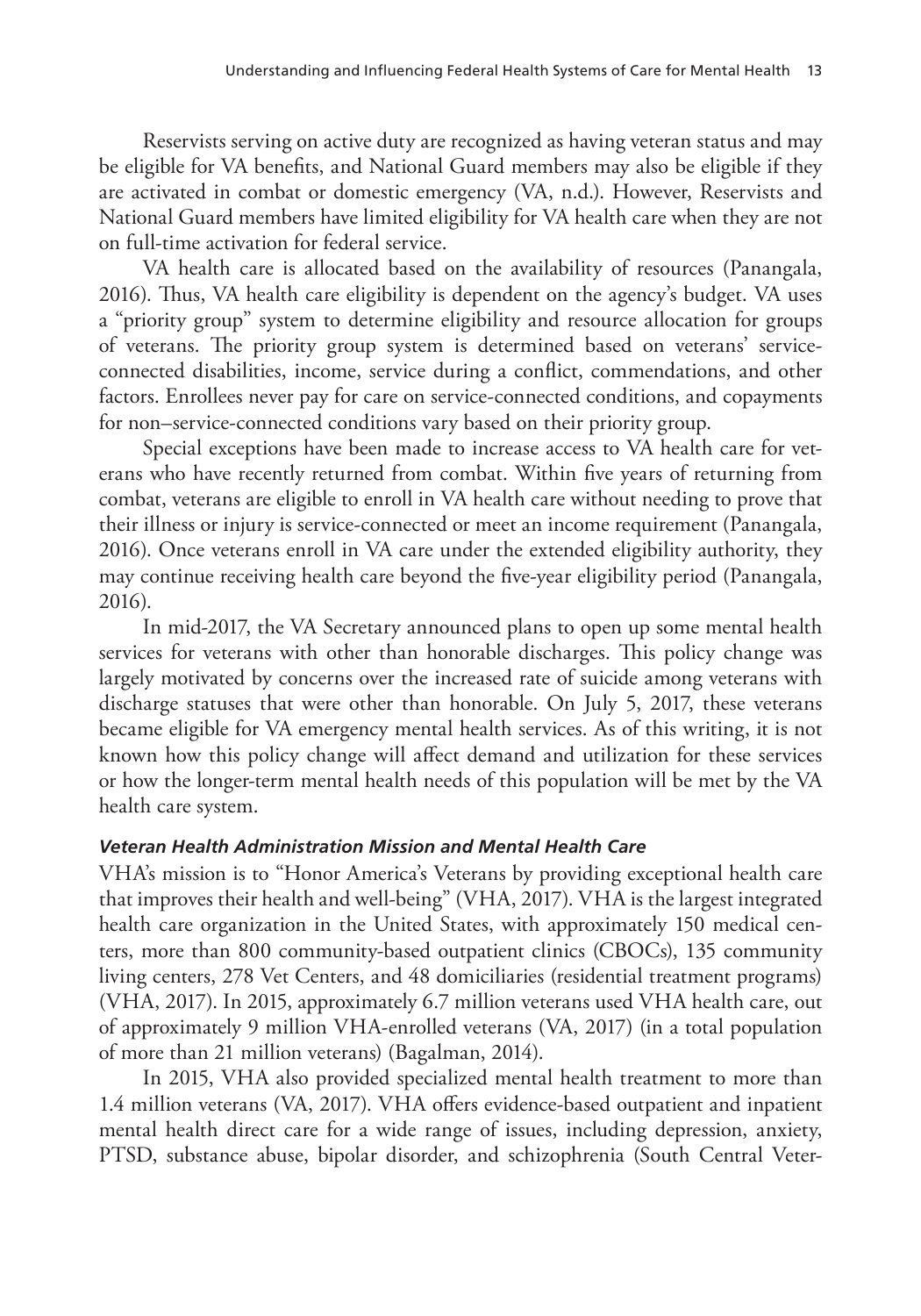ans Integrated Service Network 16, Mental Illness Research, Education, and Clinical Center Consumer Guide Workgroup, Sullivan, G., Arlinghaus, K., Edlund, C., & Kauth, M. [VISN and MIRECC], 2011). VHA offers mental health care at medical centers, CBOCs (either in-person or via telehealth), and domiciliaries. In addition, Vet Centers specialize in readjustment counseling and MST counseling and offer services at no cost for family members dealing with military-related issues, including bereavement (VISN and MIRECC, 2011). In addition, VHA offers supported work settings and residential care for veterans who need mental health and rehabilitative care (VISN and MIRECC, 2011).

VHA also provides specialized and coordinated mental health care. VHA Suicide Prevention Coordinators collaborate with mental health care teams and offer specialized support for veterans at high risk for suicide (VISN and MIRECC, 2011). The Veterans Crisis Line is a toll-free, confidential hotline, online chat, and text service that connects qualified VHA responders with veterans in crisis and their families and friends 24 hours a day, seven days a week. In addition, any veteran who experienced MST is eligible for VHA counseling, including specialized inpatient, outpatient, and residential programs (VISN and MIRECC, 2011). VHA also offers a range of services for veterans who are homeless, older (with nursing home needs), or involved with the criminal justice system who may also need mental health care (VISN and MIRECC, 2011).

In addition to providing direct treatment and services, VHA purchases care for veterans from the community or private sector through a variety of programs. The amount of purchased care has grown in recent years and may expand further as a result of the Veterans Choice Act, through which VHA may purchase care from private providers for veterans who live more than 40 miles from the nearest VHA facility or who are unable to get a needed health care appointment within 30 days.

#### **Community-Based or Private-Sector Provided Care**

As discussed earlier, both MHS and VHA purchase care from the community or private sector as needed and appropriate to meet the needs of their covered populations. In addition, service members, veterans, and their family members may be eligible for health care in the community or private sector through a wide array of options based on their own individual circumstances. These could include private health insurance provided by an employer or purchased independently, Medicare or Medicaid, Indian Health Service, federally qualified health centers, and student health centers, as well as care provided by or coordinated through nonprofit organizations. Some individuals may be eligible for care in multiple systems, either sequentially or simultaneously. For example, a member of the Reserve component is automatically enrolled in TRICARE Prime when serving on active duty for more than 30 days but may return to using VHA or employer-sponsored health care when not on active duty status. Others may get prescription medication through VHA while concurrently getting mental health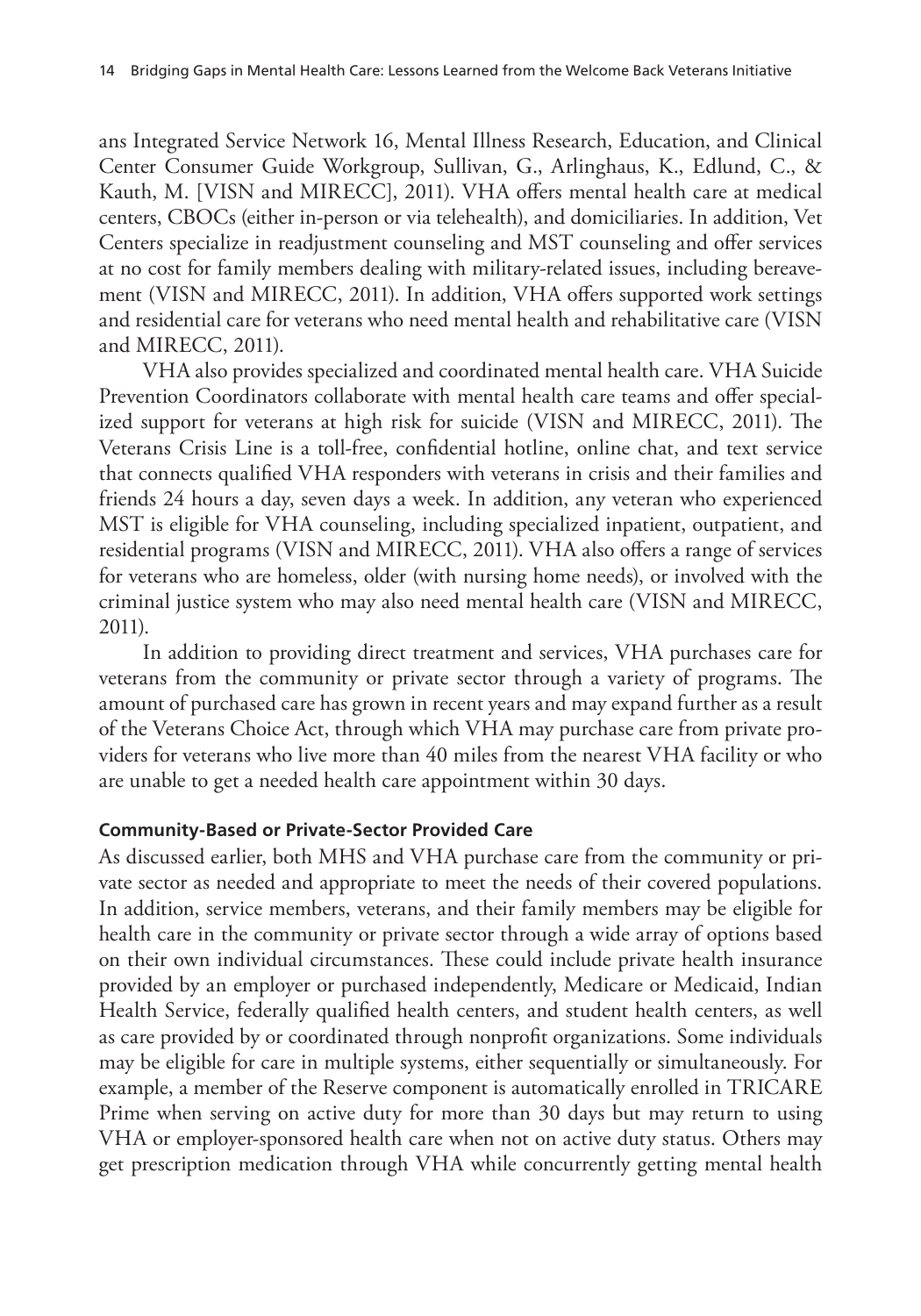counseling through a nonprofit service provider. For those with multiple options for care, the choice of which system to access for what type of care may be based on personal preferences, geographic proximity, wait times, cost, perceptions of confidentiality and quality, or other factors.

#### *Community and Private-Sector Mission and Mental Health Care*

In caring for service members, veterans, and their families, the community and private sector help support the missions of MHS and VHA. Community and private-sector providers have overlapping but distinct roles in serving the mental health care needs of military and veteran populations. Community providers and programs that participate in MHS and VHA purchased care programs have a direct role in supporting surge capacity needs for DoD and the VA. Beyond serving military and veteran populations, community providers aim to fulfill the broader mission of meeting the diverse health care needs of the local population.

On the other hand, while some privately funded providers and centers aim to meet diverse local health care needs, others specifically seek to fill the gaps in mental health care for service members, veterans, and their families and create new capacity to provide mental health care for them in a number of ways. By offering accessible, high-quality care, privately funded centers and programs increase the availability of providers and appointments, which may reduce wait times and encourage treatment-seeking among military and veterans' populations. Some new centers and programs offer mental health care for veterans and their families who may not be eligible for VA care, including those with dishonorable discharges. For these individuals, in particular, private providers help increase access to mental health care. Many privately funded centers offer free mental health care services, eliminating financial barriers to care for some service members, veterans, and their families. At the same time, some privately funded centers and programs aim to complement the VHA by offering services that are not typically available there, including child mental health services, nontraditional therapies (e.g., equine therapy, hyperbaric oxygen therapy, or wraparound case management services).

Ultimately, although the community's and private sector's purviews and processes differ, both groups contribute meaningfully to improving the accessibility of quality care for military and veteran populations across the United States.

# **Recent Delivery Innovations in Expanding Capacity to High-Quality Mental Health Care**

MHS, VHA, and community and private providers have sought to innovate with new technical systems and integrated health care settings to improve access and quality of mental health care. There have been two major system-level shifts in recent years: tele–mental health and mental health in primary care. These innovations seek to improve the structural capacity of MHS and VHA to meet the high demand for mental health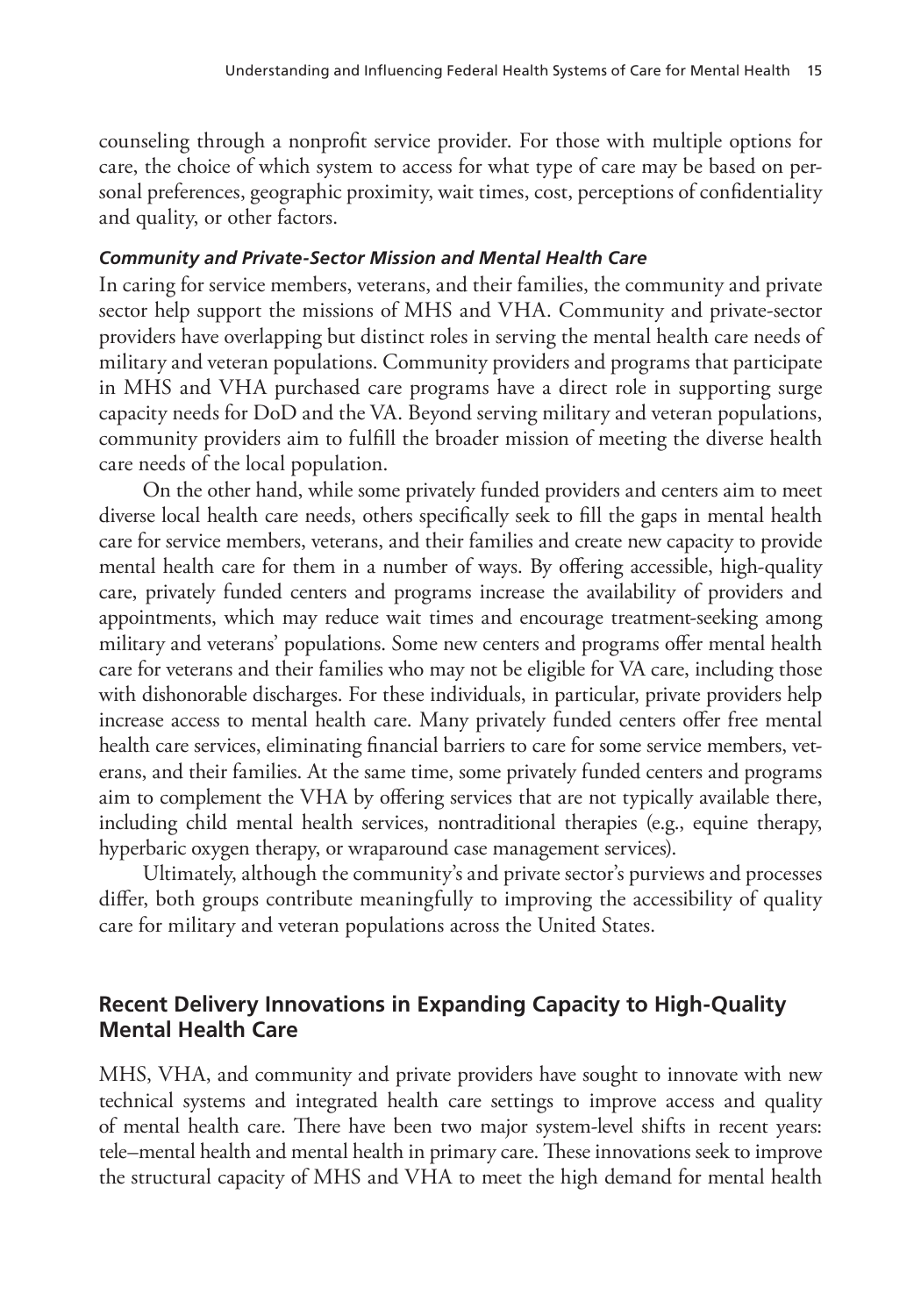care. The approaches also aim to reduce barriers to care posed by provider shortages, geographic distance, and stigma, which are discussed in greater detail later in this chapter.

#### **Tele–Mental Health**

With the increasing availability and sophistication of video and other technology applications, many health care providers have started using telehealth approaches to extend the reach of their services. For some, this may be the simple use of the telephone to provide consultations to patients and other providers, or it might be the more sophisticated use of web-based platforms to share images and videos to provide care virtually. Over the past decade, the VHA has used telehealth to expand access to mental health care for veterans, particularly for those veterans who may live too far away to easily reach a facility with specialty mental health care services. VHA's tele–mental health care includes the use of web-based communication platforms for delivering services to veterans in venues not colocated with the primary therapist. In these instances, a VA mental health professional interacts with a patient who may be sitting in a different community-based outpatient setting or a Vet Center. The use of these approaches has begun to take effect: Approximately 100,000 veterans living in remote communities have received mental health care through that medium (Office of Rural Health, 2015). As shown in Figure 2.1, VHA spending on telehealth has risen substantially in recent years. The requested 2017 budget for telehealth is \$1.2 billion, up by 5.1 per-

#### **Figure 2.1 VHA Spending on Telehealth, FYs 2013–2017**



SOURCES: VA, 2007–2011. NOTE: FY 2016 is enacted funding; FY 2017 is requested funding. **RAND** *RR2030-2.1*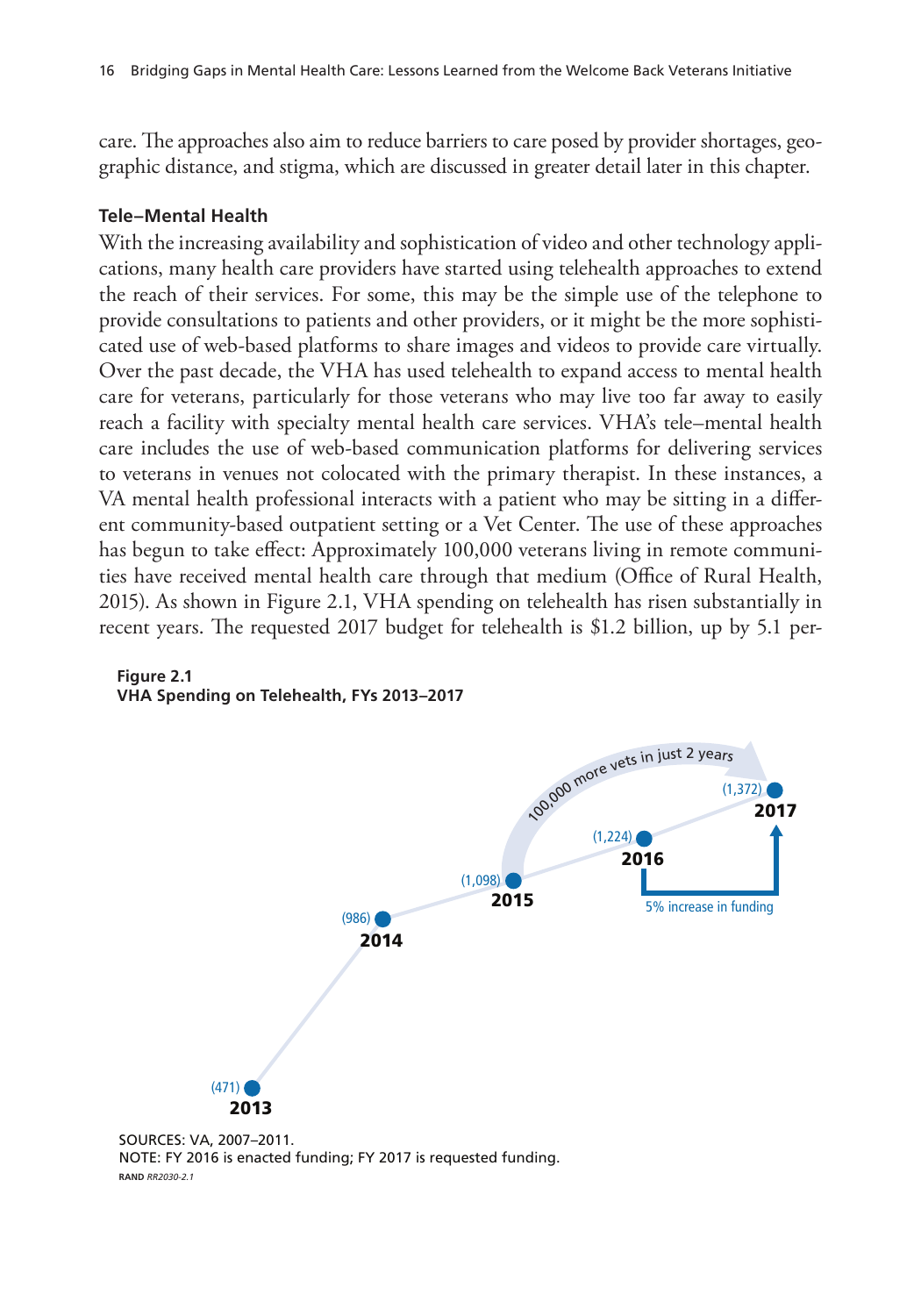cent from the 2016 level (VA, 2017). In 2015, VHA provided telehealth services to more than 677,000 veterans and plans to provide telehealth services to approximately 762,000 veterans in 2017 (VA, 2017).

Beyond formal telehealth services, VA's National Center for PTSD has partnered with DoD's National Center for Telehealth and Technology to develop a suite of free, publicly available mobile applications, including both self-help apps (e.g., PTSD Coach, Mindfulness Coach) and treatment companion apps for those working with a therapist on cognitive processing or Prolonged Exposure [PE] therapy (National Center for PTSD, 2017a). These are intended to be tools for self-management that can supplement and complement provider-based care. Studies have indicated that PTSD Coach is wellreceived by veterans (Gordon, S., 2016). Aimed at teaching users to manage PTSD symptoms, the app offers information about PTSD and treatment, as well as tools for screening and tracking symptoms; it has been downloaded more than 100,000 times from 74 countries around the world (National Center for PTSD, 2017b). Early evaluation results indicate that users found PTSD Coach to be helpful in reducing their symptoms (Kuhn et al., 2014).

In addition to these specific mental health treatment apps, other advancements in technology may influence how veterans can access mental health care services. For example, the VHA has introduced a new scheduling application that is intended to help make scheduling and managing appointments easier. The VA Secretary also recently announced plans to adopt the DoD's electronic medical record system, thereby making the transfer and sharing of medical records much more seamless and enabling greater continuity of care for service members and veterans with mental health problems. While this change has yet to be implemented, this announcement followed nearly two decades of discussions about the integration of electronic medical records for these two large health systems.

# **Providing Mental Health Services in Primary Care**

Mental health care has been integrated into primary care in all three systems in order to reduce mental health treatment stigma and to increase patient satisfaction, access to care, and the effectiveness of evidence-based care. MHS has implemented this integration across all installations and clinics as part of its patient-centered medical home (PCMH) model, and some of the individual service branches have gone even further, embedding behavioral health providers within operational units (Embrey, 2009; Julian, 2013). VHA's conceptualization of PCMHs, referred to as patient-aligned care teams (Patient Care Services, 2016), seeks to offer patient-driven, personalized care that includes proactive screening and treatment for mental health issues in the primary care setting (Rosland et al., 2013). Within the private sector, larger health care systems have also sought to implement PCMHs and community care organizations to improve the integration of mental health and primary care (Brink, 2014).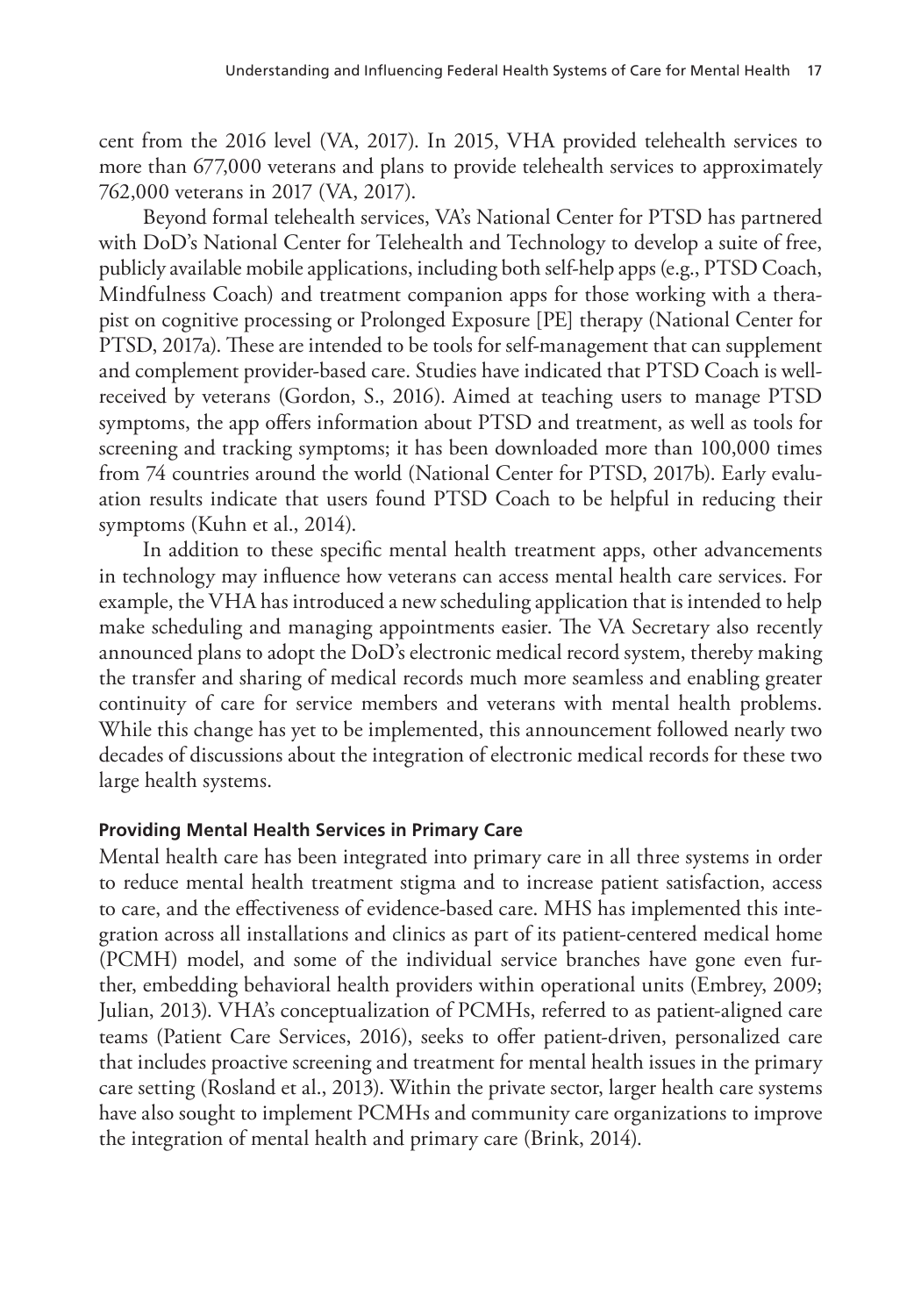However, there are some challenges associated with treating mental health issues in the primary care setting. In short appointments, primary care providers are tasked with diagnosing and treating a number of issues. Identifying and treating both physical ailments and mental health issues can be difficult in the primary care environment. Research has shown that general practitioners often fail to diagnose and treat individuals with mental disorders (Jorm, 2000). More than one-third of patients who seek mental health care are treated through primary care as the only form of health care they use (Russell, 2010). However, primary care doctors recognize the mental health problems of less than one-third (31 percent) of those patients (Ani et al., 2008). Moreover, given concerns about the physician supply shortage, particularly in the primary care workforce, some fear that asking primary care providers to do more in mental health provision will further stretch these personnel (IHS Markit, 2016). This additional tasking should be considered in the development of and planning for primary care capacity, training, and education (Russell, 2010).

In addition to concerns about capacity and timeliness of care, quality of mental health care in the primary care setting has also been a concern. Primary care providers do not always provide evidence-based care for mental health issues (Russell, 2010). For instance, studies have found that primary care providers do not always prescribe the appropriate dosages of antidepressants or schedule the required follow-up visits (Russell, 2010). Furthermore, primary care providers often do not provide referrals for psychotherapy and when they do, many patients either do not follow up to receive that care or they drop out quickly. This is a significant limitation because certain types of psychotherapy are first-line treatment options for several psychiatric disorders, and many patients prefer psychotherapy (Russell, 2010). To address some of these concerns, VHA and other settings (including MHS) have begun embedding trained mental health professionals (e.g., psychologists, social workers, and psychiatrists) directly into the primary care setting. Placing mental health professionals in primary care is a component of some integrated behavioral health models, but with embedded approaches, there is usually less focus on training the primary care professional to manage mental health problems. Rather, primary care providers refer patients to a mental health provider in the same physical setting and do not deliver the psychiatric services themselves.

#### **Incorporating Peer-Specialists into Health Care Settings**

In the veteran and military support community, peer support is a common phenomenon. Many military and veteran support organizations provide veterans with an opportunity to connect with each other, share their experiences, and provide social support. Some organizations specifically use peers in official roles to help navigate benefits and systems (such as an ombudsman or peer navigator). The evidence on whether peers improve outcomes for other veterans is scant, and the literature on the empirical support for involving peers in health-related interventions is mixed, largely based on the role and function of the peer (Ramchand et al., 2017). Over the past several years, the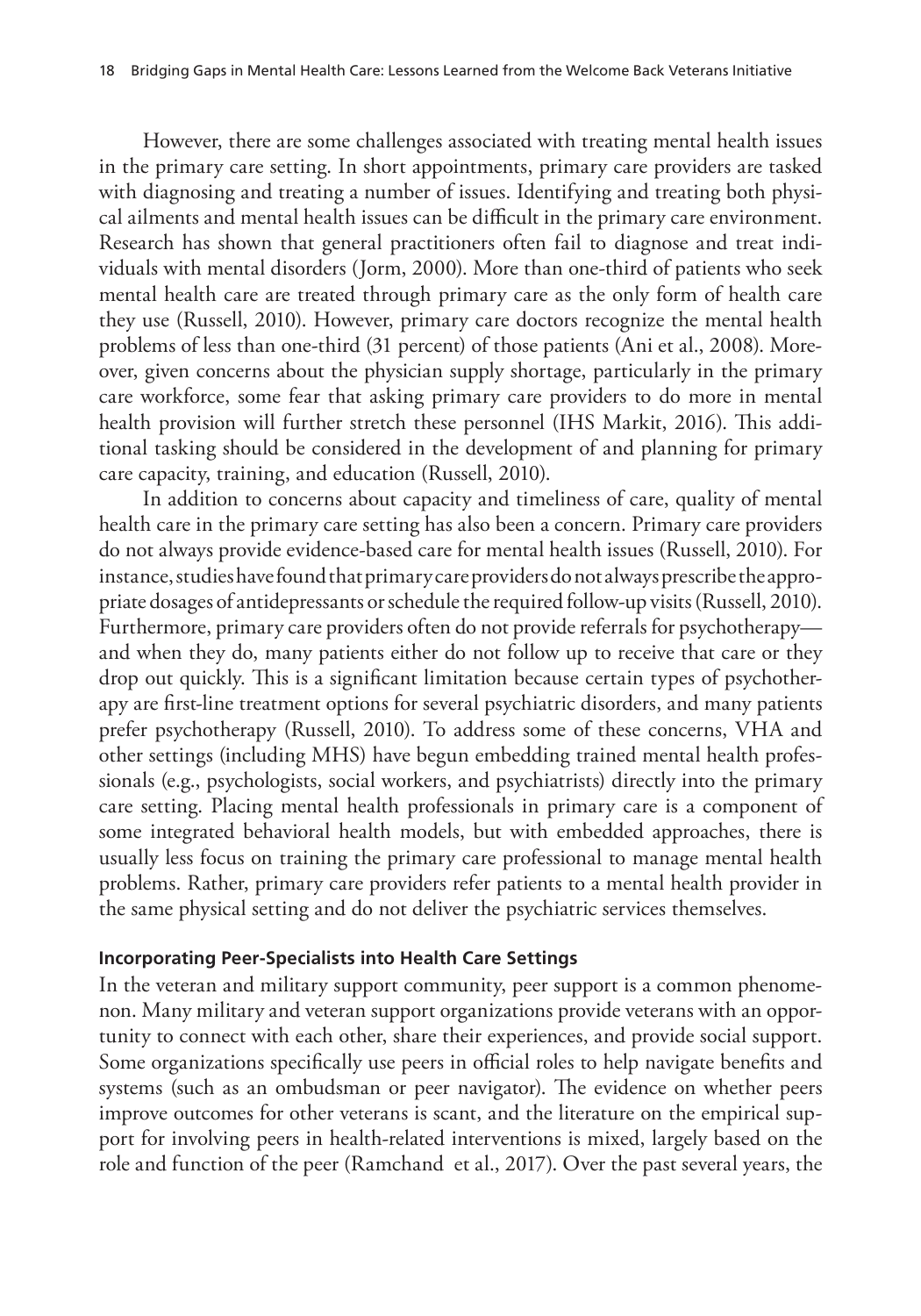VA and nongovernmental sources of mental health services have worked to incorporate peers into their continuum of mental health services. Recognizing the strong desire and interest that veterans have in connecting with other veterans, these peer-specialists have been incorporated into settings as gatekeepers—facilitating connections and access to services as mentors and care coaches to augment and support treatment retention. In 2016, the Obama administration tasked VA and DoD with integrating peer-specialists not only into their mental health sites but also into primary care settings. These peerspecialists are specifically trained to help coordinate care and facilitate the health and well-being of veterans.

### **Expanding Access to Community Sources of Care**

Both DoD and VHA have sought to expand access to mental health services by bolstering their networks of community-based providers. For the VA, these changes were particularly accelerated after the passage of the VA Choice Act in 2014. This legislation mandated that the VA allow VHA enrollees to seek care in the community if they lived more than 40 miles from a VA facility or if their wait for care was more than 30 days. After the initial implementation of the VA Choice Program, VA requested further revisions to the eligibility criteria, aiming to eliminate the strict criteria for distance and time, instead desiring a more clinically based approach to determining when community care would be authorized.

DoD also sought to increase the number of mental health providers who would accept TRICARE by calling on its managed care support contractors to increase network enrollment of licensed mental health professionals. Historically, concerns over TRICARE reimbursement rates limited network expansion, and the new effort is no exception; concerns about reimbursement rates continue. Paradoxically, rather than using reimbursement increases to entice more providers into the network, some managed care contractors have recently proposed reductions in reimbursement rates for mental health care within TRICARE, which has intensified concerns among mental health providers about network participation.

# **Remaining Concerns and Challenges**

While MHS, VHA, and community/private systems are innovating to improve their treatment and services, issues with mental health care access and quality persist. Shortages of trained, culturally competent clinicians; driving distance; and perceptions about the consequences of seeking care may make present obstacles for veterans, service members, and family members in accessing mental health care. We discuss these issues briefly.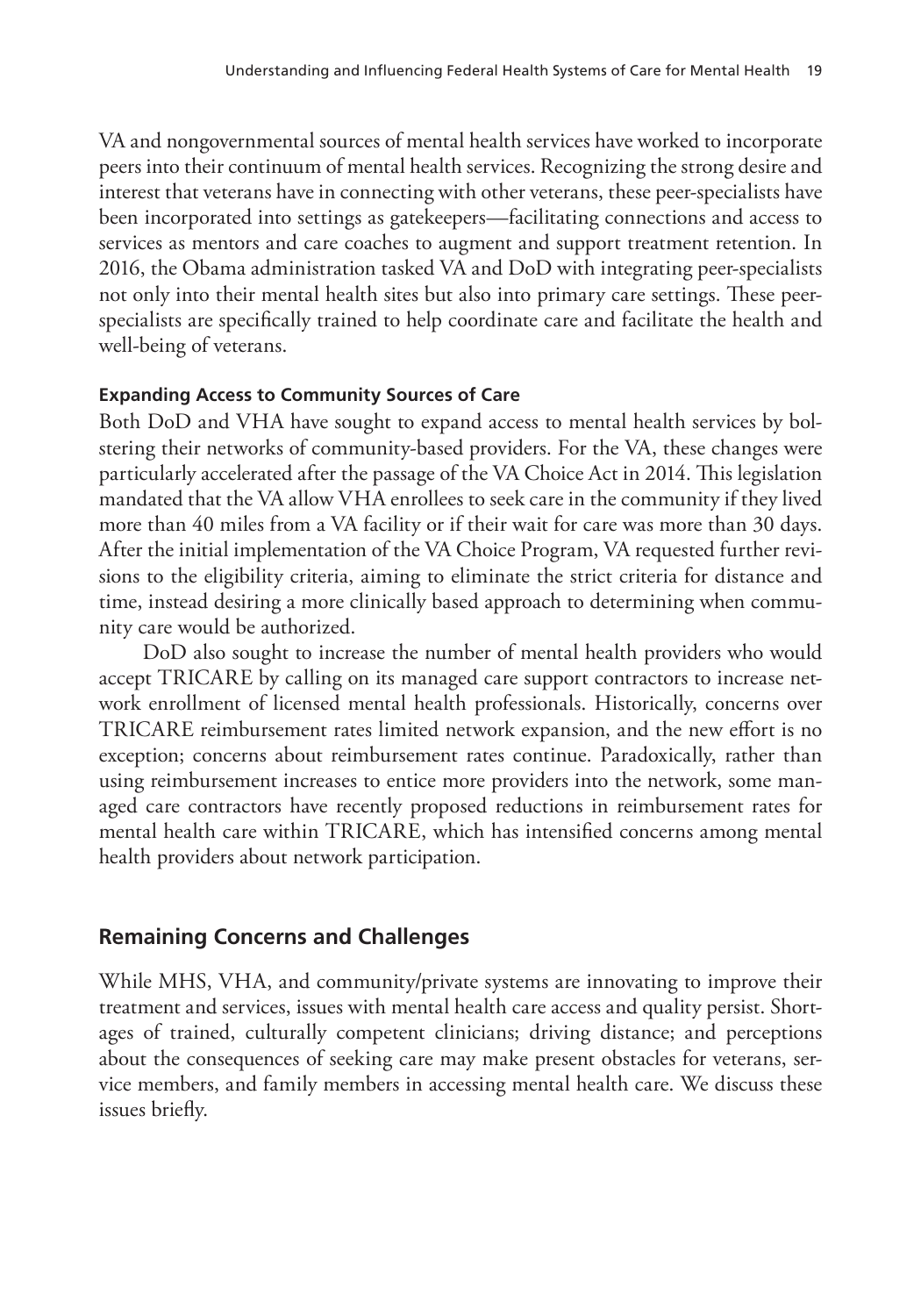#### **Shortage of Behavioral Health Providers**

Nationwide, there is a shortage of mental health providers, which is worsening at a time when individuals are gaining support—logistically, emotionally, and financially—to seek treatment. Multiple efforts have been put in place to increase recognition of mental health issues and encourage care-seeking among service members and veterans; however, continued concern about the availability of providers remains. As of September 8, 2016, mental health professionals were meeting only about 48 percent of the need for care (Henry J. Kaiser Family Foundation, 2016).

This shortage affects all three systems of care, affecting appointment availability and consistency, as well as quality of care. To address issues with provider shortages, MHS and VHA have not only integrated mental health in primary care and expanded the use of tele–mental health options, they also have hired more providers. To meet increased demand (and respond to congressional requirements), both departments have implemented significant hiring and retention initiatives. MHS has taken steps to make hiring civilian mental health providers easier (Under Secretary of Defense for Personnel and Readiness, 2015) and sought to attract mental health providers by using direct-hire authority and compensation incentives (Under Secretary of Defense for Personnel and Readiness, 2015), thus boosting recruitment and hiring for many clinical positions (Under Secretary of Defense for Personnel and Readiness, 2015). This was coupled with a concerted effort to expand the number of mental health clinicians in the TRICARE network. In VHA, shortages of providers and other personnel may contribute to reductions in accessibility and quality of care (Hussey et al., 2015). In a recent RAND study of VHA resources and capacity, the most frequently cited workforce shortage was in psychiatry and/or mental health, with roughly one-third of facilities surveyed indicating a shortage (Hussey et al., 2015). VHA also has had physician and specialist shortages, including mental health, in certain geographic areas (Hussey et al., 2015). Although the mental health provider shortage has been recognized, the Government Accountability Office (GAO) found in 2015 that VHA was not strategically recruiting, hiring, and maintaining psychiatrists on staff (GAO, 2015a).

The issue of mental health provider shortages extends beyond VHA. The United States has a national shortage of mental health care providers. There are fewer health care providers working in rural areas in the United States, and about 80 percent of rural areas are classified as medically underserved (Brown et al., 2015). Recent research has confirmed that health professional shortages overlap with many military-specific provider shortage areas, including psychiatrists, psychologists, and therapists (Brown et al., 2015). Thus, military, veteran, and civilian systems of care are competing for the same limited pool of mental health care providers.

In 2012, President Obama issued an executive order to task VHA with hiring 1,600 mental health professionals and 800 peer-to-peer counselors to help meet the demand for care (Obama, 2012), which VHA fulfilled in 2013 (VA, 2013). In 2015, VHA increased its mental health workforce with the recruitment and hiring of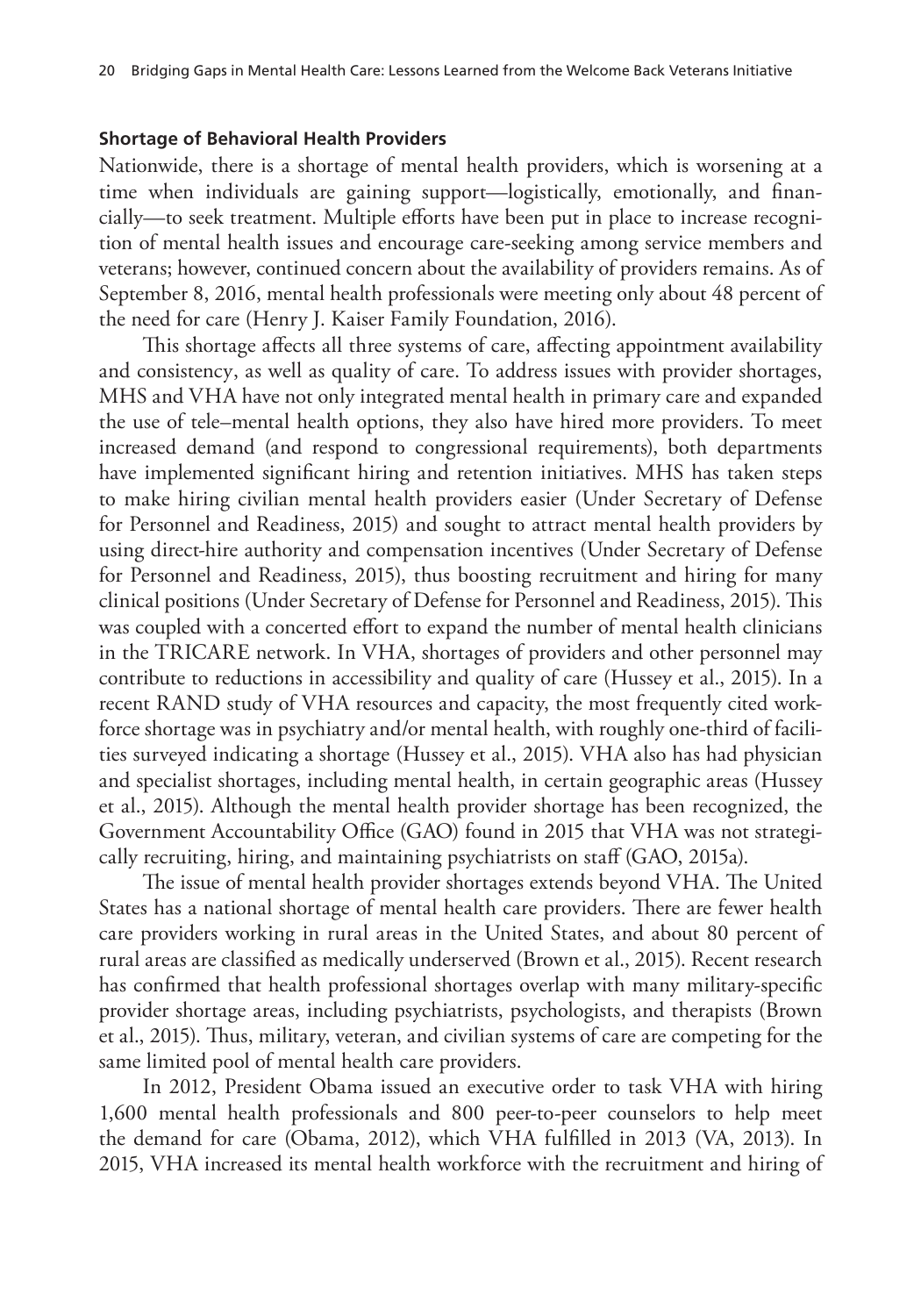2,467 mental health providers for vacant positions, 1,720 mental health clinicians for newly created positions, and more than 960 peer-specialists and peer support apprentices (National Center for PTSD, 2015a).

Despite this expansion, GAO found that VHA continues to struggle to manage mental health care appointments; in some cases, veterans have waited nine months for evaluations (GAO, 2015a). GAO noted that VHA's unclear policies on wait times and mismanaged and unreliable data prevent the organization from effectively overseeing effective scheduling, and it recommended that VHA provide better guidance on various policies on veterans' access to care, definitions used to calculate wait times, and management of open appointments (GAO, 2015a).

While MHS and VHA have made significant investments in expanding its mental health workforce, it should be noted that nonmilitary care systems continue to face difficulties in providing mental health care as well. In the United States, 42.5 million adults have a mental illness, and 41 percent of them report seeking treatment (Radnofsky, 2015). As the nationwide shortage of providers continues, incentivizing mental health providers to work for MHS or VHA may compromise access and quality of care offered at community health organizations, which may already be understaffed (Gugliotta, 2013). Long-term solutions must focus on increasing the number of qualified mental health providers overall.

#### **Cultural Competence of Providers**

The increased emphasis on community-based care for service members, veterans, and their families has led to greater consideration of how best to care for them outside MHS and VHA settings. One important concern is whether providers in the private sector have the appropriate competencies to serve veterans and their families. The concept of military cultural competence has been used to refer to a provider's knowledge, skills, and abilities to deliver sensitive care to military- and veteran-affiliated patients. A 2014 RAND study found that mental health providers' comfort when treating service members, veterans, and their families varies greatly (Tanielian et al., 2014). The researchers found that, among those surveyed, mental health providers' knowledge of military and veteran culture was generally poor (Tanielian et al., 2014). Those mental health providers who demonstrated higher levels of military cultural competence were more likely to work in a DoD or VHA setting or accept TRICARE; providers without such affiliations may have lower levels of military cultural competence (Tanielian et al., 2014).

To address the level of sensitivity in the private sector, training courses in military cultural competency have mushroomed over the last several years, with a range of courses varying in intensity from short webinars to longer in-person sessions. Among them is the VHA Community Provider Toolkit, an online forum that community providers can use to inform the mental health care services they provide to veterans; it includes information on mental health conditions, connecting with VA, and military culture (VA Mental Health, n.d.). The site also offers information on how to screen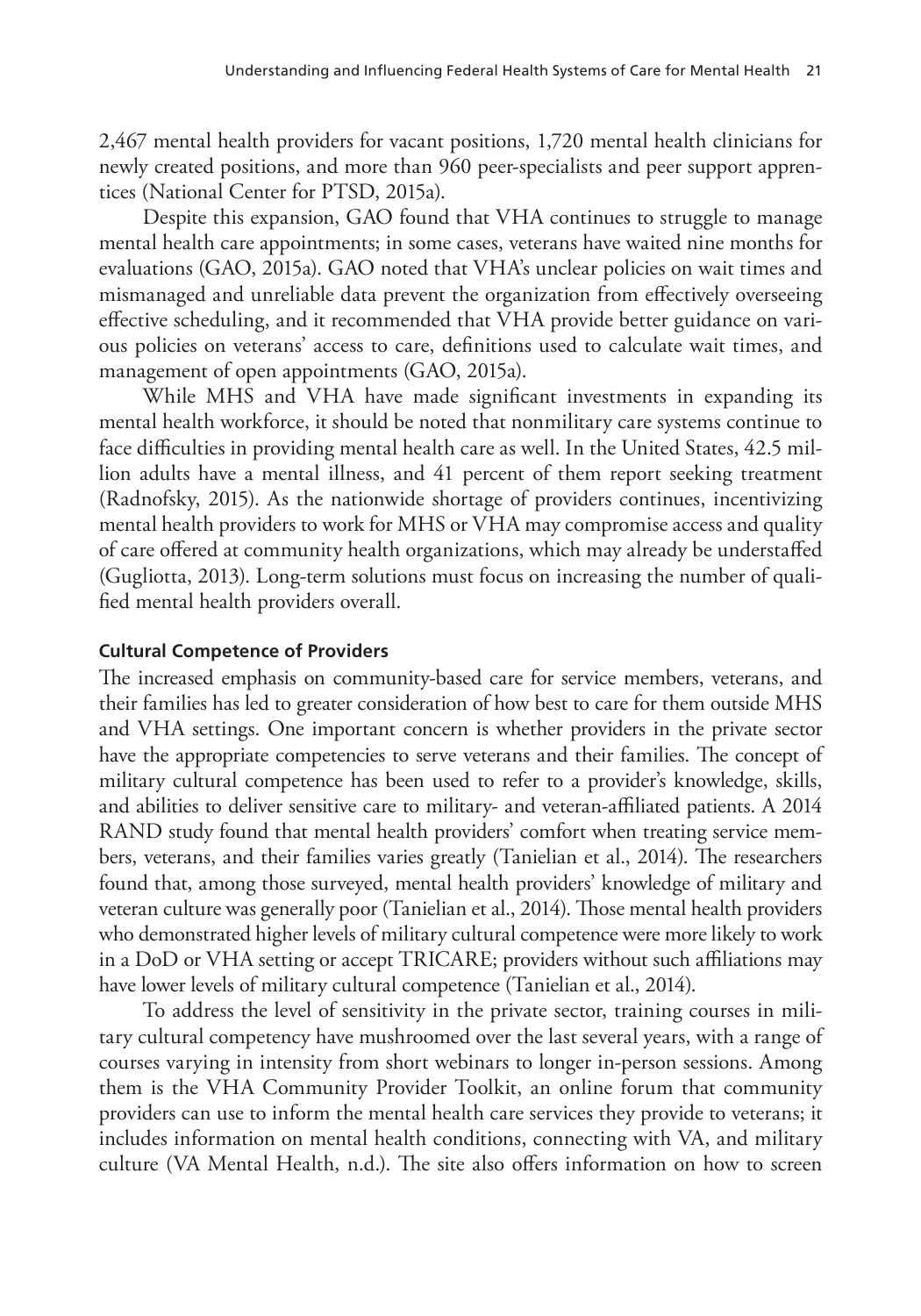patients for military affiliation and/or experience, as well as online military cultural competency training and mini-clinics, which are lessons on treating veterans with various mental health conditions (VA Mental Health, n.d.).

#### **Geographic Access to Mental Health Care**

Approximately 3,000 service members and 1 million dependents have a commute of 30 minutes or more to access behavioral health care, and beneficiaries who live in remote locations make 20 percent fewer visits to behavioral health providers (Brown et al., 2015), which means they may not be getting the care they need. Policymakers and researchers have identified tele–mental health and collaborative care as two approaches for overcoming challenges associated with service members and their families living in remote areas (Brown et al., 2015). Accordingly, MHS has taken steps to expand access to mental health services for service members and eligible family members who live in remote locations (Under Secretary of Defense for Personnel and Readiness, 2015). For example, in 2008, the Defense Centers of Excellence for Psychological Health and Traumatic Brain Injury developed the Telehealth and Technology Center, which aims to advance innovation in integrating technology in mental health care for service members, veterans, and family members (Under Secretary of Defense for Personnel and Readiness, 2015).

Similarly, health care provider and specialist shortages, appointment wait times, distance to medical facilities, and broadband coverage (for tele–mental health services) can be barriers to care for the approximately 5.3 million veterans living in remote areas (Office of Rural Health, 2014). With the aim of improving health care and services for this growing population, VHA established the Office of Rural Health in December 2006 (Watkins et al., 2011). VA has sought to enhance rural veterans' access to quality care for veterans through partnerships with other VA program offices, federal and state organizations, and rural communities (Office of Rural Health, 2014) and by leveraging technology, investing in research, training community providers in military cultural competence, and implementing innovative recruitment strategies (Watkins et al., 2011). Training efforts aimed at rural and remote communities are building capacity. Clergy members living in remote locales have been trained to better recognize PTSD among returning service members and veterans, and 97 mental health student trainees completed clinical rotations at rural VA facilities (Office of Rural Health, 2015).

#### **Attitudes and Perceptions of Care**

Perceptions of the consequences of care (often referred to as stigma) can be a barrier to seeking mental health treatment and are particularly salient in the military. Frequently, commanders are considered part of the care team, and although they are not health providers, they may have access to medical records (Neuhauser, 2010). Lack of confidentiality about mental health and mental health care is associated with stigma and fear of negative career repercussions within the military. Policy language excluding service members with mental health disorders from career opportunities may prevent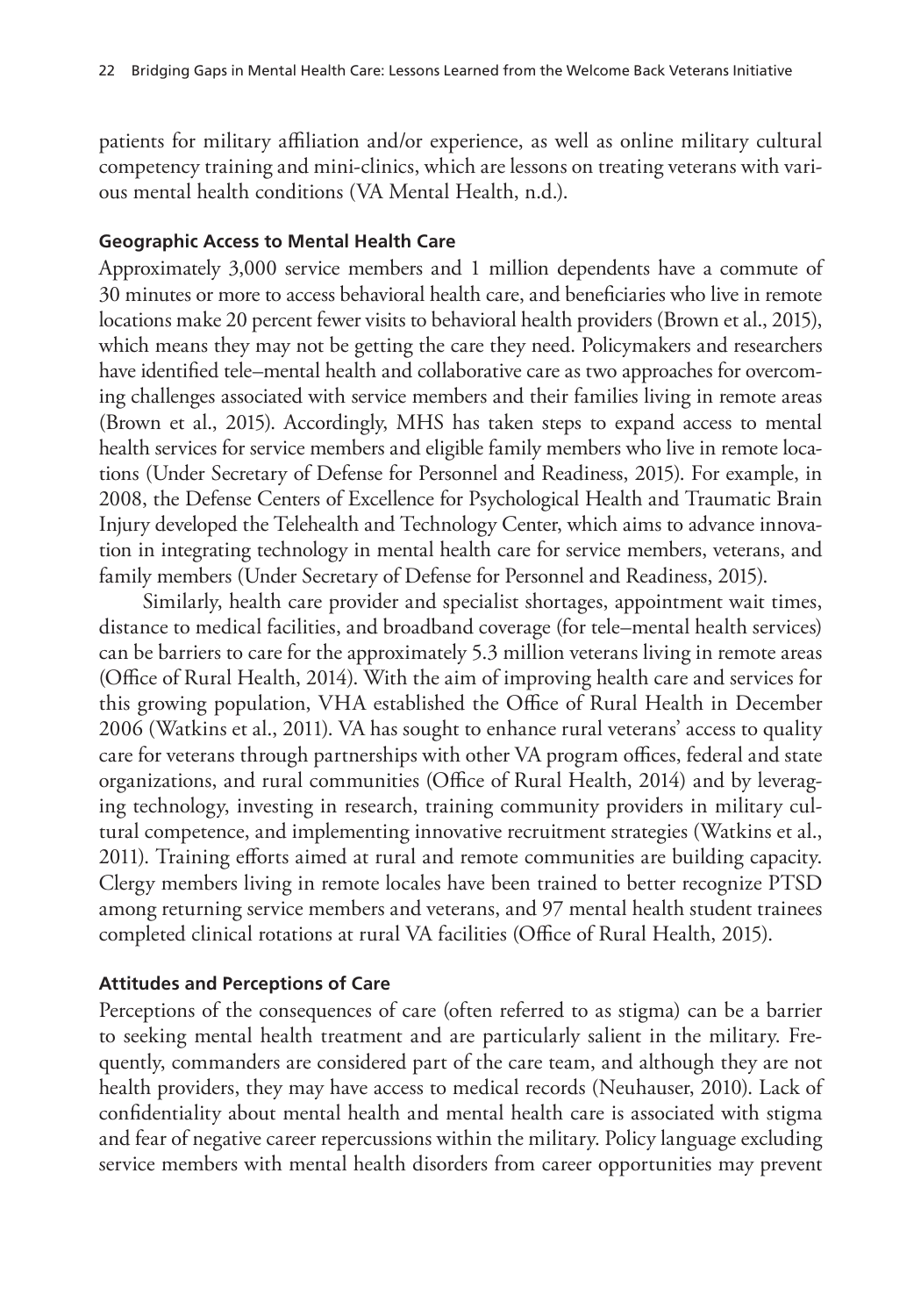some service members from seeking care (Acosta et al., 2014; Acosta et al., 2016). Some have indicated that they prefer community care because it offers increased likelihood of confidentiality and available appointments outside work hours (Tanielian et al., 2016). Because of the potential barriers to care associated with lack of confidentiality, studies have recommended that the role of commanders in mental health service delivery be reconsidered (Engel, 2014). Despite these recommendations, commanders still have access to service members' health information under current policy.

Service members' attitudes may also be driven by personal perceptions and experiences. Potential consequences associated with treatment-seeking can lead service members to hide mental illness from family, friends, and colleagues for fear of personal embarrassment, disappointing comrades, losing the opportunity for career advancement, and dishonorable discharge (American Psychological Association, n.d.). Research on stigma suggests both strengths and weaknesses in policy and institutional culture within DoD. On the one hand, research suggests that DoD efforts to reduce stigma associated with mental health treatment–seeking reflect best practices and may contribute to reduced self-reported stigma among service members (Acosta et al., 2016). On the other, stigma continues to be a barrier to mental health treatment for some service members and veterans, and stakeholders have recommended a range of policy solutions, including collaborative care (incorporating behavioral health into primary care settings) and improved confidentiality of mental health care.

DoD has made efforts to encourage service members to seek mental health care if they feel they need it. Under recently changed security clearance procedures, service members do not need to disclose treatment for combat-related issues or marital counseling. In addition, some communications about military mental health policies seek to assure service members that getting help will not impact their careers, and many leaders have come forward to disclose their own help-seeking behavior. Service members are also warned that if their commanding officer observes their symptoms, they may face duty limitations or separations if they do not seek the mental health care they need (National Alliance on Mental Illness, n.d.).

These concerns about career repercussions, combined with other attitudes and perceptions about mental health, are a problem in the VHA and in private and community systems of care as well. These concerns are often bundled under the label of stigma, which is also a documented problem in the civilian community, both in the United States and abroad (Russell, 2010). Over the past decade, several policy and program solutions have been promulgated to reduce stigma associated with mental health treatment-seeking. Providing mental health care in such integrated settings as primary care might minimize stigma and improve health outcomes (Collins, Hewson, Munger, & Wade, 2010). Because perceptions of mental health disorders and treatment can hamper help-seeking (Jorm, 2000), these attitudes have been the target of dissemination and education policies and programs. To reduce stigma, efforts are also under way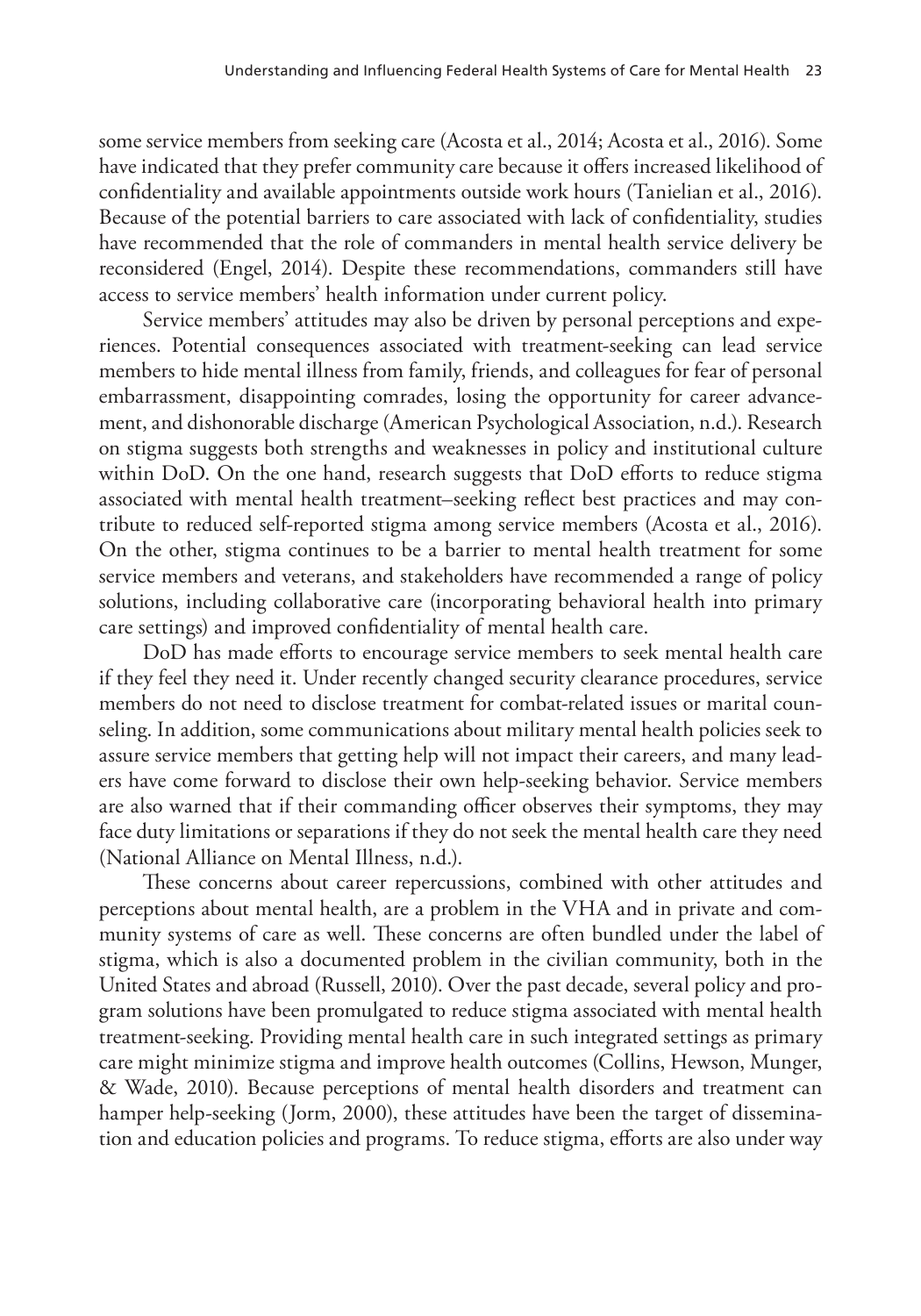to improve mental health literacy and public knowledge and opinions about mental disorders (Collins, Hewson, Munger, & Wade, 2010).

#### **Quality of Care**

The best mental health outcomes are associated with accessible, high-quality care. The IOM defines quality in health care as "the degree to which health care services for individuals and populations increase the likelihood of desired health outcomes and are consistent with current professional knowledge" (Plsek, 2001).

Quality of mental health care is determined based on a number of performance dimensions and considerations. Consideration of patient preferences and values and use of evidence-based practices are two key components of quality care (IOM, 2006). Another important aspect of quality-of-care is integration of emerging research and technologies for improving mental health treatment practices (IOM, 2006). Other characteristics of quality care include cultural competence of providers; individualization; respect; privacy; professionalism; a holistic approach to health; and provision of care that is inclusive of family, friends, and caregivers.

The definition of quality may also vary based on stakeholder perspective. For example, a patient's definition of quality mental health care may concentrate on symptom reduction; a family member's definition might include his or her role and integration in care; a provider may emphasize the standard of treatment offered; and a policymaker may consider quality of mental health as it applies to larger populations of people and patients (Funk, Lund, Freeman, & Drew, 2009). Health care providers should consider these various perspectives when aiming to implement high-quality mental health care or programs to monitor the delivery of high-quality care. Use of quality measures, information technology (IT) systems, and evidence-based practices can also improve processes and outcomes in mental health care (Kilbourne, Keyser, & Pincus, 2010).

In addition to challenges with access to mental health care, problems with inconsistent quality of care persist. Only about half of returning service members who need mental health treatment seek care, and just over half of those who seek treatment receive care that is at least minimally adequate (Tanielian and Jaycox, 2008). PTSD and major depression are likely to continue to be highly prevalent among service members and veterans unless policy and program changes substantially enhance quality of care for service members, veterans, and their families (Tanielian and Jaycox, 2008).

An IOM 2001 report highlighted the "quality chasm" between the highestquality, evidence-based health care practices and the much poorer quality of care that most Americans receive (Plsek, 2001). Since then, the United States has undertaken a number of efforts to improve the quality of health care, and the VA and DoD have added personnel and resources to mental health clinics, tested new approaches through various pilot programs, and adjusted policies to improve the quality of mental health care. In addition, to improve quality of mental health care for service members, veter-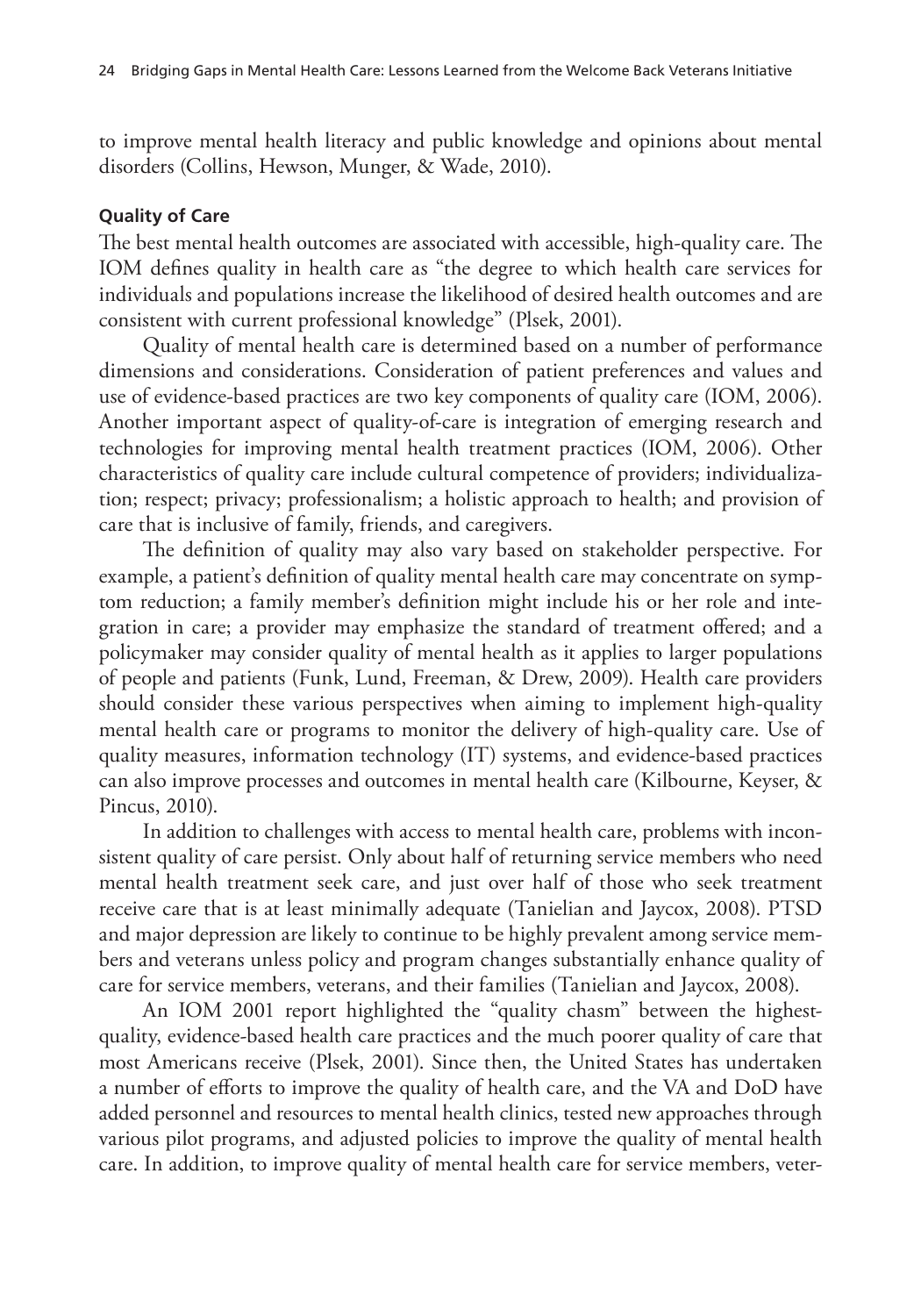ans, and their families, systems of care have sought to enhance performance management, expand implementation of evidence-based practices, and develop monitoring and oversight of processes and patient outcomes.

While progress has been made, more is needed. EBTs for mental health needs are not available in all health care settings (Tanielian and Jaycox, 2008). Although VHA has a number of quality measures and monitoring systems in place, DoD and civilian systems of care do not have robust performance-monitoring tools for quality improvement of mental health care (Burnam, Meredith, Tanielian, & Jaycox, 2009; Hepner et al., 2016; Hepner, Ferris, et al., 2017; Hepner, Sloss, et al., 2017). In addition, a recent RAND study on VA capacity found that, although VA health care quality fared well on many measures and domains compared with non-VA providers, quality performance was inconsistent across VA facilities, and quality improvement is needed in many areas (Hussey et al., 2015). Research has also pointed to insufficient data collection to track quality and hold programs accountable for mental health care for service members, veterans, and their families (Watkins et al., 2011). Furthermore, better evaluation of community mental health providers is needed to assess their capacity to serve veterans, service members, and families as well as the standard of treatment and services they deliver (Tanielian, Farris, et al., 2014).

#### **Summary**

VHA, MHS, and private and community providers offer a number of pathways to mental health care for service members, veterans, and their families, some of which may be used sequentially or concurrently as circumstances change. VHA, MHS, and private and community providers have sought to improve access to quality care through collaborative care models and tele–mental health. These solutions are promising, but questions remain regarding implementation, including whether providers are sufficiently competent and comfortable treating service members' and veterans' mental health conditions in the primary care setting and with tele–mental health. In addition, MHS, VHA, and private and community providers face a number of challenges associated with the national shortage of behavioral health providers, inadequate cultural competence of providers, geographic access to mental health care, attitudes and perceptions of mental health care, and variation in quality of care.

To address these issues, privately funded centers and programs have sought to fill gaps in treatment and services and expand community capacity to provide mental health care to service members, veterans, and families. The next chapter describes the role of WBV, one such effort from the private sector.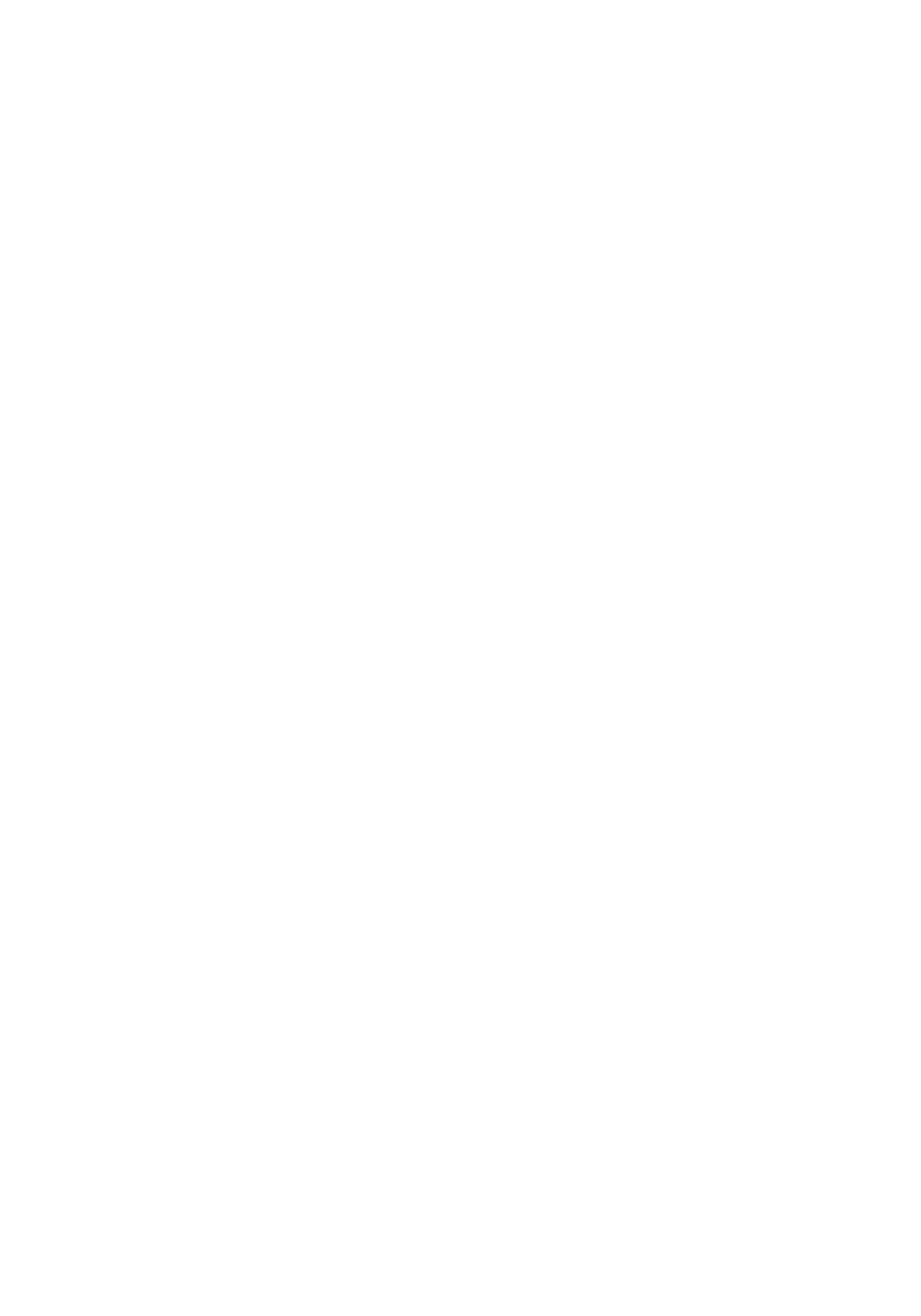# **Role of WBV Initiative in Strengthening Systems and Extending Community Capacity**

Given the various challenges that exist in MHS, VHA, and community systems of mental health care, various efforts have emerged to fill gaps in care and enhance capacity of these systems. Launched in 2008, WBV was designed to support veterans returning from Iraq and Afghanistan and their families as veterans reintegrated into their home communities. Over time and through more-selective grantmaking by the Robert R. McCormick Foundation, WBV has been primarily focused on bolstering the mental health of veterans and their families by reducing barriers to treatment; improving access through direct services offered; and enhancing skills, knowledge, and abilities of the mental health providers across the United States. As programs within the initiative built out their efforts, they initiated a series of innovative approaches to provider training, peer support services, and tele–mental health in an effort to disseminate more and more-effective mental health care practices into a wider range of health care settings. As an initiative, WBV partners prioritized the cultivation of public-private partnerships to facilitate greater coordination and collaboration with MHS, VHA, and community mental health systems.

WBV's development, evolution, and experience offer important insights for various military and veterans' mental health care programs as they seek to address enduring challenges and improve collaboration. This chapter provides an overview of WBV's background and initial development, as well as its later evolution. We describe the overall effect of WBV on expanding the provider base and provider competency through training, to raise awareness and promote help-seeking among veterans and their family members through outreach and dissemination activities, and to deliver clinical care services. This chapter also discusses WBV's efforts to enhance system capacity by offering specialized services for female veterans, service members and veterans with traumatic brain injury (TBI), military and veteran families, service members and veterans with substance abuse issues, and service members and veterans who have experienced MST and by establishing referral networks. We also highlight key lessons learned about facilitators of success by summarizing challenges faced, opportunities missed, and solutions implemented.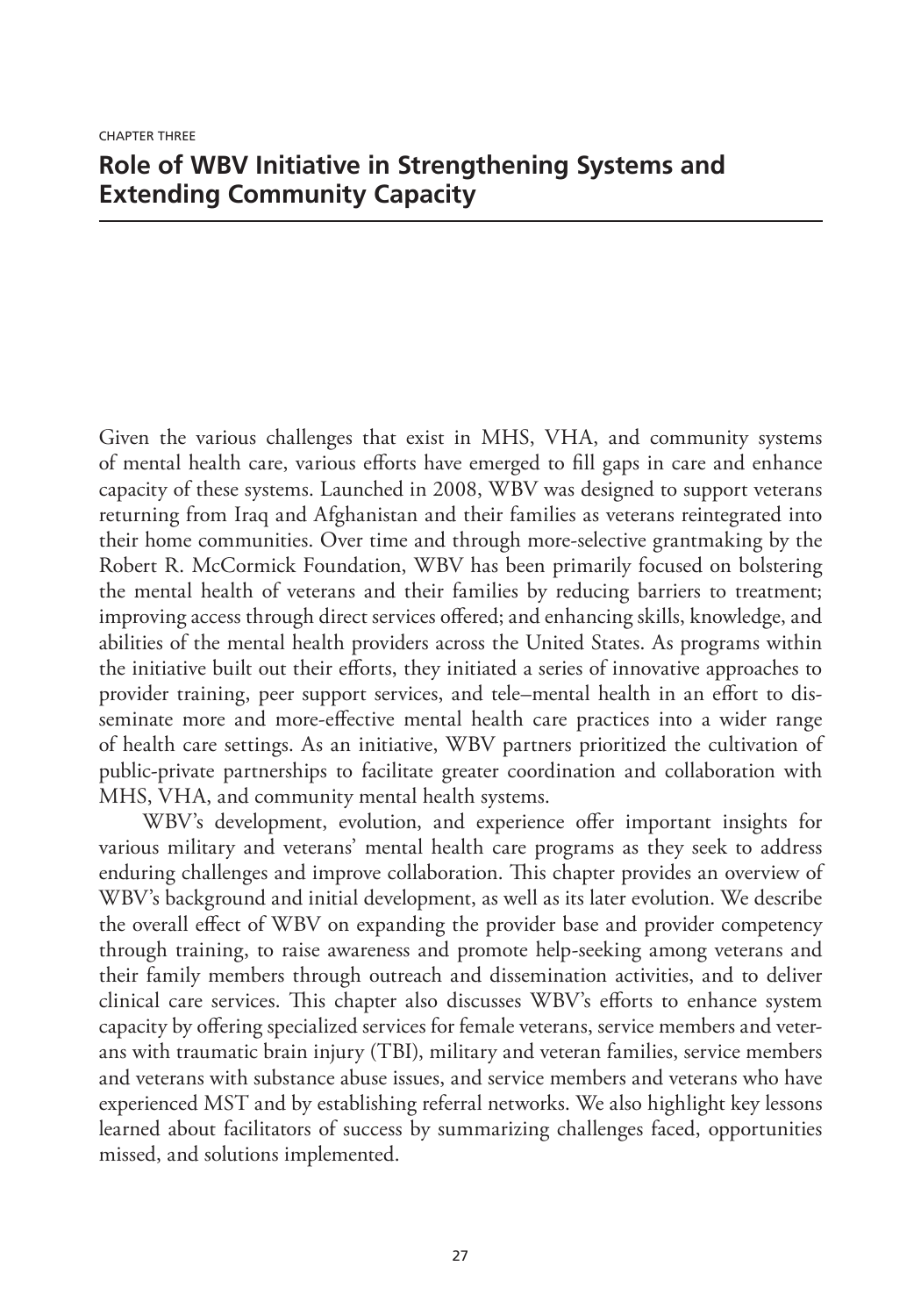# **Background**

WBV is currently a network of academic medical centers that conduct research; provide clinical mental health services (evaluation, treatment, and referral) for service members, veterans, and their families; and offer education and training for a range of military- and veteran-affiliated groups, including health care providers, military caregivers, military and veteran families, and service members and veterans. WBV was founded in 2008 through support from the Robert R. McCormick Foundation and MLB Charities (Tanielian, Martin, & Epley, 2014). In collaboration with DoD, VA, other government organizations, private organizations, and nonprofit organizations, WBV aims to meet the postdeployment mental health needs of veterans returning from Iraq and Afghanistan as well as service members and military families (Tanielian, Martin, & Epley, 2014).

WBV has evolved over the years as the Robert R. McCormick Foundation, MLB, and the WBV Steering Committee reviewed performance and focused efforts on areas where grantees can have the greatest effect. Initially, WBV granted approximately \$6 million to 37 nonprofit organizations that served various interests, including employment and career development, family support, and treatment for mental health problems (Tanielian, Martin, & Epley, 2014). In 2010, following an in-depth review of grantee experience and progress, along with some internal strategic planning, McCormick and MLB narrowed the focus of WBV to the mental health needs of returning service members, veterans and their families (Tanielian, Martin, & Epley, 2014). To date, WBV has provided more than \$30 million to nonprofit organizations and academic medical centers through three rounds of grants (Welcome Back Veterans, 2016). In the following sections, we briefly describe the nature of the post-2010 activities funded within WBV.

### **Phase I of WBV Grantmaking (2010–2013)**

In 2010, McCormick issued an invitation-only request for proposals to eight academic medical institutions for WBV funding that was intended to focus on three objectives:

- 1. Transform the lives of returning veterans and their families by facilitating ongoing treatment and support for PTSD, depression, suicide prevention, and other mental health concerns.
- 2. Complement VA, DoD, and community-agency services through the development of public-private partnerships.
- 3. Raise public awareness about mental health and reentry issues that veterans and their families face.

After technical peer review of the submitted proposals, WBV awarded seven academic medical centers with multiyear grants to begin activities in 2010 (Tanielian, Martin, & Epley, 2014). The seven grantees were: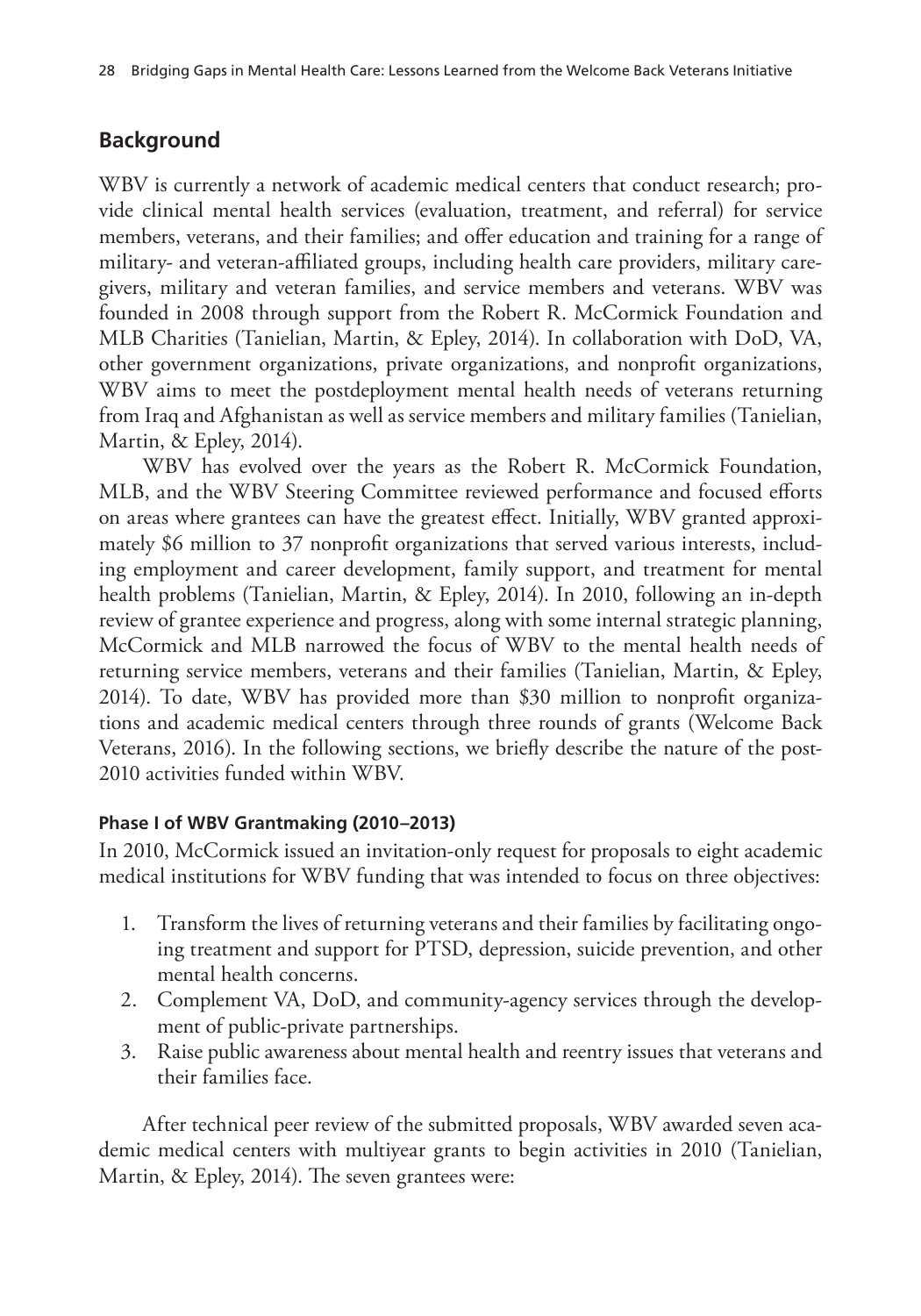- Duke University Veteran Culture and Clinical Competencies (V3C)
- Emory University—Emory's Veterans Program (EVP)
- Massachusetts General Hospital—Home Base Program
- Rush Medical Center—Road Home Program
- University of California, Los Angeles (UCLA)—Nathanson Family Resilience Center (NFRC)
- University of Michigan Depression Center—Military Support Programs and Networks (M-SPAN
- Weill Cornell Medical College Department of Psychiatry (Tanielian, Martin, & Epley, 2014).

With the award of the 2010 grants to university medical centers, WBV also engaged the RAND Corporation as WBV's performance monitoring center. In this capacity, RAND worked with the Robert R. McCormick Foundation, MLB, and the Steering Committee to facilitate engagement among grantees and sharing of best practices and lessons learned across the initiative. WBV held several all-grantee meetings throughout the course of the initiative (in New York City [NYC] in November 2011, which kicked off grantees' activities and RAND's performance-monitoring work, and in May 2013 and 2014 to discuss sustainability, fundraising, partnership-building, and strategy to take programs to the next level).

Throughout Phase I and Phase II, RAND collected data quarterly from grantees on their activities and progress, including information on the individuals receiving clinical services, partnership development, outreach and dissemination activities, education and training efforts, and challenges and goals. The RAND team also conducted quarterly calls with each grantee to discuss program activities and progress.

Beyond performance assessments for quarterly reports, the RAND team regularly engaged with grantees to keep abreast of program activities and enable coordination across the WBV initiative. For example, the RAND team conducted site visits to each grantee and convened all grantees on bimonthly phone calls to foster cross-grantee collaboration and discuss various topics related to program improvement and development (messaging, partnership development, training, engagement, and evaluation measures). Throughout Phase I and Phase II, RAND's role during the calls and meetings was primarily one of facilitation, analytic support, and administrative support. Working-group discussions concentrated on sharing common practices and themes across WBV and discussing emerging challenges and possible ways to resolve them. Groups also discussed the broader military and veterans' mental health systems and opportunities for advancement through partnership both within and outside WBV.

In 2014, RAND released a report on the initiative and its activities and impact (Tanielian, Martin, & Epley, 2014). The report covered the range of WBV activities raising awareness, conducting research, training providers and organizations, and delivering direct mental health services to service members, veterans, and their fami-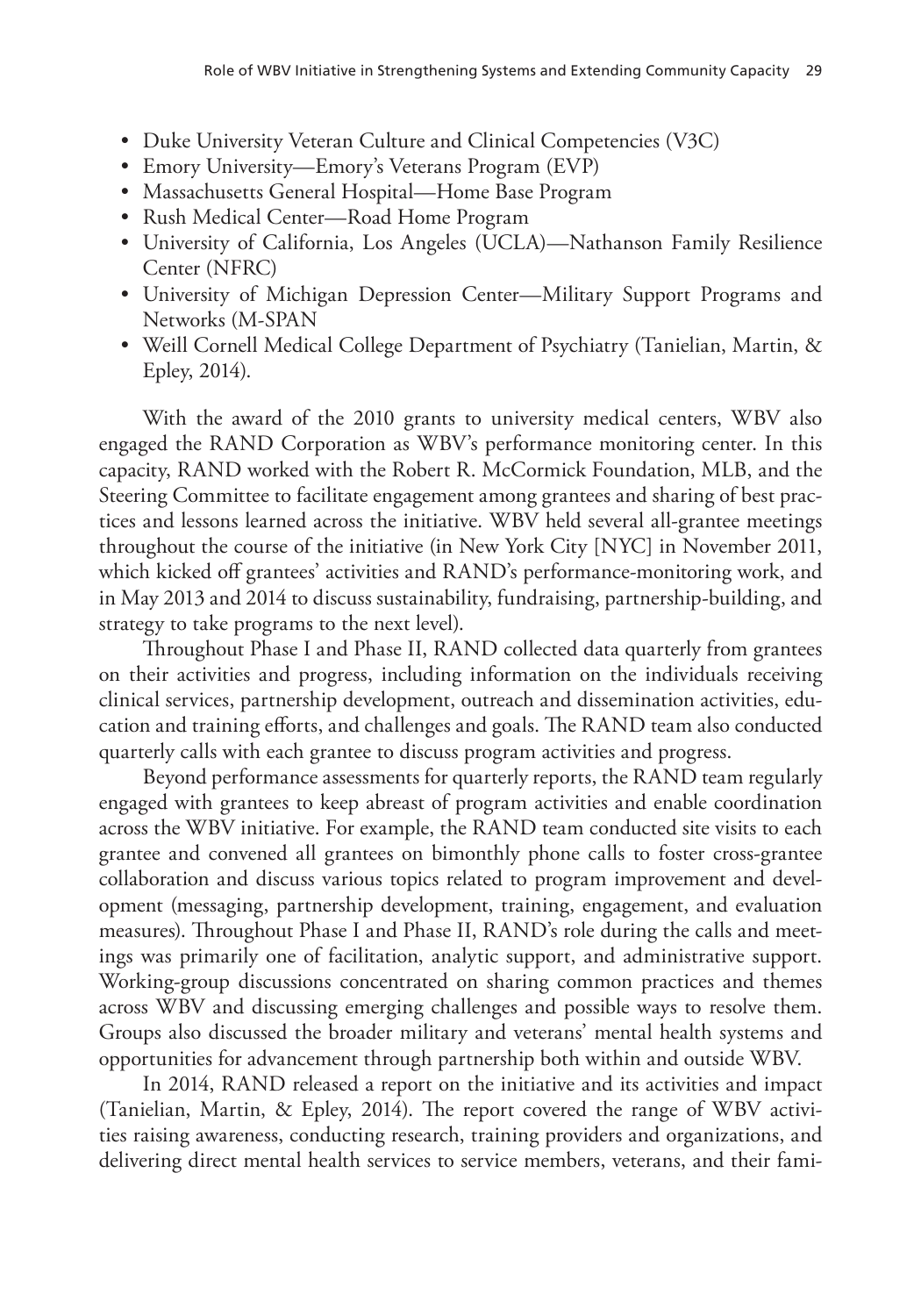lies. In summary, between 2010 and 2012, WBV partners provided clinical services (including screening, referral, and treatment) to more than 3,600 individuals, networked with 188 organizations, and conducted 228 training sessions or workshops to build new skills and capacities among veterans, organizations that serve them, and community-based providers. The report also offered insights on lessons learned from Phase I, including the need to develop public-private partnerships and enhance sustainability of the initiative. RAND also published a related report on public-private partnerships aimed at delivering mental health care to veterans and their families (Pedersen et al., 2015). The report integrated insights from RAND's review of WBV activities, identified key elements of successful public-private partnerships, and offered recommendations for improving the capacity and impact of public-private partnerships.

#### **Phase II WBV Activities (2013–2016)**

Building on the objectives and progress of the previous grant period, WBV issued another invitation-only request for proposals to six of the seven funded sites from the prior phase. One site was not asked to reapply based on concerns about progress and impact. The site had struggled with reaching veterans and attracting them into services and did not have strong partnership connections with organizations to facilitate recruitment or dissemination of training.

In releasing the Phase II funding opportunity, WBV asked its partner sites to focus their next wave of activities specifically on developing public-private partnerships and improving their programs' long-term sustainability and replicability. With a staggered start to funding grantees based on the timing of the previous grant cycle and review of proposals, Phase II of the initiative began on October 1, 2013. In Phase II, WBV provided funding to V3C, EVP, M-SPAN, the Home Base Program, the Road Home Program, and UCLA NFRC. In addition, a new site was added: the Steven A. Cohen Military Family Clinic (MFC) at New York University (NYU) Langone. We briefly describe these sites, highlighting how each used WBV funding to support its efforts.

### *Emory's Veterans Program*

EVP is based in the Emory University Department of Psychiatry and offers free clinical treatment for post-9/11 veterans and their family members in Georgia and the southeastern United States. Through its own expansion efforts, EVP is now housed within a separate facility that colocates treatment services with neuroimaging capabilities and the sleep disorder clinic. This new space allowed EVP to create dedicated areas and hire additional staff to deliver treatment to veterans struggling with PTSD. EVP's clinical care services feature a range of treatment options for psychological disorders, including its state-of-the-art Virtual Reality Exposure therapy for PTSD.

With the support of WBV, EVP also developed a program to train communitybased mental health providers to offer EBTs. EVP partnered with the Star Behavioral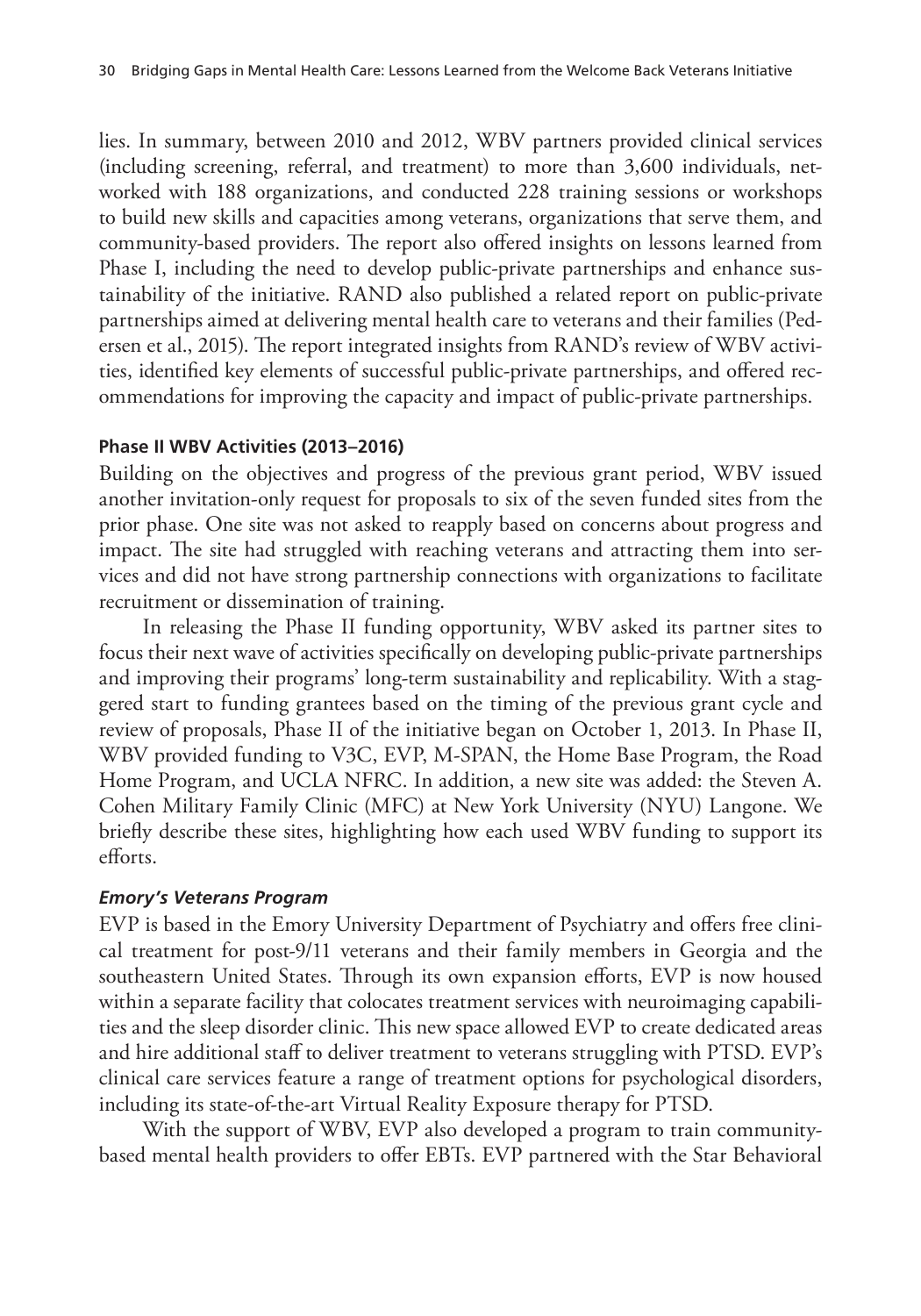Health Providers (SBHP) program to bring its training approach and registry management to the state of Georgia. Through SBHP, training is offered in three tiers: Tier One introduces military culture; Tier Two provides an overview of some behavioral health issues that service members and veterans may face; and Tier Three teaches clinical skills that focus on EBT. For Georgia, EVP selected PE therapy as the EBT for its Tier Three training.

The EVP-SBHP partnership is focused specifically on increasing its impact by training providers throughout Georgia in military cultural competency and evidencebased practices and by helping ensure that clinicians are locally available to serve veterans, service members, and their families. EVP also planned to use Phase II funding to expand the structure and format of the three-tier SBHP program to include something it refers to as Tier Four. This expansion incorporated structured, intensive workshop trainings on PE therapy coupled with follow-on regular clinical supervision to achieve certification. EVP further sought to expand the reach and impact of Tier Four by recruiting some providers to become additional trainers and supervisors for individuals within EVP's clinical settings and partnered with fellow WBV sites to offer these services to providers in those settings as well. The Tier Four program extended providers' prior training work in PE and prepared senior clinicians to supervise newer providers of PE—thereby extending capacity to train even more providers in the use of PE. To date, EVP staffers have trained providers and supervisors at Home Base and the Road Home Program and continue to work toward training a national network of PE consultants to improve access to EBT of PTSD across the United States. In 2015 and 2016 alone, EVP treated 344 veterans free of cost and trained 688 mental health providers. Of the mental health providers trained during this time frame, nine completed the Tier Four program designed by Emory by the end of 2016.

### *Duke University Veteran Culture and Clinical Competencies (Duke VC3) Program*

Together, the Duke University Evidence-Based Practice Implementation Center and the Center for Child and Family Health founded the V3C program. Duke V3C does not provide direct clinical services to veterans and their families; instead, the program focuses solely on training and supplemental implementation activities for communitybased providers (Tanielian, Martin, & Epley, 2014). During WBV Phase I, and based on its prior work in improving the delivery of mental health care in community settings, Duke VC3 developed intensive training models for organizations of providers. For example, Duke's VC3 Learning Series trains teams of four to eight staff members within community provider groups on military culture competency over the course of six monthly modules. Also, Duke V3C implemented the Breakthrough Series Collaborative through a yearlong pilot program that aimed to enhance community mental health care for veterans, service members, and families using a practice improvement model oriented to accomplishing the goals of participating provider groups (Murphy & Fairbank, 2013). In addition to these intensive models, Duke V3C also conducts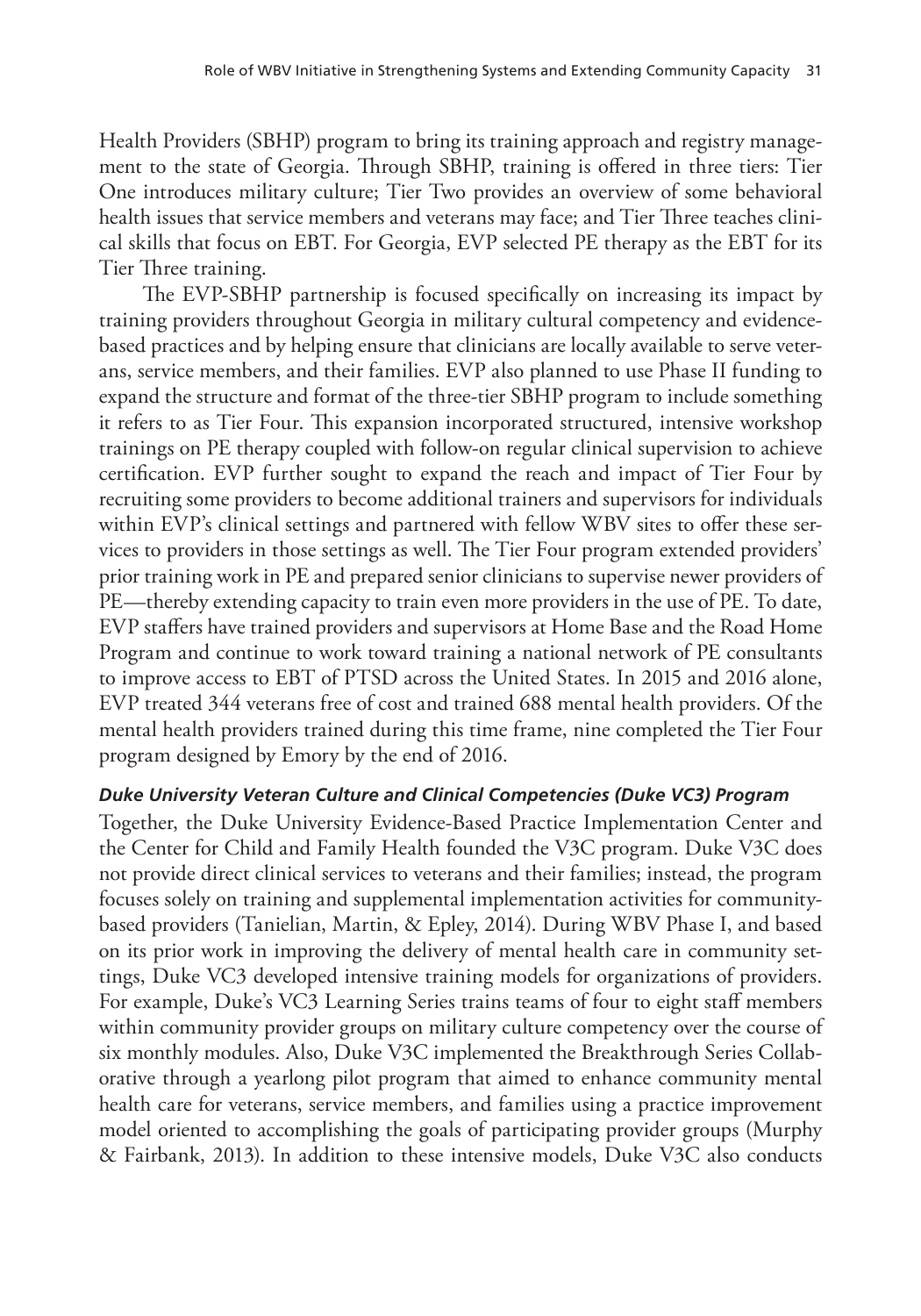various other training sessions, including webinars on various issues affecting veterans, service members, and their families.

Duke VC3 has used WBV support to focus on capacity-building efforts designed to improve competency among clinical and social-service providers throughout North Carolina and beyond. Duke VC3 continued to implement the Breakthrough Series Collaborative and the V3C Learning Series to train community teams across the United States using virtual and web-based techniques. In addition, Duke VC3 created the Learning Communities program to adapt the Resource Parenting Curriculum to incorporate educational materials for those delivering the curriculum to enhance their understanding of military families and caregivers on deployment-related issues. Duke VC3 also created the Learning Collaborative program on Cognitive Processing Therapy, designed to deliver intensive training and supervision to clinicians to deliver the evidence-based therapy in their own settings. VC3 also created a stronger partnership of veteran-serving organizations, helped empower peer navigators, and is now also serving as a partner in the NC Serves initiative, which links veteran-serving organizations across the state to work more effectively and collaboratively.

#### *Red Sox Home Base Program*

Based in Boston, Massachusetts, the Home Base program offers treatment for the mental health needs of post-9/11 service members, veterans, and families in New England. The Red Sox Foundation and Massachusetts General Hospital partnered to found Home Base, and both are key supporters of the grantee's outreach efforts, services, and research for veterans with PTSD and traumatic brain injuries. Home Base provides a range of clinical services to local service members, veterans, and families through faceto-face care at the hospital. Home Base also offers referral services to veterans at local universities and colleges throughout New England. In addition to in-person treatment, Home Base has increased the number of veterans and families served and extended its geographic reach through its telemedicine program and its training offerings. As the Home Base program has grown and evolved, it has also changed its physical footprint and locations. The ability to build new clinical space has enabled the program to create veteran- and family-friendly clinical spaces that can colocate and integrate multiple areas of clinical focus for veterans with PTSD and TBI.

With Phase II funding, Home Base increased the community capacity in New England by creating the Home Base Training Institute, which serves as a training hub for community providers serving the mental health needs of OIF/OEF veterans, service members, and families, and a Network Development Program, which developed partnerships and institutionalized clinical referral relationships with VA and community providers. These initiatives focus on extending access to evidence-based care and developing public-private partnerships.

The training institute was set up to include a four-level tiered curriculum focused on educating community providers, raising awareness, and enhancing support of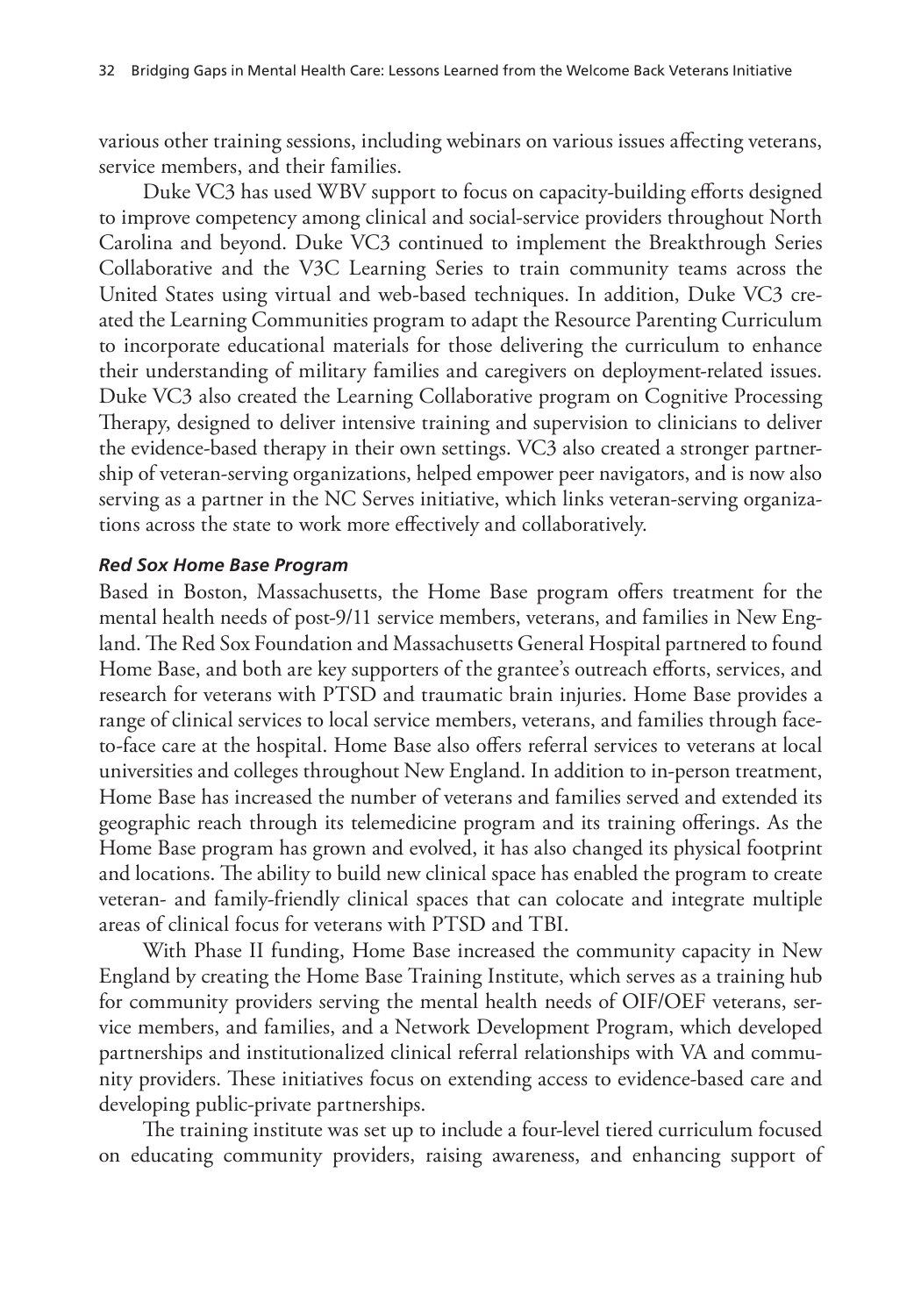post-9/11 service members, veterans, and military families. Each tier of the curriculum increases the level of intensity and engagement. The Tier One offerings include online training and resources; Tier Two includes in-person lectures, presentations, and outreach events conducted by faculty or veteran peer outreach coordinators; and Tier Three consists of two targeted online courses (four sessions each) with detailed curriculum materials and faculty interaction. The final level, Tier Four, includes a pilot project to offer a medium-intensity training and consultation model in PE for PTSD to community providers throughout New England.

The Home Base program continues to rely on the strong support of the Red Sox Foundation and has deepened its collaborative relationship with the VA, particularly the Boston VA Medical Center. Training sessions have also helped build capacity at other WBV sites and reached more than 20,000 learners (community-based providers of different types) throughout the nation. In addition to its work in expanding community-based capacity, Home Base provided outpatient services through its own direct clinical services to 459 veterans and 154 family members in 2014 and 2015 alone.

### *Military Support Programs and Networks*

The University of Michigan Depression Center and Department of Psychiatry offer a range of mental health research and support programs for veterans, service members, and families. These programs make up M-SPAN, which operates six main programs, which are funded in whole or in part by WBV:

- 1. The Buddy-to-Buddy program is a peer partnership model that connects volunteer veteran mentors with service members to help them address various issues and link them to community resources. This program is a flagship effort for M-SPAN and the Michigan National Guard.
- 2. HomeFront Strong is an eight-week program for military and spouses on resiliency, relationship-building, self-care, and coping (M-SPAN, n.d.-b).
- 3. In partnership with the Student Veterans of America, Peer Advisors for Veteran Education (PAVE) matches veteran student mentors and mentees at Michigan colleges and universities. With additional funding from Bristol Myers Squibb Foundation, the PAVE program is now on more than 42 college campuses in the United States.
- 4. The Military Family Support Forum is a free program for OIF/OEF/OND veteran and military family members to participate in facilitated discussions on a range of relevant topics (University of Michigan, n.d.).
- 5. Strong Military Families is a ten-week program for military parents and children that teaches family resilience strategies, coping skills, and relationshipbuilding and connects participants with other military families and programs (M-SPAN, n.d.-c).
- 6. In partnership with the Yellow Ribbon Program for the Michigan Army and Air National Guard, the Deployment Cycle Support offers workshops and training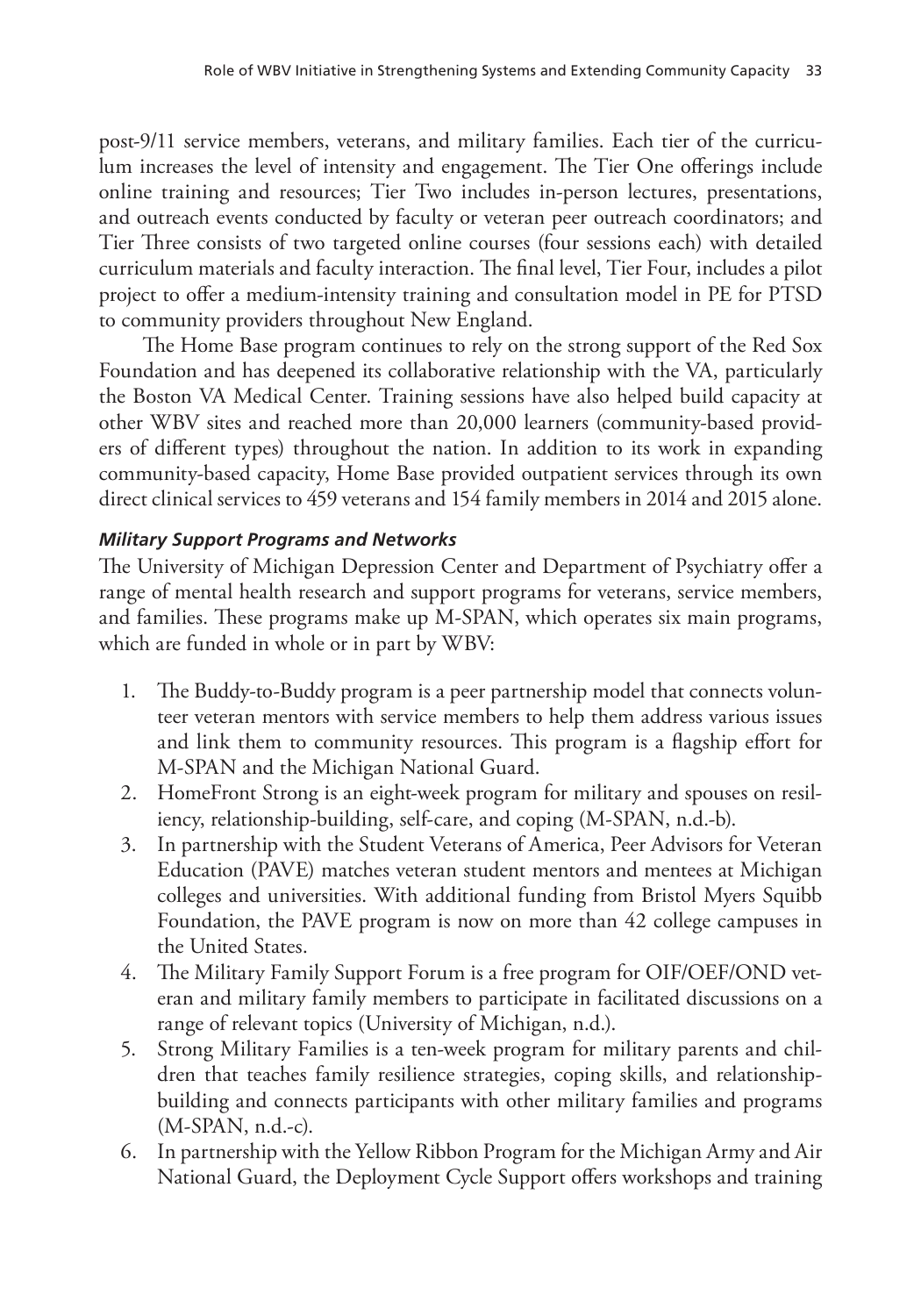for service members and their families on parenting, relationships, and communication (M-SPAN, n.d.-a).

In addition to these programs, M-SPAN convened the military family support community through three different summits, including the Michigan Summit on Military Families in 2011, National Research Summit on Reserve Component Military Families in 2013, and the National Summit on Military and Veteran Peer Programs. These summits aimed to extend the reach of research, treatment, and services for service members, veterans, and their families by facilitating the sharing of best practices, identifying knowledge gaps, and facilitating new relationships among partners.

With Phase II funding, M-SPAN created the Training Assistance Center to identify, train, and supervise community partners to deliver M-SPAN programs in their clinics and practices. Through the assistance center, M-SPAN aims to offer intensive training and create manuals and training videos for replication of all its programs. In Phase II of the initiative, M-SPAN also aims to expand the geographic reach of program offerings by collaborating with new partners throughout the State of Michigan. For example, MSPAN built a partnership with Easterseals Michigan to expand use of its military family support programs like Homefront Strong.

#### *New York University Langone Cohen Military Family Clinic*

In partnership with the VA New York Harbor Healthcare System, the Steven A. Cohen MFC at NYU Langone Medical Center offers free mental health care for service members, veterans, and families in the NYC area. The MFC is a suite of dedicated offices and treatment space within the NYU Langone Department of Psychiatry. MFC clinicians work directly with the Manhattan VA and other community partners to offer warm hand-offs, referrals, and clinical services in specialty areas, including alcohol and substance abuse, grief and loss, readjustment issues, parenting concerns, and children's behavioral or academic problems (NYU Langone Health, n.d.).

The MFC also offers tele–mental health for veterans and families throughout the state of New York. WBV funded the center's dual-diagnosis program for veterans, service members, and their family members with addiction and co-occurring mental health issues (NYU Langone Health, n.d.). The MFC also offers therapy for military families and children, couples therapy, and parenting support workshops (NYU Langone Health, n.d.).

With Phase II funding, the MFC sought to expand service offerings to treat more veterans, service members, and families by incorporating a dual-diagnosis treatment program for veterans struggling with substance use problems. The center employs a harm-reduction model to work with clients on reducing their substance use and to help integrate services to address both the substance use and mental health problems affecting the veteran and his or her family. To serve this community, the MFC expanded its relationships with the other service providers within NYC, including as part of the NYC Serves collaborator model. The MFC continues to operate in close coordination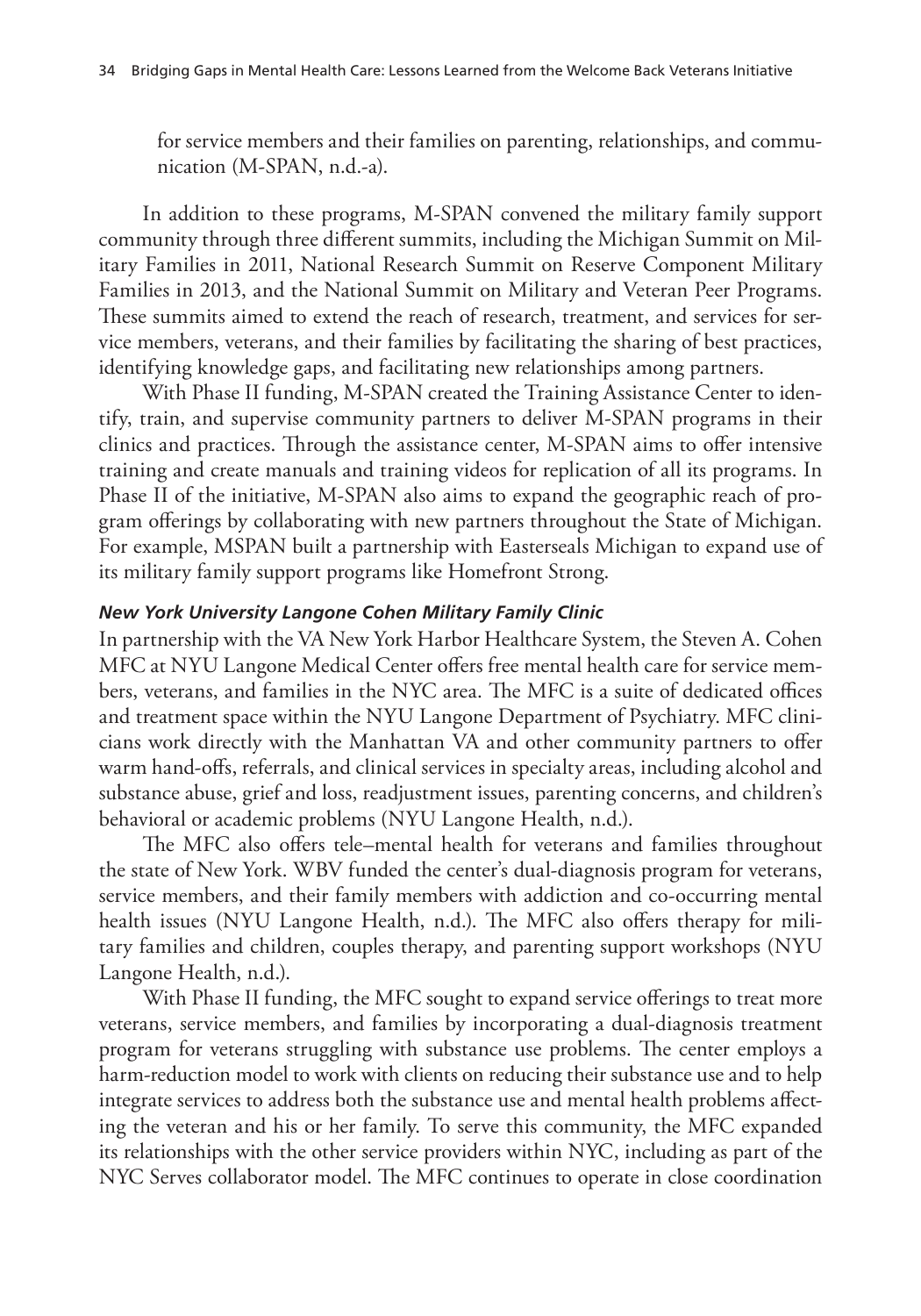(and relies heavily on a bidirectional referral relationship) with the Manhattan VA medical center. To facilitate this relationship, the MFC has a part-time staff person from the Manhattan VA who coordinates referrals and care for MFC patients. The MFC continues to offer other direct clinical services to veterans and their family members using a short-term model of care, meaning most patients are seen at the clinic for less than a month before they are referred to other settings for follow-up care. Since being awarded the WBV grant, the MFC treated a total of 123 veterans and families in the dual-diagnosis program through 2016. Outside the WBV funding, the MFC is also engaged in several research trials related to veterans with PTSD and TBI and is part of the expanding network of clinics under the Cohen Veteran Network (CVN, described in Chapter Four).

### *Road Home Program at Rush University*

Based in Chicago, Illinois, Rush University's Road Home Program provides clinical services for OIF/OEF veterans, service members, and their families. The grantee also offers a range of training offerings, including tiered training courses on MST and military culture competency for health care providers and family caregivers, which are offered in collaboration with Health & Disability Advocates. Road Home also partners with local colleges and universities to embed modules on PTSD, TBI, and MST into formal degree programs for health care providers and other professionals. Road Home aims to use the Families OverComing Under Stress (FOCUS) and TeleFOCUS (videoconferencing) models, developed at UCLA NFRC, to train community providers that serve military families.

Road Home sought Phase II funding to expand offerings in an array of areas, including MST, mental health treatment, TBI care coordination, specialized services for children, employer engagement, and wraparound services. In the second phase of the initiative, the grantee also sought to expand the geographic reach of its offerings; enhance partnerships with VA Medical Centers, Illinois Joining Forces, and other key veterans and military organizations; and expand capacity of partner providers to offer evidence-based services and treatment for service members, veterans, and families at their own sites. The Road Home Program continues to work closely within the Chicago area to train and educate community-based providers on the issues that face veterans and their families. As part of these efforts, the Road Home team partnered with the UCLA site to bring FOCUS to Chicago by getting their providers trained in the FOCUS model (described below) and equipped to then train other providers on how to use FOCUS and incorporate it into their own settings.

Original funding from WBV helped Rush University establish dedicated treatment space within its Department of Psychiatry. Because of increasing demand and additional support from the Wounded Warrior Project (WWP, as part of the Warrior Care Network [WCN], described in Chapter Four), Road Home was able to expand its treatment capacity and acquire a new physical location.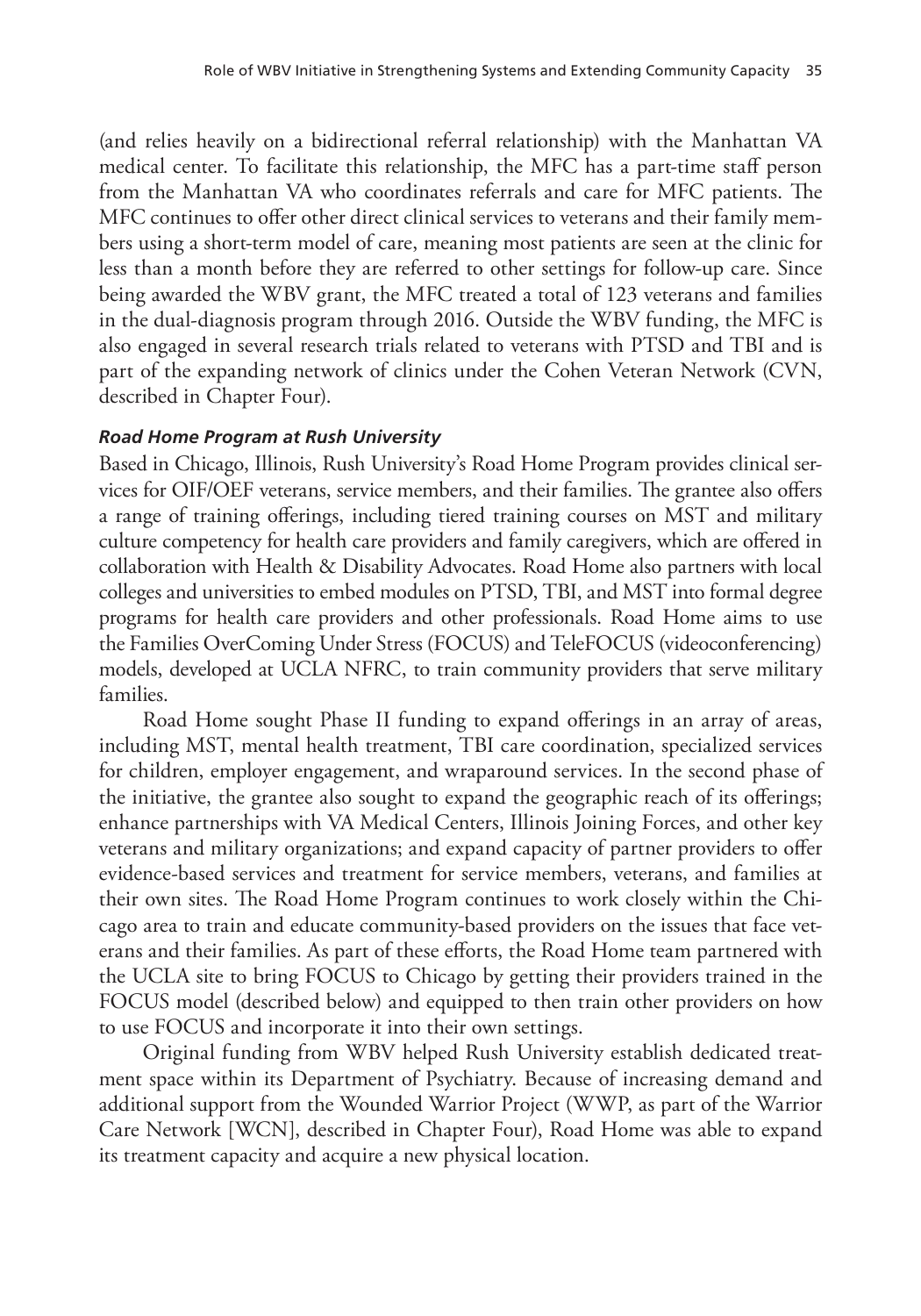#### *University of California, Los Angeles–Welcome Back Veterans Nathanson Family Resilience Center*

UCLA NFRC's mission is to improve the psychological health and resilience of veterans, service members, and their families, and the program takes a family-centered approach to education and clinical services. UCLA NFRC has developed replicable models for treating military and veteran families. One such model is the FOCUS Prevention Program, which promotes resilience among military families. UCLA NFRC has leveraged technology to target military families and deliver training courses. For example, UCLA NFRC has used geographic information system technology to locate military families in California and offer care in their areas using mobile applications, telehealth, and social media. In addition, UCLA NFRC offers a video-telehealth home visiting intervention version of FOCUS–Early Childhood (through TeleFOCUS). UCLA NFRC has also collaborated with UCLA Health System to create Operation Mend-FOCUS, which provides surgical patients and families with web-based mental health care.

In Phase II, UCLA NFRC sought to increase the geographic reach of training offerings and position itself to collaborate with partners as a center for expertise on training and evaluation. UCLA NFRC has trained other providers across the United States to implement FOCUS training in their communities, including WBV grantee Rush University. The center's stated objective was to develop high-quality, accessible, family-centered behavioral health services within existing communities and systems of care for military-connected children and their families. A second objective of the center's Phase II efforts was to promote the integration of family-centered behavioral health into organizations that serve female veterans and recovering warriors with PTSD and TBI. Like the EVP, UCLA worked with SBHP to deliver three tiers of training for service professionals in California, and their unique contribution to Tier Three training was to train providers on FOCUS to enhance resilience and mitigate psychological distress among military and veteran families. During their work in Phase II, UCLA and SBHP reached more than 650 unique participants and trained 41 providers in the FOCUS model. They also expanded partnerships to reach a number of organizations within and outside California, including the Road Home Program at Rush and with the Canadian Armed Forces.

In addition to their focus on training more service providers in the FOCUS model, UCLA also used the WBV funding to further expand the availability of family resilience services via telehealth and mobile applications. These resources have also been integrated into UCLA's Operation Mend program for veterans with PTSD and TBI.

#### **Performance Monitoring and Network Engagement**

Throughout Phase II, RAND continued its performance-monitoring (regular reporting requirements, hosting conference calls, and conducting site visits). In addition,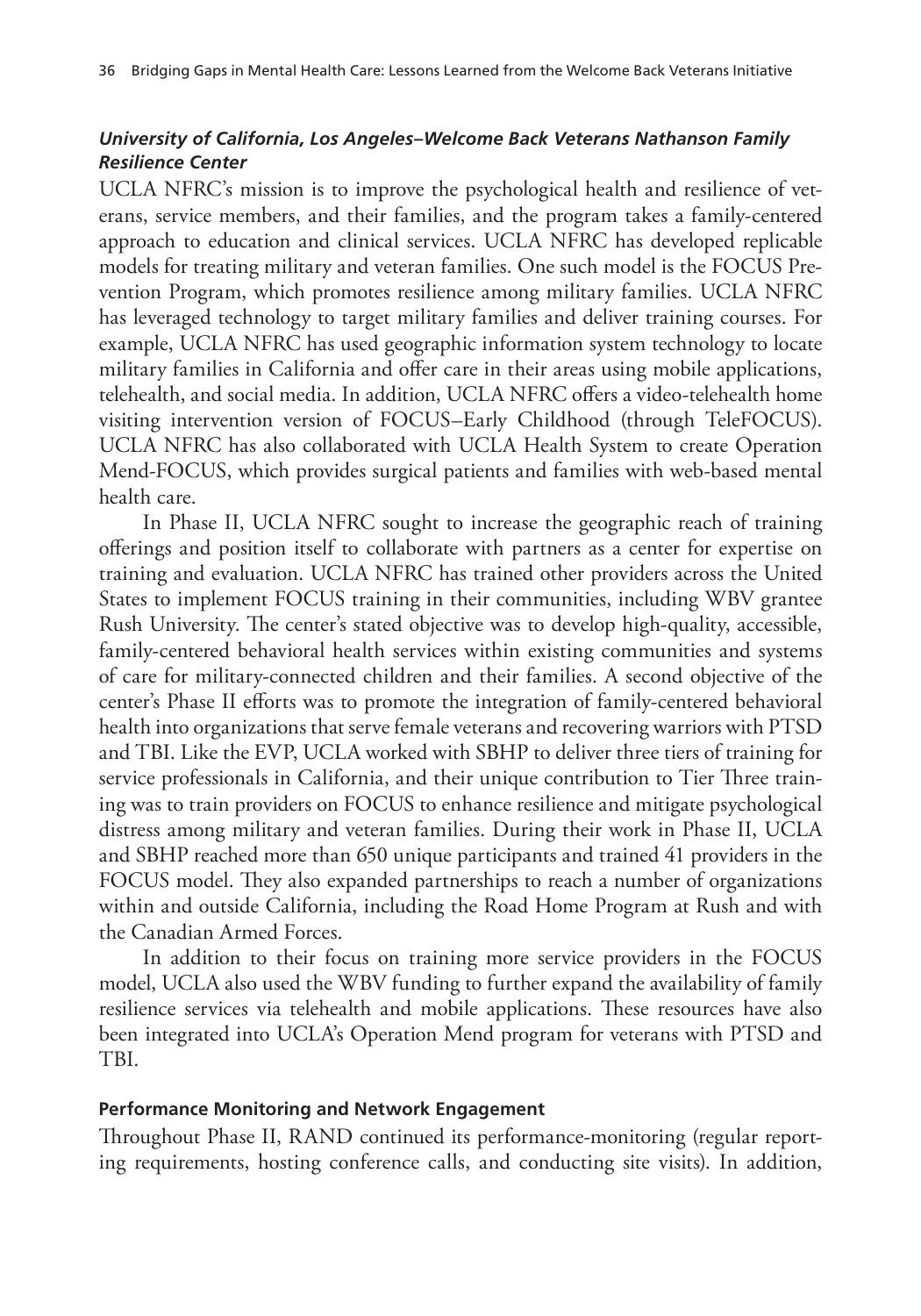WBV partner sites continued to gather in person and by phone to reflect on accomplishments; share lessons learned; and brainstorm on how to improve and expand WBV's public-private partnerships, sustainability, and replicability.

During in-person annual meetings in Washington, DC (in 2013, 2014, and 2015), WBV site representatives met with agency and policymaking officials, including those from DoD and VA, as well as those on Capitol Hill. A major theme during these discussions was WBV's relationship with VA. At the local level, there had been varying degrees of success across initiative partners with respect to formalizing relationships with the VA. Up through 2014, there was heavy emphasis on trying to establish formal public partnership agreements with the VA Central Office and with individual medical centers. Grantees devoted significant effort to informing their local VA Medical Center leadership about their work, noting that the initiative's clinical services for service members, veterans, and families are paid for through philanthropic funding. While the grantees will bill insurance if the individuals have it, WBV seeks to provide free services. The WBV partners also highlighted their efforts in expanding provider capacity and raising awareness. A summary of these activities is included later in this chapter.

# **WBV Areas of Emphasis**

In Phase II of the WBV initiative, grantees focused their services on maximizing impact and aligning with the WBV aim of establishing sustainable programs that support the mental health needs of service members, veterans, and families through public-private partnerships. Main WBV areas of emphasis are expanding the provider base and competency, raising awareness, promoting help-seeking, delivering clinical services, and creating referral networks. These are described next.

#### **Expanding Provider Base and Competency**

Through a range of structured training and education offerings, WBV grantees sought to increase the pool of providers who are comfortable with and competent at providing mental health care for service members, veterans, and their families. WBV grantees' training efforts changed in focus and emphasis from the inception of the initiative. In Phase I, training became increasingly important over time. In Phase II, grantees continued to emphasize education and training as central components of their strategies for expanding local and regional capacity and promoting the replication of their approaches and activities. In total, since the inception of WBV, grantees have offered 564 training sessions that were taken by more than 29,000 learners.

WBV training courses ranged in intensity and focus over time. About one-half of these sessions train health care providers, some are offered in series, and most offer continuing education units for participation. Other training sessions aim to educate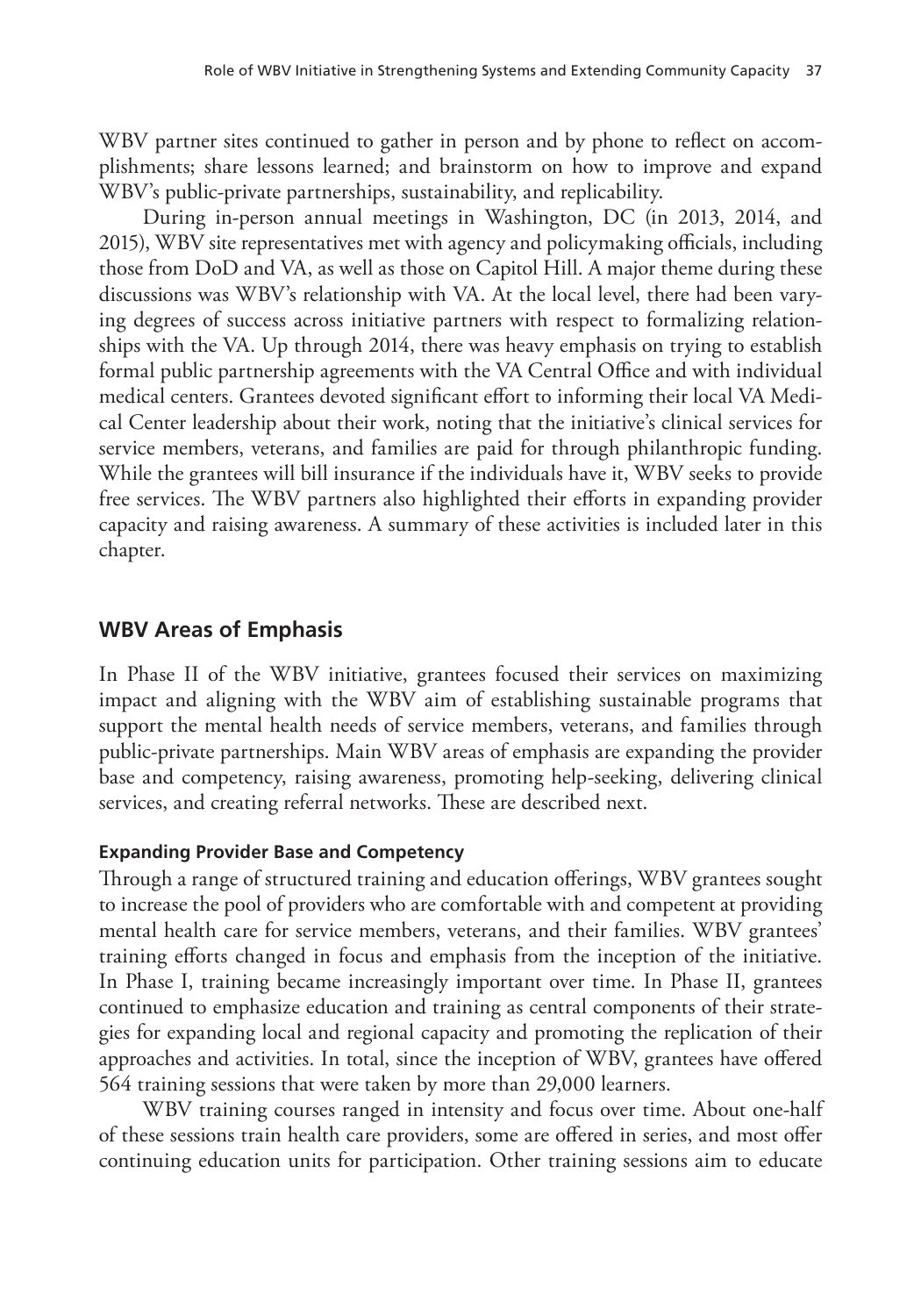service members and veterans, students, community members, families, friends, and legal professionals serving military populations. More than one-half of the individual training sessions are low-intensity (90 minutes or less). Approximately one in four of the training sessions are medium-intensity (between 91 minutes and eight hours), and about one in five training sessions are high-intensity (more than eight hours). The vast majority of training sessions are offered in person (between 76 percent and 91 percent each reporting period). Telephone and online training sessions are the next– most-common training modes. Grantees also offer sessions via various combinations of in-person, online, telephone, and videoconference modes. Across the initiative, WBV grantees have leveraged their own expertise in EBT modalities (e.g., PE from EVP, Cognitive Processing Therapy from Duke, FOCUS from UCLA and Road Home) to increase the number of mental health providers who are also trained to deliver these treatments. A hallmark of these training efforts has been the use of supervision and supported implementation for their practice settings.

#### **Raising Awareness and Promoting Help-Seeking**

Throughout Phase II, WBV sites dedicated resources to outreach and dissemination efforts to increase awareness about mental health issues and program services and encourage help-seeking. To promote services, grantees have participated in community events; organized activities for veterans, service members, and their families; met with key stakeholders; and sent information about program offerings to various target audiences both online and in person. Over the course of implementing their programs, each grantee reported on the importance of a continued emphasis on spreading the word about not only the need among veterans and their families but also the availability of their programs. Some of the WBV sites reported that they partnered with other veteran supporting organizations (e.g., Student Veterans of America) to disseminate information and recruit individuals into trainings and clinical services. Sites varied in how much they invested in these activities; some were able to leverage media and local celebrities to help. Many of the programs also hired veterans as peer outreach specialists—helping engage other veterans but also offering peer-based support during service delivery. In the regular coordination calls, WBV sites reported that these peer specialists were critical members of their teams, helping build trust with the community and improve the cultural sensitivity within their sites.

Grantees regularly engaged in outreach activities to encourage target populations to seek WBV program services and take part in research studies. Since the inception of WBV, grantees reported conducting more than 1,170 outreach activities. Such activities include attending meetings with VA and DoD, local Reserve/Guard entities, and veteran service organizations. In addition, grantees have used social media, information booths, radio advertisements, and flyers to reach veterans, service members, and their families.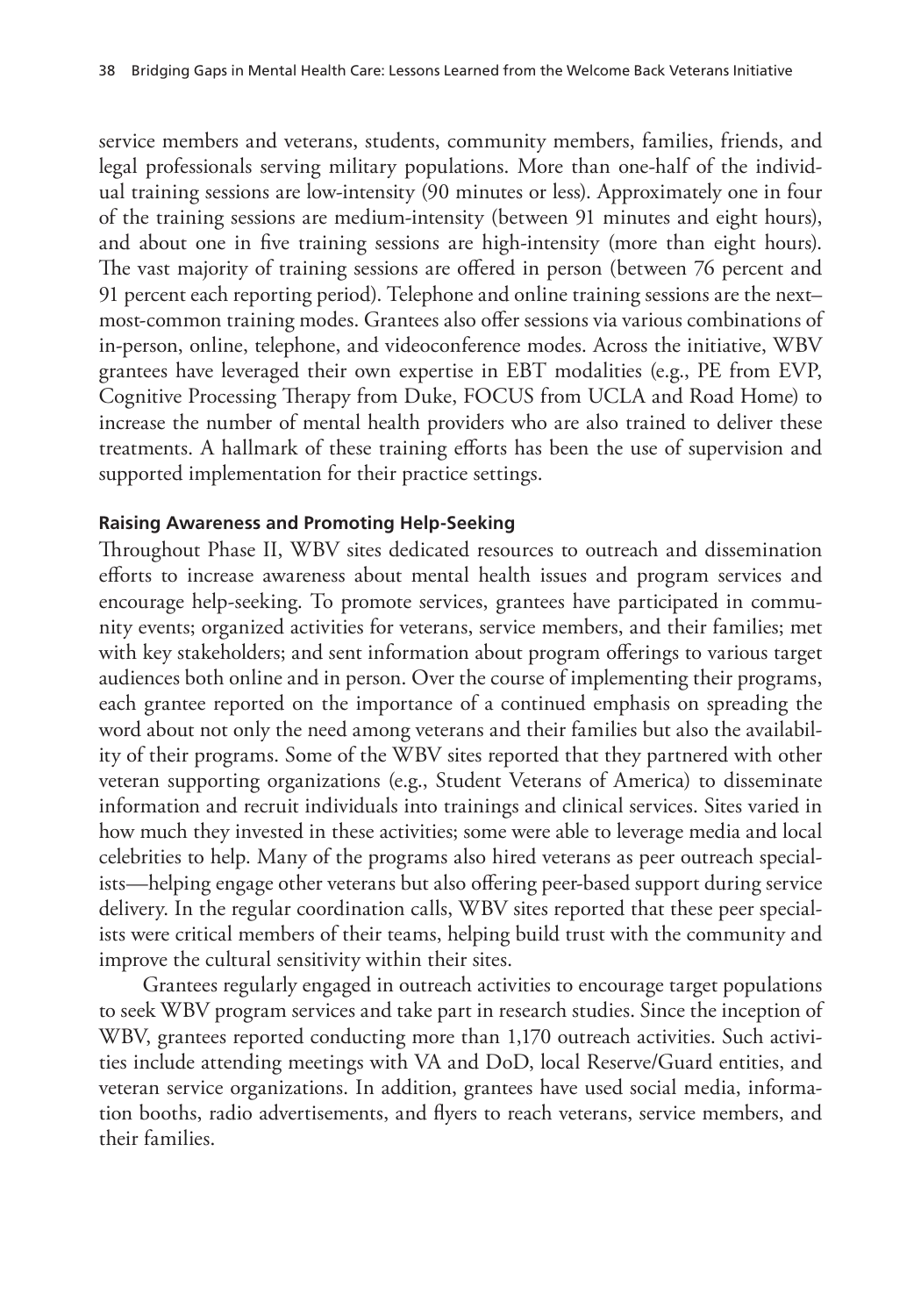With the dual aims of raising public awareness about WBV programs and mental health and reducing stigma surrounding mental health treatment–seeking, grantees also reported that they had conducted nearly 2,000 distinct dissemination activities since the inception of WBV. Across the sites, the purposes of dissemination activities ranged from relationship-building to raising public awareness. The scale of events also varied, including meetings with small numbers of representatives from federal and local organizations and large community events intended for hundreds of individuals and many organizations.

During Phase II, most grantees' dissemination activities were designed to promote the training and services offered. Some examples of dissemination activities focused on training are calls and meetings with local university medical schools and health care providers. Grantees also interacted with other training organizations, such as SBHP, to collaborate on dissemination of training opportunities. Dissemination activities that sought to promote clinical services have included meeting with veteran service organizations and targeted discussions about offerings for female veterans, student veterans, and homeless veterans. Another aim of dissemination activities that was less frequently reported was sharing program models for replication. With this goal in mind, grantees met with universities and community colleges, Army National Guard and Reserve offices, and various veteran- and military-oriented organizations to discuss extending and replicating program models.

Dissemination activities have targeted specific populations with specified goals to share program information and promote engagement with organizations and individuals. Grantees' dissemination activities that focused on fundraising included benefit dinners to raise awareness and funding for programs that assist homeless veterans, meetings with various philanthropic organizations, and a 5K race. Dissemination activities that targeted the general public included participating in Veterans Day activities, giving keynote speeches at community college graduations, and offering radio interviews and public service announcements. To reach the research community, grantees have been very active in sharing studies and findings at conferences and summits across the United States and internationally. In pursuit of enhanced public-private partnerships, grantees have met with representatives from federal and local VA offices to share program offerings and effects and to discuss opportunities for collaboration.

#### **Delivering Clinical Services**

Four of the seven WBV sites deliver clinical care services directly to veterans and their families through individual or group therapy. These grantees reported using evidencebased or evidence-informed therapeutic interventions in clinical services for service members, veterans, and families. Two others offer nonmedical evidence-based or evidence-informed support services to families. Each of the four sites that delivered clinical services also prioritized gathering self-reported patient outcome data to track clinical progress and inform treatment decisionmaking. While the sites also reside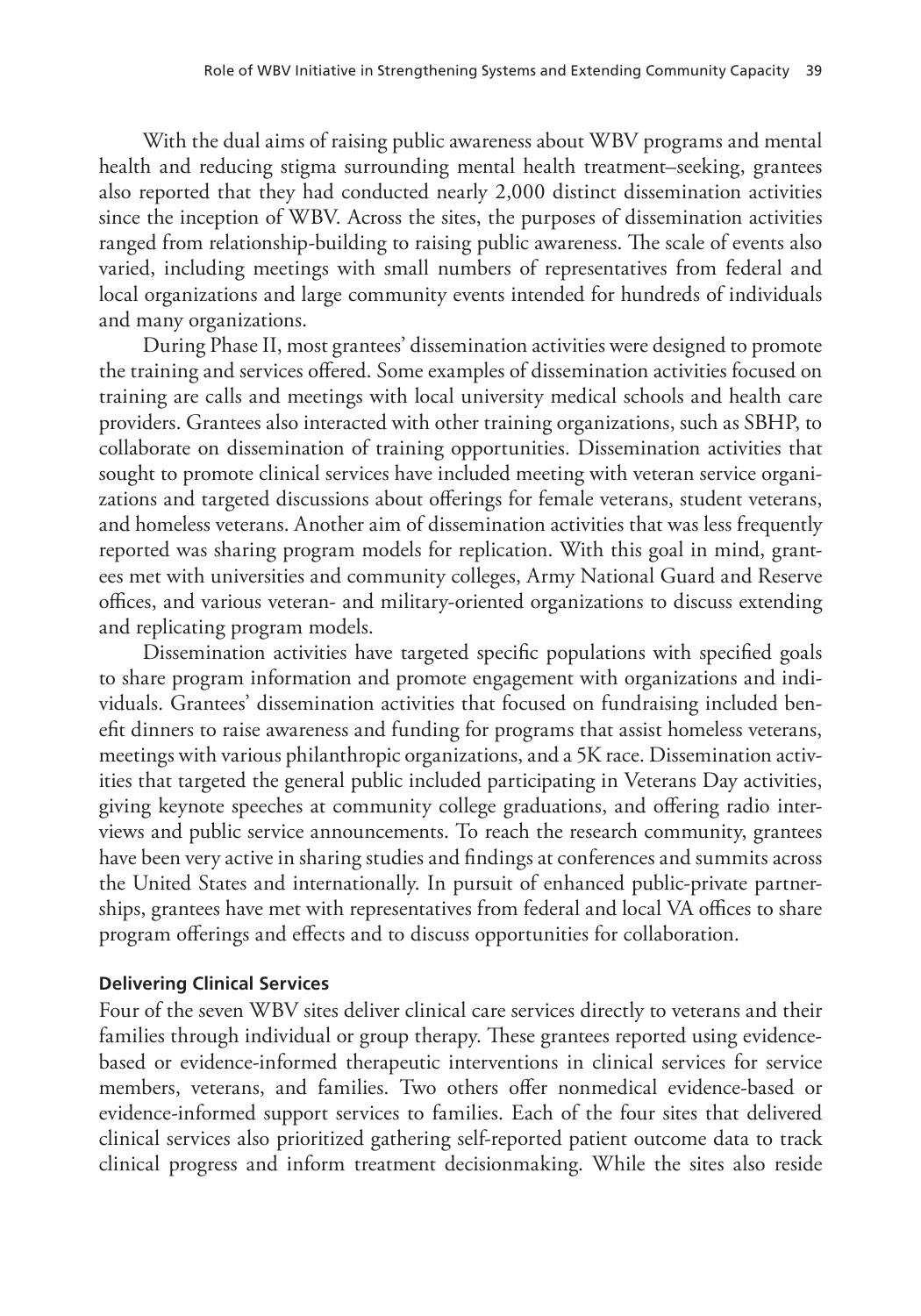within academic medical settings, they varied in their use of specific measures, but each maintained a focus on evaluating clinical progress as a key component of tracking its impact.

Although WBV highlights veterans in its title, the initiative serves high numbers of service members and families as well. Since the initiative's inception, WBV grantees provided clinical services to a total of 915 active component service members, 3,771 veterans, 901 Reserve/Guard members, and 5,146 family members in the form of screening, referrals, and treatment or care—for a total of 10,733 individuals. Of these, 4,131 received screening or precare services; 845 were referred for treatment or care at other clinics or organizations; and 5,757 have received treatment or care in one of the four WBV sites.

In addition to direct clinical services, grantees also provided nonclinical offerings, such as peer support services, parenting workshops, and facilitated discussions aimed at skill-building, resiliency, and wellness (Tanielian, Martin, & Epley, 2014).

#### *Ripple Effect: Services Provided by Community-Based Providers Trained by WBV*

At the end of Phase II, Duke VC3 began reporting the ripple effects of training providers who offer clinical services in the community. Duke VC3 reported services delivered to veterans and their family members by providers from the Center for Child and Family Health who completed their Cognitive Processing Therapy training course. In total, trained providers from the Center for Child and Family Health screened 15 veterans and one family member. In addition, at the time of reporting, four veterans and one family member were receiving services from trained providers from the Center for Child and Family Health. These numbers represent just one program that completed Duke VC3's course but offer a sense of the reach of the grantee's training efforts. Future tracking like this will be valuable in conveying the effects of Duke VC3 and other WBV grantees.

#### *Addressing Unique Issues*

In recognition of the myriad of issues that veterans and their families face and in addition to clinical services for PTSD, depression, and anxiety, many WBV sites developed other clinical services and training courses that focus on specific mental health issues and certain populations of service members, veterans, and families. Supplementing specialized options offered in DoD, VA, and community systems of care, WBV grantees have offered clinical services and training courses specifically oriented toward such issues as TBI, MST, and co-occurring substance use disorders and toward such groups as military families and female veterans. The remainder of this section highlights some efforts that grantees have undertaken in these areas.

#### Traumatic Brain Injury

Several WBV programs offer services specifically focused on veterans and service members with TBI. Throughout Phase I of the initiative, WBV grantees cited challenges with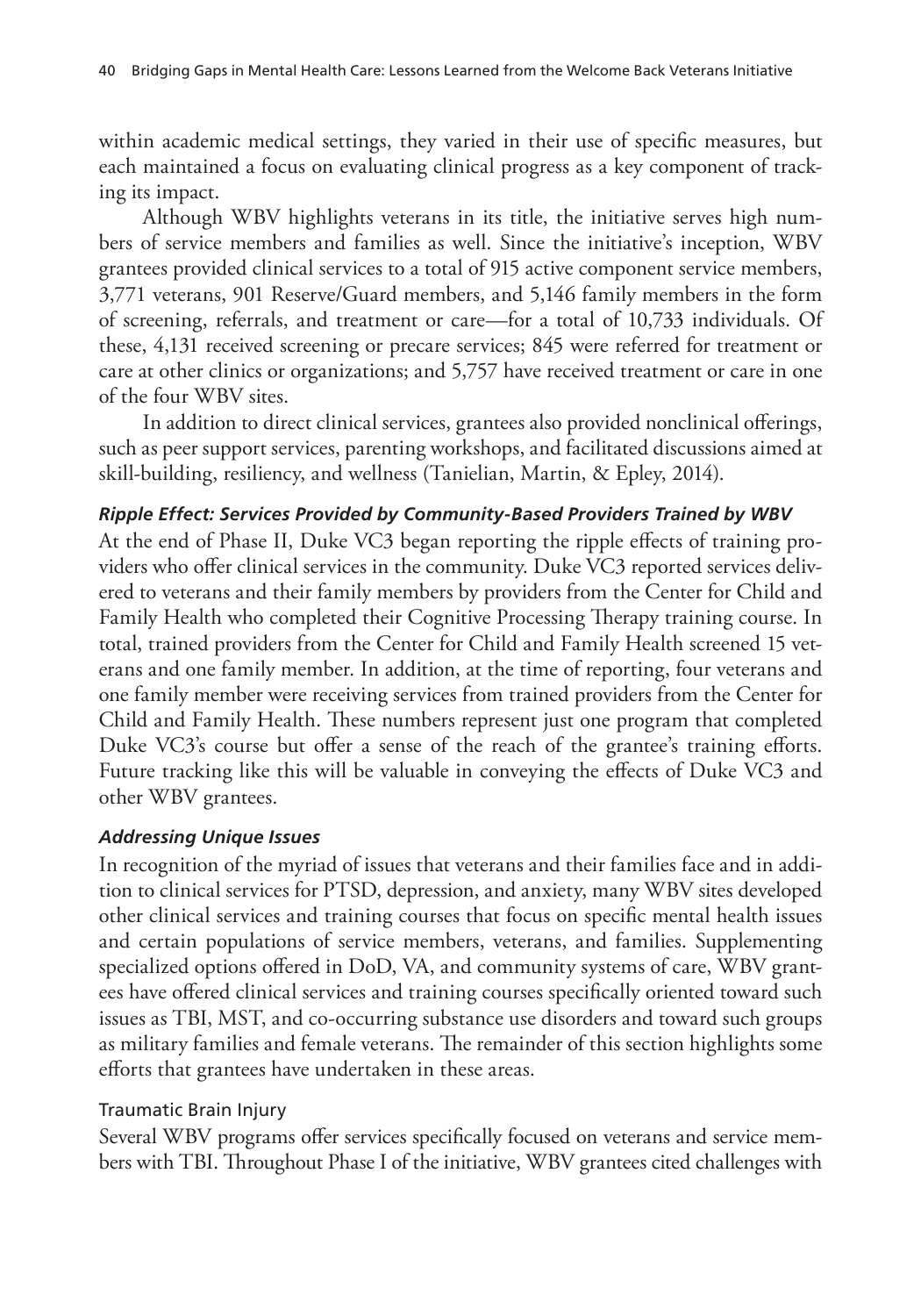service eligibility for veterans with both PTSD and TBI. In an effort to overcome this challenge, improve service delivery, and ensure that patients are covered throughout the continuum of care, grantees strategically formed new partnerships with organizations that offer care for patients who need additional therapy for PTSD and TBI. Grantees' efforts to partner with organizations to improve mental health care for service members with TBI continued into Phase II. The Road Home Program offers TBI screening for psychological effects associated with the injury (Road Home Program, n.d.). If advanced care is needed, Road Home also refers service members, veterans, and families to Rush University Medical Center TBI specialists (Road Home Program, n.d.).

In Georgia, EVP works with TBI specialists, accessing neurologists and physiologists as needed for treating veterans and service members with TBI (Emory Healthcare, n.d.-a). EVP also offers treatment for TBI through a range of offerings, including psychotherapy, pharmacotherapy, and other treatment options that may be helpful, such as cognitive rehabilitation, stress management, and sleep training (Emory Healthcare, n.d.-a).

UCLA NFRC has also conducted research and developed mobile health options to enhance TBI treatment. Specifically, UCLA NFRC created a mobile health application that is designed to enhance caregiver and behavioral health provider communication about combat-related PTSD and TBI. UCLA NFRC is also working to generate a prototype for a second mobile application that offers services for veterans and service members with PTSD and TBI. UCLA NFRC also conducted research in the field on adapting a treatment protocol for resilience training for military families of veterans with severe PTSD and TBI. Like UCLA NFRC, NYU Langone is also offering services aimed at addressing PTSD and TBI. In July 2015, the Home Depot Foundation awarded NYU Langone Medical Center a \$1.5 million grant to spearhead the NYC mental health consortium to enhance PTSD and TBI diagnosis and treatment (NYU Langone Health, 2015). Home Base also offers clinical services and referrals for service members and veterans with TBI.

### Military Sexual Trauma

MST is another area in which grantees offer specialized services. For instance, Road Home offers clinical services and training for health care providers on MST treatment. The Road Home Program has also met with sexual assault response coordinators and held sexual assault awareness events and meetings with key community stakeholders working in the field. These efforts are aimed at increasing outreach and disseminating information about new psychological services offered to service members and veterans who have experienced MST. Similar to Road Home's efforts to treat service members and veterans who have experienced MST, EVP offers treatment for MST through its various clinical service offerings. It also offers focused treatment to help service members deal with haunting memories, anxiety, and depression that they may experience as a result of MST (Emory Healthcare, n.d.-b).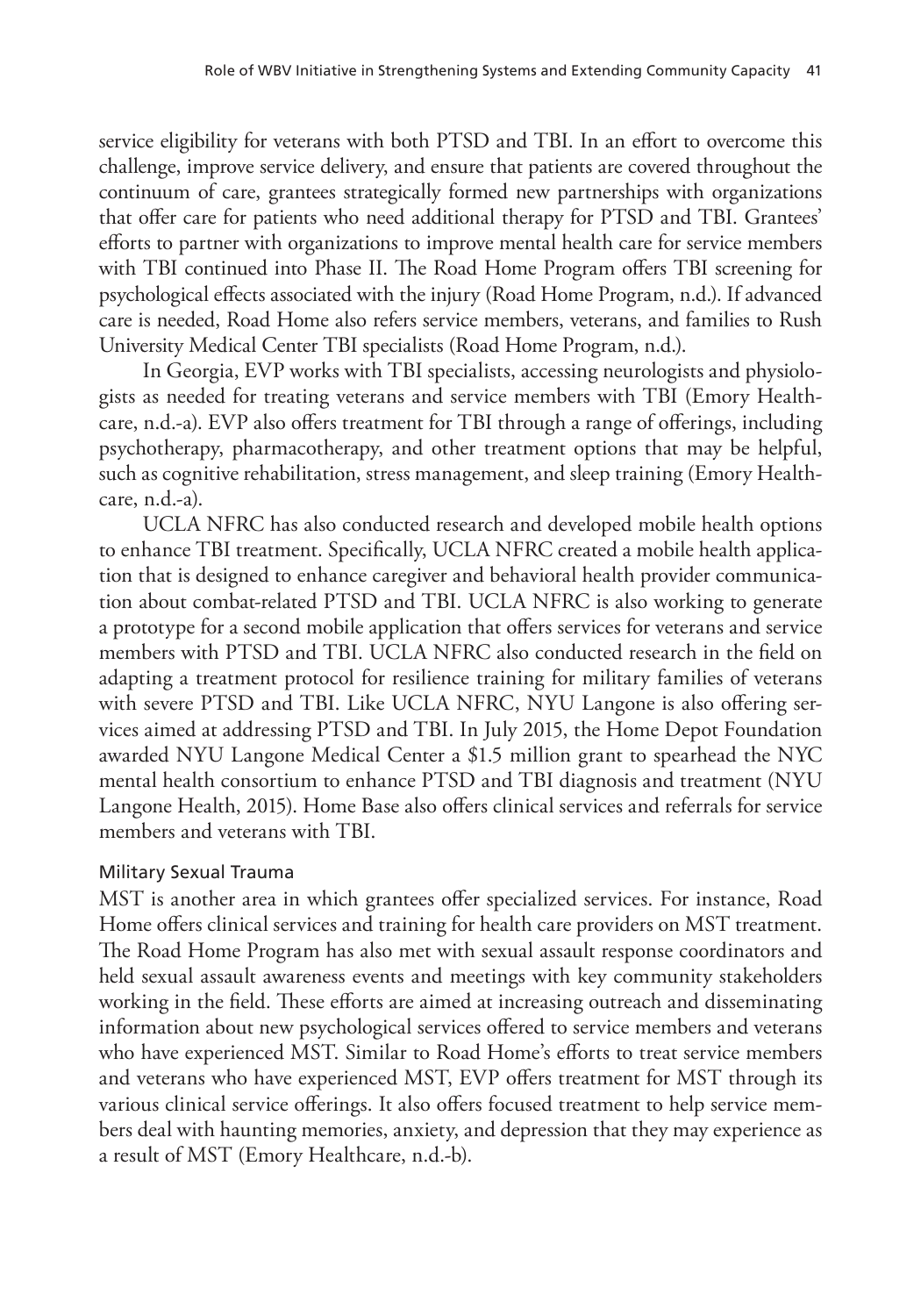#### Co-Occurring Substance Abuse Problems

As described earlier, NYU Langone seeks to address the mental health and substance use issues of service members, veterans, and their families in the NYC metropolitan area through clinical care and research (NYU Langone Health, n.d.). NYU Langone's mental health and substance use program is confidential and free for service members, veterans, and families, which helps fill a gap in care for those who may not be eligible or are uncomfortable seeking care from VA, DoD, or other systems of care (NYU Langone Medical Center, 2014a). NYU Langone's Dual Diagnosis Program offers individual and group psychotherapy, medication management, and adjunctive therapies, such as mindfulness training and meditation (NYU Langone Medical Center, 2014b).

#### Military and Veteran Families

All grantees offer services that touch military and veterans' families. As discussed earlier, family members are the largest cohort receiving clinical services. A number of programs are aimed at serving military and veterans' families. UCLA NFRC's training for health care providers and other professionals on FOCUS aims to boost family resilience through strategies and skill-building (UCLA NFRC, n.d.-a). UCLA NFRC's focus program is offered in a specialized program for early childhood, offered to non– active duty OIF/OEF/OND veteran, Guard, or Reserve service members and their families with children ages 3 to 6. The program seeks to facilitate improved parentchild relationships and build effective parenting, problem-solving, and stress management skills (UCLA NFRC, n.d.-b).

Duke V3C's Breakthrough Series Collaborative was a two-year training program that sought to enhance North Carolina's mental health services for military families and children (Duke Evidence-Based Practice Implementation Center, 2015). The V3C Breakthrough Series Collaborative builds health care providers' knowledge, skills, and abilities to treat military families and informs them on methods for effective mental health treatment and models for engagement for ensuring military families' well-being and resilience through deployments and over time (Duke Evidence-Based Practice Implementation Center, 2015).

M-SPAN also has several services and activities aimed at mental health needs of military families. M-SPAN's HomeFront Strong offers group resilience therapy for post-9/11 service members and veterans and their spouses and partners in a free, eightweek course. With a focus on creating positive relationships, learning self-care, and coping skills, HomeFront Strong emphasizes resiliency among military and veteran couples (M-SPAN, n.d.-b). To facilitate participation in HomeFront Strong, M-SPAN offers free meals and child care, a children's program, and a teen program for participants (M-SPAN, n.d.-b). M-SPAN's Strong Military Families Program is a tenweek program for military parents and children that seeks to support family resiliency (M-SPAN, n.d.-c). To overcome barriers to care and facilitate access, the program is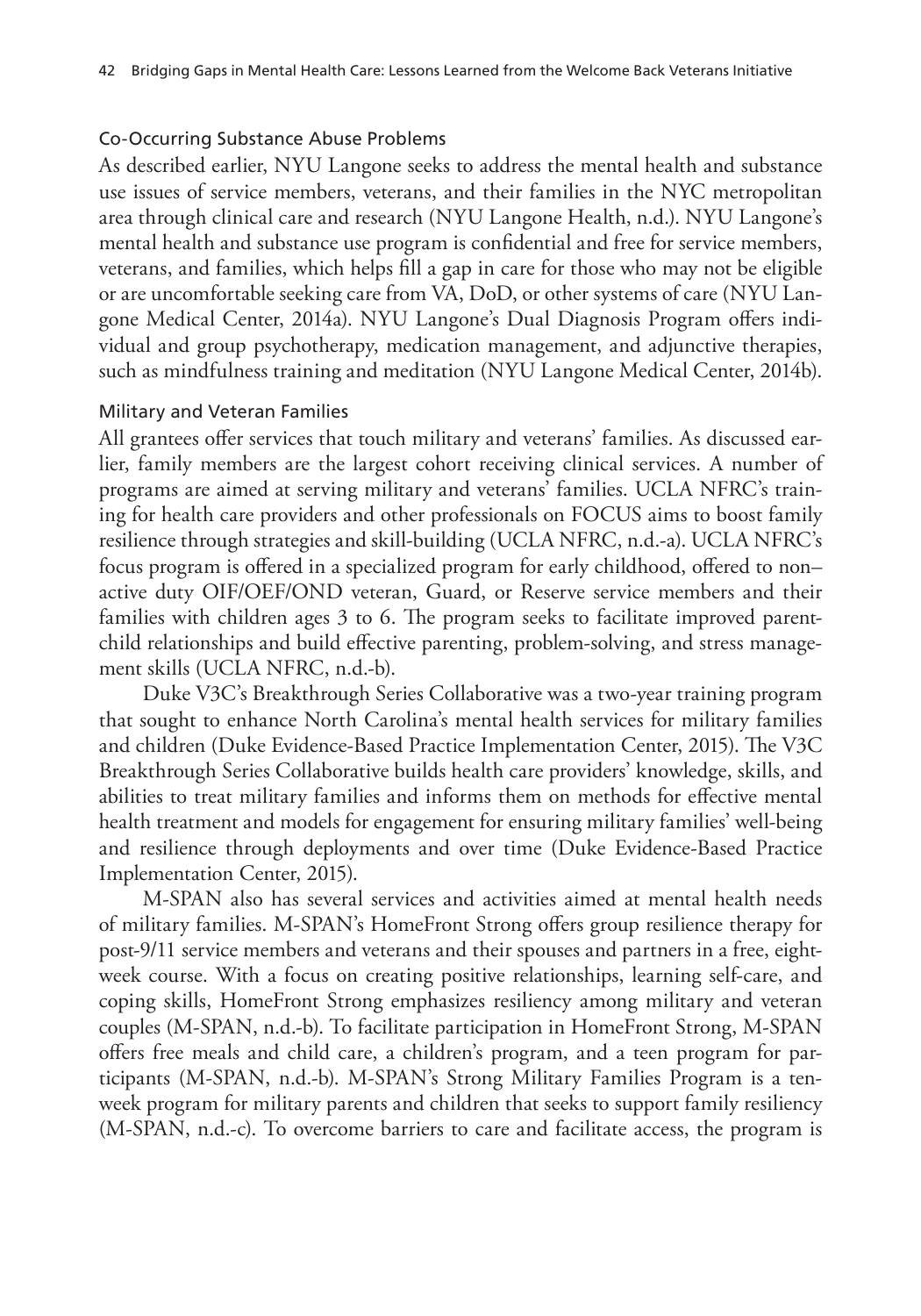offered both as a multifamily group therapy and through mailed written materials (M-SPAN, n.d.-b).

Home Base offers a number of services for military families, including the 3-Generation Model of treatment, which seeks to ensure that service members and veterans and their entire families receive mental health screening and treatment if needed (Home Base Veteran and Family Care, n.d.). Home Base encourages family members to be part of service members' and veterans' treatment and care coordination (Home Base Veteran and Family Care, n.d.).

#### Female Veterans

Grantees have conducted outreach to specific subpopulations, including to female veterans. Grantees have reached out to female veterans through events offered by SheForce, coordinating with county jails and county family courts to help with counseling and mental health treatment for female veterans, and working with local organizations aimed at serving homeless female veterans.

Both grantees and community stakeholders are recognizing this group's unique challenges. UCLA NFRC has developed a new focus on female veterans in Los Angeles County and has developed a training curriculum for female veterans who are pregnant or mothers of infants. UCLA NFRC has aimed to disseminate this program online and use curriculum development to inform expanded programming for homeless and at-risk female veterans and their children.

Home Base has been working with VA to establish a model of care for female veterans and plans to focus on that area of care going forward. NYU Langone works with a large number of female veterans, has worked with the Manhattan VA's office for female veterans, and also works with Service Women's Action Network, a community group that advocates for female service members and veterans. NYU Langone emphasizes female veterans' services and options, including child care and womenonly waiting rooms. In addition, M-SPAN has conducted a needs assessment to inform the design and development of programs for female veterans. Last, Rush worked to increase offerings oriented toward female veterans.

These examples of specified program services are just a sampling of WBV grantee efforts to meet the unique needs of service members, veterans, and their families. When specified services are not offered, grantees work to ensure that individuals get the care they need through care coordination and referrals. Beyond the populations specified, WBV grantees also have made efforts to reach out to student veterans (particularly M-SPAN), military caregivers (UCLA NCRF, M-SPAN, and Home Base), and homeless veterans (UCLA NCRF).

### *Creating Safety Nets: Referral Networks*

In some respects, the WBV sites have served as safety nets, helping ensure that service members, veterans, and families receive appropriate mental health care. First, WBV filled gaps in coverage by serving veterans, service members, and family members who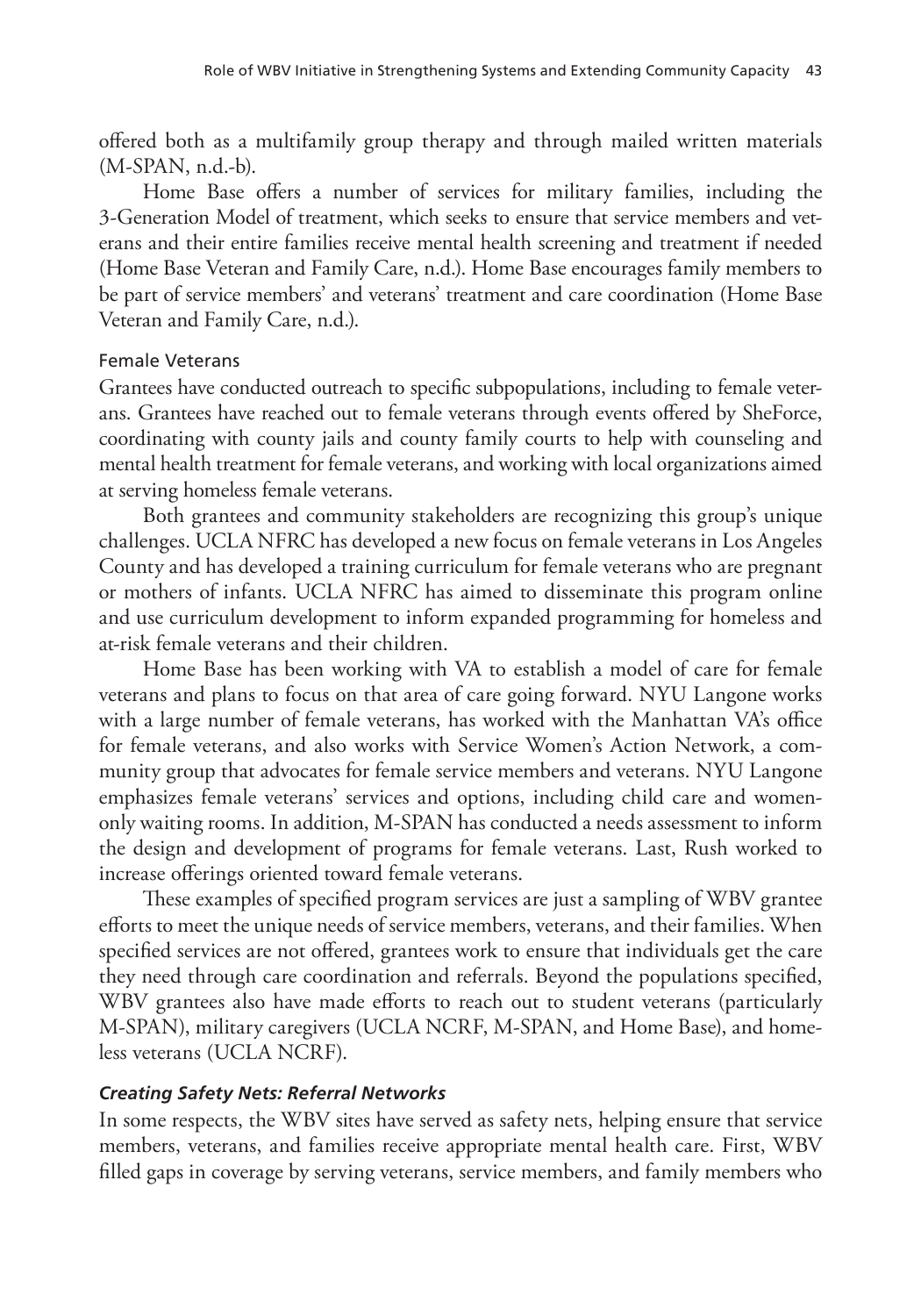may be ineligible or unwilling to seek care at VHA, MHS, or other private/community health care systems. Offering low-cost and free care helps reach service members, veterans, and families who may have fallen through the cracks because of financial constraints. Grantees engaged such veterans, service members, and families through outreach and dissemination efforts, as well as clinical referrals from VHA, MHS, or private/community health care systems.

Second, WBV grantees also referred eligible patients to VHA, MHS, and private/ community health care programs for long-term or more-intensive care, as needed. In this way, WBV's partnerships and the bidirectional referrals they offer help ensure that individuals have access to adequate mental health care from whatever system seems most appropriate.

Third, WBV's individual and collaborative efforts to raise awareness about mental health and reduce stigma associated with treatment-seeking aim to encourage service members, veterans, and families to understand their mental health options and pursue treatment as needed. Through these three main approaches, WBV services complement those offered through other systems of care. In addition, WBV services help ensure that veterans, service members, and families are informed about and comfortable within the network of care options available to them.

#### **Summary**

The WBV initiative offers a number of important insights for improving public-private partnerships and mental health care services for service members, veterans, and their families. Through training activities, delivery of direct mental health services, and efforts to improve outreach and dissemination, WBV grantees have enhanced MHS, VHA, and private systems of care. Since the initiative began in 2010 (and through 2016), WBV grantees have provided clinical services to a total of 915 active component service members, 3,771 veterans, 901 Reserve/Guard members, and 5,146 family members in the form of screening, referrals, and treatment or care—for a total of 10,733 individuals. In addition, grantees have provided training to 28,736 individuals. Attendees at the June 2014 all-grantee meeting reported that WBV rivaled VA training offerings in terms of number of sessions offered and number of individuals trained. Moreover, WBV outreach and dissemination activities have informed large numbers of individuals about mental health and encouraged them to seek mental health care if they need it.

In addition to these efforts, WBV has enhanced system capacity by providing specialized services for female veterans, service members and veterans with TBI, military and veteran families, service members and veterans with substance abuse and cooccurring issues, and service members and veterans who have experienced MST and by creating referral networks and local communities for collaboration. The WBV services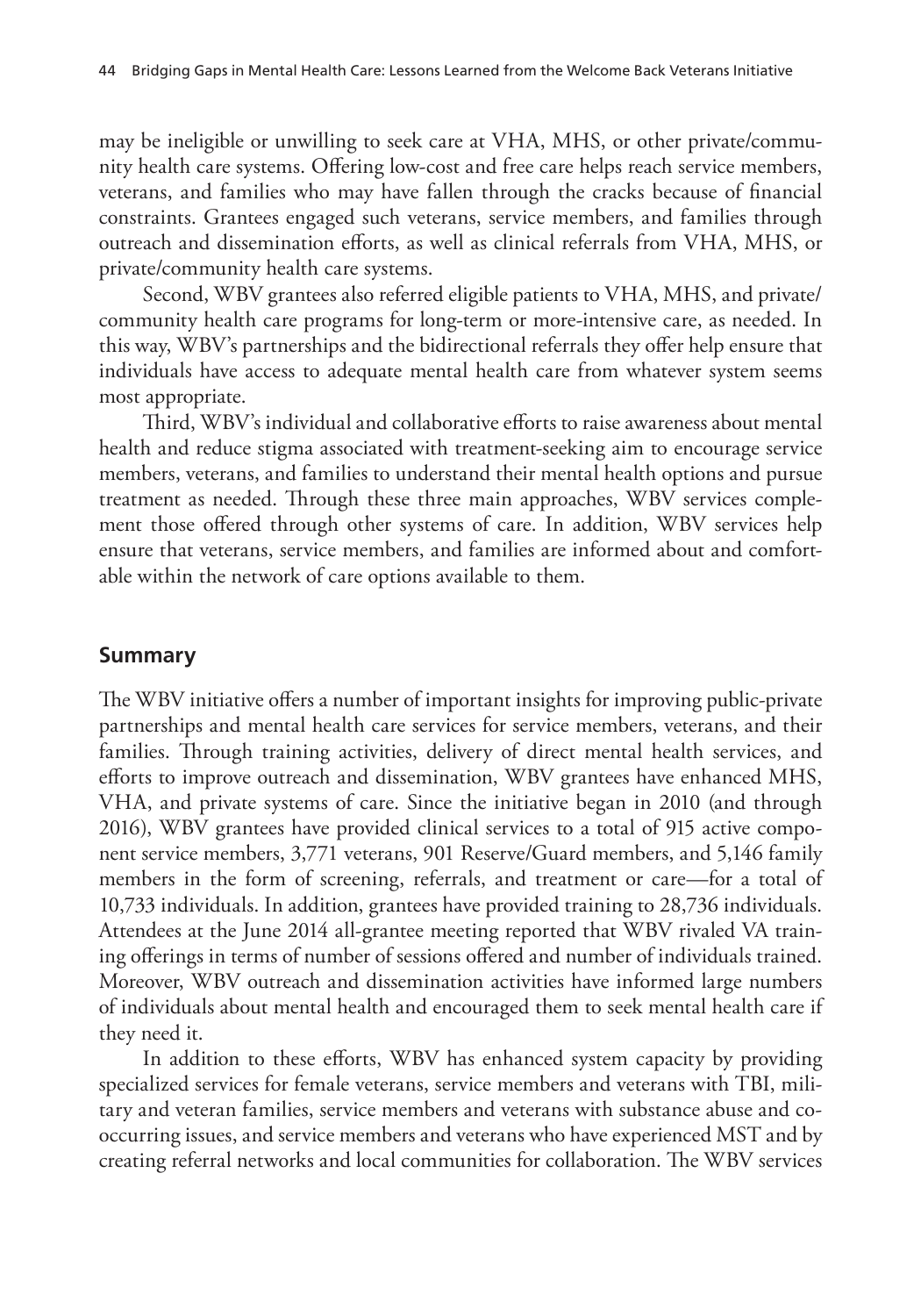focus on unique military and veteran populations help fill a gap in care for those who may not be eligible for or who are uncomfortable seeking care from MHS, VHA, or other systems of care.

The WBV initiative has made strides in serving service members, veterans, and families and in facilitating collaboration among systems of care in local communities. However, strategic efforts are needed to address challenges that MHS, VHA, and private systems of care face and to take advantage of opportunities that arise. Chapter Four describes the challenges and opportunities that exist in the military and veterans' health care landscape.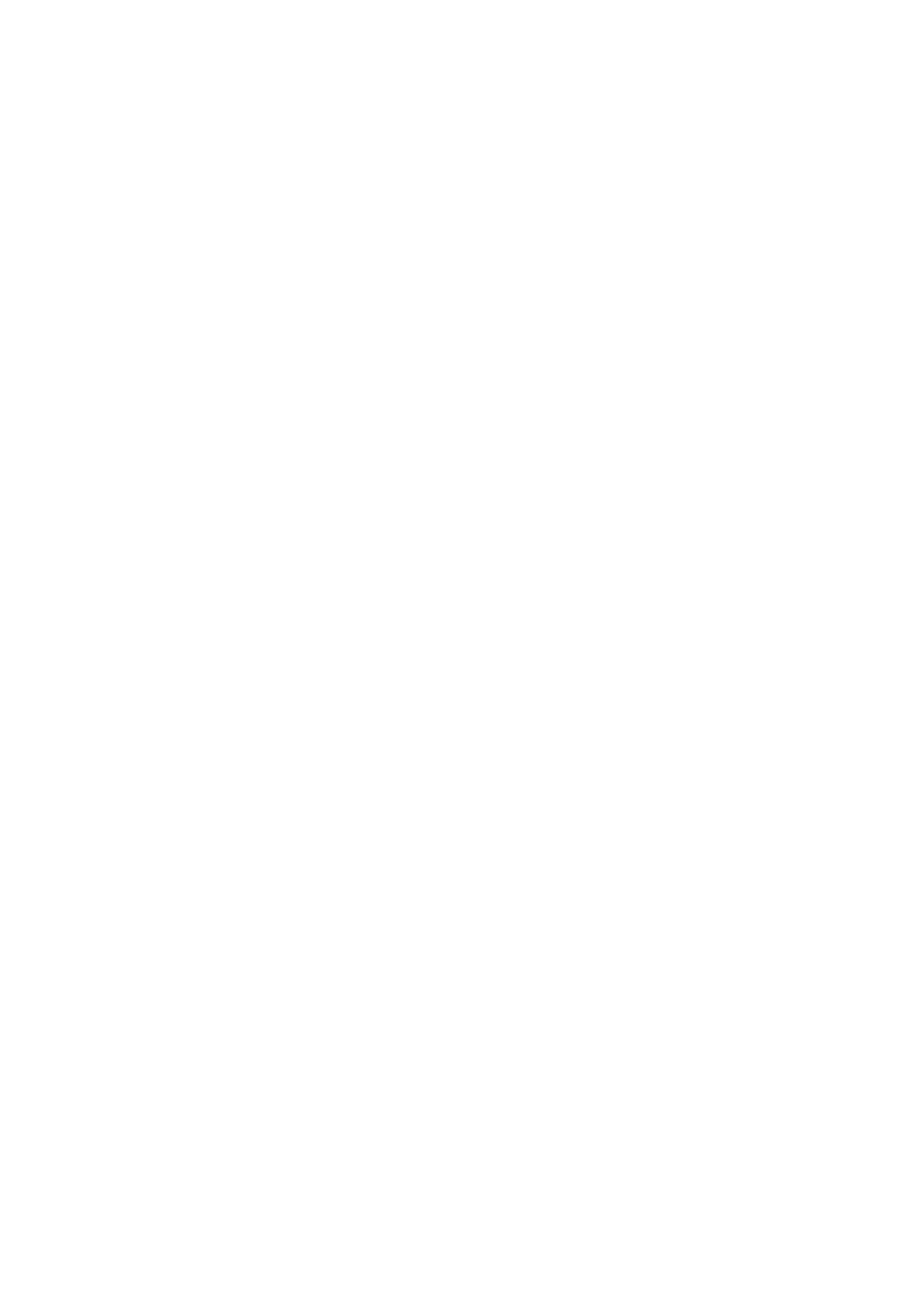There are a number of emerging efforts that are likely to continue to change the mental health care service landscape for service members, veterans, and families. The increasing privatization of VA health care and the emergence of new collectives, such as the WCN and the CVN, may spur additional shifts in programs and policy and influence how the systems of care are able to absorb and address the demand for behavioral health care among veterans and their family members. Some of these issues are discussed here.

# **Increasing Use of Community Care for Veterans**

Through the Veterans Choice Act and the emergence of such programs as Patient-Centered Community Care (PC3), VHA is becoming increasingly reliant on community-based sources of care. While the future of these programs is uncertain, key stakeholders and data indicate that VHA's reliance on private organizations to provide care for veterans will continue to increase (Greenberg et al., 2015). Through partnering with VHA as community care providers, private mental health programs may be eligible to become authorized providers under VA community care programs (through VA's purchased care contract provider networks), thereby enhancing their sustainability while helping improve access to high-quality care for veterans across the United States.

# **Warrior Care Network**

Launched in January 2016, the WCN is a partnership between WWP and academic medical centers to form a national collective that will improve access to clinical care for service members and veterans with PTSD, TBI, and related conditions (Albin, 2016). The WCN grew out of ongoing discussions and relationships among four of the WBV sites: Emory Healthcare, Massachusetts General Hospital, Rush University Medical Center, and UCLA Health. Working collaboratively and in consultation with WWP, these clinical teams identified the need for a more intensive program to serve veterans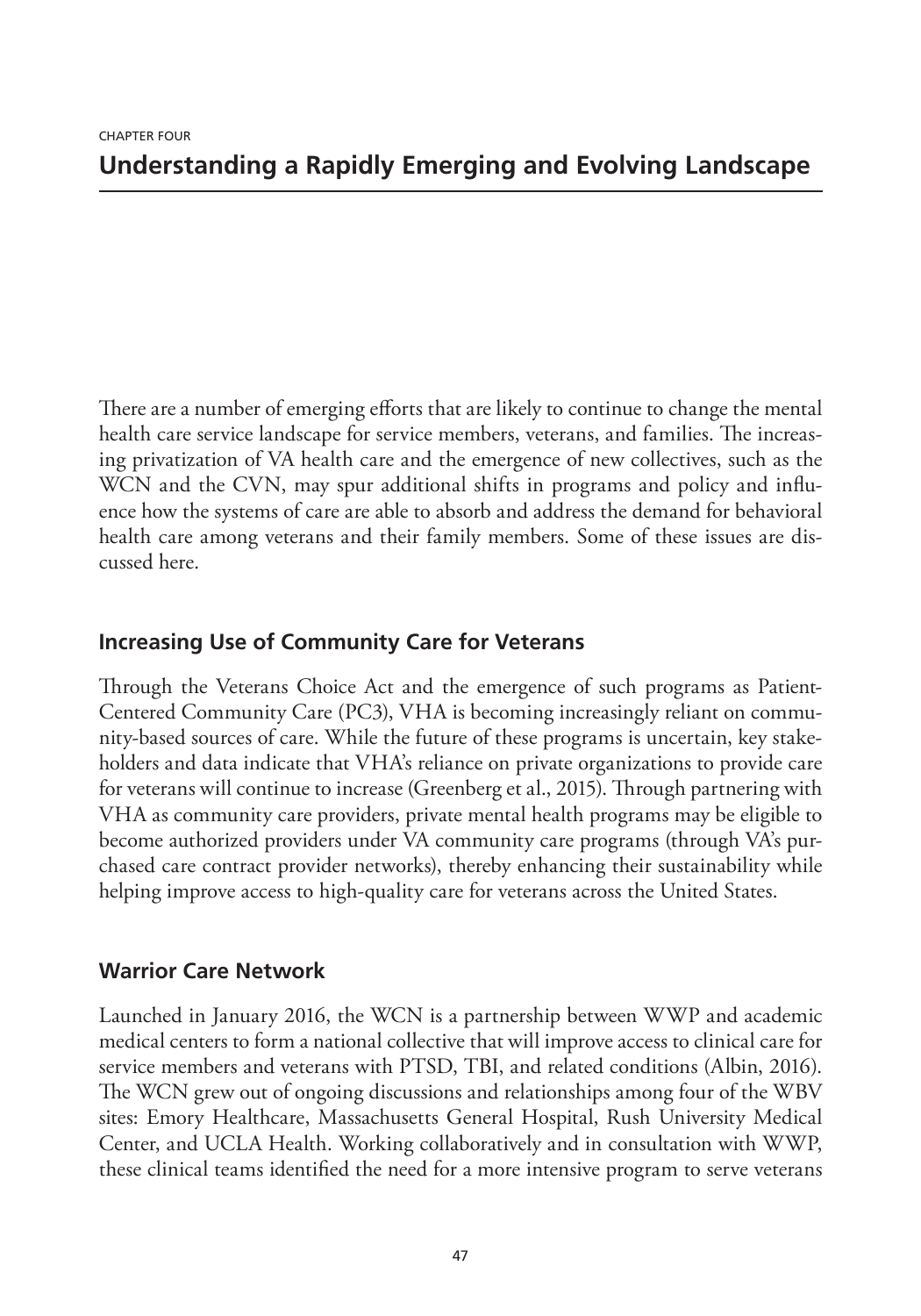with difficult-to-treat PTSD. The development of this effort was greatly accelerated not only by the personal connections among the project leaders at these sites but also through the ongoing interactions they maintained and nurtured through their WBV participation. The result is a nationally dispersed program that offers specialized, intensive, family-centered clinical services for veterans with mental health problems.

In total, WWP and its partners have invested \$100 million in the initial threeyear establishment of the WCN (WWP, n.d.). Service members and veterans are able to receive care from the WCN at no direct personal cost. However, for patients with insurance, WCN may bill their health plans so that the network funding can maximize the number of veterans treated (WWP, n.d.). Costs that are not covered by insurance are covered by WCN funds, so patients are not responsible for copays or other fees (WWP, n.d.).

WCN encourages cross-site collaboration and the sharing of lessons learned to improve processes and quality of care at each site (WWP, n.d.). In fact, these four academic medical centers worked to create a state-of-the-art medical record system and to incorporate patient-reported outcomes as a means of furthering measurementbased care practices. They also work collaboratively on training and supervising their providers, thus ensuring appropriate competencies in military and veteran culture and evidence-based practices. While the intake and referral process is centralized and coordinated, each site specializes in something slightly different. For example, the Road Home Program specializes in the treatment of MST; UCLA specializes in reconstructive surgical services in addition to mental health care, allowing referrals to individual sites to be tailored to the veteran's needs and geography. WCN works with VHA case management and care coordination staff members to recruit veterans and ensure their needs are met across the continuum of care, which may mean that a veteran is referred back to a VA provider for follow-up maintenance care after completion of the intensive program (WWP, n.d.). WCN aims to provide care for thousands of veterans (WWP, n.d.).

# **The Cohen Veteran's Network**

With a donation of nearly \$300 million, Steven A. Cohen founded CVN, which seeks to develop a national network of 25 clinics offering free mental health care for veterans and their families (Gordon, A. L., 2016). The program emphasizes services for post-9/11 veterans. Providing outpatient mental health care support in the short and medium terms, CVN's objective is to provide mental health services to 50,000 veterans by 2021 (Soule, 2016). As of mid-2017, CVN had opened in partnership with several clinics: Family Endeavors, Inc., in San Antonio and El Paso, Texas; Metrocare in Addison, Texas; NYU Langone Medical Center (a WBV funded site and original Cohen center); the University of Pennsylvania in Philadelphia, Pennsylvania;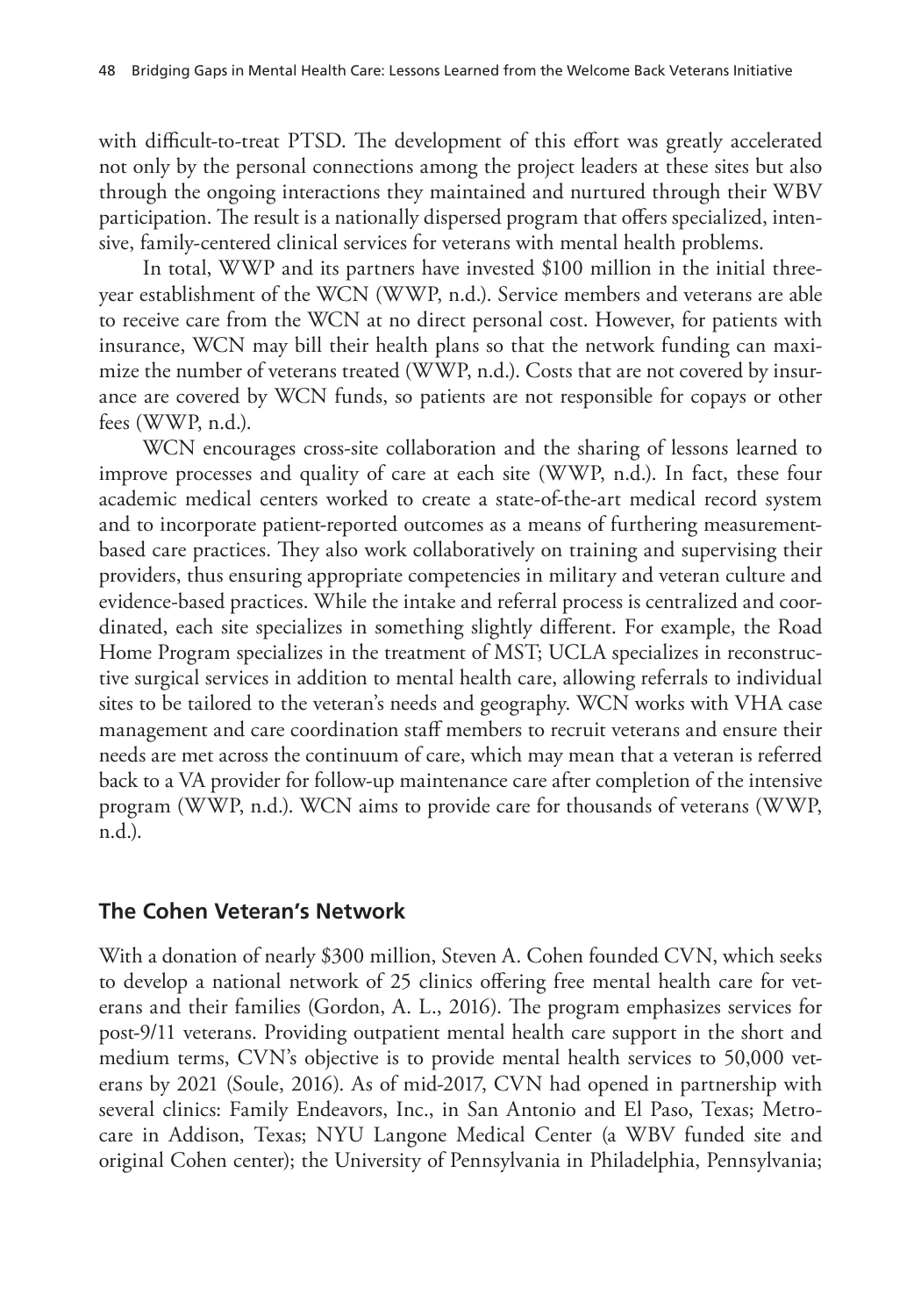Easterseals in Silver Spring, Maryland; and Cape Fear Valley in Fayetteville, North Carolina. In early 2017, CVN announced plans to expand further by selecting three new cities: Denver, Colorado; Los Angeles, California; and Killeen, Texas.

CVN clinics offer treatment to adults (veterans or other loved ones) and children. Each site has a dedicated team that includes not only clinicians but also outreach staff and case managers. Clinics may vary in terms of whether they have free-standing facilities or specialty clinics within larger settings, but each is expected to design a welcoming, family-friendly environment. As they join the network, CVN clinics will adopt standardized procedures and systems for tracking performance, which includes adoption of a common electronic health record (EHR) and cloud-based data warehouse. CVN operates on a franchisor-franchisee model, complemented by centralized leadership and infrastructure support across several domains, including training of providers and raising public awareness.

In addition to the outpatient mental health care services offered through CVN, \$30 million will be used for the Cohen Veterans Bioscience cooperative's research on biomarkers and drug-based therapy for PTSD and TBI (Gordon, 2016).

# **Headstrong Project**

Based at the Weill Cornell Medical College, the Headstrong Project is a relatively new program to offer confidential, pro bono EBT to post-9/11 combat veterans. Developed and implemented in NYC, the program has now expanded to other areas, including San Diego, California; Houston, Texas; Chicago, Illinois; Washington, DC; and Seattle, Washington. A veteran interested in services completes a centralized intake process and then an individual evaluation before being referred to one of the Headstrong providers in his or her area. While treatment plans are individually designed, Headstrong uses eye movement desensitization and reprocessing therapy, neurofeedback, and physical and social activities for patients. Headstrong depends on philanthropic support from individuals and foundations to make the care available to veterans. Weill Cornell and Headstrong envision expanding to 20 sites over the next several years.

# **Specialized Provider Registries**

In addition to initiatives that provide direct clinical services, such as CVN and WCN, provider registries also seek to increase community care for veterans. Provider registries furnish service members, veterans, and their families with lists of health care providers who have participated in training on veteran and military culture or who wish to serve the population. While each registry is focused on meeting specific aims and serves a different geographic area, the registries have common objectives of enhancing the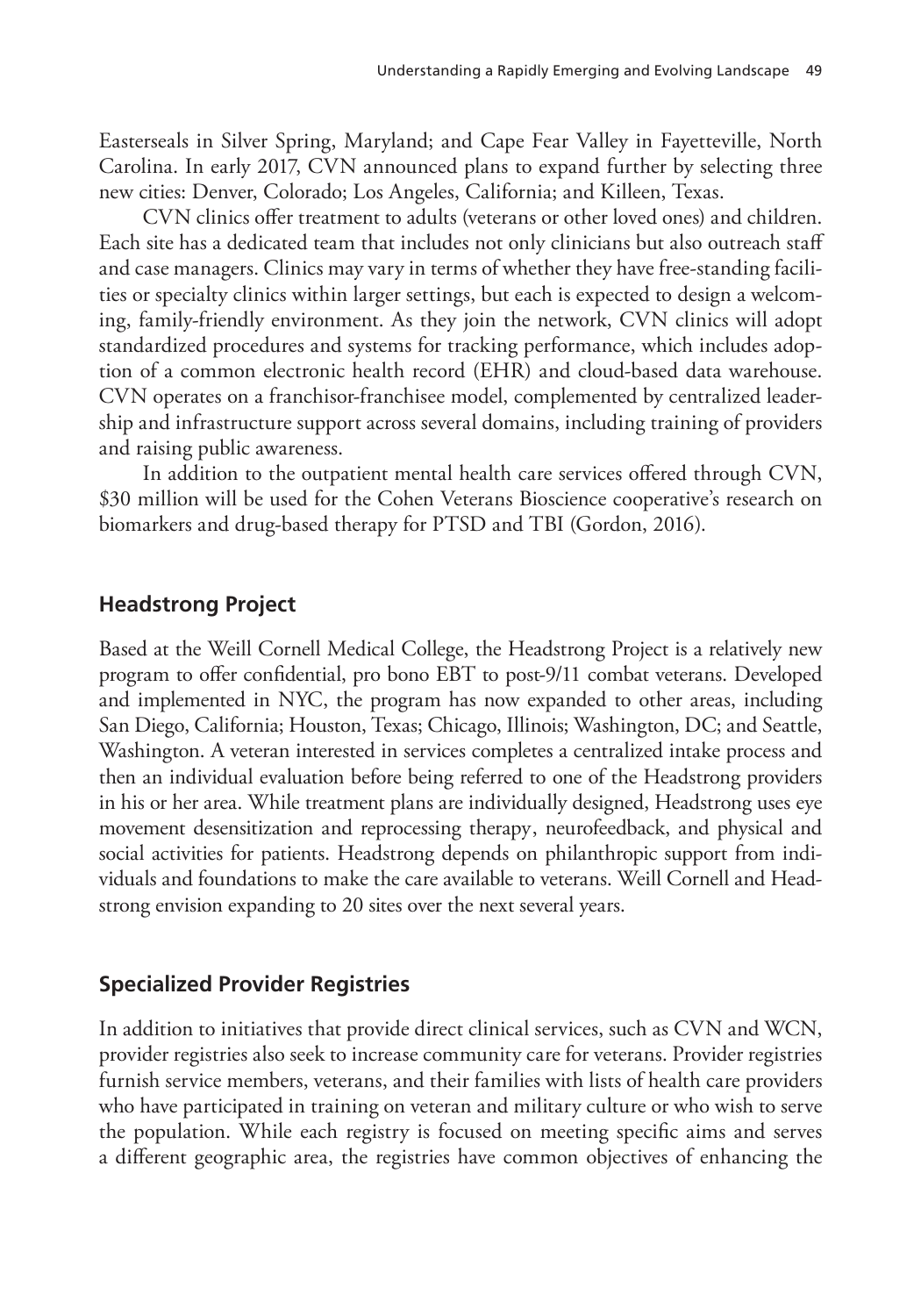military and veteran sensitivity and skill sets of community providers and connecting these providers with service members, veterans, and families. The various offerings and activities are exemplified by a few programs with provider registries: AmericaServes, Give an Hour, and SBHP.

#### **AmericaServes**

AmericaServes offers an online platform for veterans, service members, and families to access services from health care providers. The initiative seeks to link service members and veterans with local programs and resources. Such programs and resources cover services in a wide spectrum of areas, including finances, fitness, employment, health care, housing, legal, and recreation. Within each service area, a range of services is provided. For example, the health care connections include links to community provider networks, equine therapy services, and military and veteran organizations providing various services, including clinical support services, peer engagement, and other offerings designed to improve health and wellness. AmericaServes has networks in the following states: New York, North Carolina, Pennsylvania, South Carolina, and Washington (AmericaServes, n.d.-b).

#### **Give an Hour**

Give an Hour offers a registry of behavioral health providers and alternative providers (offering such services as yoga and meditation) who have agreed to dedicate at least one hour a week of free behavioral health services to service members, veterans, and their families. The Give an Hour registry includes providers in all 50 states. As of August 2017, the Give an Hour registry included nearly 5,500 behavioral health providers covering a range of specialties (Give an Hour, n.d.-a). Service members, veterans, and families can search for providers using Give an Hour's online search tool. Those searching for services through the registry may also be guided by site administrators. Service members, veterans, and families needing additional services, including medication, may be referred to appropriate providers (Give an Hour, n.d.-b).

#### **Star Behavioral Health Providers**

SBHP offers a tiered training program for behavioral health providers offering instruction on military and veteran culture and evidence-based practices. The tiered training system is structured to increase providers' knowledge and skills as they progress through Tiers One, Two, and Three. Tier One introduces military culture (SBHP, n.d.-b); Tier Two provides an overview of some behavioral health issues that service members and veterans may face (SBHP, n.d.-c); and Tier Three teaches clinical skills that focus on EBT, including PE therapy for PTSD and Cognitive Processing Therapy (SBHP, n.d.-d).

In addition to its training offerings, SBHP manages online registries of nearly 900 providers who have participated in at least seven hours of training. Veterans, service members, and families can access the registries to find trained behavioral health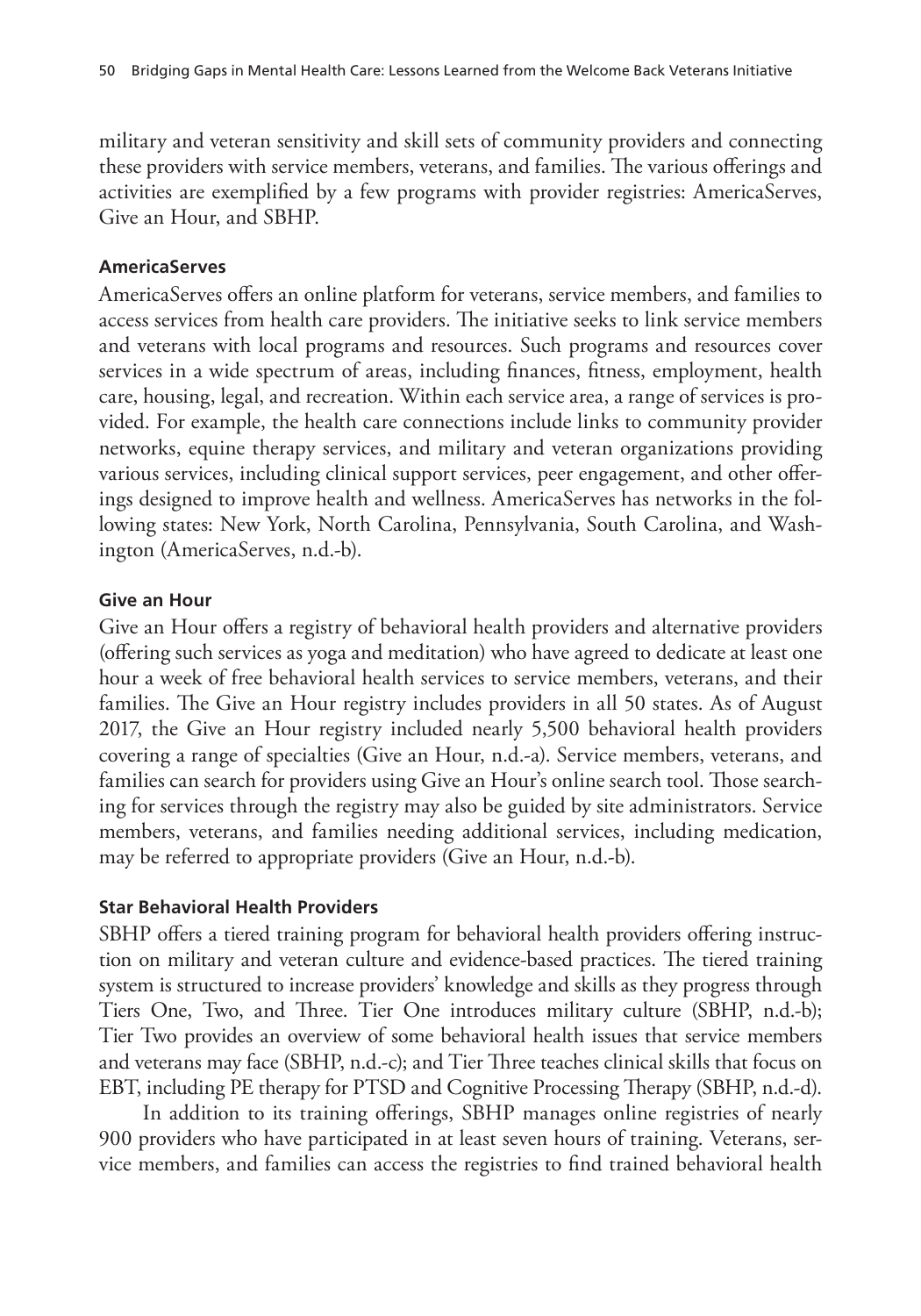providers in their communities. SBHP registries are offered in the following states: California, Georgia, Indiana, Michigan, New York, Ohio, Oregon, South Carolina, and Utah (SBHP, n.d.-a). SBHP is planning to add more states to its network (SBHP, n.d.-a).

### **Other Platforms and Provider Lists**

In addition to AmericaServes, Give an Hour, and SBHP, there are a number of other provider registries or online platforms advertising access to mental health counseling for veterans. This includes such resources as Talk Space, Centerstone Military Services, The Soldier's Project, and Sound Off. One issue with these registries and platforms is the range of competencies and capacities of registered providers. Furthermore, most of these registries do not cover the expanse of the United States, including areas where provider shortages are acute. Even if they did, they would not solve the provider shortage issue. Such issues contribute to the complexity of the enduring challenges that the systems of care face, as described in the following section. We also know very little about the specific capabilities and quality of providers at the sites, which vary in terms of their description in publicly available materials.

# **Enduring Challenges**

Each of the emerging initiatives designed to increase capacity of care for service members, veterans, and families faces a number of challenges. These include sustainability and dependence on philanthropy, negotiating third-party payments, and coordination and integration.

# **Sustainability Concerns with Respect to Reliance on Philanthropic Support**

Public and philanthropic support for service members and veterans increased when the United States entered conflicts in Iraq and Afghanistan (Carter & Kidder, 2015). As a result of this swell of support, today there are more than 40,000 philanthropic organizations specifically focused on the veteran and military communities (Carter & Kidder, 2015). In the past, efforts have focused on improving coordination and communication to help service members, veterans, and their families access the services they need within the large set of public and philanthropic organizations. However, the overwhelming size of the service network is no longer the primary policy concern. Because of drawdowns in Iraq and Afghanistan, philanthropic support and government funding for service members, veterans, and military families' programs has already begun to decline (Chairman's Office of Reintegration: Veterans/Families/Communities, 2014). In 2011, the number of nonprofits specifically aimed at serving military and veteran community rose to its highest level, but this number has gradually decreased in recent years (Carter, 2012). Although support has begun to diminish, the need continues for programs to sup-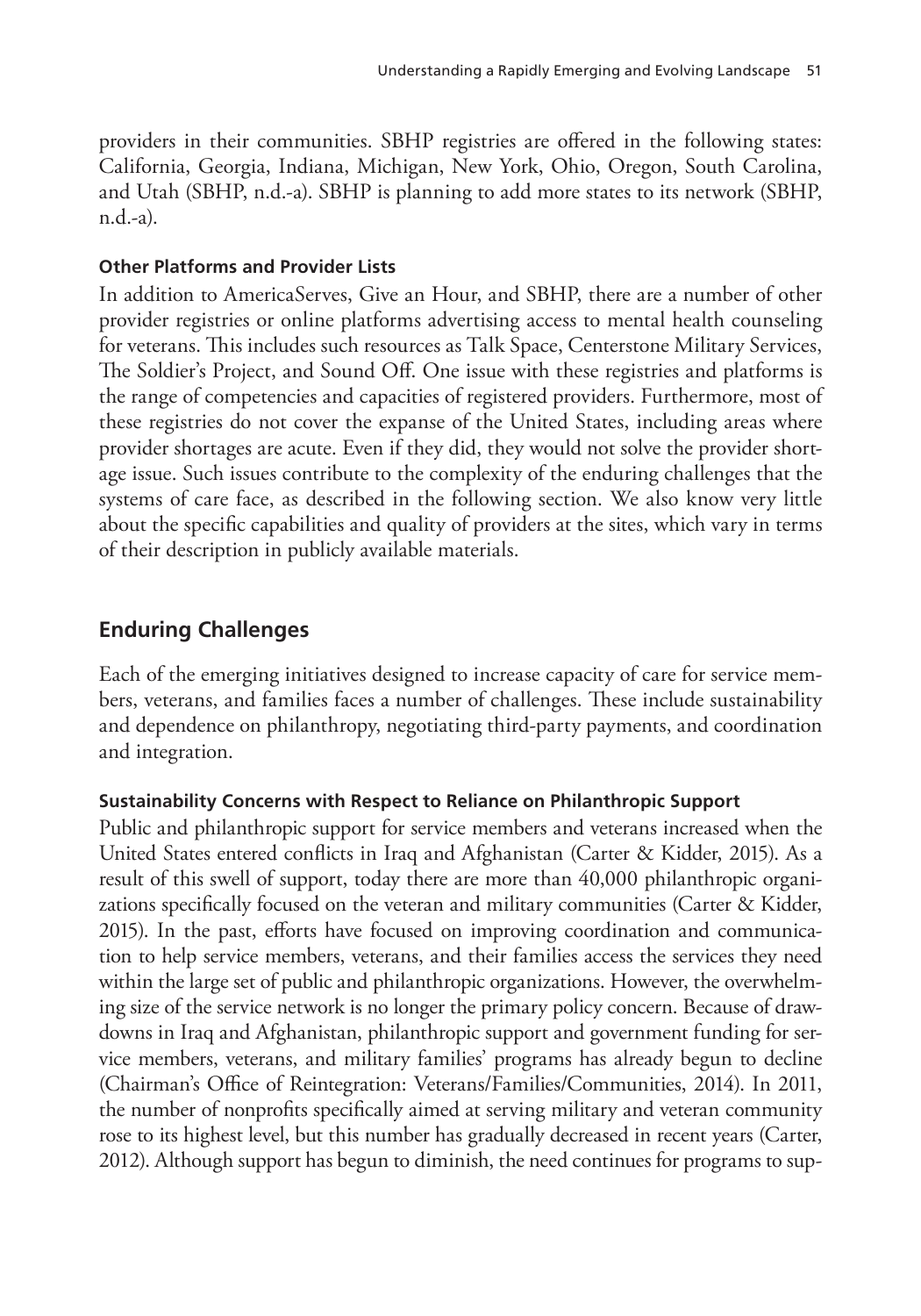port the reintegration and mental health needs of service members, veterans, and their families (Chairman's Office of Reintegration: Veterans/Families/Communities, 2014). Consequently, a gap is emerging between supply of services and demand for support (Carter, 2012).

Private military and veterans' mental health programs have taken steps to improve their sustainability. One measure that some programs have used is changing their service models to continue to gain philanthropic support. Within the philanthropic realm, there is competition to gain recognition and a reputation for funding new ideas and occupying distinct niches in a given funding space (Fulton, Kasper, & Kibbe, 2010). Programs have responded to this need to establish unique services by changing their offerings to win grants. While this specialization may be helpful to certain groups of service members, veterans, and families who need these services, changing the program model may also negatively affect such groups as they seek to navigate the dynamic assortment of programs that are rebranding and shifting in their services and focus. On the program side, constant change to capture philanthropic support may result in a state of constant flux where programs are continually seeking to build and adjust capacity rather than bolster core competencies and develop partnerships. This model of constant change stresses both the people and the functioning of these organizations and fails to capitalize on quality and efficiency gains from establishing and adhering to a long-term vision and strategy.

In developing a shared vision and mission for providing military and veteran mental health care in a resource-constrained future, programs, including WBV grantees, must grow public-private partnerships as integral components of their operation in a system of systems. Such programs as WBV should also pursue sustainable revenue streams—e.g., third-party payments—that will enable them to build capacity and institutionalize their roles in the broader mental health system. In addition, expanding and fortifying the existing networks of partners will help the mental health field accomplish its shared goals.

#### **Negotiating Third-Party Payments**

Negotiating third-party payments may be one way in which private mental health programs, including WBV grantees, can improve their sustainability. While one of the attractions of private mental health care programs, such as WBV grantees, is the free care they offer, negotiating third-party payments for service members, veterans, and family members with insurance would allow private programs to stretch their funding further without hindering access to care.

Some grantees in the WBV initiative have found it challenging to complete the paperwork and processes required to become network providers in TRICARE, PC3, and VA Choice. Indeed, these networks have administrative requirements to ensure the quality of providers and care in their network. To enter the TRICARE, PC3, and VA Choice provider networks, health care programs and providers must work with the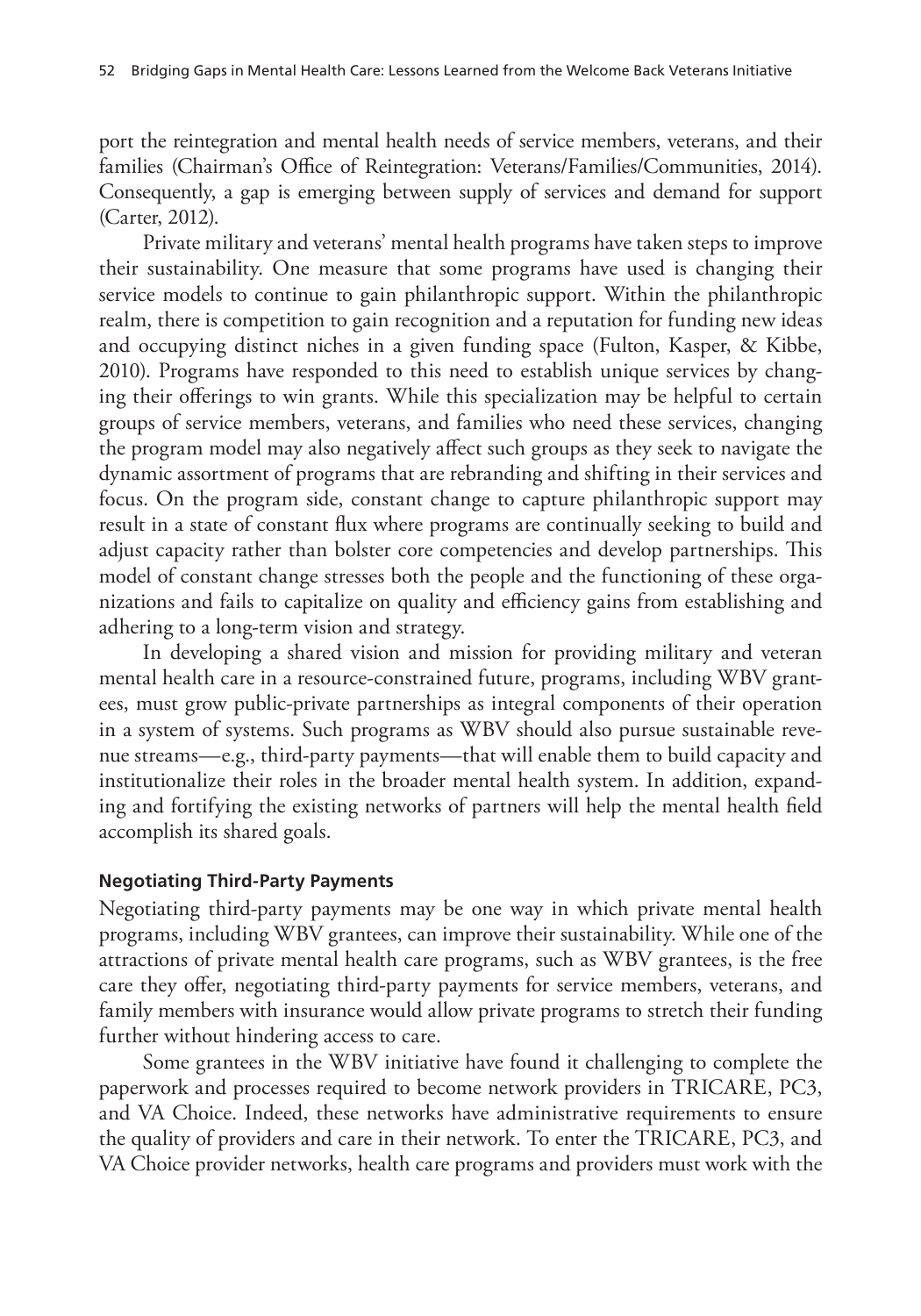managed care support contractors that are assigned to various regions of the United States and abroad (TRICARE, 2016a). The managed care support contractors create provider networks, certify that programs and providers meet certain standards, and educate providers to ensure they provide quality care.

While the logistical and administrative requirements for establishing status as TRICARE, PC3, and Choice providers necessitates some effort from programs and providers, the investment in establishing the arrangement will offer dual benefits in program sustainability and access to high-quality mental health care for service members, veterans, and families.

#### **Barriers to Coordination and Integration**

MHS, VHA, and community/private systems of care operate mostly as independent structures. There are touch points for coordination, but these systems are far from integrated, resulting in isolated structures of care that can be difficult for patients to navigate. Reinforced by separate funding sources and established mechanisms, this "silo" structure fails to leverage partnerships to make gains in quality, effectiveness, or efficiency of mental health care provision. Instead, programs separately hone best practices in such areas as tele–mental health care, rural health care, and collaborative care, missing opportunities for shared learning. Systemic information-sharing is needed to facilitate coordinated, sustainable improvements to mental health care practices. Overcoming barriers to coordination and integration will require shared planning and development efforts and better coordination across systems of care and private initiatives, such as WBV.

### *Information-Sharing*

Improving information-sharing can help foster partnerships and collaboration. However, the processes for it are constrained by various measures to keep personal information safe (Richardson & Asthana, 2006). Balancing the protection of patient confidentiality with the sharing of information is a major challenge in health care provision (Jenkins, 2014).

The technical aspects of information-sharing are important. IT systems can be useful facilitators for sharing information, but their use is also associated with concerns regarding the security of systems, data management and updating, and data storage processes (Jenkins, 2014). The compatibility of computer systems for accessing personal records will affect information-sharing capabilities (Richardson & Asthana, 2006). The successful use of electronic medical records for sharing information across organizations is also contingent on the accessibility of high-quality, standardized data (Gray et al., 2009). For effective information-sharing, such data must use a common system of clinical descriptors and be based on the same instrument tools for assessment (Gray et al., 2009). At present, DoD, the VA, WCN (which includes four of the seven WBV sites) and CVN (which includes one WBV site) all use separate, independent record-keeping systems. While there may be some overlap in the types of information and data they collect, the compatibility of their systems is unknown.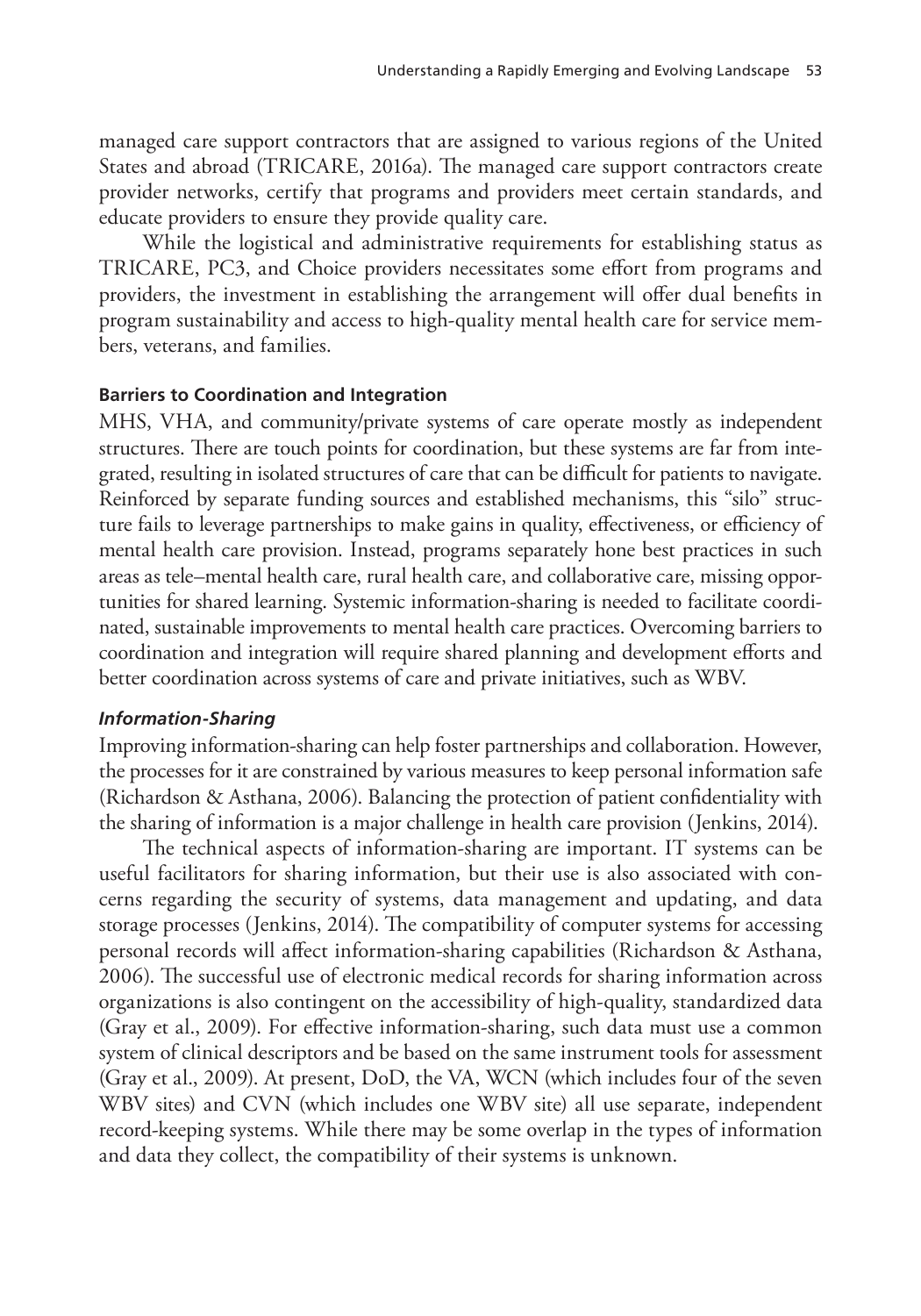In addition to issues with technical systems, there are several other aspects of information-sharing that may hinder or facilitate coordination across systems of care. For example, there are a number of statutes and regulations that govern informationsharing processes (Richardson & Asthana, 2006). Mental health care programs must ensure that their processes and IT systems abide by this governance. In addition, the sufficiency of training and support for personnel to use information-sharing systems also has a bearing on the effectiveness of implementation (Richardson & Asthana, 2006). Personnel should also be well trained in assessment and data-sharing processes (Gray et al., 2009). Moreover, the timing and the appropriateness of shared information commonly affects the provision of person-centered care (Gondek et al., 2017). In summary, programs must ensure that information-sharing follows a number of guidelines for appropriateness and security that depend on both technical systems and personnel.

Response to the growing demand for multisector care coordination in the U.S. health care system provides a relevant example of how information can be shared across silos to improve the lives of vulnerable populations. There is evidence that behavioral and social factors have both short-term and long-term effects on health (Adler, Glymour, & Fielding, 2016), and a number of initiatives are under way to address those factors. The IOM has recommended a measure set on social determinants of health (SDoH) for health care organizations to include in their EHRs (IOM, 2014) and many are beginning to capture such data in EHRs. As a way to maximize patientcentered care as this movement continues, more and more organizations will be tracking and monitoring the various social and community services that patients use in addition to traditional medical services. Adoption of and tailoring of the IOM recommendations regarding which SDoH domains to include in shared databases is likely to create opportunities to integrate services across silos and systems and to improve care for veterans, service members, and their families.

A final point to note about information-sharing is the potential benefits of integration. As one of the most collaborative organizational relationships, integration is at the far end of the partnership spectrum for information-sharing (Richardson & Asthana, 2006). In integrated systems of care, the objective is to establish seamless, collaborative service provision, where colocated staff from different organizations work in teams on the same IT systems (Richardson & Asthana, 2006). Integration offers benefits for information-sharing and collaboration because so many aspects of workflow are communal, diminishing issues with technical and organizational compatibility. However, the integration model may not be feasible for all organizations. Therefore, organizations therefore seek to maximize information-sharing capabilities based on their objectives for collaboration and a range of factors that promote and constrain implementation.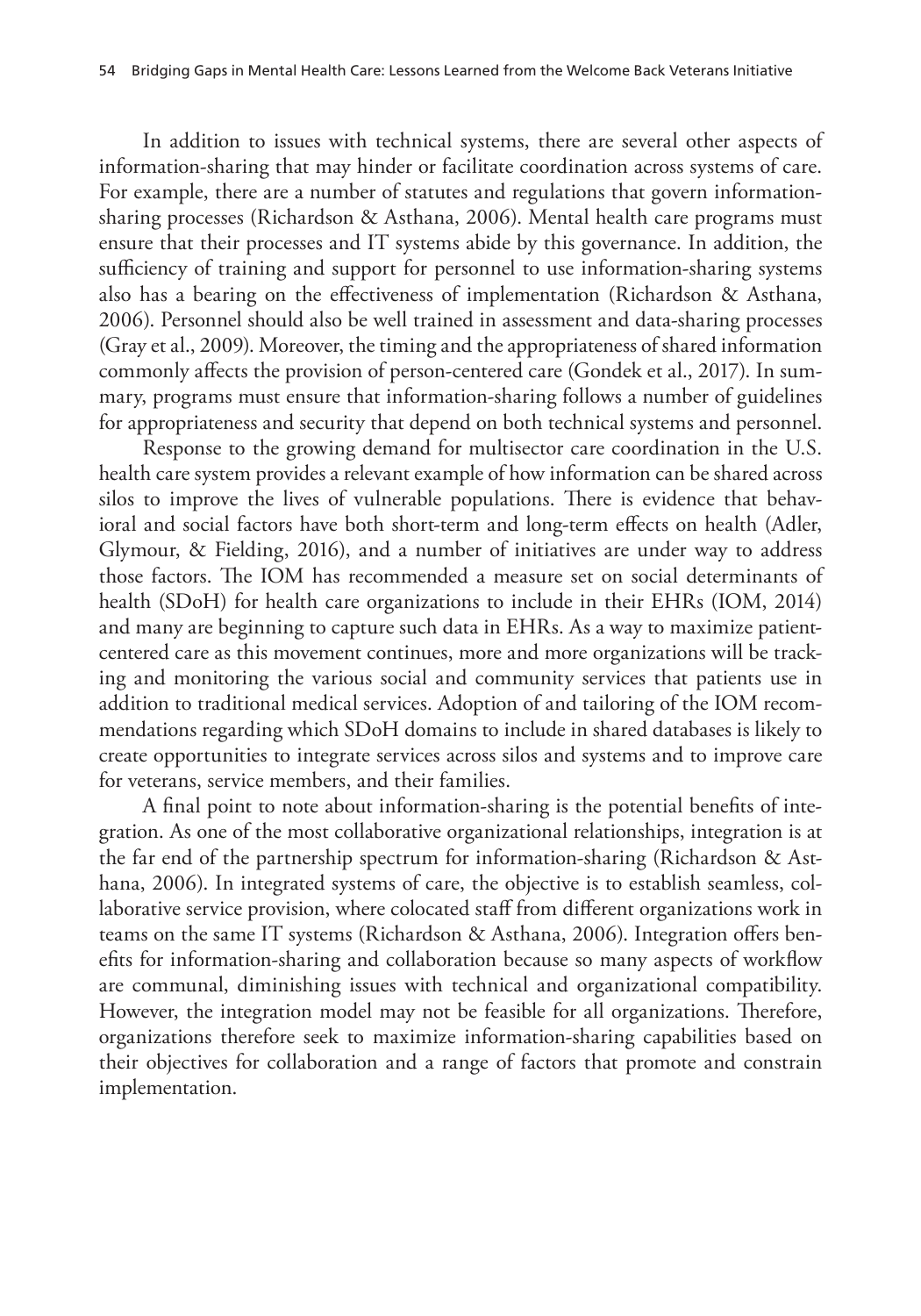#### **Potential Opportunities**

Despite enduring challenges, there are a number of ways in which systems of care and private programs can better coordinate. Although such programs often seek to distinguish themselves in the mental health field, they have many common objectives, processes, and challenges. Collaboration and sharing successful models for service delivery can help address shared challenges and improve sustainability of all organizations involved. There is also potential for major gains in efficiency and effectiveness by leveraging technology and implementing best practices.

Recognizing the mutual benefits of collaboration is the first step. The next crucial step is developing partnerships to cultivate and institutionalize collaboration. As this section explores, creating larger collaborative networks and maximizing the benefits of the environment of support for service members, veterans, and families may spur improvements in the organizational processes and outcomes of private programs, such as WBV.

#### **Creating Larger Collaborative Networks**

To improve impact and sustainability, collaborative networks, such as WBV, could continue to strengthen both their national and local partnerships. WBV grantees have seen the benefits of such network-building. On a local level, grantees have developed creative solutions to overcome barriers to care by working with partner organizations. For example, Home Base has partnered with Massachusetts State Troopers, who volunteer to drive veterans, service members, and families to their appointments so that transportation does not hinder access to care. On a national level, grantees have shared ideas, training models, and contacts and have advocated the value of these programs as initiatives. On both local and national levels, the WBV grantees' efforts to cultivate and grow partnerships have resulted in improved utilization and quality of services.

WBV grantees have also used their relationship with each other to expand their own capacities and collaboratively launch other efforts aimed at filling gaps. One example of this was the establishment of the WCN's Intensive Outpatient Program. In addition, WBV sites have worked to share expertise and capacity-building efforts, particularly around the use of peers and the adoption of a family systems–based approach. For example, the Duke V3C program worked with M-SPAN when it considered building a peer-based model for North Carolina; more recently, the Road Home Program and UCLA worked to bring FOCUS to providers in Illinois, first training Road Home providers and then opening up training to other community-based providers in the region. In addition to these collaborations within WBV, each site has worked to establish relationships and connections with other local or regional collaborative efforts designed to serve veterans and their families.

AmericaServes and America's Warrior Partnership are two examples of collaborative networks that have expanded and improved partnerships to better serve the military and veteran community. Both of these networks work at a regional or state level to connect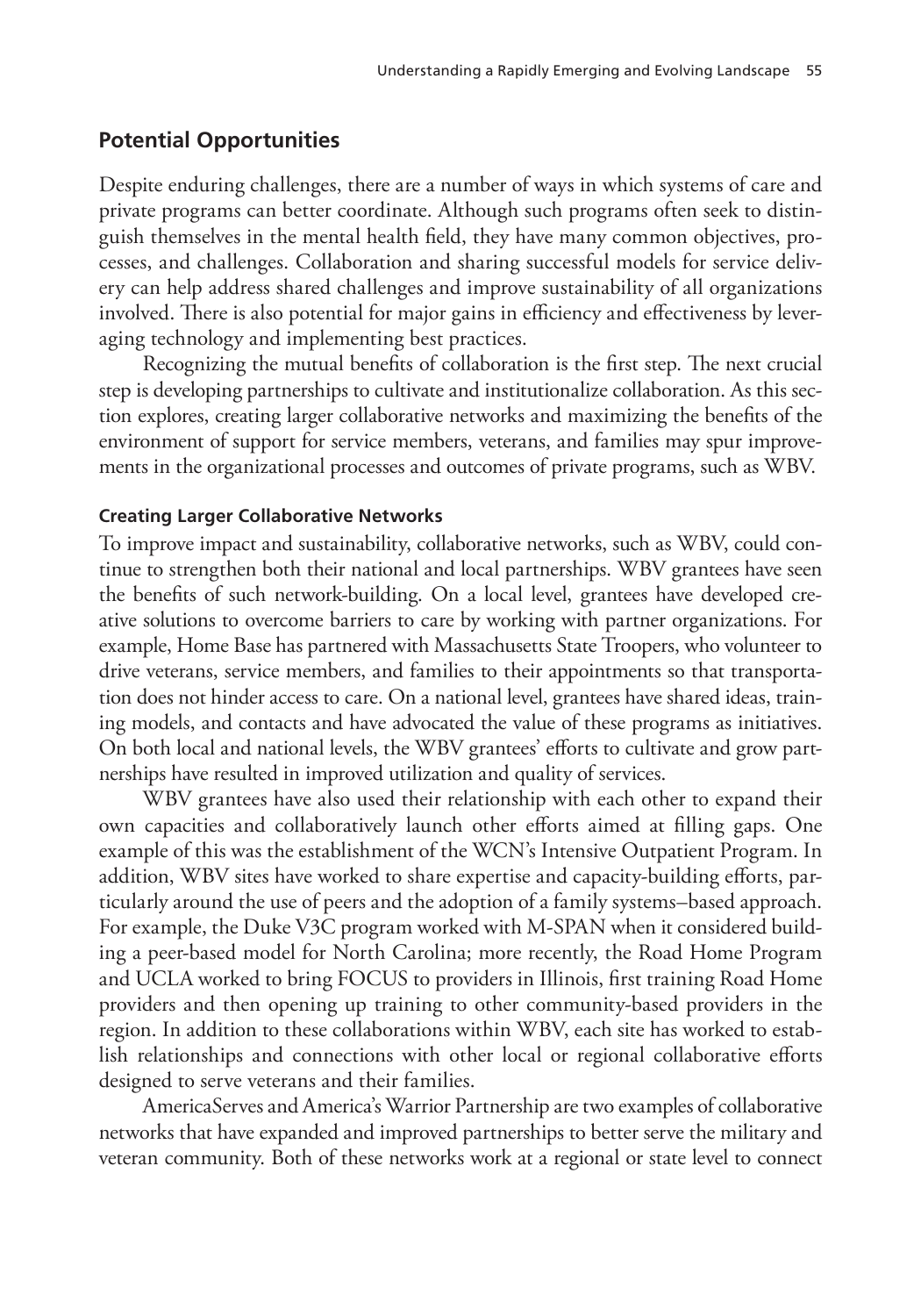community service providers with each other and with veterans to serve the holistic needs of the veteran community (AmericaServes, n.d.-a; America's Warrior Partnership, n.d.). Each uses a technology infrastructure and works with public and private organizations.

Along with WBV, AmericaServes, and America's Warrior Partnership, there is a vast range of national and local collaborative networks working to provide mental health care for service members, veterans, and military families. This includes the networks described earlier, as well as newer initiatives, such as the Warrior Wellness Alliance recently initiated by the George W. Bush Institute (George W. Bush Institute, 2017). These networks overlap and connect in various ways, with many organizations working with VHA, MHS, and common national and local partners. Collaborative networks can offer value to the greater mental health field through sharing lessons learned, best practices, and service models for replication.

Expanding and institutionalizing the connections within and across collaborative networks may improve sustainability of programs and create unique capabilities through the strategic combination of their core competencies (Bititci, Martinez, Albores, & Parung, 2004). To expand the existing networks, programs must reach out to form new connections with other networks and programs while developing relationships with existing partners. In addition, programs must invest in the mutual benefits of communication and synchronization to foster connectivity within growing collaborative networks. Once trust, commitment, and equity are established, these networks may realize the benefits of sharing risks and responsibilities and coordinated strategic planning for providing care to service members, veterans, and their families. Building better connectivity across networks will also help raise awareness of the offerings within. Through advocacy, outreach, and dissemination, extended collaborative networks can activate the public and gain stakeholder support and funding to sustain programs. Multisector networks will also benefit veterans by helping address multiple types of needs through complementary services, ultimately by creating efficiencies through a shared database to track needs and services used across programs and services. An electronic service record would potentially strengthen referrals and facilitate data-sharing as another means for advocacy and support.

#### **Continuing Emphasis and Priority for the United States**

Caring for service members, veterans, and their families should be a continuing priority for the United States. President Obama's steadfast support for veterans was clear through the growth of VA's budget, which expanded from \$100 billion in FY 2009 (VA, 2015) to \$170 billion in FY 2017 (VA, 2017). Presidential leadership, public support, and congressional oversight have pushed policymakers to improve mental health care for service members, veterans, and their families. Major policy initiatives, such as Obama's 2012 Executive Order, *Improving Access to Mental Health Services for Veterans, Service Members, and Military Families* (Obama, 2012), an additional 19 executive actions in 2014 to improve on the progress made in mental health care services since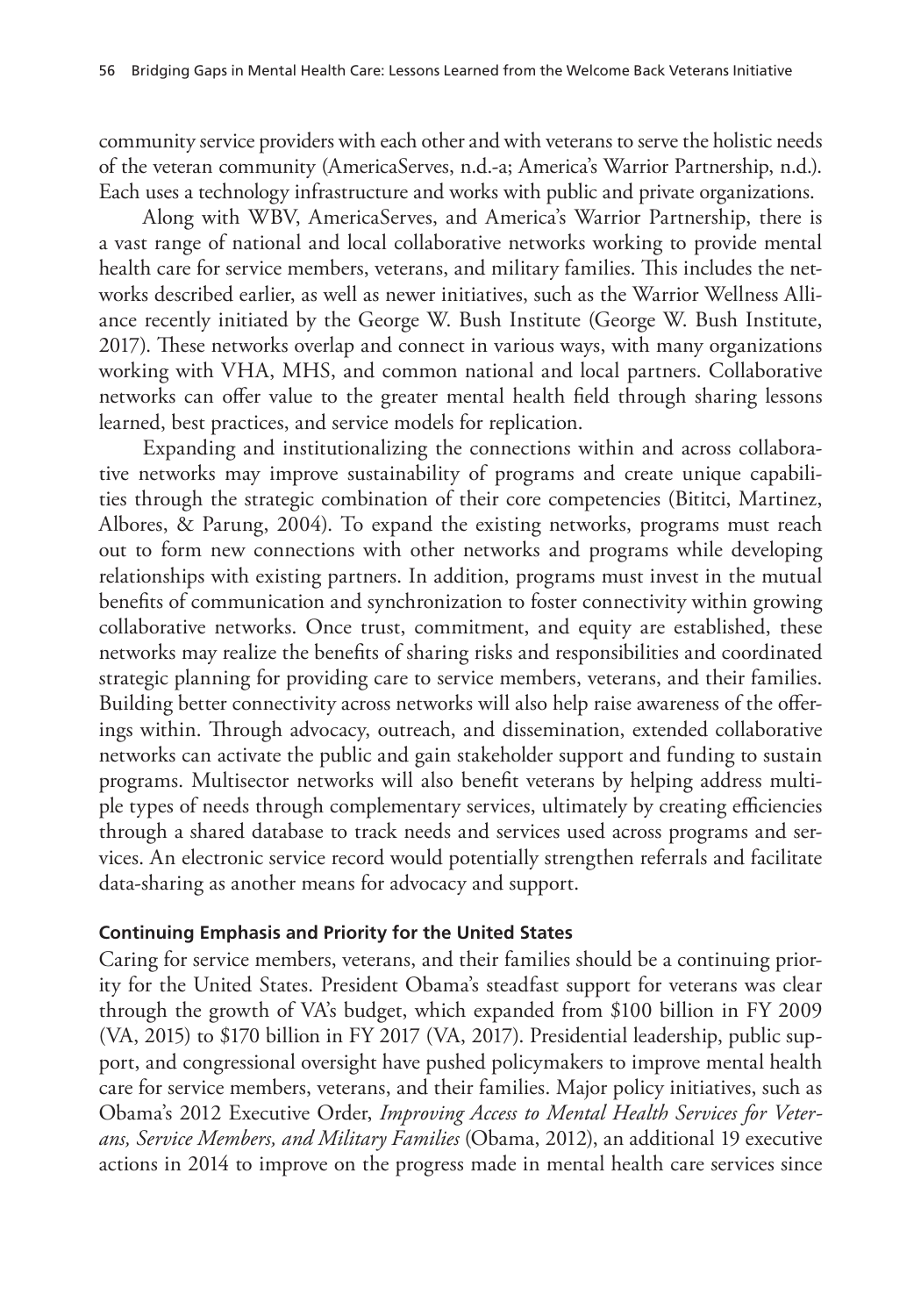that 2012 Executive Order, and the development of Joining Forces and numerous other public and private programs have sought to transform systems of care to be better integrated, more collaborative, and standardized based on evidence-based practices. In addition, Congress has passed several key pieces of legislation in the past decade to improve a range of health care services for military- and veteran-affiliated populations.

The large number of sustained and developing initiatives that support and supplement these executive actions and legislation convey both the public and private dedication to improving services for service members, veterans, and their families. The financial and policy factors have created an environment of support for military and veterans' programs. Such an environment offers the critical resources and political backing to enact the types of policy and program improvements that are needed to overcome enduring challenges in the field. Military and veterans' mental health programs, including WBV, should seek to capitalize on such opportunities offered through legislation, funding, and community care programs. At the same time, however, it is worth noting that greater attention to the opportunity to use the continued interest in addressing veteran mental health needs as a mechanism to build and grow community-based support for all those living with mental health problems may provide a more sustainable approach over the long term as the nation works to bolster its ability to serve all of those with mental health problems.

# **Summary**

Military and veterans' mental health systems face a number of challenges yet have a number of opportunities. These systems have developed many innovative solutions and collaborative networks that have helped meet the mental health needs of service members, veterans, and families. However, as public and philanthropic support shifts and resources become more constrained, programs, including WBV grantees, must continue learning and adapting to sustain their mental health service offerings and meet the demand for care. Negotiating third-party payment and expanding collaborative networks may help private mental health care programs, such as WBV, build capacity and impact going forward.

Current shifts in MHS, VHA, and community care systems have spurred positive changes, but more must be done to enhance mental health services. Improved use of telemedicine, IT, and public-private partnerships are auspicious approaches for bolstering mental health access and quality (Russell, 2010). Likewise, a number of new initiatives on the horizon hold promise for enhanced mental health care provision. Although there is no panacea for improving the mental health systems for care for service members, veterans, and their families, together, these policies and programs seeking to improve quality of and access to care may help overcome challenges within and across systems of care.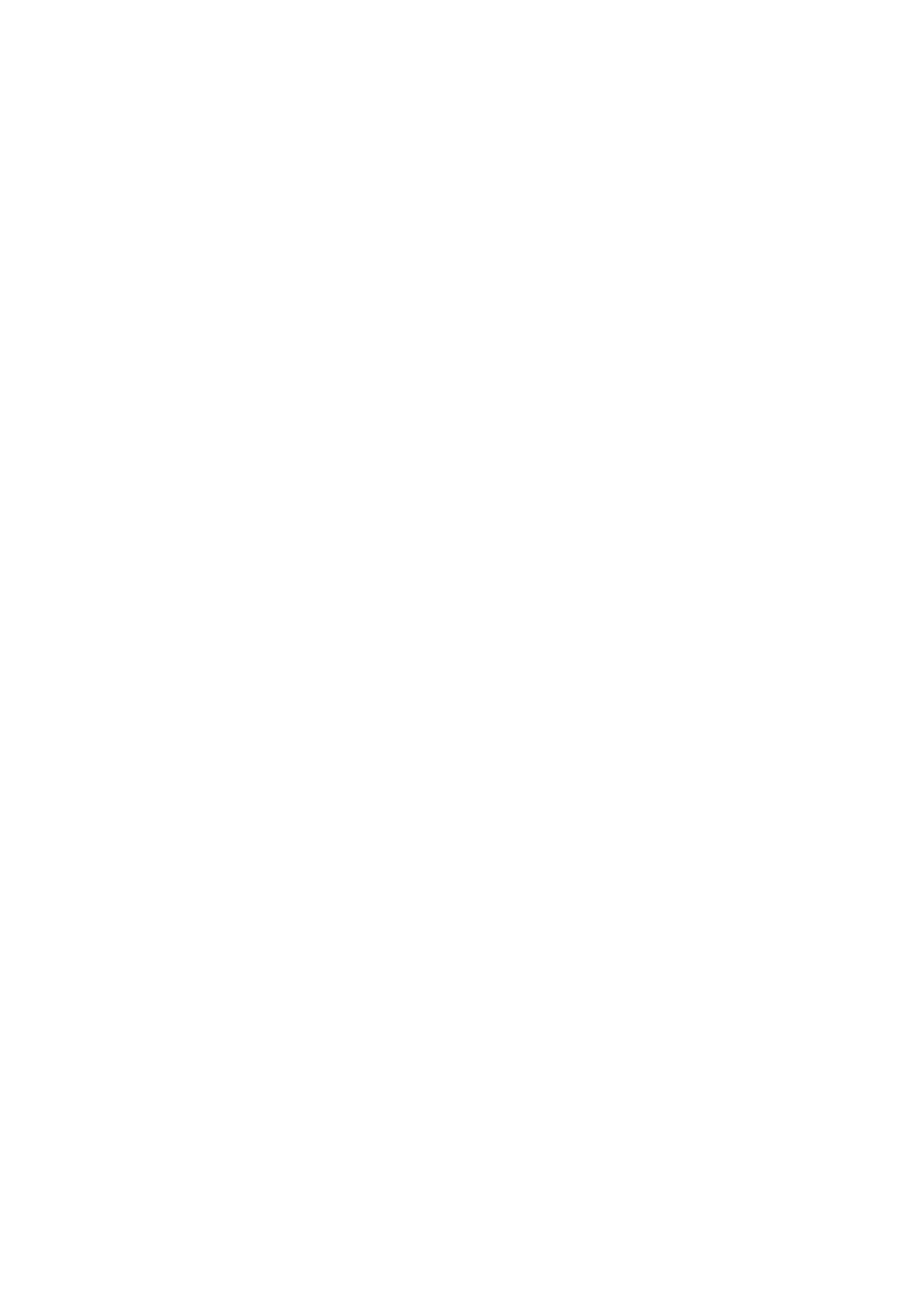#### CHAPTER FIVE

# **Looking to the Future: Facilitating a System-of-Systems Approach**

As discussed in the previous chapter, WBV is situated within a larger, more complicated set of systems of care that includes the federal systems of care we described in Chapter Two and the newer initiatives and clinical networks discussed in Chapter Four. Like these other entities, grantees in the WBV initiative share the goal of providing high-quality mental health care to service members, veterans, and their families. While WBV grantees have made significant efforts to build partnerships with national and local programs, they have operated independently from each other and independent of these other networks for the most part. There are several ways in which the grantees can work together more effectively and link to these other networks to meet their common objectives (such as how four of them formed the WCN), bolster relations with their network of partners, and increase their impact on service members, veterans, and families. This chapter examines the potential benefits of adopting a system-of-systems approach for those working in the nongovernmental sector to provide mental health services for service members, veterans, and their families. We provide a basic description of the system-of-systems approach and highlight how it might provide a useful framework for creating greater synergy within and among the various veteran mental health systems currently operating across the public and private sectors. In this section, we use the term *veteran mental health systems* to include specialized efforts led within the nongovernmental sector to expand capacity (WBV, WCN, CVN, SBHP, Give an Hour).

To outline how the current landscape of providers of mental health services for veterans and their families could enhance efficiency and quality, we first define the concept of a system-of-systems approach and then outline key attributes of how such a system can help the entities within the system learn, adapt, and improve their own services and sustainability. For each of these key attributes, we first describe the relevant characteristics and dimensions and then discuss how they might be applied by the WBV grantees and other entities within a system-of-systems approach for addressing the mental health needs of veterans and their families.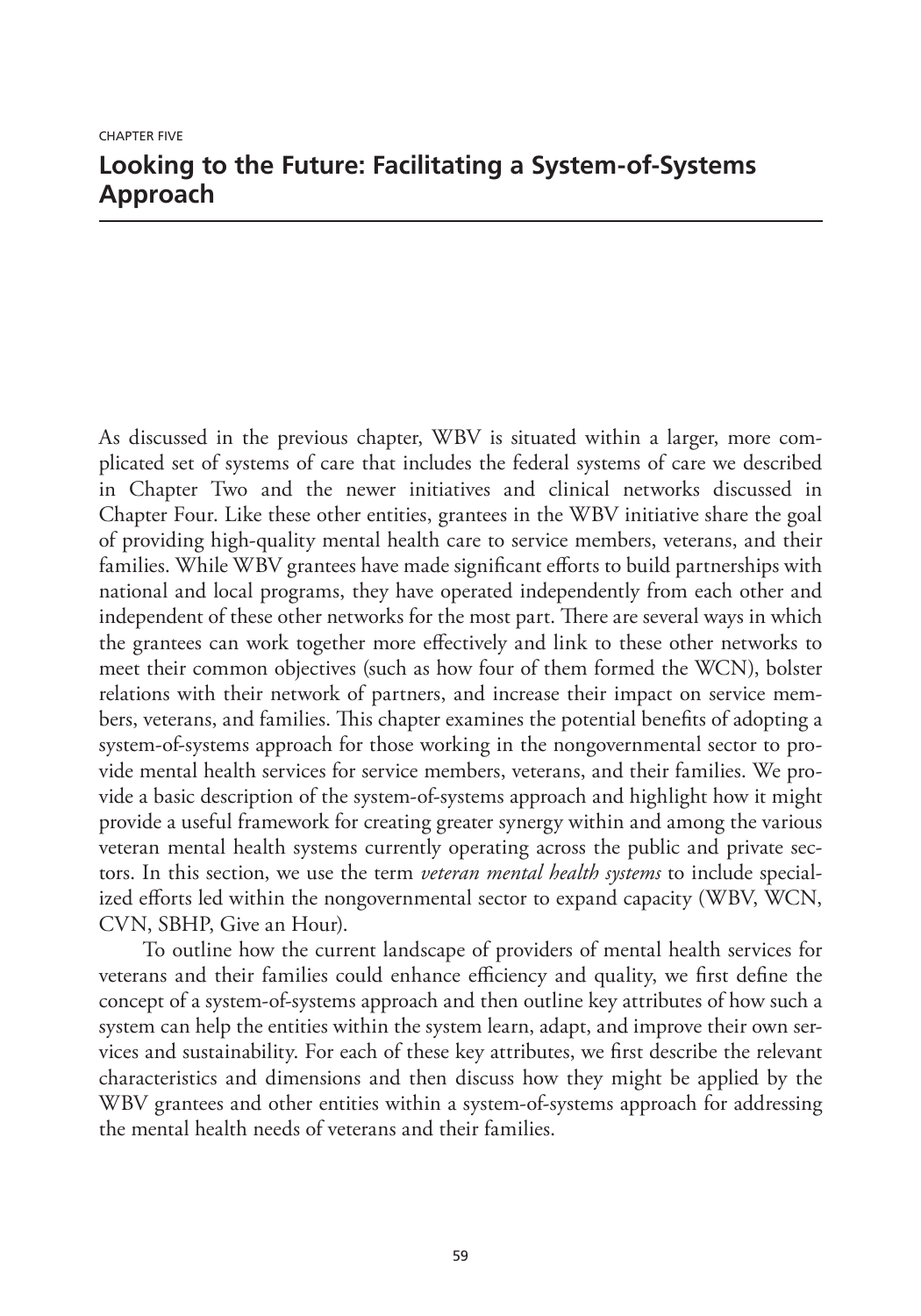# **What Is a System-of-Systems Approach?**

The system-of-systems approach conceptualizes the range of autonomous but interrelated organizations as components of a greater, multifaceted system (Rouse, 2012). There are four elements of a system-of-systems approach that are commonly associated with the concept: operational and managerial independence, geographic distribution, evolutionary development, and emergent behavior (when a number of individual entities collectively behave similarly as a result of environmental factors within their larger system) (Wickramasinghe, Chalasani, Boppana, & Madni, 2007). These elements align with WBV's structure and developments, making the system-of-systems approach a natural model for WBV and perhaps the other organizations within the nongovernmental sector as well.

A major advantage of the system-of-systems approach is that it conveys a sense of perspective on how programs work together to address cross-cutting policy problems and meet their shared missions (DeLaurentis & Callaway, 2004). There is no single director within a system of systems, and each involved entity participates in directing workflows and influencing decisions (DeLaurentis & Callaway, 2004). Within the systemof-systems paradigm, each program must consider the broad spectrum of factors affecting other programs and clients in its network in order to maximize effectiveness of the model. This means that programs must coordinate with entities that may function outside their direct area of work (DeLaurentis & Callaway, 2004). Thus, within an effective system of systems, programs have to recognize that individual entities are less important than how they contribute to the higher-level network within which they operate (DeLaurentis & Callaway, 2004).

# **Key Elements of This Approach for Improving Quality and Sustainability**

#### **Emphasis on Learning Lessons, Continuous Performance Improvement, and Continuous Quality Improvement**

The system-of-systems approach connects dispersed programs through communication, coordination, and infrastructure that support collaboration and a culture that is oriented toward holistic performance (DeLaurentis & Callaway, 2004). To facilitate such partnership, programs must emphasize continuous performance and quality improvement and establish a learning environment where individuals are empowered to solve problems and improve processes.

Robust data collection and sharing efforts are needed to inform process adaptation, quantify progress and success, and convey impact across systems of care. Developing and implementing common measures will assist in continuous performance and quality improvement for individual programs and the greater system of systems.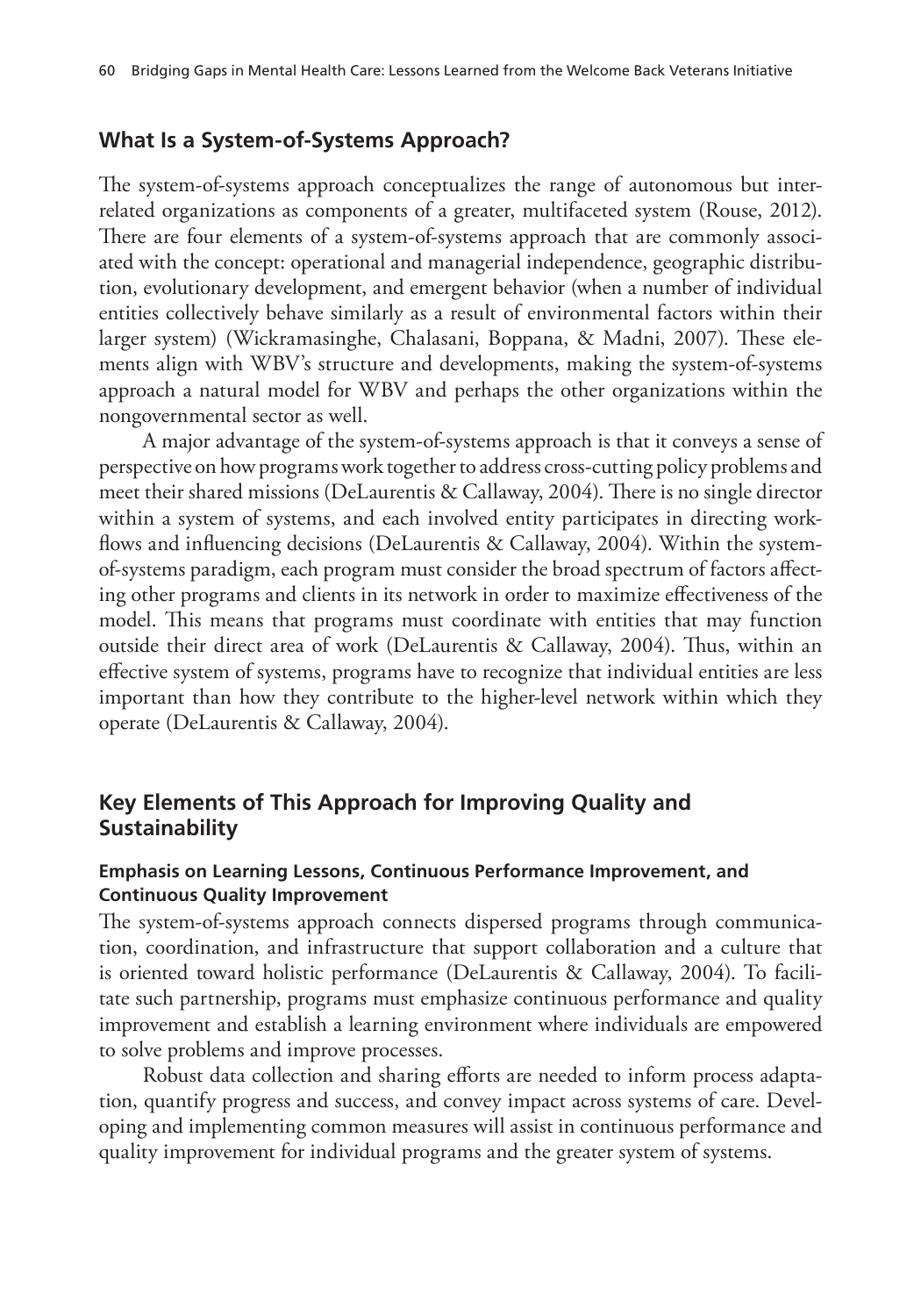#### *Development and Use of Common Measures*

While services vary across the various nongovernmental efforts designed to serve veterans and their families, there are also many similarities. For example, most WBV grantees offer a range of training courses for different stakeholders on military and veteran topics. Furthermore, all grantees offer training courses for mental health providers on various related subjects, including psychotherapy approaches, military cultural competency, MST, and treatment for specific cohorts of service members, veterans, and families. WBV grantees have begun to develop a number of new training models and are working toward gathering evidence of their effects on participants' behavior. However, newer organizations and other entities offer similar trainings and activities. Thus, training efforts across all these various organizations are fragmented. While this has likely allowed innovation among independent organizations using different training approaches, it has likely also created some waste and inefficiency in the use of precious nonprofit funding. In fact, training development efforts across these various entities have functioned much like a natural experiment; organizations' efforts to train providers and other groups developed around the same time in different settings, and organizations have used distinct but comparable methods for training mental health care providers. However, unlike an experiment, common measures have not been used across the various efforts to capture the impact of individual and collective efforts on those who have participated in training. To adapt these efforts and methodically move the system of systems toward better practices, common measures are needed to evaluate inputs, outputs, outcomes, and impact. Furthermore, better-coordinated performance measurement and communication across the WBV initiative and across the nongovernmental systems may help each organization learn from others' experiences and adopt best practices. Beyond the WBV sites, this challenge extends to other clinical and training sites, where each likely has its own approach to whether and how to measure outcomes.

# *Adoption of Formal Continuous Performance Improvement and Continuous Quality Improvement Strategies*

To facilitate a system-of-systems approach, two methods of performance management may be used to regularly monitor and adapt processes across disparate entities: continuous performance improvement (CPI) and continuous quality improvement (CQI). CPI is more focused on processes and service, while CQI emphasizes quality. Both approaches may assist the various veteran mental health systems of care in orienting personnel and processes toward being more adaptive.

CPI is the continuous evaluation and enhancement of health care processes and services to better meet patients' needs (Chestatee Regional Hospital, 2017). In regularly assessing workflows and health care personnel and patients' perceptions about their practices, programs gather data that can inform process changes and improve patient health outcomes (Chestatee Regional Hospital, 2017). CPI data-collection mechanisms include patient satisfaction surveys, employee satisfaction surveys, finan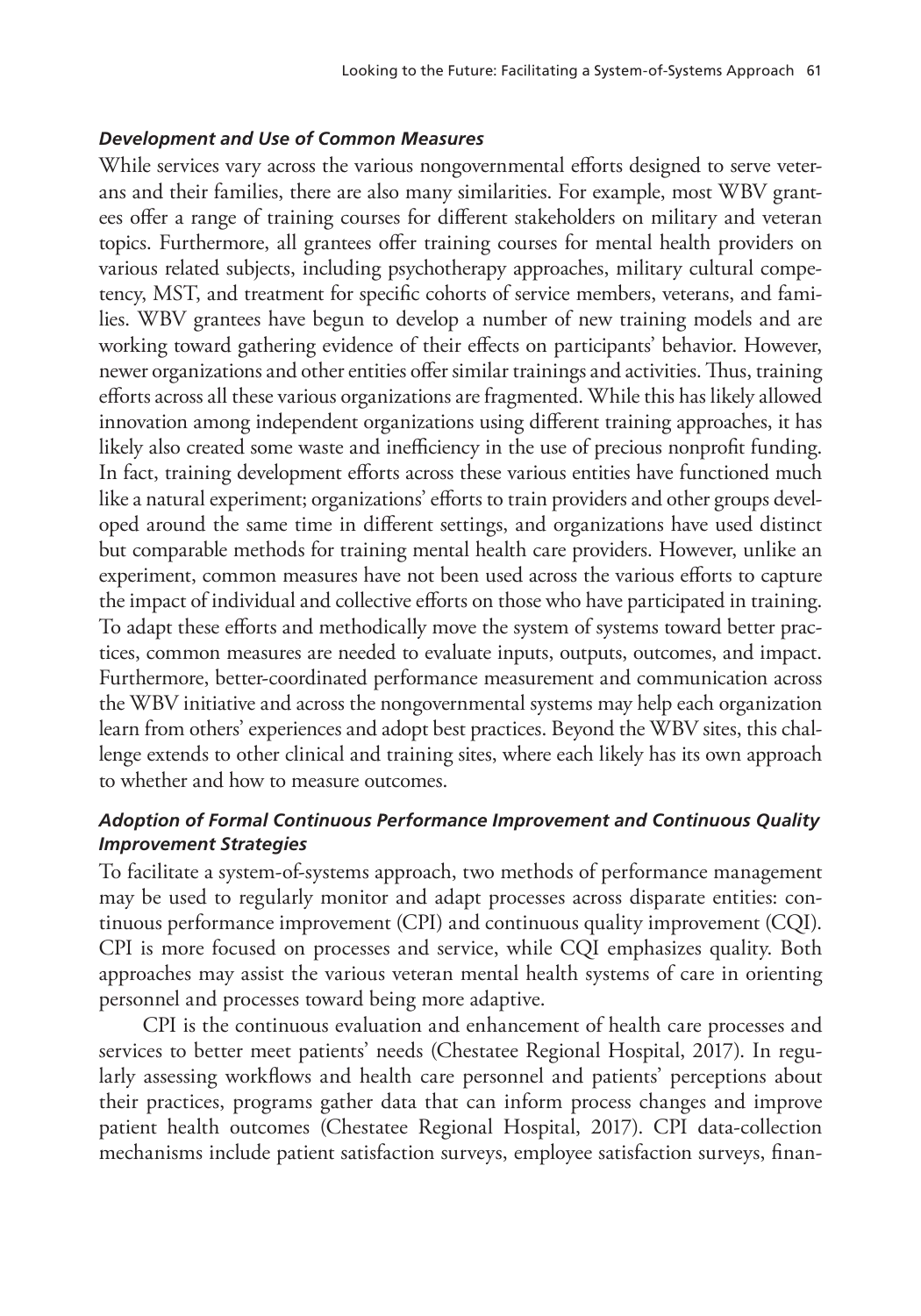cial analyses, occurrence reports, and reports of concern. CPI can help programs collaborate more effectively with external partners, enhance quality of care and service delivery, improve job satisfaction for health care personnel, and establish more-efficient processes (Chestatee Regional Hospital, 2017).

On the other hand, CQI is a management philosophy that seeks to enhance the quality of services and products though process improvement and performance measurement. In the health care realm, CQI is the process-oriented approach for enhancing the quality of treatment and services through regular data collection and analysis (Mittman & Salem-Schatz, 2012). A couple of examples of CQI implementation offer insights that might improve WBV processes and outcomes. These examples could also apply to the other entities (CVN, WCN, Headstrong, etc.) that deliver mental health services.

The first example comes from VHA, which has sought to leverage CQI through research and data-driven efforts, such as the Quality Enhancement Research Initiative (QUERI) (National Academy of Public Administration, 2008). QUERI seeks to improve VHA processes and enhance veterans' health outcomes by quickly integrating effective, evidence-based practices into regular clinical care (Quality Enhancement Research Initiative, 2015). The individual nongovernmental organizations within the veteran mental health system of systems may benefit from such systematic evaluation of their individual processes and rapid integration of evidence-based practices to improve quality and performance.

In addition to QUERI, the VHA has developed Evidence-Based Quality Improvement, a multilevel approach for supporting organizational change and innovation spread (Rubenstein et al., 2014). This approach incorporates bottom-up local innovation and spread within the context of top-down organizational priorities. Multidisciplinary stakeholders participate at the local and regional levels to design innovations using CQI through clinical partnerships. Use of this approach in redesigning a veteran mental health system of systems would help support collaboration and integration within and across silos to achieve the desired goals of a successful partnership.

A second example of CQI implementation that may be helpful for the veteran mental health systems is the lean management approach. Based on the Toyota Production System and a derivative of CQI, the lean management approach emphasizes client value while reducing unnecessary complexity in work processes (Jaworski, 2017). In its health care application, some key elements of the lean approach are aligning front-line staff with the program's performance objectives, developing staff members as problem solvers so that they can make continuous improvements, creating workflows with flexible regimentation, and training leadership to coach staff teams (Jaworski, 2017). This approach is increasingly being used in the health care sector with the goal of consolidating services through coordination of those services within a network to increase efficiency (Gaynor and Town, 2012; Baker, Bundorf, & Kessler, 2014; White and Egouchi, 2014).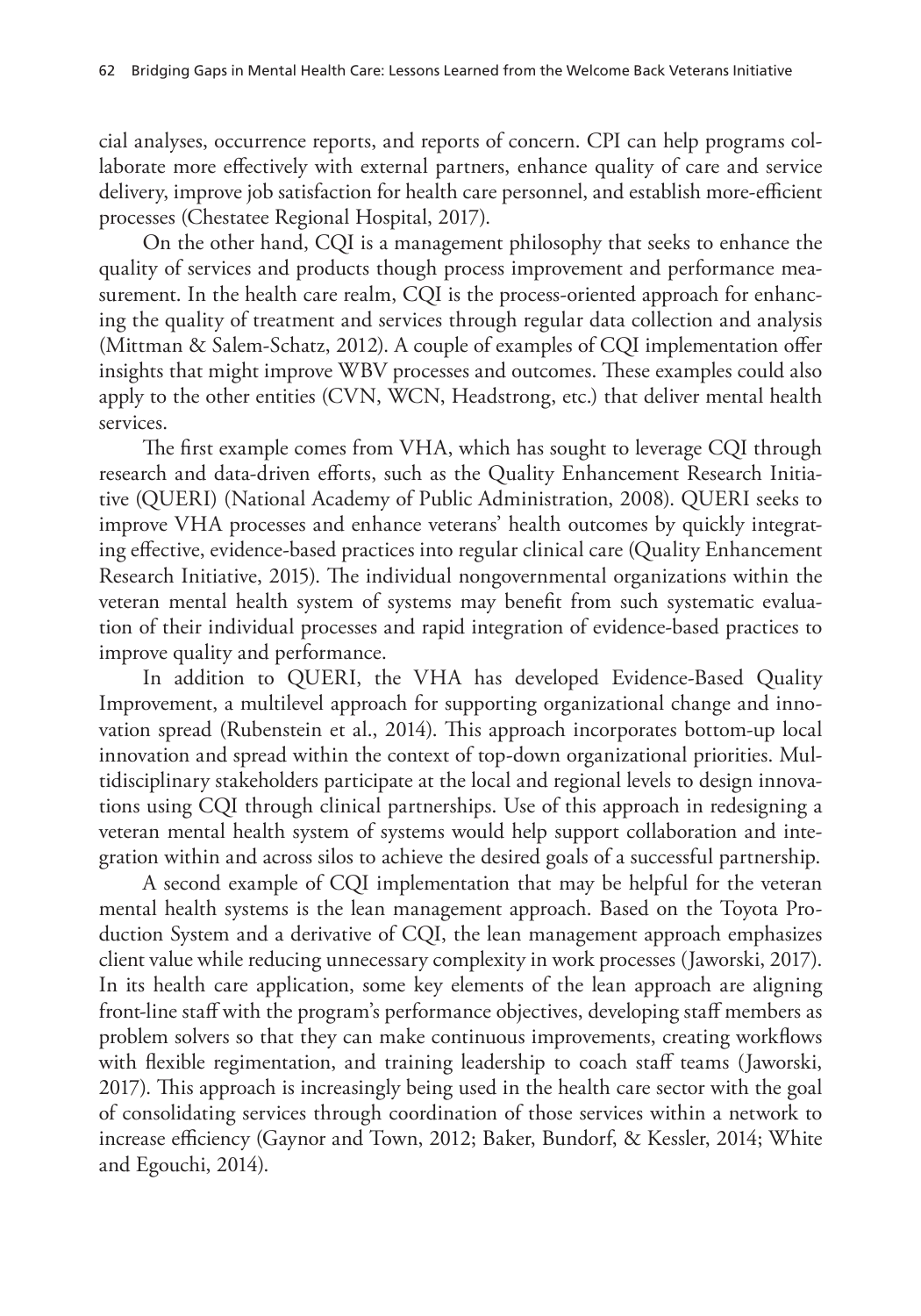Integrating strategies from CPI and CQI may help improve efficiency and effectiveness across the existing nongovernmental veteran mental health systems. Many of the WBV/WCN grantees have taken steps to implement CPI, using patient satisfaction surveys, financial analysis, and other reports on their processes. However, all organizations can do more to take regular account of their performance and adjust processes accordingly. In addition, grantees have integrated some elements of CQI into their management techniques. WBV grantees and other networks could also benefit from adopting additional aspects of CQI, including streamlining processes and linking staff members and activities with specified performance goals.

The WBV grantees are continuously collecting data on their activities and regularly assessing their impact and their direction as they compose performance reports for funders and internal analysis. It is not clear to what extent they have uniformly sought to implement the regular, front-line–level empowerment of personnel to assess processes and quality and make adjustments. Insights from grantees' continuous assessment and adaptation should be shared across the initiative. Furthermore, the incremental, collaborative assessments and shifts in processes will help grantees avoid the need to make less-informed radical shifts in strategy and practices to sustain their programs. The same could hold true for other nongovernmental networks of veteran mental health care.

#### **Adapting Based on Lessons Learned**

Through assessing lessons learned and best practices established by other programs and systems of care, WBV grantees and other organizations in the veteran mental health system can adapt to processes and structure that will better align them as a system of systems. VHA and MHS have made substantial improvements in the quality of care that they provide by making adjustments to management and processes (Kilpatrick, Best, Smith, Kudler, & Cornelison-Grant, 2011). By making changes based on VHA and MHS lessons learned, WBV and other private networks may also see enhanced quality of care (Kilpatrick, Best, Smith, Kudler, & Cornelison-Grant, 2011). Specifically, cultivating a collaborative and client-centered culture and establishing and refining technologies that facilitate enhanced communication and coordination are two ways in which WBV can learn from developments in the field.

# *Adopting a Culture of Collaboration and Client-Centered Care*

While the individual WBV clinical sites all report that they develop individually tailored treatment approaches that are often problem-focused, WBV grantees and other organizations can learn a lot about how to function within a system of systems from the broader veterans' health care field. For example, the *no-wrong-door* approach is one way in which VA has integrated its internal programs. Essentially, this approach within the MyVA initiative aims to ensure that veterans will not come to a "wrong door" in seeking services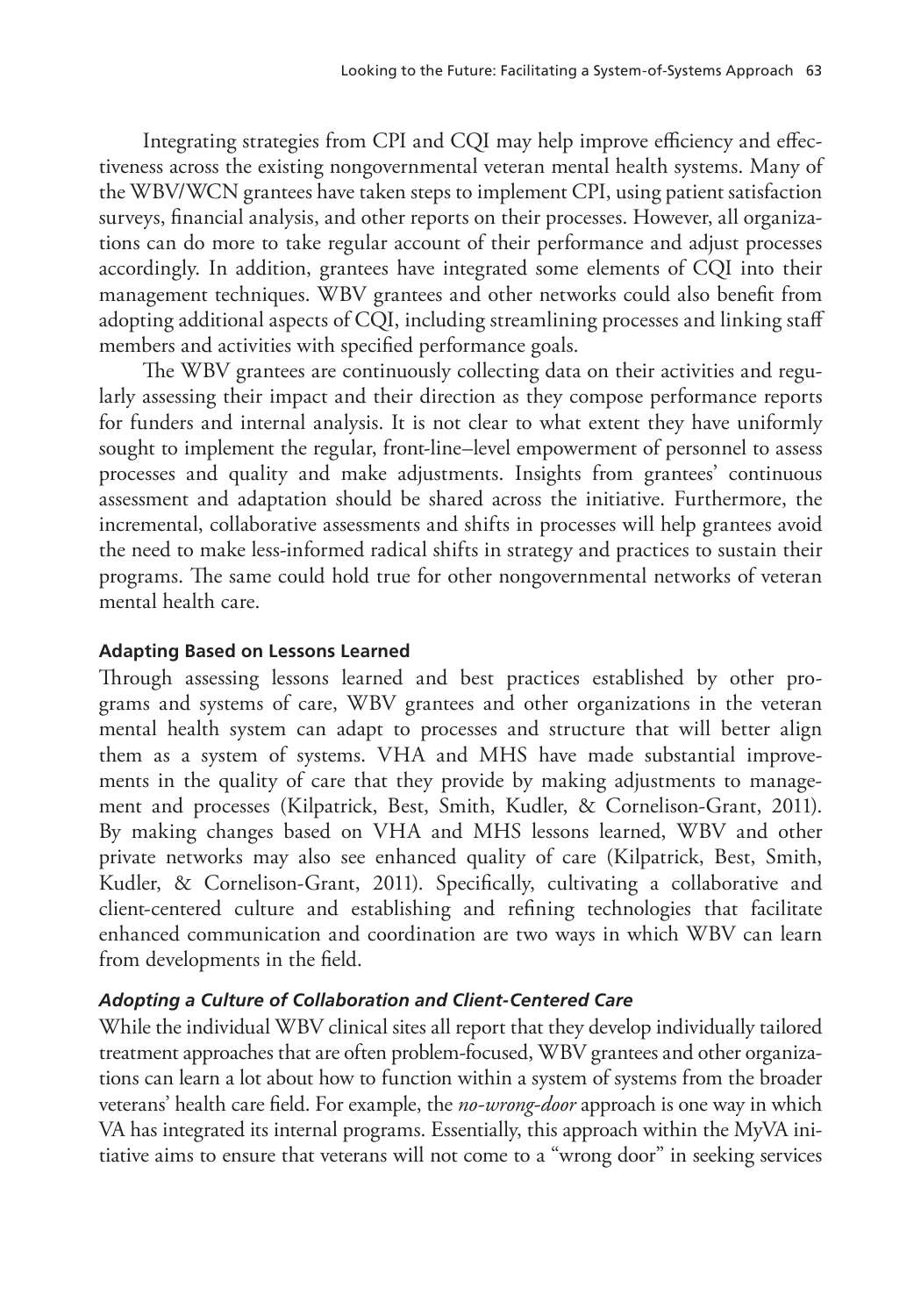and will receive helpful guidance on the services they need regardless of the point of contact within the network of services (National Academy of Public Administration, 2008). The no-wrong-door system of care is an integrated network of community services that supports clients in navigating various benefits and services (Altarum Institute, n.d.).

VA's organizational values reflect aspects of both the no-wrong-door approach and lean management. The MyVA Initiative instituted VA's organizational values integrity, commitment, advocacy, respect, and excellence (ICARE)—which seek to ensure that every VA employee approaches their work with deep consideration of the veterans it affects. As promoted in the no-wrong-door approach, these values guide VA employees to help veterans get the care and benefits they are seeking regardless of whether the employees are directly responsible for the services the veterans need. Like the lean management approach, the ICARE values encourage VA employees to solve problems to connect veterans with the care and benefits they are seeking. WBV and the other networks all report being veteran-centric and having mechanisms in place for referring veterans to other support services and supports when necessary. However, these networks may benefit from adopting an ethos that promotes veteran-centered care and the ICARE values, particularly as networks work to align and integrate with each other.

#### *Develop Technologies for Improved Communication and Coordination*

Information and communications technologies are critical to sharing data and coordinating within an effective system of systems (Wickramasinghe, Chalasani, Boppana, & Madni, 2007). E-health and electronic medical records sharing will be critical to future development of a robust system of systems for service members, veterans, and families' mental health care (Wickramasinghe, Chalasani, Boppana, & Madni, 2007). Various systems of care have focused on improving technologies that enhance collaboration. For example, VHA has struggled with implementation of its electronic medical record sharing through use of the Veteran Lifetime Electronic Record initiative, but the agency continues to focus on improving the platform (Hosek & Straus 2013). Furthermore, VHA and MHS have also faced challenges with information exchange (GAO , 2015b), but the agencies have established interoperable EHR systems that they are continuing to develop (Sullivan, 2015). And, more recently, the Secretary of VA announced that the VHA would adopt the MHS medical record.

While this should help improve communication and coordination between VHA and MHS, technical developments are needed for these agencies to more efficiently and effectively partner with private organizations, including new privately funded networks. VHA is working to improve its standard operating procedures for purchasing care from contracted community providers (Greenberg et al., 2015). In addition, through development and continued refinement of the Defense Healthcare Management Systems, MHS is seeking to modernize its electronic medical record system and improve medical data sharing with both VHA and the private sector (Defense Healthcare Management System, Program Executive Office, 2017). As MHS and VHA make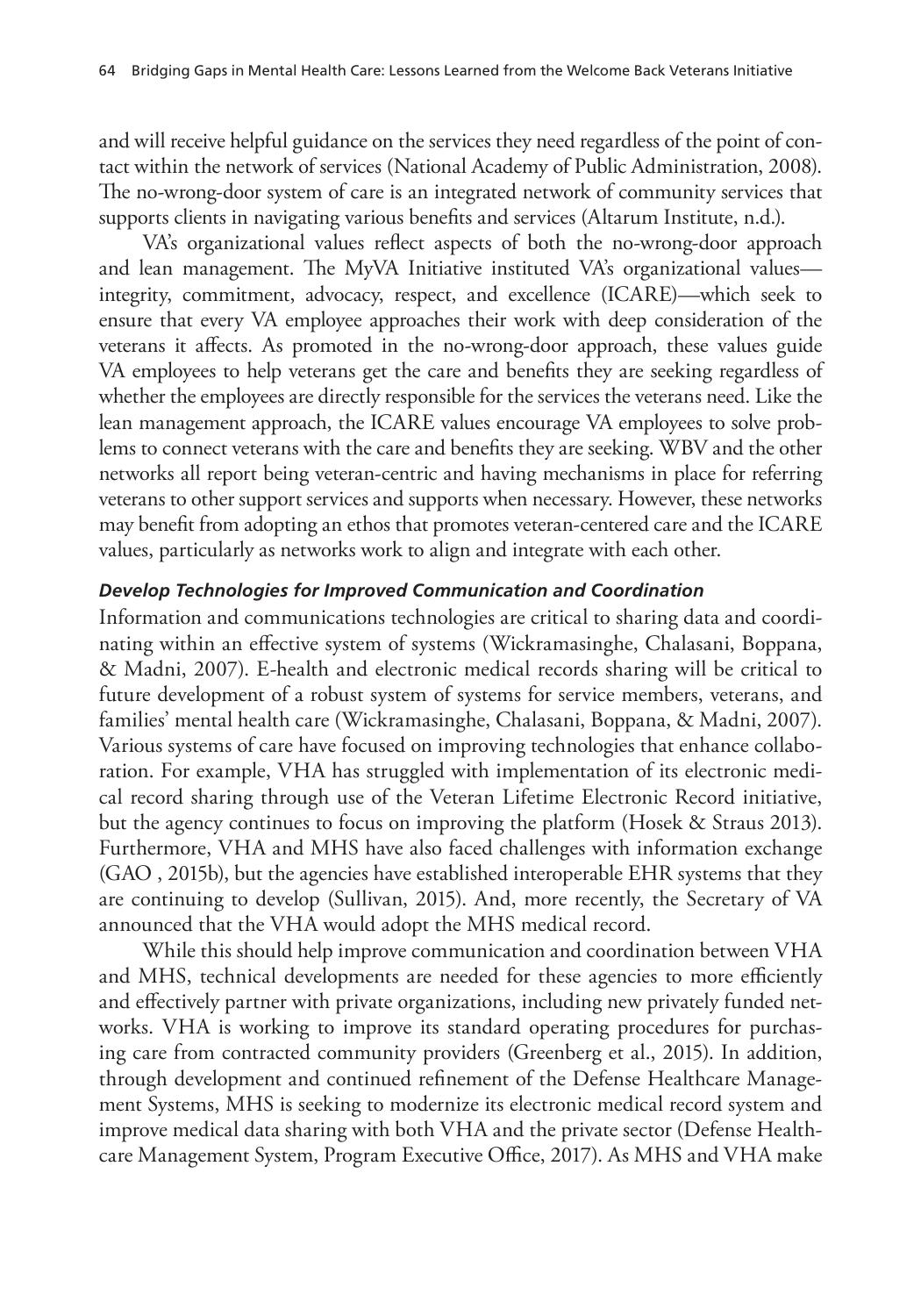progress in bringing the MHS system to the VHA, the agencies must integrate private providers into their systems through connecting technological platforms and establishing and adhering to standard operating procedures for sharing medical records and communicating about patient needs.

#### *Networks Should Enhance Collaboration, Client-Centered Care, and Technological Systems*

WBV and the other networks should continue to adapt practices based on the successes and failures of other programs—both inside and outside their own organizations. Learning and adaptation is an area in which WBV shines. In fact, WBV grantees have been exceptionally adaptive and receptive to ideas for improving processes and management. However, grantees can do more to maximize the benefits of this practice. To facilitate such adoption of best practices, WBV grantees and the other networks must continue to communicate openly and regularly about processes and progress toward their shared goals.

Considering some of the best practices from VA may be particularly beneficial for WBV and the other networks. For example, the no-wrong-door approach may be helpful in ensuring that service members, veterans, and families get care even if it is outside one of the individual organizations within these systems. Establishing robust referral mechanisms across these networks will help ensure that service members, veterans, and families do not fall through the cracks and help bolster the strength of local care networks. Furthermore, the ICARE approach is a helpful model for WBV and other systems in their empowerment of personnel to solve problems.

As MHS and VHA work to improve their online platforms for collaboration and information-sharing, private networks, including the WBV, should also enhance their technological systems for such exchange. Opportunities for collaboration with VHA and MHS are auspicious means for sustaining WBV and other private networks. All parties could proactively update their technical systems and standard operating procedures to ensure compatibility as community care partners. In addition, building and maintaining technical systems that facilitate information-tracking and informationsharing will help WBV grantees and other private networks monitor their own performance and make adjustments through CPI and CQI. Technology-facilitated information gathering and sharing will also help grantees communicate with each other, with funders, and with other key stakeholders.

#### **Focusing on the Greater Good**

One key aspect of the system-of-systems approach is effectively leveraging competition in health care systems and the programs within it. Michael E. Porter, Bishop William Lawrence University Professor at Harvard Business School, has pointed to zero-sum competition as a major issue in the U.S. health care system. In zero-sum competition, programs within systems compete with each other for resources because one pro-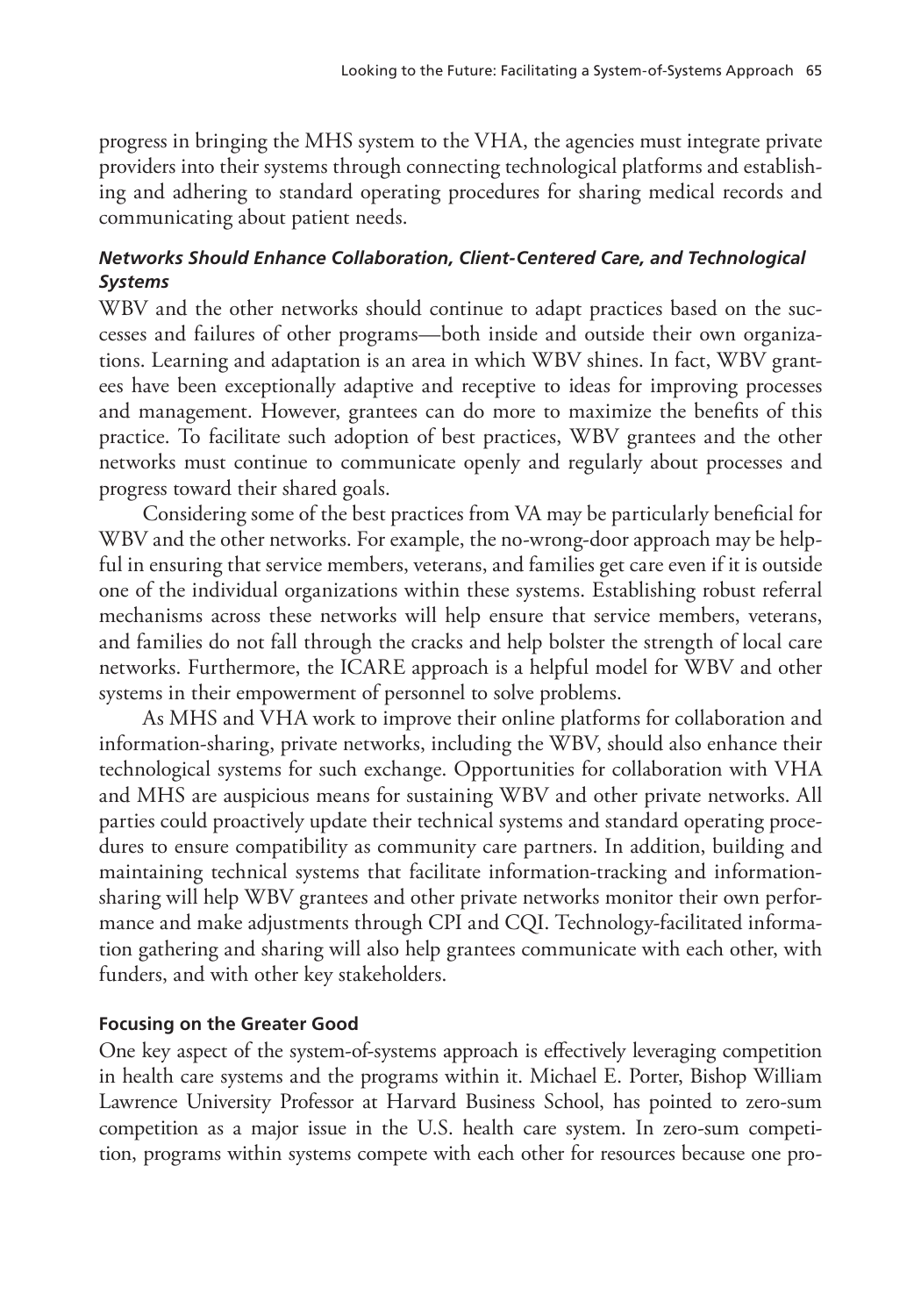gram's gain is another's loss (Wickramasinghe, Chalasani, Boppana, & Madni, 2007). Porter recommends reframing health care systems to promote positive-sum competition (Wickramasinghe, Chalasani, Boppana, & Madni, 2007), which would reorient competition toward improving treatments and offering value-driven and patient-centered care (Porter, 2004). Positive-sum competition focuses health care programs' rivalry on offering the best-value treatment and services to attract and retain patients. Positive-sum competition is developed through building distinct programs that offer specialized expertise and personalized services, simplify billing, make pricing of care more transparent, and provide better access to information about providers and health care programs so that patients can make informed decisions about their medical care (Porter, 2004).

#### *Orienting WBV Efforts Toward Positive-Sum Competition*

To reorient WBV and the other networks toward positive-sum competition, individual WBV grantees and private network clinical partners may need to reconceptualize their missions and how they demonstrate their value. Each organization may need to create or refine its mission in a manner that more explicitly acknowledges that its efforts contribute to the greater mental health care environment. In addition, to establish collaborative efforts that are mutually focused on improving service and quality, organizations (grantees and others across the other networks) must instill a culture of collaboration and promote specified objectives for coordinating in the broader mental health landscape. Examples of objectives aimed at improving coordination within the greater system of systems include establishing and developing partnerships, working with partners to adapt processes and develop new initiatives and strategies, sharing best practices and lessons learned, communicating regularly with other stakeholders within the field, and making referrals to partner organizations.

In addition, sharing best practices and lessons learned may take away one grantee's competitive edge but improve efficiency and effectiveness across the initiative and the larger mental health field. If programs' shared mission is to improve the mental health of service members, veterans, and their families, then the need to collaborate and invest in the greater good is axiomatic. The Institute for Healthcare Improvement's Breakthrough Series Collaboratives uses a group "learning session" approach to facilitate service improvement. These learning sessions typically involve three face-to-face meetings over the course of 12- to 18-month collaboratives and monthly telephone calls in which key members of quality improvement teams meet regularly to share innovations (Institute for Healthcare Improvement, 2003). This iterative process facilitates improved goal-setting in three action phases: adapt and test improvement strategies, further refine improvement strategies and begin spreading successful changes throughout the organization, and adopt successful changes throughout the organization. All of this is conducted with ongoing support from experts on organizational change and content. Such an effort could be tailored for the purposes of creating a system of systems to improve the care of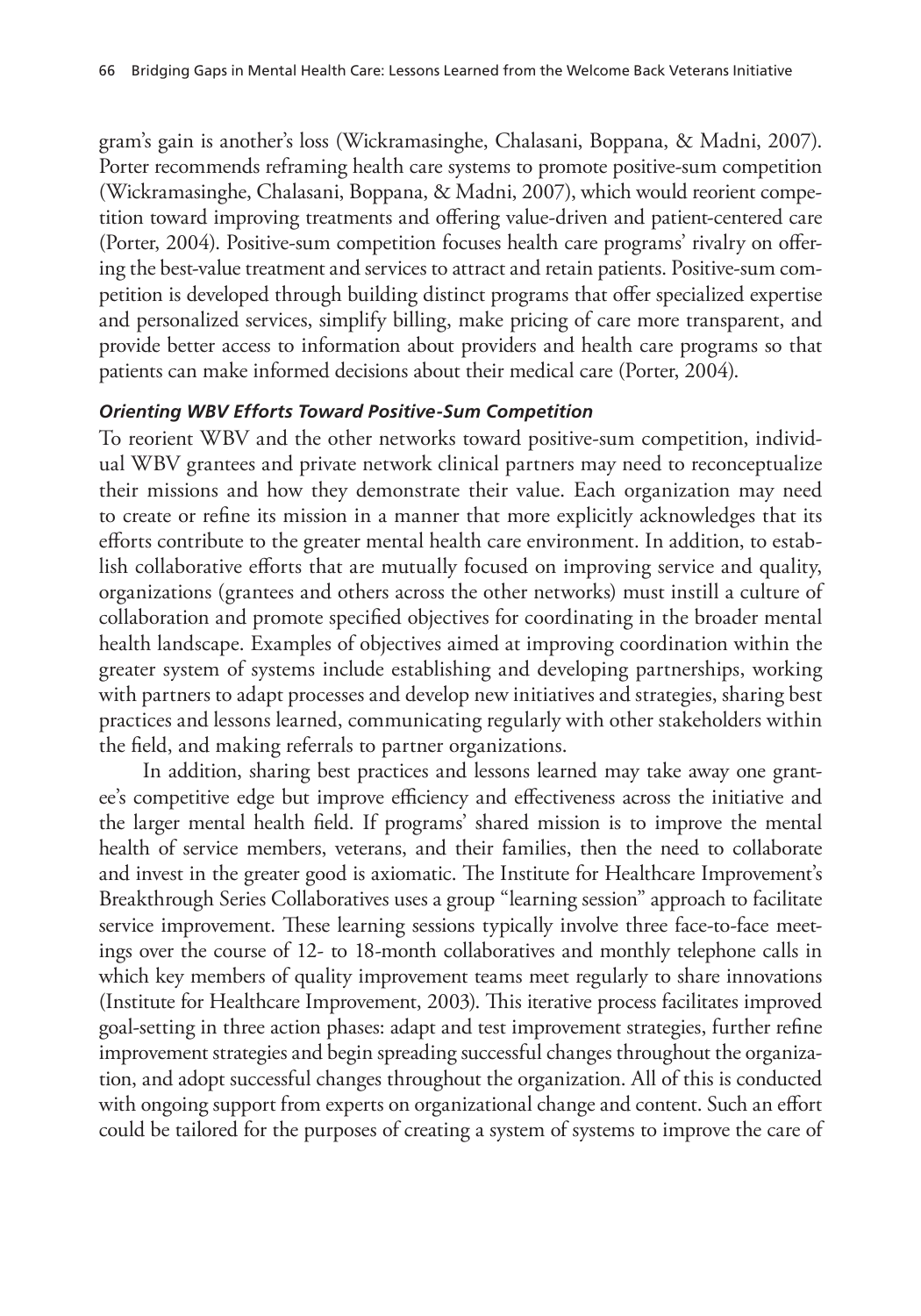veterans and their families; to be most successful, however, these approaches will need to be resourced and staffed to ensure that efforts are maintained.

#### **Achieving Long-Term Sustainability**

A main dimension of the complexity of a system-of-systems approach is the uncertainty of the future of the systems and programs within it (DeLaurentis & Callaway, 2004). Likewise, public-private partnerships offer additional, supplementary routes to mental health care for service members, veterans, and their families, but it is unclear how private programs will maintain funding and relationships within the greater system of care in the long term. Many private mental health providers, such as WBV, WCN, and CVN and other nonprofit organizations, rely on grants from public organizations and philanthropic funders to sustain services and activities. The extent of philanthropic support may not be sustainable in the long term if public interest in service members, veterans, and families changes and/or other issues take priority. Funding for grants from public organizations is also susceptible to shifts in priorities and resources (Carter & Kidder, 2015).

In addition, building and maintaining relationships between programs can also be a challenge. Finding time, resources, and motivation for collaboration can be difficult because the nature of mental health care is intensive and because the demand for care is high. Moreover, administrative barriers to institutionalizing referral processes and information-sharing can hinder collaboration. Despite these challenges, fostering these relationships is critical to the sustainability of individual grantees and the success of the initiative.

#### *Planning Activities for Long-Term Sustainability*

Strategic planning for these systems is needed to build the appropriate infrastructure and make the arrangements and investments to support public-private partnerships in the long term. The sustainability of each system is contingent on the organizations' institutionalization of their partnerships. In fact, networking with other program stakeholders can provide a means of learning about sustainability initiatives that are working elsewhere and that may have potential in other areas. Adopting lessons from the corporate social responsibility literature, thinking strategically about maximizing the value to stakeholders, and developing measures of shared value can help build long-term sustainability (Maltz, Thompson, & Ringold, 2011). Shifting away from reliance on grants from philanthropic and public organizations may also facilitate adoption of positive-sum competition. However, before grantees and organizations can make transformational changes to their individual sustainability models, they must position themselves to contribute meaningfully to the overall system. Furthermore, given the broader shifts in the military and veterans' health care systems toward the use of new technology, greater reliance on community providers, and other methods of overcoming barriers to care, grantees must establish a collective culture of learning and performance management to continue to adjust their methods and strategies as the systems of care evolve.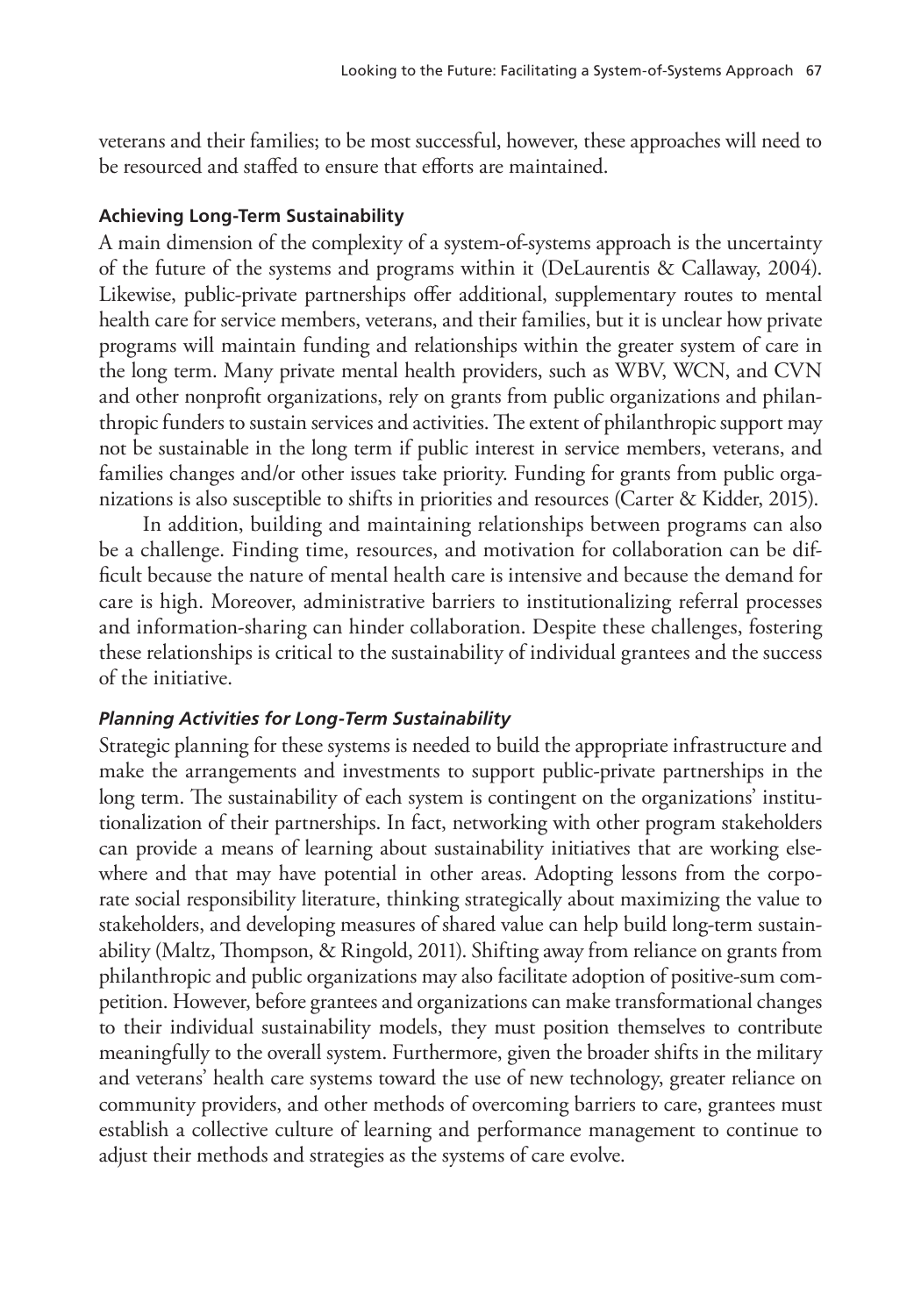# **Conclusion**

The military and veteran systems of care are complex. There are numerous options for accessing care, and service members, veterans, and their families may use different programs sequentially or concurrently as circumstances change. In addition, the processes for mental health care provision are changing, and MHS and VHA are increasingly reliant on community care to meet their missions. WBV and newer initiatives on the horizon have the opportunity to improve mental health care for service members, veterans, and families through their efforts to provide direct services and to train community providers in military culture competency; evidence-based practices; and other knowledge, skills, and abilities.

The military and veterans' mental health care landscape reflects both adaptation and stagnation in the face of enduring challenges. Although there are a number of changes in the military and veterans' policy environment, particularly with respect to the capacity of the VA to meet the demands of all veterans and their families, there are also many continuing issues (such as workforce development) that all entities within the systems of care continue to work to address. As nongovernmental sources of mental health care for veterans and their families continue to expand and evolve, addressing the issues with sustainability and dependence on philanthropy will be vital. As some entities work toward negotiating third-party payments, they can also help create long-term sustainability efforts by focusing on greater coordination and integration—by growing their collaborative networks, institutionalizing partnerships, and improving their technical platforms to enhance communication and compatibility with other systems of care.

In addition to efforts to improve WBV's ability to navigate the external landscape of programs and policies, there are several actions that the nongovernmental sector providers can take to enhance internal processes and management to spur their organizations to function more collaboratively. To boost the quality and reach of services, the communitybased nonprofit organizations within the veteran mental health system may benefit from adopting a system-of-systems approach. Better integrating CPI and CQI into activities would allow organizations to adapt more quickly and more responsively to data and onthe-ground practices. Sharing experiences and information across the organizations will help all sites improve their processes and their contributions to the broader mental health care field. In addition, developing new and existing public-private partnerships will help organizations to sustain their programs and extend impact.

Last, thinking about the greater good—beyond the interests of any individual organization—will position the WBV, WCN, CVN, Headstrong, and others to focus on fulfilling a role in the broader veteran mental health care field. Ultimately, the extent to which systems and the programs within them decide to function as a system of systems will expand or limit their long-term sustainability and their impact on service members, veterans, and families' mental health and will help ". . . build an integrated network of support capable of providing effective mental health services for veterans, service members, and their families" (Obama, 2012).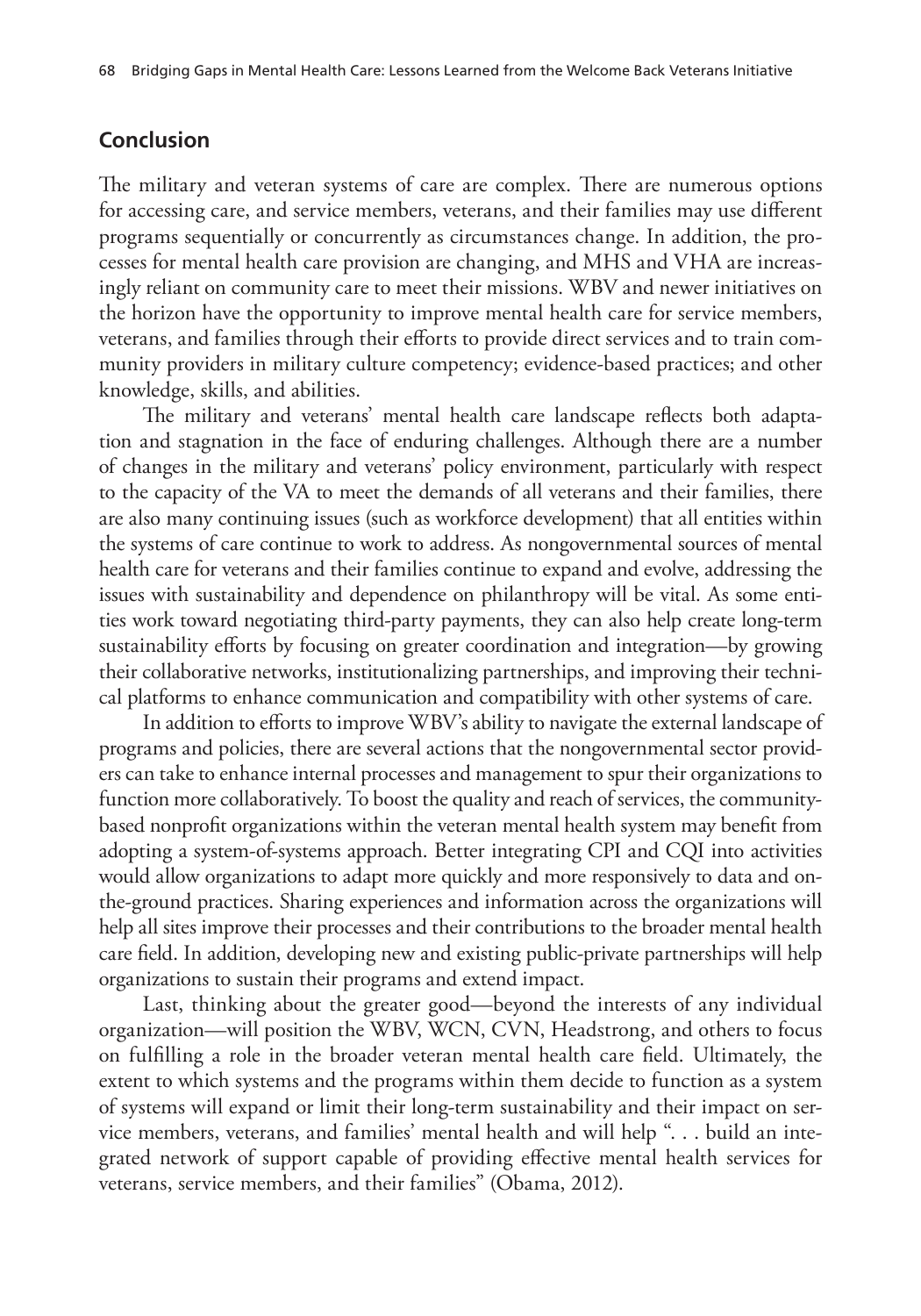Acosta, J. D., Becker, A., Cerully, J. L., Fisher, M. P., Martin, L. T., Vardavas, R., Slaughter, M. E., & Schell, T. L. (2016). *Assessing the Department of Defense's approach to reducing mental health stigma*. Santa Monica, CA: RAND Corporation, RB-9881-OSD. Retrieved from [https://www.rand.org/pubs/research\\_briefs/RB9881.html](https://www.rand.org/pubs/research_briefs/RB9881.html)

Acosta, J. D., Becker, A., Cerully, J. L., Fisher, M. P., Martin, L. T., Vardavas, R., Slaughter, M. E., & Schell, T. L. (2014). *Mental health stigma in the military*. Santa Monica, CA: RAND Corporation, RR-426-OSD. Retrieved from

[https://www.rand.org/pubs/research\\_reports/RR426.html](https://www.rand.org/pubs/research_reports/RR426.html)

Adler, N. E., Glymour, M. M., & Fielding, J. (2016). Addressing social determinants of health and health inequalities. *Journal of the American Medical Association*, *316*, 1641–1642.

Albin, A. (2016, April 13). UCLA Operation Mend launches mental health program for wounded veterans and their families. *UCLA Newsroom*. Retrieved from [http://newsroom.ucla.edu/releases/ucla-operation-mend-launches-mental-health-program-for](http://newsroom.ucla.edu/releases/ucla-operation-mend-launches-mental-health-program-for-wounded-veterans-and-their-families)wounded-veterans-and-their-families

Altarum Institute. (n.d.). *No wrong door for our nation's vets*. Retrieved from http://altarum.org/our-work/ [no-wrong-door-for-our-nation%E2%80%99s-vets#sthash.T7NuCeLg.dpuf](http://altarum.org/our-work/no-wrong-door-for-our-nation%E2%80%99s-vets#sthash.T7NuCeLg.dpuf)

America's Warrior Partnership. (n.d.). *About us.* Retrieved from <https://americaswarriorpartnership.org/about/>

AmericaServes. (n.d.-a). *AmericaServes*. Retrieved from <http://americaserves.org>

AmericaServes. (n.d.-b). *AmericaServes locations*. Retrieved from <http://americaserves.org/veterans/americaserves-locations>

American Hospital Association. (2012, January). Bringing behavioral health into the care continuum: opportunities to improve quality, costs and outcomes. *Trend Watch*. Washington, DC: Avalere. Retrieved from

<http://www.aha.org/research/reports/tw/12jan-tw-behavhealth.pdf>

American Psychological Association (n.d.). *The critical need for mental health professionals trained to treat post-traumatic stress disorder and traumatic brain injury*. Retrieved from <http://www.apa.org/about/gr/issues/military/critical-need.aspx>

Ani, C., Bazargan, M., Hindman, D. Bell,D., Farooq, M. A., Akhanjee, L., Yemofio, F., Baker, R., & Rodriguez, M. (2008). Depression symptomatology and diagnosis: Discordance between patients and physicians in primary care settings. *BMC Family Practice*, *9*.

Bagalman, E. (2014). The number of veterans that use VA health care services: a fact sheet. Washington, DC: Congressional Research Service.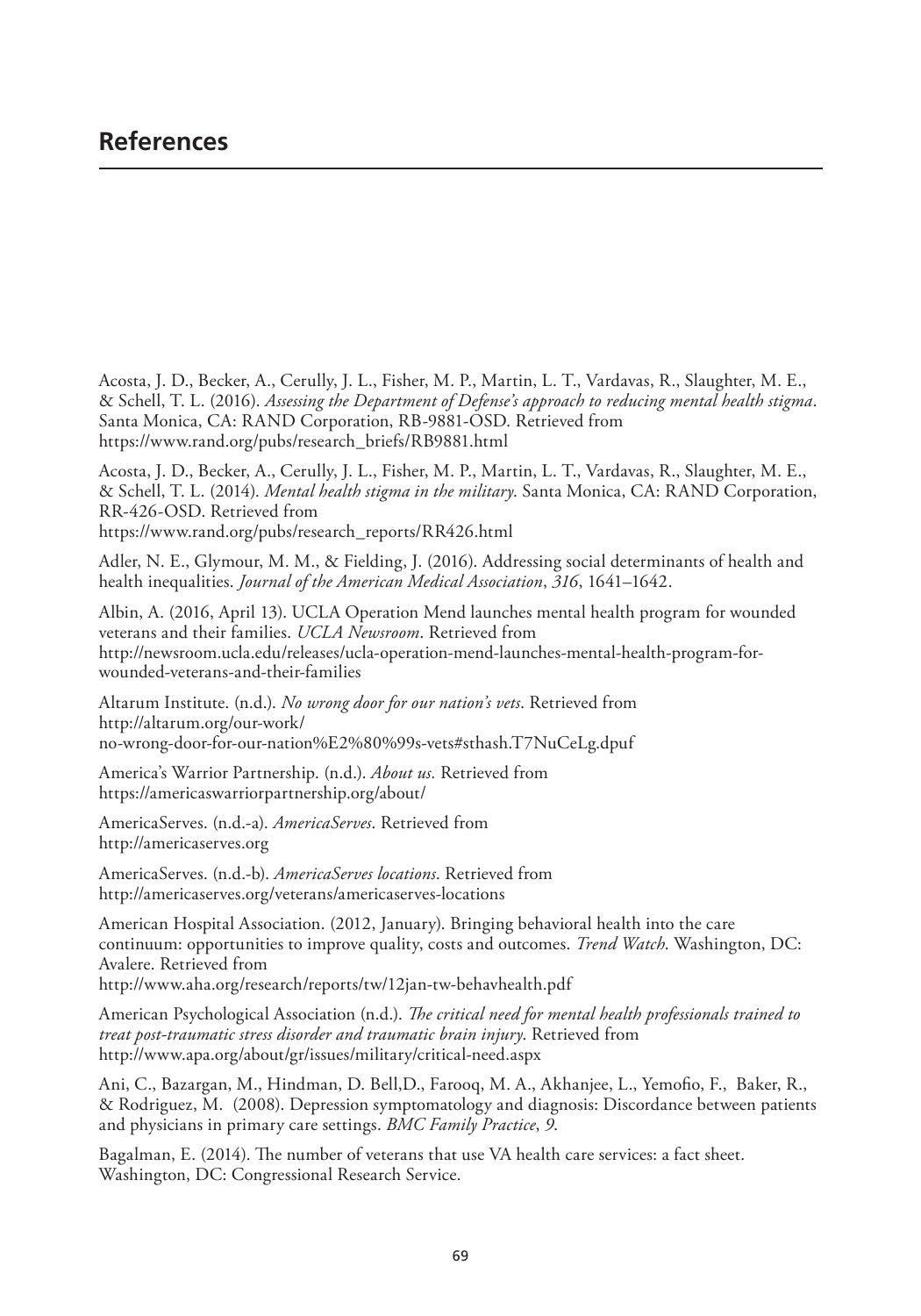Baker, L. C., Bundorf, M. K., & Kessler, D. P. (2014). Vertical integration: Hospital ownership of physician practices is associated with higher prices and spending. *Health Affairs*, *35*, 756–763.

Bititci, U. S., Martinez, V., Albores, P. & Parung, J. (2004). Creating and managing value in collaborative networks. *International Journal of Physical Distribution & Logistics Management*, *34*, 251–268.

Brink, S. (2014, April 29). Mental health now covered under ACA, but not for everyone. *US News & World Report*. Retrieved from

http://www.usnews.com/news/articles/2014/04/29/ [mental-health-now-covered-under-aca-but-not-for-everyone](http://www.usnews.com/news/articles/2014/04/29/mental-health-now-covered-under-aca-but-not-for-everyone)

Brown, R. A., Marshall, G. N., Breslau, J., Farris, C., Osilla, K. C., Pincus, H. A., Ruder, T., Voorhies, P., Barnes-Proby, D., Pfrommer, K., Miyashiro, L., Yashodhara, R., & Adamson, D. M. (2015). *Improving access to behavioral health care for remote service members and their families*. Santa Monica, CA: RAND Corporation, RR-578/1-OSD. Retrieved from [https://www.rand.org/pubs/research\\_reports/RR578z1.html](https://www.rand.org/pubs/research_reports/RR578z1.html)

Burnam, M. A., Meredith, L. S., Tanielian, T., & Jaycox, L. H. (2009). Mental health care for Iraq and Afghanistan war veterans. *Health Affairs*, *28*, 771–782.

Byrne, C. A., & Riggs, D. S. (1996). The cycle of trauma: Relationship aggression in male Vietnam veterans with symptoms of posttraumatic stress disorder. *Violence and Victims*, *11*, 213–225.

Carter, P. (2012). *Upholding the promise: Supporting veterans and military personnel in the next four years*. Washington, DC: Center for a New American Security.

Carter, P., & Kidder, K. (2015, September 9). *Charting the sea of goodwill*. Washington, DC: Center for a New American Security. Retrieved from <https://www.cnas.org/publications/reports/charting-the-sea-of-goodwill>

Chairman's Office of Reintegration: Veterans/Families/Communities. (2014). *After the sea of goodwill: A collective approach to veteran reintegration*. Washington, DC: Office of the Chairman of the Joint Chiefs of Staff. Retrieved from

[http://www.jcs.mil/Portals/36/Documents/CORe/After\\_the\\_Sea\\_of\\_Goodwill.pdf](http://www.jcs.mil/Portals/36/Documents/CORe/After_the_Sea_of_Goodwill.pdf)

Chestatee Regional Hospital. (2017). *Continuous performance improvement*. (No longer working.) Retrieved from

<http://www.chestateeregionalhospital.com/getpage.php?name=neo8>

Collins, C., Hewson, D. L., Munger, R. & Wade, T. (2010). *Evolving models of behavioral health integration in primary care*. New York: Milbank Memorial Fund.

Colton, C. W., & Manderscheid, R. W. (2006). Congruencies in increased mortality rates, years of potential life lost, and causes of death among public mental health clients in eight states. *Preventing Chronic Disorders*, *3*, A42.

DeLaurentis, D., & Callaway, R. K. (2004). A system-of-systems perspective for public policy decisions. *Review of Policy Research*, *21*, 829–837.

Defense Healthcare Management System, Program Executive Office. (2017, July 13). Understanding the defense healthcare management systems program executive office landscape [fact sheet]. Washington, DC: U.S. Department of Defense. Retrieved from https://health.mil/Reference-Center/Fact-Sheets/2017/08/02/ [Understanding-the-Defense-Healthcare-Management-Systems-Program-Executive-Office-Landscape](https://health.mil/Reference-Center/Fact-Sheets/2017/08/02/Understanding-the-Defense-Healthcare-Management-Systems-Program-Executive-Office-Landscape) 

DoD—*See* U.S. Department of Defense.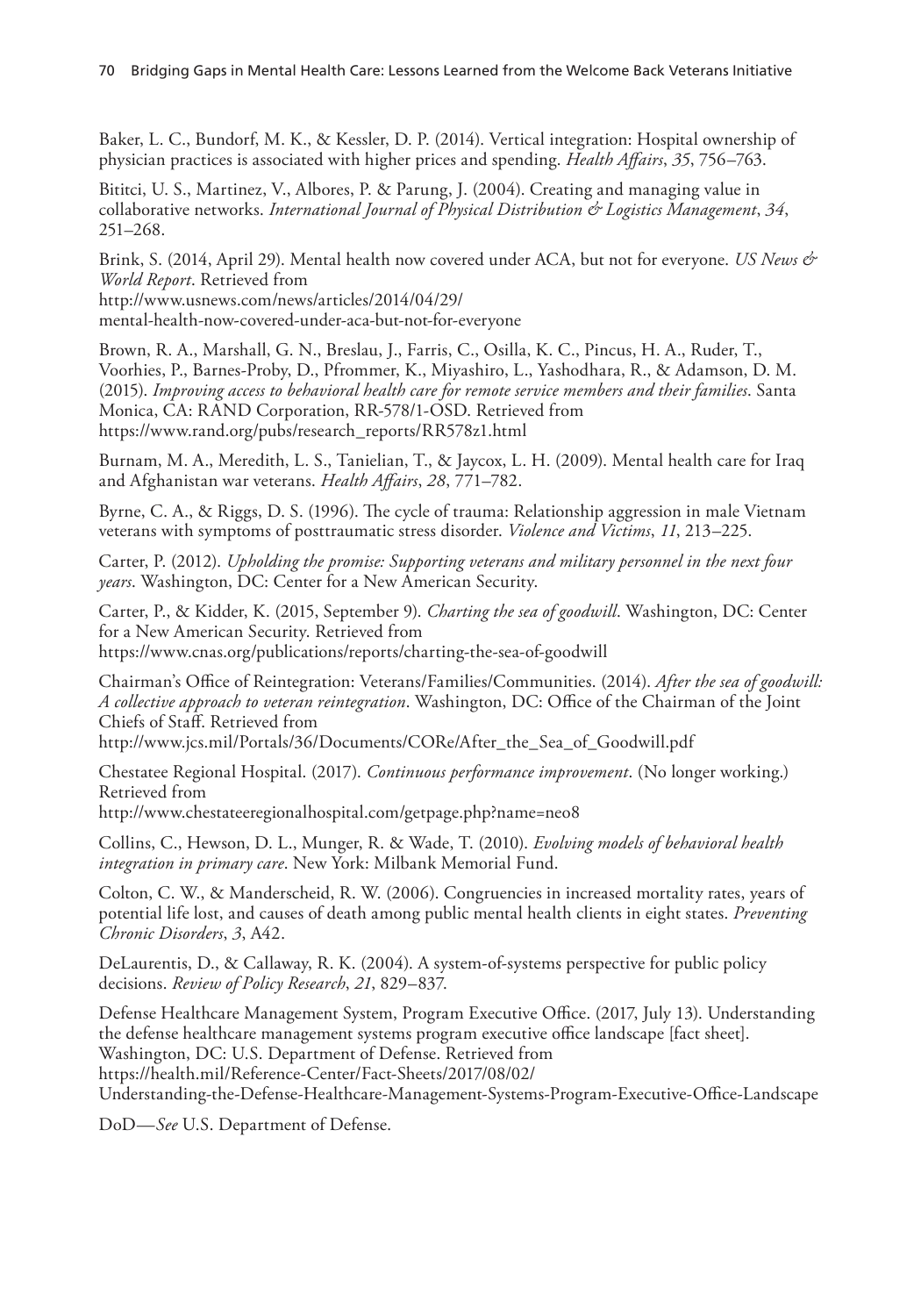Duke Evidence-Based Practice Implementation Center. (2015). *Welcome Back Veterans Initiative*. (No longer working.) Retrieved from

<http://epic.psychiatry.duke.edu/projects/welcome-back-veterans>

Embrey, E. P. (2009, September 18). Policy Memorandum Implementation of the 'Patient-Centered Medical Home' Model of Primary Care in MTFs [memorandum]. Washington, DC: Office of the Assistant Secretary of Defense, Deputy Assistant Secretary of Defense (Force Health Protection and Readiness).

Emory Healthcare. (n.d.-a). *Welcome to the Emory healthcare veterans program*. Retrieved from <http://emoryhealthcare.org/veterans-program/index.html>

Emory Healthcare. (n.d.-b) *Military sexual trauma (MST)*. Retrieved from <http://emoryhealthcare.org/veterans-program/conditions/mst.html>

Engel, C. C. (2014). Compromised confidentiality is harmful: military owes proof to the contrary. *Psychiatric Times*, *31*, 30.

Fulton, K., Kasper, G., & Kibbe, B. (2010, July). *What's next for philanthropy: Acting bigger and adapting better in a networked world*. San Francisco, CA: Monitor Institute. Retrieved from [http://monitorinstitute.com/downloads/what-we-think/whats-next/Whats\\_Next\\_for\\_Philanthropy.](http://monitorinstitute.com/downloads/what-we-think/whats-next/Whats_Next_for_Philanthropy.pdf) pdf

Funk, M., Lund, C., Freeman, M. & Drew, N. (2009). Improving the quality of mental health care. *International Journal for Quality in Health Care*, *21*, 415–420.

GAO—See U.S. Government Accountability Office.

Gaynor, M., & Town, R. (2012). *The impact of hospital consolidation—update*. Washington, D.C.: Robert Wood Johnson Foundation Synthesis Report.

George W. Bush Institute. (2017, February 24). *Warrior Wellness Alliance: Addressing the invisible wounds of war*. Retrieved from <http://www.bushcenter.org/publications/resources-reports/reports/invisible-wounds.html>

Give an Hour. (n.d.-a). *About us*. Retrieved from <https://giveanhour.org/about-give-an-hour/>

Give an Hour. (n.d.-b). *Guided provider search*. Retrieved from <https://www.giveanhour.org/GettingHelp/GuidedProviderSearch.aspx>

Gondek, D., Edbrooke‐Childs, J., Velikonja, T., Chapman, L., Saunders, F., Hayes D., & Wolpert, M. (2017). Facilitators and barriers to person-centred care in child and young people mental health services: A systematic review. *Clinical Psychology & Psychotherapy*, *24*, 870–886.

Gordon, A. L. (2016, April 7). Steven Cohen pledges \$275 million to veteran mental health care. *Bloomberg* (subscription only).

Gordon, S. (2016, January 28). How VA health care outdoes the private sector. *Beyond Chron*. Retrieved from

<http://www.beyondchron.org/31264-2/>

Gorman, G. H., Eide, M., & Hisle-Gorman, E. (2010). Wartime military deployment and increased pediatric mental and behavioral health complaints. *Pediatrics*, *126*, 1058–1066.

Gray, L. C., Berg, K., Fries, B. E., Henrard, J.-C., Hirdes, J. P., Steel, K.,& Morris, J. N. (2009). Sharing clinical information across care settings: The birth of an integrated assessment system. *BMC Health Services Research*, *9*, 71.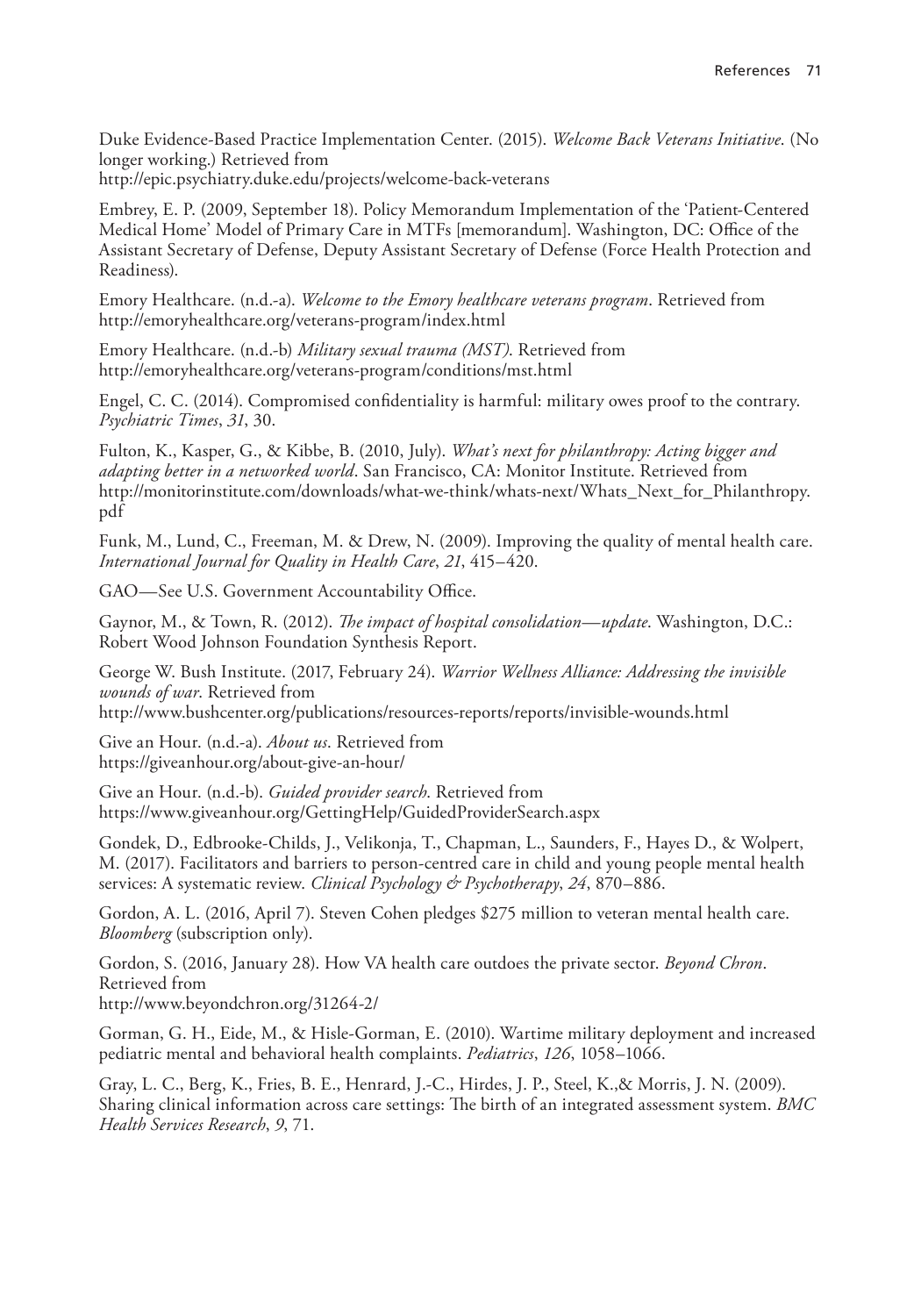Greenberg, M. D., Batka, C., Buttorff, C., Dunigan, M., Lovejoy, S. L., McGovern, G., Pace, N. M., Pillemer, F., Williams, K. M., Apaydin, E., Aranibar, C., Buenaventura, M., Carter, P., Cherney, S., Davis, L. E., Donohue, A. G., Geyer, L., Fleming, J., Roshan, P., Skrabala, L., Simmons, S., Thompson, J., Welch, J., Hosek S. D., & Farmer, C. M. (2015). *Authorities and mechanisms for purchased care at the Department of Veterans Affairs*. Santa Monica, CA: RAND Corporation, RR1165/3-VA. Retrieved from

[https://www.rand.org/pubs/research\\_reports/RR1165z3.html](https://www.rand.org/pubs/research_reports/RR1165z3.html)

Gugliotta, G. (2013, April 7). VA drive to hire 1,600 mental health professionals hits community clinics' supply. *Kaiser Health News*. Retrieved from

<http://khn.org/news/va-hiring-mental-health-professionals-impact-on-community-health-centers/>

Heal, A. (2000). *Mental health and work: Impact, issues and good practices*. Geneva, Switzerland: World Health Organization.

Henry J. Kaiser Family Foundation. (2016, December 31). *Mental health care health professional shortage areas (HPSAs)*. Retrieved from <http://kff.org/other/state-indicator/mental-health-care-health-professional-shortage-areas-hpsas/>

Hepner, K. A., Farris, C., Farmer, C. M., Iyiewuare, P. O., Tanielian, T., Wilks, A., Robbins, M., Paddock, S. M., & Pincus, H. A. (2017). *Delivering clinical practice guideline–concordant care for PTSD and major depression in military treatment facilities*. Santa Monica, CA: RAND Corporation. RR-1692-OSD. Retrieved from

[https://www.rand.org/pubs/research\\_reports/RR1692.html](https://www.rand.org/pubs/research_reports/RR1692.html)

Hepner, K. A., Roth, C. P., Sloss, E. M., Paddock, S. M., Iyiewuare, P. O., Timmer, M. J., & Pincus, H. A. (2017). *Quality of care for PTSD and depression in the military health system: Final report*. Santa Monica, CA: RAND Corporation, RR-1542-OSD. Retrieved from [https://www.rand.org/pubs/research\\_reports/RR1542.html](https://www.rand.org/pubs/research_reports/RR1542.html)

Hepner, K. A., Sloss, E. M., Roth, C. P., Krull, H., Paddock, S. M., Moen, S. Timmer M. J., & Pincus, H. A. (2016) *Quality of care for PTSD and depression in the military health system: Phase I report*. Santa Monica, CA: RAND Corporation, RR-978-OSD. Retrieved from [https://www.rand.org/pubs/research\\_reports/RR978.html](https://www.rand.org/pubs/research_reports/RR978.html)

Hoge, C. W., Auchterlonie, J. L., & Milliken, C. S. (2006). Mental health problems, use of mental health services, and attrition from military service after returning from deployment to Iraq or Afghanistan. *Journal of the American Medical Association*, *295*, 1023–1032.

Hoge, C. W., Castro, C. A., Messer, S. C., McGurk, D., Cotting, D. I., & Koffman, R. L. (2004). Combat duty in Iraq and Afghanistan, mental health problems, and barriers to care. *New England Journal of Medicine*, *351*, 13–22.

Hoge, C. W., Ivany, C. G., Brusher, E. A., Brown, M. D. III, Shero, J. C., Adler, A. B., Warner, C. H., & Orman, D. T. (2015). Transformation of mental health care for US soldiers and families during the Iraq and Afghanistan wars: Where science and politics intersect. *American Journal of Psychiatry*, *173*, 334–343.

Hoge, C. W., Terhakopian, A., Castro, C. A., Messer, S. C., & Engel, C. C. (2007). Association of posttraumatic stress disorder with somatic symptoms, health care visits, and absenteeism among Iraq war veterans. *American Journal of Psychiatry*, *164*, 150–153.

Hogg Foundation for Mental Health and Methodist Healthcare Ministries. (2011). *Crisis point: Mental health workforce shortages in Texas*. Austin, TX: Author.

Holliday, S. B., Pedersen, E. R., & Leventhal, A. M. (2016). Depression, posttraumatic stress, and alcohol misuse in young adult veterans: The transdiagnostic role of distress tolerance. *Drug and Alcohol Dependence*, *161*, 348–355.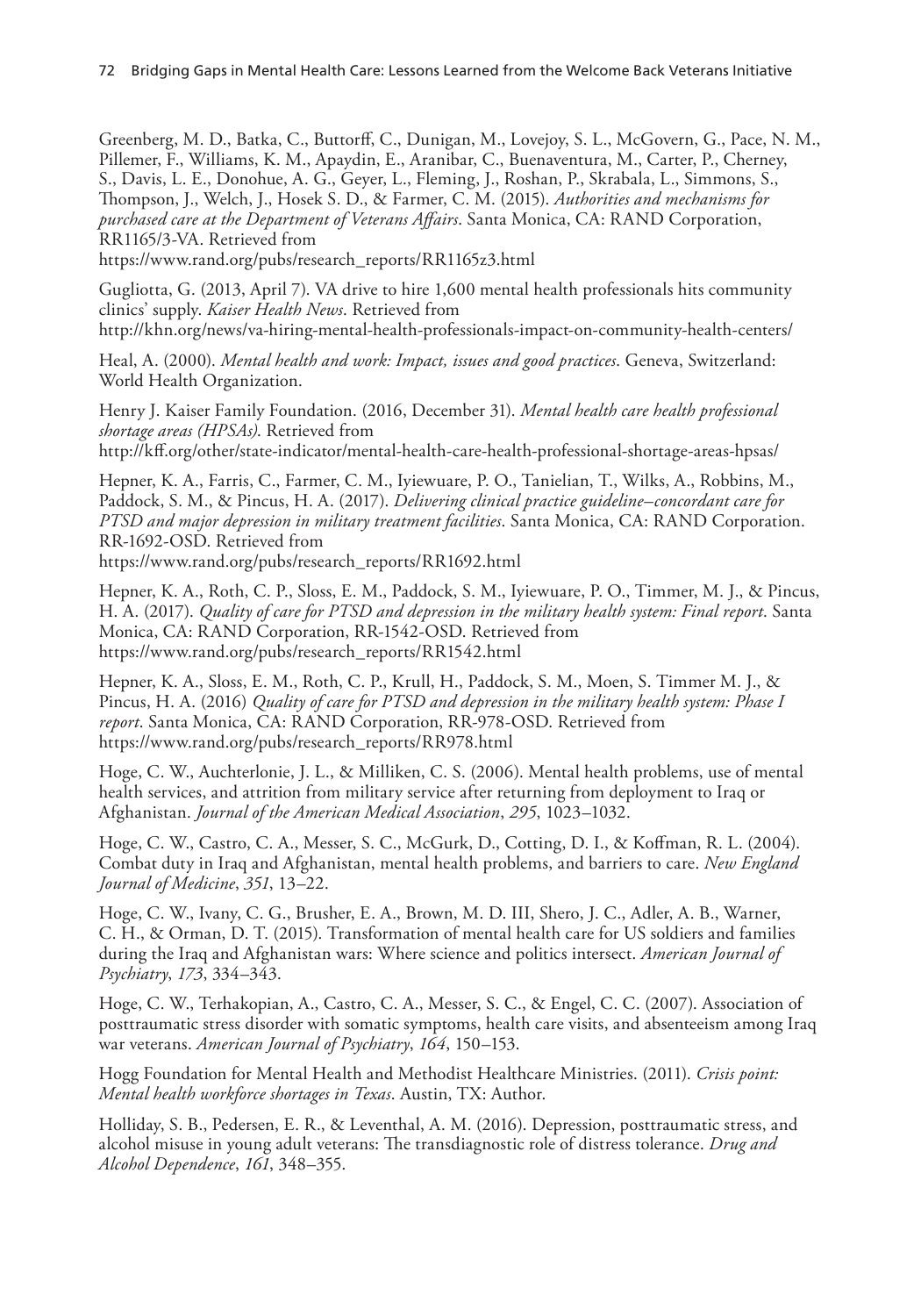Home Base Veteran and Family Care. (n.d.). *Family care + support at home base*. Retrieved from <http://www.homebase.org/clinical-care/clinical-care-support/>

Hosek, S. D., & Straus, S. G. (2013). *Patient privacy, consent, and identity management in health information exchange: Issues for the military health system*. Santa Monica, CA: RAND Corporation, RR-112-A. Retrieved from

[https://www.rand.org/pubs/research\\_reports/RR112.html](https://www.rand.org/pubs/research_reports/RR112.html)

Hussey, P. S., Ringel, J., Ahluwalia, S. Price, R. A., Buttorff, C., Concannon, T. W., Lovejoy, S. L., Martsolf, G., Rudin, R. S., Schultz, D., Sloss, E. M., Watkins, K. E., Waxman, D., Bauman, M., Briscombe, B., Broyles, J. R., Burns, R. M., Chen, E. K., DeSantis, A. S. J., Ecola, L., Fischer, S. H., Friedberg, M. W., Gidengil, C. A., Ginsburg, P. B., Gulden, T., Gutierrez, C. I., Hirshman, S., Huang, C. Y., Kandrack, R., Kress, A., Leuschner, K., MacCarthy, S., Maksabedian, E. J., Mann, S., Matthews, L. J., May, L. W., Mishra, N., Kraus, L., Muchow, A. N., Nelson, J., Naranjo, D., O'Hanlon, C. E., Pillemer, F., Predmore, Z., Ross, R., Ruder, T., Rutter, C. M., Uscher-Pines, L., Vaiana, M. E., Vesely, J., Hosek, S. D., & Farmer, C. M. (2015). *Resources and Capabilities of the Department of Veterans Affairs to Provide Timely and Accessible Care to Veterans*. Santa Monica, CA: RAND Corporation, RR-1165/2-VA. Retrieved from [https://www.rand.org/pubs/research\\_reports/RR1165z2.html](https://www.rand.org/pubs/research_reports/RR1165z2.html)

IHS Markit. (2016). *The complexities of physician supply and demand: Projections from 2014 to 2025*. Washington, D.C.: Association of American Medical Colleges.

Institute for Healthcare Improvement. (2003). *The Breakthrough Series: IHI's collaborative model for achieving breakthrough improvement*. Boston: Author.

Institute of Medicine. (2006). *Improving the quality of health care for mental and substance-use conditions*. Washington, DC: National Academy Press.

Institute of Medicine. (2012). *Treatment for posttraumatic stress disorder in military and veteran populations: Initial assessment*. Washington, DC: National Academies Press.

Institute of Medicine. (2013). *Returning home from Iraq and Afghanistan: Assessment of readjustment needs of veterans, service members, and their families*. Washington, DC: National Academies Press.

IOM—*See* Institute of Medicine.

Jaworski, N. (2017). Building a culture of continuous performance improvement [Briefing]. Ottowa, ONT: Queensway Carleton Hospital.

Jenkins, K. (2014). *Information-sharing in mental health care provision: A review*. London: Mental Health Foundation on behalf of the Strategic Partnership Mental Health Consortia.

Jorm, A. (2000). Mental health literacy: Public knowledge and beliefs about. *British Journal of Psychiatry*, *177*, 317–327.

Julian, R. M. (2013). Military Health System (MHS) Patient Centered Medical Home (PCMH) Brief to Recovering Warrior Task Force [Briefing]. Fort Belvoir, VA: TRICARE Management Activity, Office of the Chief Medical Officer.

Kilbourne, A. M., Keyser, D., & Pincus, H. A. (2010). Challenges and opportunities in measuring the quality of mental health care. *Canadian Journal of Psychiatry*, *55*, 549–557.

Kilpatrick, D., Best, C., Smith, D., Kudler, H., & Cornelison-Grant, V. (2011). Serving those who have served: Educational needs of health care providers working with military members, veterans, and their families. *A web survey of mental health and primary care professionals*. Charleston, SC: Medical University of South Carolina Department of Psychiatry, National Crime Victims Research & Treatment Center.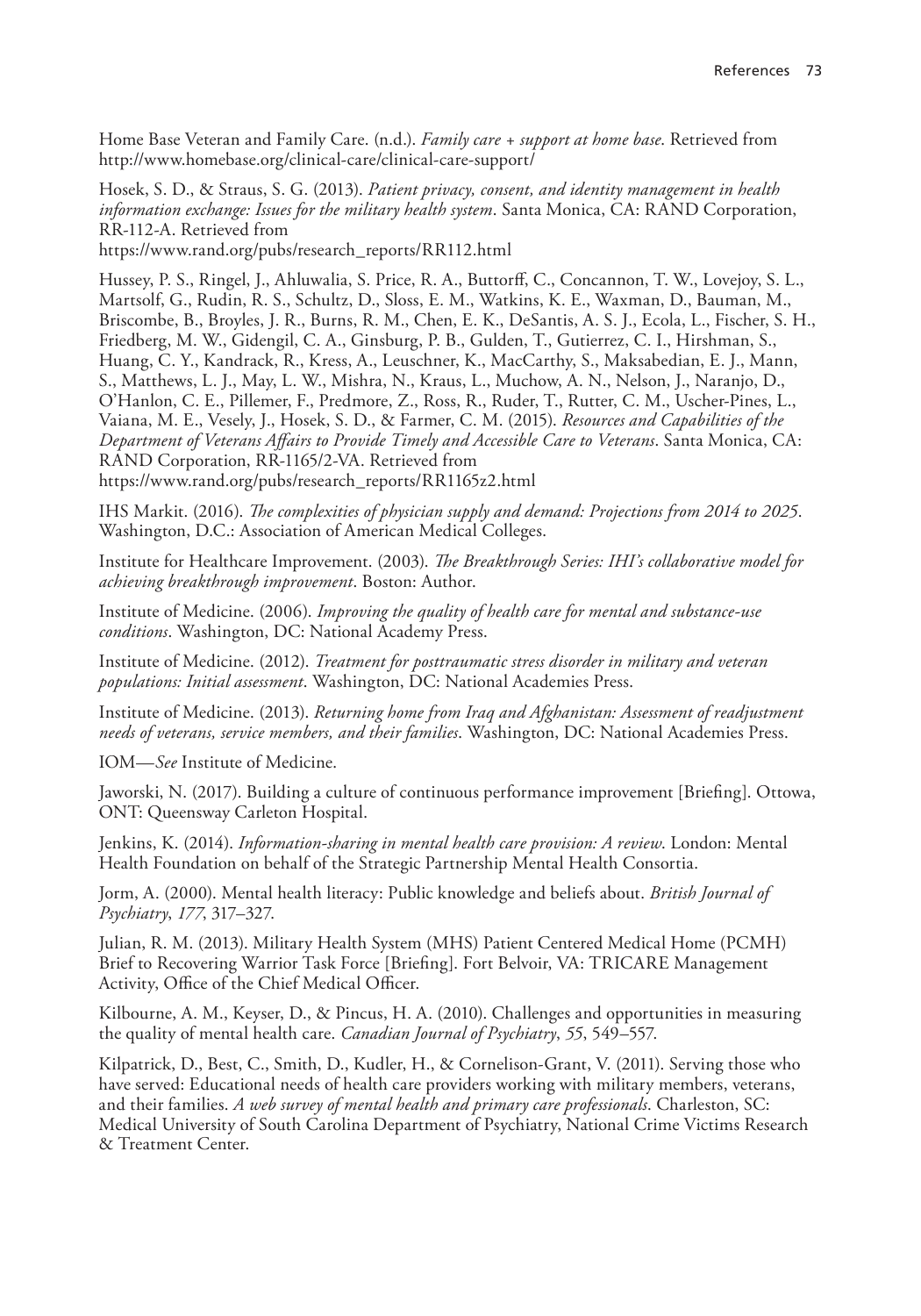Koblinsky, S. A., Leslie, L. A., & Cook, E. T. (2014). Treating behavioral health conditions of OEF/ OIF veterans and their families: A state needs assessment of civilian providers. *Military Behavioral Health*, *2*, 162-172.

Kuhn, E., Greene, C., Hoffman, J., Nguyen, T., Wald, W., Schmidt, J., . . . & Ruzek, J. (2014). Preliminary Evaluation of PTSD coach, a smartphone app for post-traumatic stress symptoms. *Military Medicine*, *179*, 12–18.

M-SPAN—*See* Military Support Programs and Networks.

Maltz, E., Thompson, F., and Ringold, D. J. (2011). Assesing and maximizing corporate social initiatives: A strategic view of corporate social responsibility. *Journal of Public Affairs*, *11*, 344–352.

Meadows, S. O., Tanielian, T. L., & Karney, B. R. (Eds.) (2016). *The Deployment Life Study: Longitudinal analysis of military families across the deployment cycle*. Santa Monica, CA: RAND Corporation, RR-1388-A/OSD. Retrieved from [https://www.rand.org/pubs/research\\_reports/RR1388.html](https://www.rand.org/pubs/research_reports/RR1388.html)

Merlis, M. (2012). *The future of health care for military personnel and veterans*. Washington, DC: Academy Health. Retrieved from [http://www.academyhealth.org/files/publications/files/publications/](http://www.academyhealth.org/files/publications/files/publications/AH%255FRIBriefMilVetsFinal.pdf) AH%255FRIBriefMilVetsFinal.pdf

Milliken, C. S., Auchterlonie, J. L., & Hoge, C. W. (2007). Longitudinal assessment of mental health problems among active and reserve component soldiers returning from the Iraq war. *Journal of the American Medical Association*, *298*, 2141–2148.

Military Health System and Defense Health Agency. (n.d.). *About the Military Health System*. Retrieved from <http://www.health.mil/About-MHS>

Military Support Programs and Networks. (n.d.-a). *Deployment cycle support*. Retrieved from <http://m-span.org/programs-for-military-families/deployment-cycle-support>

Military Support Programs and Networks. (n.d.-b). *HomeFront Strong*. Retrieved from <http://m-span.org/programs-for-military-families/homefront-strong/>

Military Support Programs and Networks. (n.d.-c). *Strong Military Families*. Retrieved from <http://m-span.org/our-programs/strong-military-families/>

Mittman, B., & Salem-Schatz, S. (2012, December). *Improving research and evaluation around continuous quality improvement in health care*. Washington, DC: Robert Wood Johnson Foundation. Retrieved from

http://www.rwjf.org/en/library/research/2012/11/ [improving-research-and-evaluation-around-continuous-quality-impr.html](http://www.rwjf.org/en/library/research/2012/11/improving-research-and-evaluation-around-continuous-quality-impr.html)

M-SPAN—*See* Military Support Programs and Networks.

Murphy, R. A. & Fairbank, J. A. (2013). Implementation and dissemination of military informed and evidence-based interventions for community dwelling military families. *Clinical Child and Family Psychology Review*, *16*, 348–364.

National Academy of Public Administration (2008). *After yellow ribbons: Providing veteran-centered services*. Washington, DC: Author.

National Alliance on Mental Illness. (n.d.) *Veterans & active duty*. Retrieved from <https://www.nami.org/Find-Support/Veterans-and-Active-Duty>

National Center for PTSD. (2015a, August 13). *Effects of PTSD on family*. Retrieved from <http://www.ptsd.va.gov/public/family/effects-ptsd-family.asp>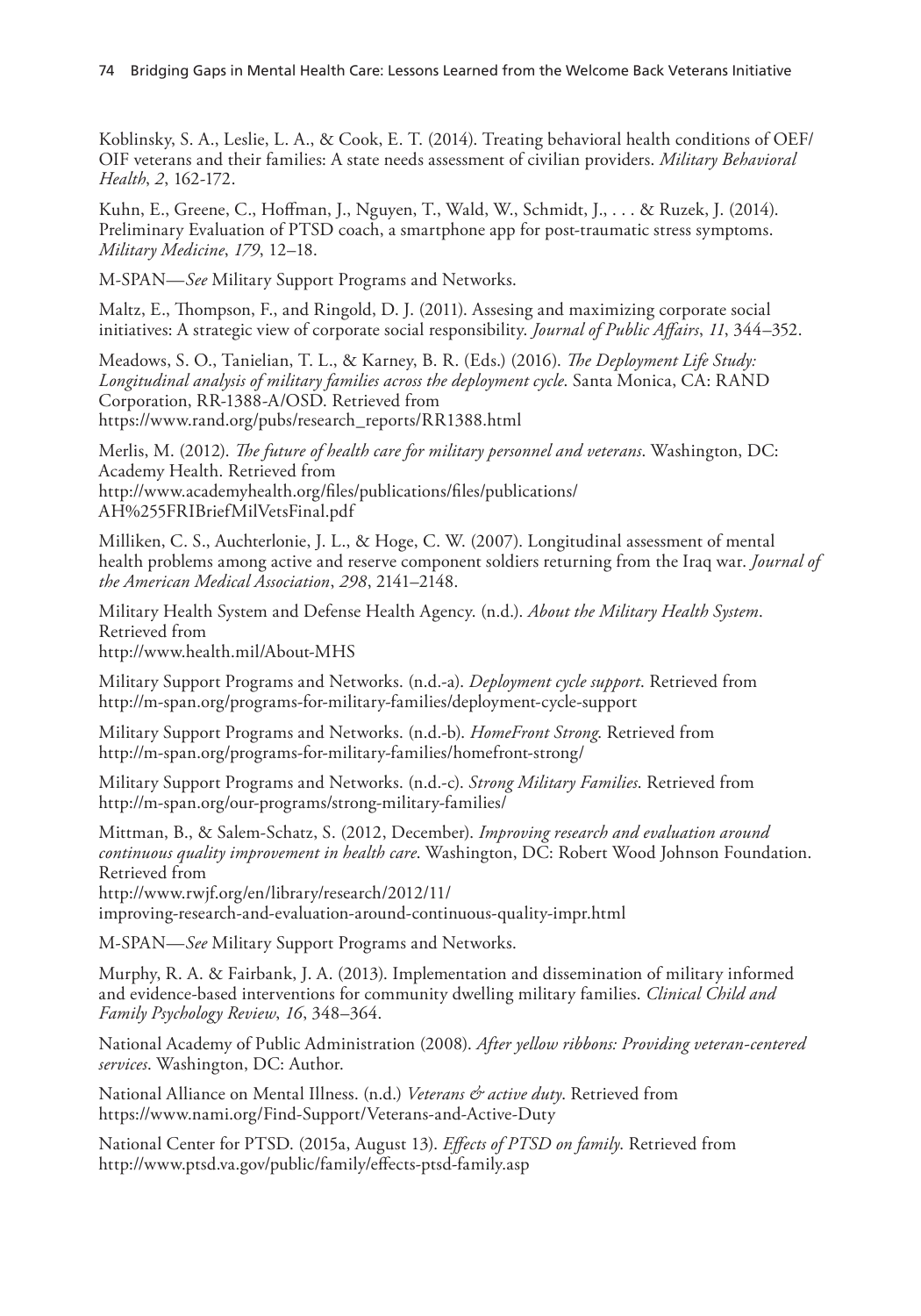National Center for PTSD. (2015b, August 13). *PTSD and substance abuse in veterans*. Retrieved from

[http://www.ptsd.va.gov/public/problems/ptsd\\_substance\\_abuse\\_veterans.asp](http://www.ptsd.va.gov/public/problems/ptsd_substance_abuse_veterans.asp)

National Center for PTSD. (2016, October 3). *How common is PTSD?* Retrieved from <http://www.ptsd.va.gov/public/PTSD-overview/basics/how-common-is-ptsd.asp>

National Center for PTSD. (2017a, April 11). *Mobile applications*. Retrieved from <http://www.ptsd.va.gov/public/materials/apps/index.asp>

National Center for PTSD. (2017b, May 31). *Mobile app: PTSD coach*. Retrieved from <http://www.ptsd.va.gov/public/materials/apps/PTSDCoach.asp>

National Coalition for Homeless Veterans. (n.d.) *Background and statistics*. Retrieved from [http://nchv.org/index.php/news/media/background\\_and\\_statistics/](http://nchv.org/index.php/news/media/background_and_statistics/)

National Council for Behavioral Health (2012). *Meeting the behavioral health needs of veterans: Operation Enduring Freedom and Operation Iraqi Freedom*. Washington, DC: Author.

Neuhauser, J. A. (2010). Lives of quiet desperation: The conflict between military necessity and confidentiality. *Creighton Law Review*, *44*, 1003–1044.

NYU Langone Health. (n.d.). *Military Family Clinic programs & services*. Retrieved from: [http://nyulangone.org/locations/steven-a-cohen-military-family-clinic/](http://nyulangone.org/locations/steven-a-cohen-military-family-clinic/military-family-clinic-programs-services) military-family-clinic-programs-services

NYU Langone Health. (2015, July 16). The Home Depot Foundation awards \$1.5 million to NYU Langone Medical Center to help veterans with post-traumatic stress & traumatic brain injury [Press release]. New York: Author.

NYU Langone Medical Center. (2014a, October 30). For returning veterans suffering from both mental health and substance abuse challenges, treatment can be found under one roof. *PR Newswire*.

NYU Langone Medical Center. (2014b, November 9). NYU Langone receives \$1 million for Dual Diagnosis Program. *Philanthropy News Digest*.

Obama, Barack. (2012, August 31). *Executive order—Improving access to mental health services for veterans, service members, and military families*. White House, Office of the Press Secretary. Retrieved from

https://obamawhitehouse.archives.gov/the-press-office/2012/08/31/ [executive-order-improving-access-mental-health-services-veterans-service](https://obamawhitehouse.archives.gov/the-press-office/2012/08/31/executive-order-improving-access-mental-health-services-veterans-service)

Office of Rural Health. (2014). *Fact Sheet: Information about the VHA Office of Rural Health and Rural Veterans*. Retrieved from

[http://www.ruralhealth.va.gov/docs/factsheets/ORH\\_General\\_FactSheet\\_2014.pdf](http://www.ruralhealth.va.gov/docs/factsheets/ORH_General_FactSheet_2014.pdf)

Office of Rural Health. (2015, January 30). Office of Rural Health: Caring for rural veterans [Video file]. Retrieved from

<https://www.youtube.com/watch?v=yyIjKAa-kv0>

Panangala, S. V. (2016). *Health care for veterans: answers to frequently asked questions*. Washington, DC: Congressional Research Service.

Parks, J., Svendsen, D., Singer, P., Foti, M. E., & Mauer, B. (2006, October). *Morbidity and mortality in people with serious mental illness*. Alexandria, VA: National Association of State Mental Health Program Directors (NASMHPD) Medical Directors Council. Retrieved from http://nasmhpd.org/sites/default/files/

[Mortality%20and%20Morbidity%20Final%20Report%208.18.08.pdf](http://nasmhpd.org/sites/default/files/Mortality%20and%20Morbidity%20Final%20Report%208.18.08.pdf)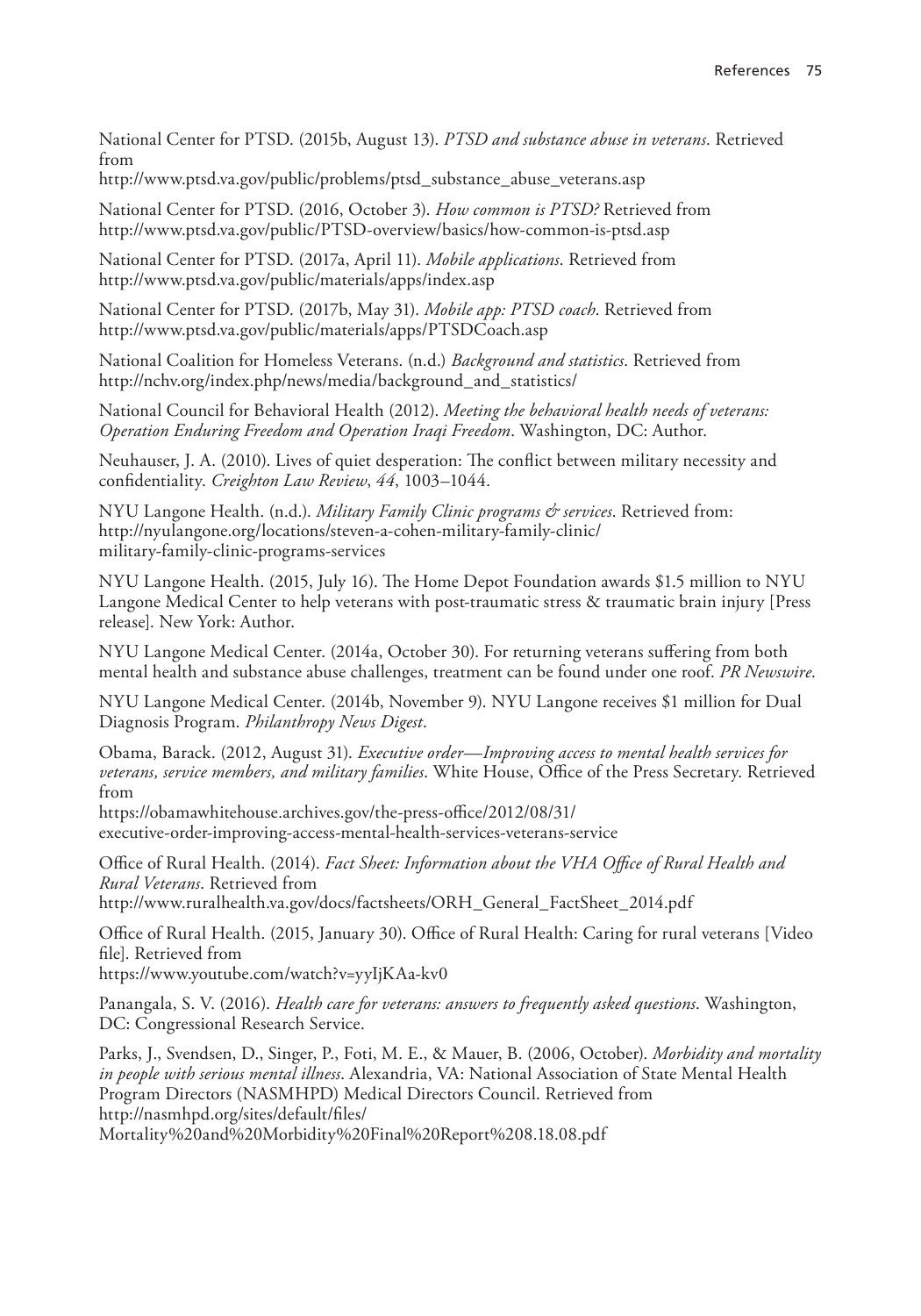Patient Care Services. (2016, September 22). *Patient Aligned Care Team (PACT)*. Retrieved from <http://www.va.gov/health/services/primarycare/pact/index.Asp>

Pedersen, E. R., Eberhart, N. K., Williams, K. M., Tanielian, T., Epley, C., & Scharf, D. M. (2015). *Public-private partnerships for providing behavioral health care to veterans and their families: What do we know, what do we need to learn, and what do we need to do?* Santa Monica, CA: RAND Corporation, RR-994-NYSHF/MTF. Retrieved from

[https://www.rand.org/pubs/research\\_reports/RR994.html](https://www.rand.org/pubs/research_reports/RR994.html)

Plsek, P. (2001). *Crossing the quality chasm: A new health system for the 21st century*. Washington, DC: Institute of Medicine.

Porter, M. E. (2004, July 12). Michael Porter's prescription for the high cost of health care. *Harvard Business School Working Knowledge*. Retrieved from <http://hbswk.hbs.edu/item/michael-porters-prescription-for-the-high-cost-of-health-care>

Prigerson, H. G., Maciejewski, P. K., & Rosenheck, R. A. (2002). Population attributable fractions of psychiatric disorders and behavioral outcomes associated with combat exposure among US men. *American Journal of Public Health*, *92*, 59–63.

Quality Enhancement Research Initiative. (2015, September 16). *About the QUERI program*. Retrieved from <http://www.queri.research.va.gov/about/default.cfm>

Radnofsky, L. (2015, February 16). Where are the mental-health providers? *Wall Street Journal*.

Ramchand, R., Ahluwalia, S., Xenakis, L., Apaydin, E., Raaen, L., & Grimm, G. (2017). A systematic review of peer-supported interventions for health promotion and disease prevention. *Preventive Medicine*, *101*, 156–170.

Ramchand, R., Schell, T. L., Karney, B. R., Osilla, K. C., Burns, R. M., & Caldarone, L. B. (2010). Disparate prevalence estimates of PTSD among service members who served in Iraq and Afghanistan: Possible explanations. *Journal of Traumatic Stress*, *23*, 59–68.

Ramchand, R., Tanielian, T., Fisher, M. P., Vaughan, C. A., Trail, T. E., Epley, C., Voorhies, P., Robbins, M. W., Robinson, E., and Ghosh-Dastidar, B. (2014). *Hidden heroes: America's military caregivers*. Santa Monica, CA: RAND Corporation, RR-499-TEDF. Retrieved from [https://www.rand.org/pubs/research\\_reports/RR499.html](https://www.rand.org/pubs/research_reports/RR499.html)

Richardson, S., & Asthana, S. (2006). Inter-agency information sharing in health and social care services: The role of professional culture. *British Journal of Social Work*, *36*, 657–669.

Road Home Program. (n.d.). *Help for traumatic brain injury*. Retrieved from <http://roadhomeprogram.org/veteran-mental-health-services/traumatic-brain-injury/>

Rosland, A.-M., Nelson, K., Sun, H., Dolan, E. D., Maynard, C., Bryson, C., Stark, R., . . . Fihn, S. D. (2013). The patient-centered medical home in the Veterans Health Administration. *American Journal of Managed Care*, *19*, e263–e272.

Rouse, Margaret. (2012, February 20). System of systems (SoS). *Tech Target*. Retrieved from <http://searchsoa.techtarget.com/definition/System-of-systems-SoS>

Rubenstein, L. V., Stockdale, S. E., Sapir, N., Altman, L. Dresselhaus, T., Salem-Schatz, S. . . . & Yano, E. M. (2014, July). A patient-centered primary care practice approach using evidence-based quality improvement: Rationale, methods, and early assessment of implementation. *Journal of General Internal Medicine*, *29*(2), 589–597. Retrieved from <http://link.springer.com/article/10.1007%2Fs11606-013-2703-y>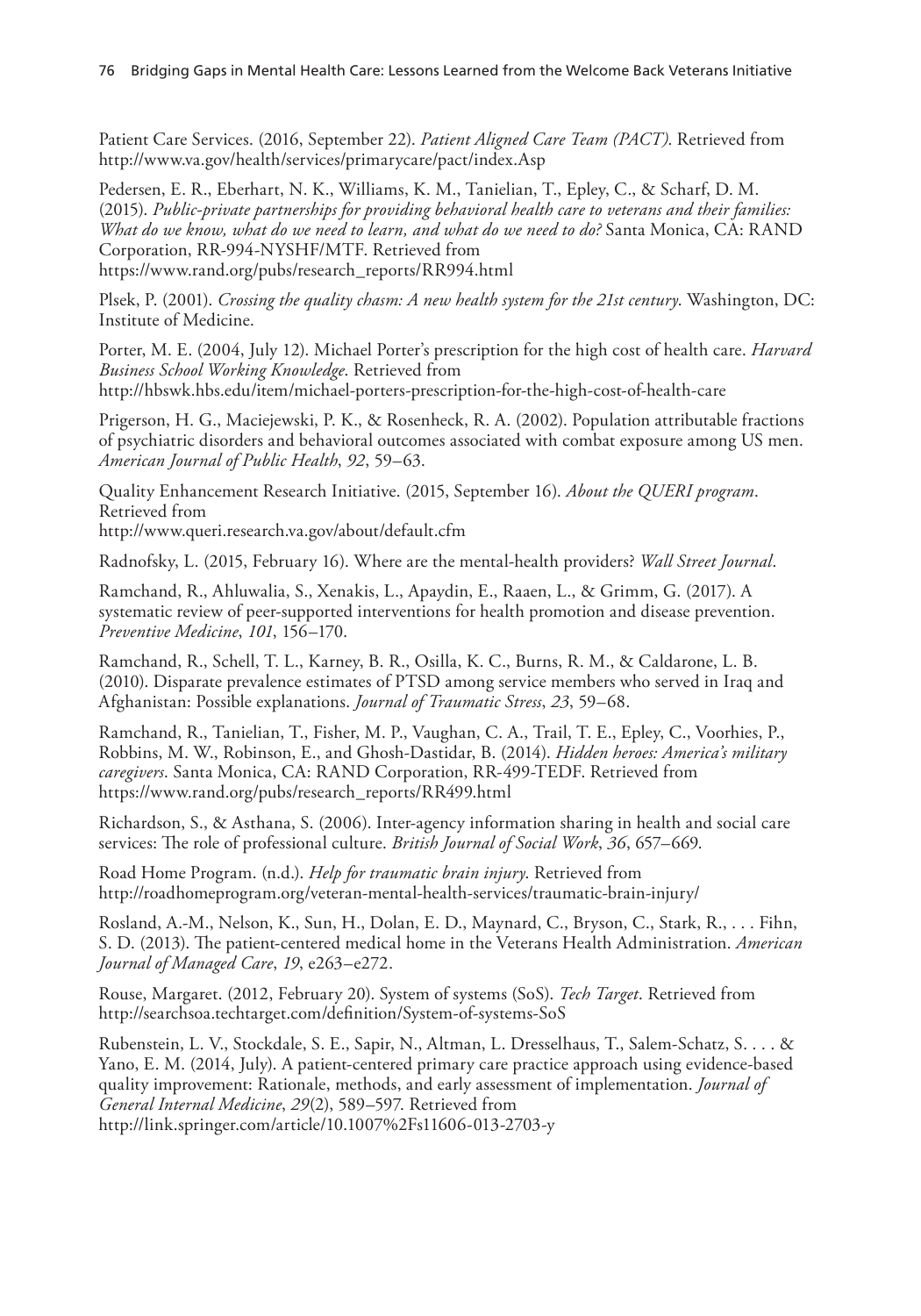Runge, C. E., Waller, M., MacKenzie, A., & McGuire, A. C. (2014). Spouses of military members' experiences and insights: Qualitative analysis of responses to an open-ended question in a survey of health and wellbeing. *PLOS ONE*, *9*, e114755.

Russell, L. (2010). *Mental health care services in primary care: Tackling the issues in the context of health care reform*. Washington, DC: Center for American Progress.

SBHP—*See* Star Behavioral Health Providers.

Schnurr, P. P., & Green, B. L. (2004). *Trauma and health, physical health consequences of exposure to extreme stress*. Washington, DC: American Psychological Association.

Seal, K. H., Bertenthal, D., Miner, C. R., Sen, S., and Marmar, C. (2007). Bringing the war back home: Mental health disorders among 103,788 US veterans returning from Iraq and Afghanistan seen at Department of Veterans Affairs Facilities. *Archives of Internal Medicine*, *167*, 476–482.

Seal, K. H., Metzler, T. J., Gima, K. S., Bertenthal, D., Maguen, S. & Marmar, C. R. (2009). Trends and risk factors for mental health diagnoses among Iraq and Afghanistan veterans using Department of Veterans Affairs health care, 2002–2008. *American Journal of Public Health*, *99*, 1651–1658.

Soule, A. (2016, April 6). SAC's Cohen pledges \$275M to vets for free mental health services. *Stamford Advocate*.

South Central Veterans Integrated Service Network 16, Mental Illness Research, Education, and Clinical Center Consumer Guide Workgroup, Sullivan, G., Arlinghaus, K., Edlund, C., & Kauth, M. (2011, January). *Guide to VA mental health services for veterans & families*. Washington, DC: U.S. Department of Veterans Affairs. Retrieved from https://www.mentalhealth.va.gov/docs/ [Guide\\_to\\_VA\\_Mental\\_Health\\_Srvcs\\_FINAL12-20-10.pdf](https://www.mentalhealth.va.gov/docs/Guide_to_VA_Mental_Health_Srvcs_FINAL12-20-10.pdf)

Star Behavioral Health Providers. (n.d.-a). Retrieved from <http://www.starproviders.org>

Star Behavioral Health Providers. (n.d.-b). *Tier One*. Retrieved from <https://starproviders.org/providers/states/michigan/tier-1-page-id-12>

Star Behavioral Health Providers. (n.d.-c). *Tier Two*. Retrieved from <https://starproviders.org/providers/states/michigan/tier-2-page-id-13>

Star Behavioral Health Providers. (n.d.-d). *Tier Three*. Retrieved from <https://starproviders.org/providers/states/michigan/tier-3-page-id-14>

Substance Abuse and Mental Health Services Administration. (2014, September 29). *Veterans and military families*. Retrieved from <http://www.samhsa.gov/veterans-military-families>

Sullivan, T. (2015, July 30). DoD: New EHR not about interoperability with VA. *Healthcare IT News*. Retrieved from

<http://www.healthcareitnews.com/news/dod-new-ehr-not-about-interoperability-va>

Tanielian, T., Farris, C., Epley, C., Farmer, C. M., Robinson, E., Engel, C. C., Robbins, M., & Jaycox, L. H. (2014). *Ready to serve: Community-based provider capacity to deliver culturally competent, quality mental health care to veterans and their families*. Santa Monica, CA: RAND Corporation, RR-806-UNHF. Retrieved from

[https://www.rand.org/pubs/research\\_reports/RR806.html](https://www.rand.org/pubs/research_reports/RR806.html)

Tanielian, T., & Jaycox, L. H. (2008). *Invisible wounds of war: Psychological and cognitive injuries, their consequences, and services to assist recovery*. Santa Monica, CA: RAND Corporation, MG-720- CCF. Retrieved from

<https://www.rand.org/pubs/monographs/MG720.html>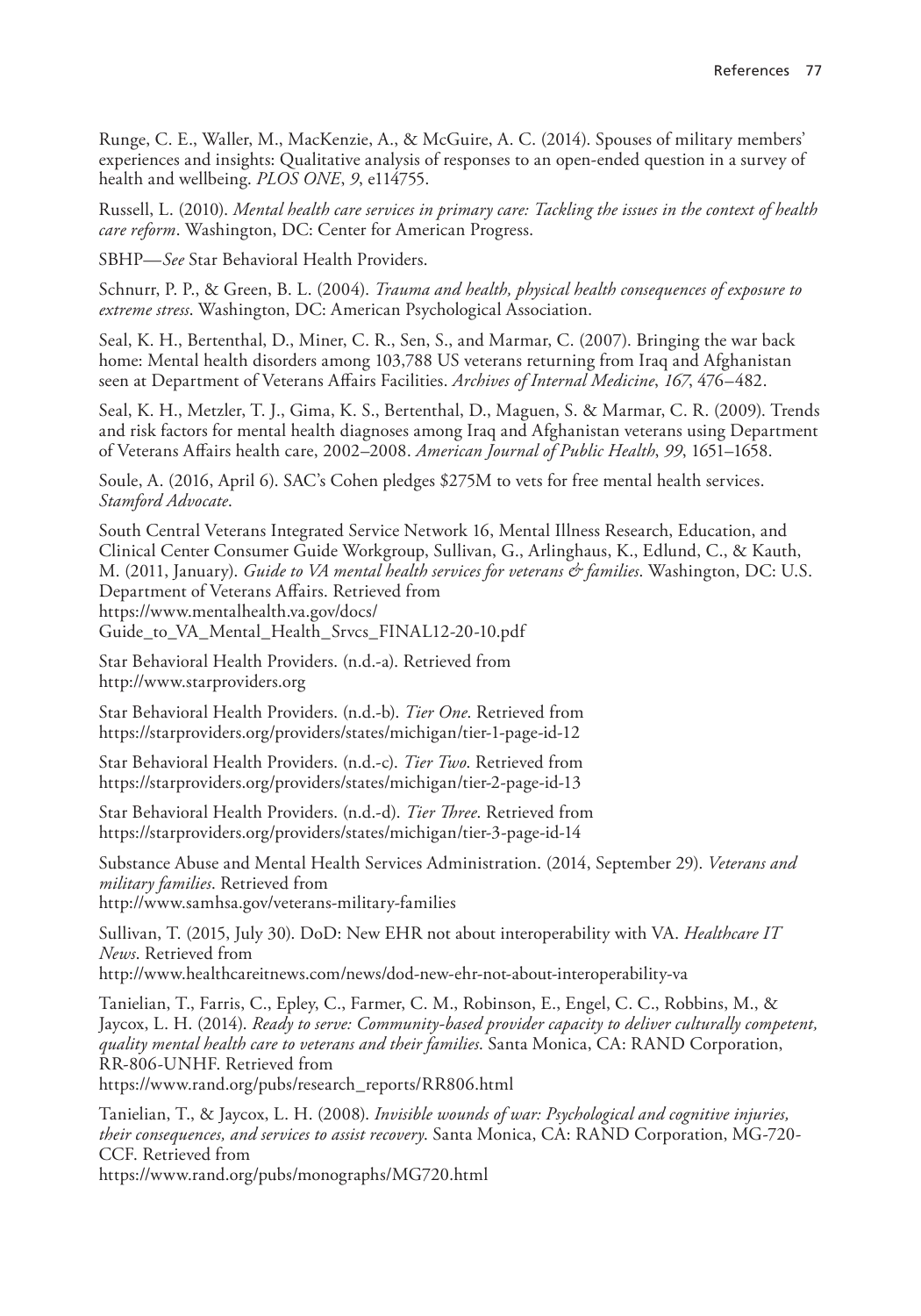Tanielian, T., Karney, B. R., Chandra, A., & Meadows, S. O. (2014). *The deployment life study: Methodological overview and baseline sample description*. Santa Monica, CA: RAND Corporation, RR-209-A/OSD. Retrieved from

[https://www.rand.org/pubs/research\\_reports/RR209.html](https://www.rand.org/pubs/research_reports/RR209.html)

Tanielian, T., Martin, L. T., & Epley, C. (2014). *Enhancing capacity to address mental health needs of veterans and their families: The Welcome Back Veterans initiative*. Santa Monica, CA: RAND Corporation, RR-719-MTF. Retrieved from [https://www.rand.org/pubs/research\\_reports/RR719.html](https://www.rand.org/pubs/research_reports/RR719.html)

Tanielian, T., Woldetsadik, M. A., Jaycox, L. H., Batka, C., Moen, S., Farmer, C., & Engel, C. C. (2016). Barriers to engaging service members in mental health care within the U.S. military health system. *Psychiatric Services*, *67*, 718–727.

TRICARE. (2016a, November 8). *Information for providers*. Retrieved from <http://tricare.mil/providers.aspx>

TRICARE. (2016b, December 1). *Eligibility*. Retrieved from <http://www.tricare.mil/eligibility>

UCLA NFRC—*See* University of California, Los Angeles, Nathanson Family Resilience Center.

Under Secretary of Defense for Personnel and Readiness. (2015, April 17). DoD/VA report to the Congress in response to Senate Report 113-44, pg. 133, accompanying S. 1197, the National Defense Authorization Act for Fiscal Year 2014: Mental health counselors for service members, veterans, and their families. Washington, DC: U.S. Department of Defense and U.S. Department of Veterans Affairs.

University of California, Los Angeles, Nathanson Family Resilience Center. (n.d.-a). *Female veterans initiative*. Retrieved from <https://nfrc.ucla.edu/WomenVets>

University of California, Los Angeles, Nathanson Family Resilience Center. (n.d.-b). *FOCUS—Early childhood for military and veteran families*.

University of Michigan. (n.d.). *Military Family Support Forum*. Retrieved from <http://outreach.umich.edu/programs/military-family-support-forum-mfsf/>

U.S. Department of Defense. (2015, February 28). *Evaluation of the TRICARE program: Access, cost, and quality—Fiscal year 2015 report to Congress*. Washington, DC: Author.

U.S. Department of Defense. (2016, March). *TRICARE® mental health care services* [Fact sheet]. Washington, DC: Author.

U.S. Department of Veterans Affairs (n.d.). Eligibility for and enrollment in VA healthcare. *Mental health services: Enrolling in VA healthcare*. Washington, DC: Author. Retrieved from [http://www.mentalhealth.va.gov/communityproviders/docs/Eligibility\\_Criteria.pdf](http://www.mentalhealth.va.gov/communityproviders/docs/Eligibility_Criteria.pdf)

U.S. Department of Veterans Affairs. (2007). *Fiscal Year 2008 Budget Estimate: 2008 Congressional Submission—Volume 1 Medical Programs*.

U.S. Department of Veterans Affairs. (2008). *FY 2009 president's budget request*.

U.S. Department of Veterans Affairs. (2009). *FY 2010 president's budget request*.

U.S. Department of Veterans Affairs. (2010). *FY 2011 president's budget request*.

U.S. Department of Veterans Affairs. (2011). *FY 2012 president's budget request*.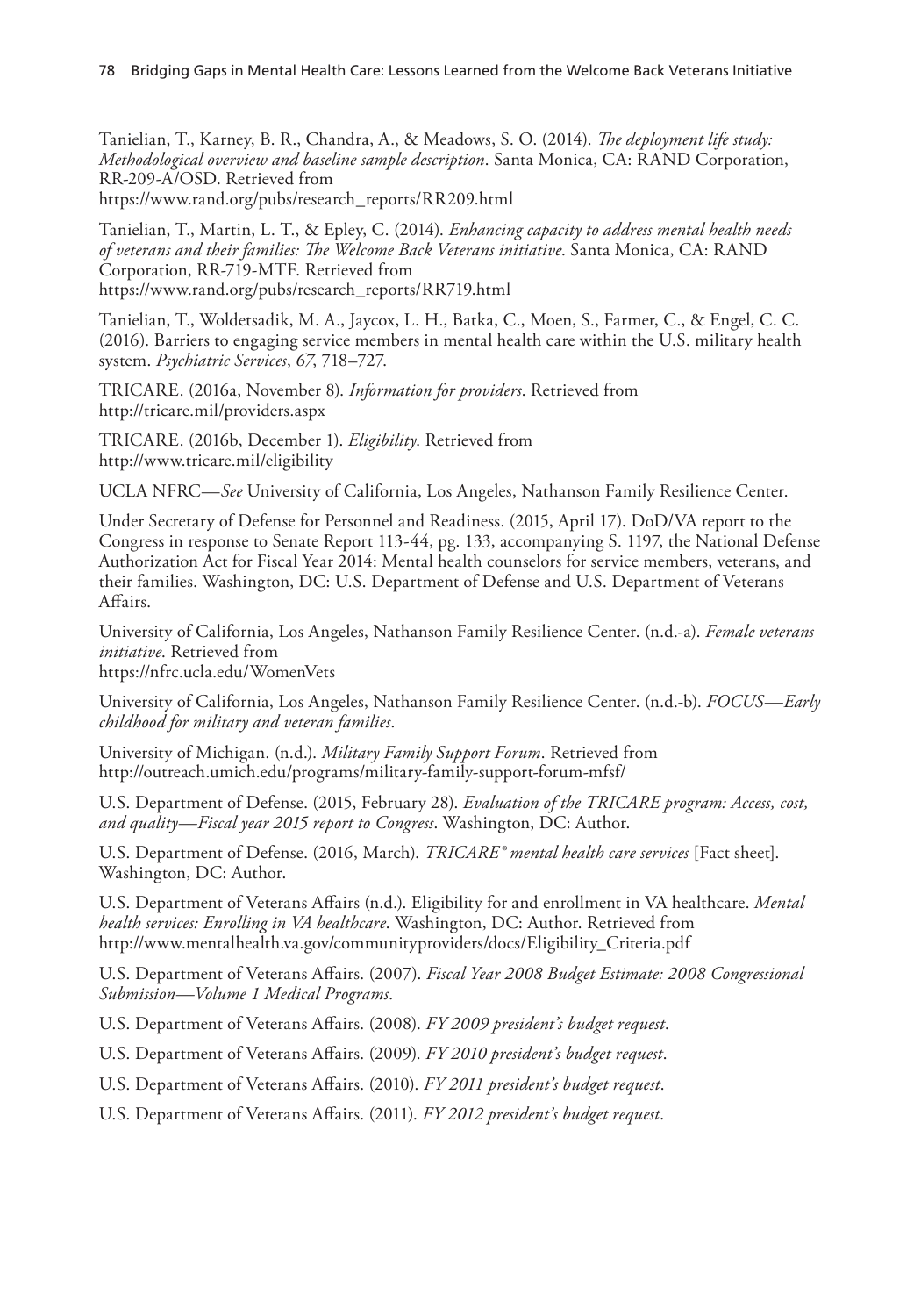U.S. Department of Veterans Affairs. (2013, November 5). VA meets president's mental health executive order hiring goal [Blog post]. Retrieved from http://www.blogs.va.gov/VAntage/10793/ [va-meets-president's-mental-health-executive-order-hiring-goal/](http://www.blogs.va.gov/VAntage/10793/va-meets-president%E2%80%99s-mental-health-executive-order-hiring-goal/)

U.S. Department of Veterans Affairs. (2015). *Department of Veterans Affairs FY 2014–2020 strategic plan*. Retrieved from <http://www.va.gov/op3/docs/strategicplanning/va2014-2020strategicplan.pdf>

U.S. Department of Veterans Affairs. (2017). *Department of Veterans Affairs—Budget in brief 2017*. Retrieved from [https://www.yumpu.com/en/document/view/55986108/](https://www.yumpu.com/en/document/view/55986108/department-of-veterans-affairs-budget-in-brief-2017) department-of-veterans-affairs-budget-in-brief-2017

U.S. Government Accountability Office. (2015a, October). *VA mental health: Clearer guidance on access policies and wait-time data needed*. Washington, DC: Author.

U.S. Government Accountability Office. (2015b, November 19). *Health: DOD and VA electronic health records systems*. Retrieved from http://www.gao.gov/duplication/action\_tracker/ [DOD\\_and\\_VA\\_Electronic\\_Health\\_Records\\_Systems/action1](http://www.gao.gov/duplication/action_tracker/DOD_and_VA_Electronic_Health_Records_Systems/action1)

VA—*See* U.S. Department of Veterans Affairs.

VA Mental Health. (n.d.). *Community provider toolkit*. Retrieved from [http://www.mentalhealth.va.gov/communityproviders/](http://www.mentalhealth.va.gov/communityproviders/index.asp#sthash.UjCpXZvi.hssZnat8.dpbs) index.asp#sthash.UjCpXZvi.hssZnat8.dpbs

Vasterling, J. J., Proctor, S. P., Amoroso, P., Kane, R., Heeren, T., & White, R. F. (2006). Neuropsychological outcomes of army personnel following deployment to the Iraq war. *Journal of the American Medical Association*, *296*, 519–529.

Verdeli, H., Baily, C., Vousoura, E., Belser, A., Singla, D. & Manos, G. (2011). The case for treating depression in military spouses. *Journal of Family Psychology*, *25*, 488.

Veterans Health Administration. (2015, April 17). *One in ten older vets is depressed*. Retrieved from <http://www.va.gov/health/NewsFeatures/20110624a.asp>

Veterans Health Administration. (2017, July 13). *About VHA*. Retrieved from <http://www.va.gov/health/aboutvha.asp>

VHA—*See* Veterans Health Administration.

VISN and MIRECC—*See* South Central Veterans Integrated Service Network 16, Mental Illness Research, Education, and Clinical Center Consumer Guide Workgroup, Sullivan, G., Arlinghaus, K., Edlund, C., & Kauth, M.

Watkins, K. E., Pincus, H. A., Smith, B., Paddock, S. M., Mannle, T. E., Jr., Woodroffe, A., Solomon, J., Sorbero, M. E., Farmer, C. M., Hepner, K. A., Adamson, D. A., Forrest, L., & Call, C. (2011). *Veterans health administration mental health program evaluation: Capstone report*. Santa Monica, CA: RAND Corporation, TR-956-VHA. Retrieved from [https://www.rand.org/pubs/technical\\_reports/TR956.html](https://www.rand.org/pubs/technical_reports/TR956.html)

Welcome Back Veterans. (2016). *About Welcome Back Veterans*. Retrieved from <http://web.welcomebackveterans.org/about/index>

White, C., & Egouchi, M. (2014). Reference pricing: A small piece of the health care pricing and quality puzzle. Michigan: National Institute for Health Care Reform, Research Brief No. 18.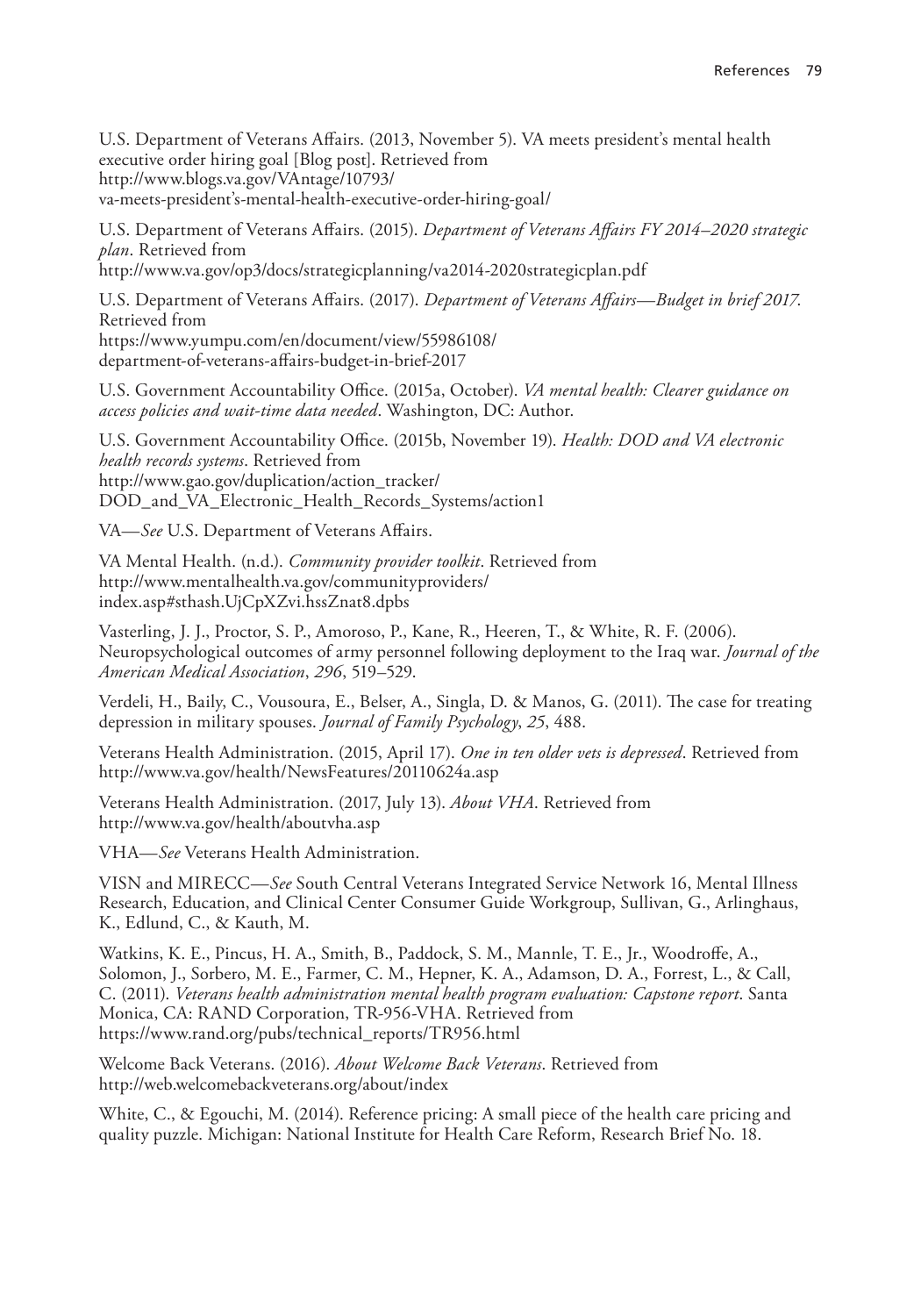Wickramasinghe, N., Chalasani, S., Boppana, R. V., & Madni, A. M. (2007). *Healthcare system of systems*. San Antonio, TX: 2007 IEEE International Conference on System of Systems Engineering.

Wounded Warrior Project. (n.d.). *News media*. Retrieved from <https://www.woundedwarriorproject.org/programs/warrior-care-network/news-media.aspx>

WWP—*See* Wounded Warrior Project.

Zatzick, D. F., Marmar, C. R., Weiss, D. S., Browner, W. S., Metzler, T. J., Golding, J. M., Stewart, A., Schlenger, W. E., & Wells, K. B. (1997). Posttraumatic stress disorder and functioning and quality of life outcomes in a nationally representative sample of male Vietnam veterans. *American Journal of Psychiatry*, *154*, 1690–1695.